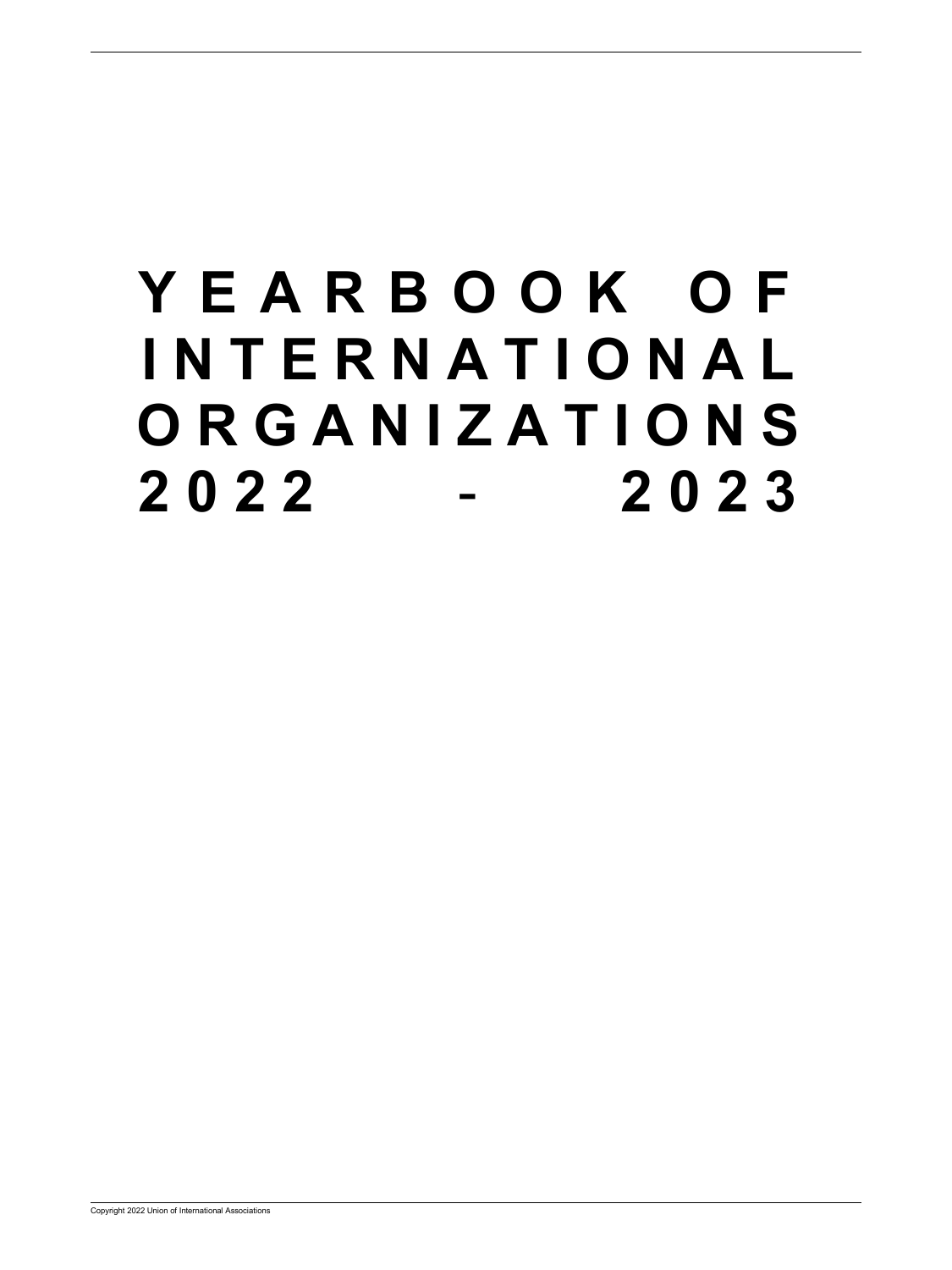### Copyright 2022 Union of International Associations

 $\ddot{\rm H}$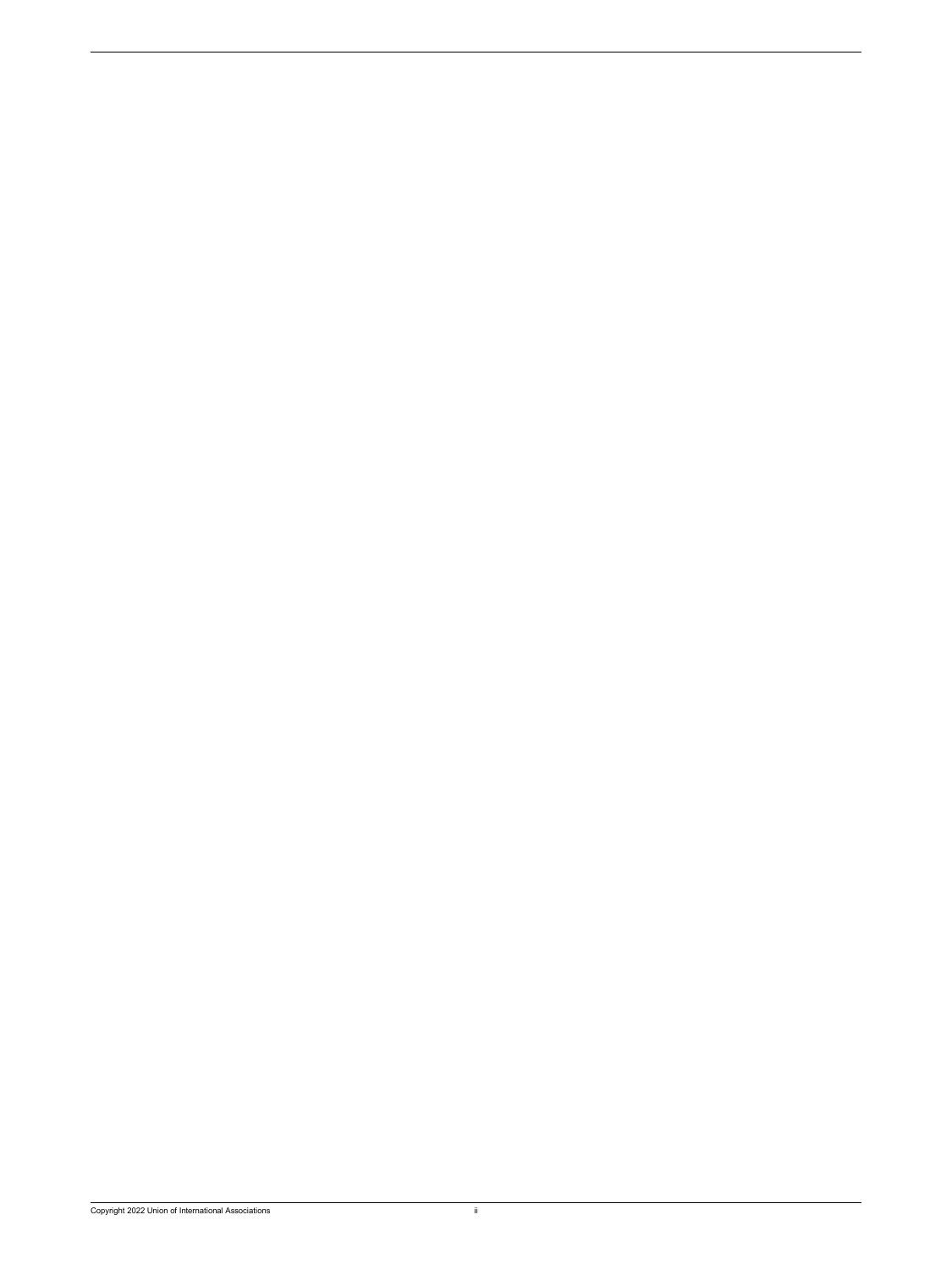### Copyright 2022 Union of International Associations

 $\overline{\text{iii}}$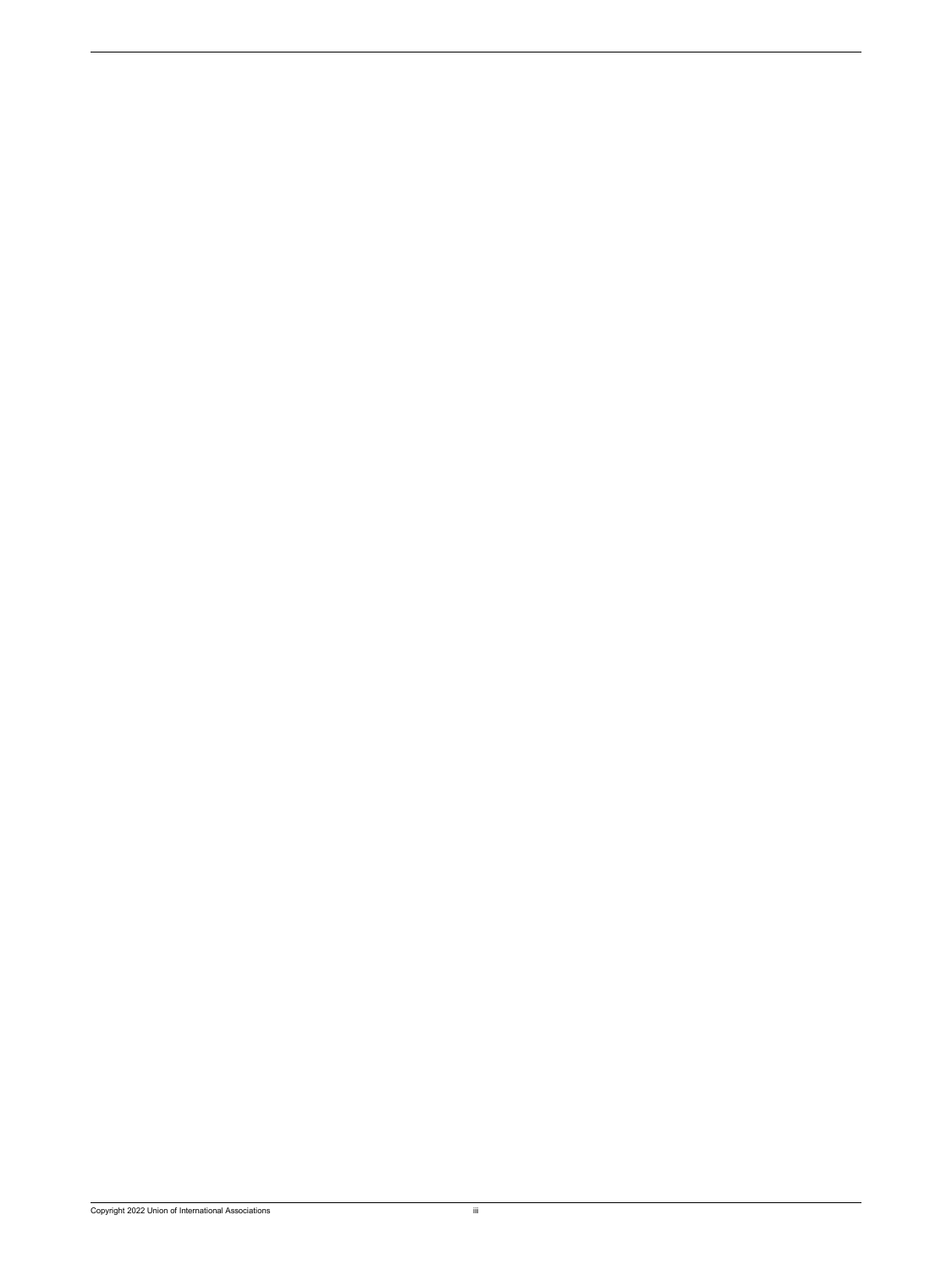# **Publication history**

### **1905 – 1907**

Institut International de la Paix, Monaco

– *Annuaire de la Vie internationale*: 1905–1906–1907 (1ère série).

### **1908 – 1911**

Union of International Associations / Central Office of International Associations

- *Annuaire de la Vie internationale* (with the collaboration of the Institut International de Bibliographie and the Institut International de la Paix) 1908–1909 (2ème série)
- *Annuaire de la Vie internationale* (with the support of the Carnegie Endowment for International Peace) 1910–1911 (2ème série)

### **1921 – 1939**

Continuation by the League of Nations (Geneva) of the initiative of the Union of International Associations

- *Répertoire des Organisations internationales*: 1925, 1936 (French ed.)
- *Handbook of International Organizations*: 1926, 1929, 1938 (English ed.)
- *Répertoire des Organisations internationales / Handbook of International Organizations*: 1921, 1923 (bi-lingual ed.)

### **1948 (1st ed.) – 1950 (3rd ed.)**

Editions de l'Annuaire des Organisations Internationales S.A. (Geneva)

– *Annuaire des Organisations Internationales / Yearbook of International Organizations.* 1948 (1st ed.), 1949 (2<sup>nd</sup> ed.), 1950 ( $3<sup>rd</sup>$  ed.) (with the collaboration of the Union of International Associations)

### **1951 (4th ed.) – 1980 (18th ed.)**

Union of International Associations (Brussels) based on an agreement with the United Nations resulting from a resolution of the Economic and Social Council

- *Yearbook of International Organizations*, 1951/52 (4<sup>th</sup> ed.), 1954/55  $(5^{th}$  ed.)
- *Annuaire des Organisations Internationales*, 1956/57 (6th ed.)
- Yearbook of International Organizations, 1958/59 (7<sup>th</sup> ed.)
- Annuaire des Organisations Internationales, 1960/61 (8<sup>th ed.)</sup> – *Yearbook of International Organizations*, 1962/63 (9th ed.),
- 1964/65 (10<sup>th</sup> ed.), 1966/67 (11<sup>th</sup> ed.), 1968/69 (12<sup>th</sup> ed.), 1970/71 (13<sup>th</sup> ed.), 1972/73 (14<sup>th</sup> ed.)
- *Yearbook of International Organizations / Annuaire des Organisations Internationales*, 1974 (15th ed.)
- Yearbook of International Organizations, 1976/77 (16<sup>th</sup> ed.), 1978/79 (17<sup>th</sup> ed.)
- Annuaire des Organisations Internationales, 1980 (16/18<sup>th</sup> ed.)

### **1981 (19th ed.)**

Edited by the Union of International Associations (Brussels). Published jointly with the International Chamber of Commerce (Paris)

– *Yearbook of International Organizations*, 1981 (19th ed.)

### **1983 (20th ed.) – 2010 (47th ed.)**

Edited by the Union of International Associations (Brussels). Published, with four supplementary volumes, by K.G. Saur Verlag (Munich)

– *Yearbook of International Organizations*

- Volume 1: Organization descriptions, from 1983 (20<sup>th</sup> ed.) to 1998  $(35<sup>th</sup>$  ed.) and in 2 parts (1A and 1B) since 1999  $(36<sup>th</sup>$  ed.)
- Volume 2: Geographic Volume: International Organization Participation; Country directory of secretariats and membership, since 1983 (1<sup>st</sup> ed.)
- Volume 3: Subject volume: Global Action Networks; Classified directory by subject and region, since 1983  $(1<sup>st</sup>$ ed.)
- Volume 4: Bibliographic volume: International Organization Bibliography and Resources, since 1996 (1<sup>st</sup>) ed.)
- Volume 5: Statistics, Visualizations and Patterns, since  $2001 (1<sup>st</sup> ed.)$
- Volume 6: Who's Who in International Organizations, since  $2007(1<sup>st</sup>$  ed.)
- CD-ROM version: Yearbook / Annuaire Plus, 1995 (1st ed.) – 2008 (15<sup>th</sup> ed.)

### **2011 (48th ed.) – 2017 (54th ed.)**

Edited by the Union of International Associations (Brussels).

Published by Brill / Martinus Nijhoff Publishers (Leiden/Boston) – *Yearbook of International Organizations: Guide to Global Civil*

- *Society Networks* – Volume 1: Organization Descriptions and Cross-
- references, in 2 parts (1A and 1B) – Volume 2: Geographical Index: country directory of secretariats and memberships
- Volume 3: Global Action Networks: subject directory and index
- Volume 4: International Organization Bibliography and Resources
- Volume 5: Statistics, Visualizations and Patterns
- Volume 6: Who's Who in International Organizations

### **2018 (55th ed.) –**

Edited by the Union of International Associations (Brussels). Published by Brill / Martinus Nijhoff Publishers (Leiden/Boston)

- *Yearbook of International Organizations: Guide to Global Civil Society Networks*
	- Volume 1: Organization Descriptions and Crossreferences, in 2 parts (1A and 1B)
	- Volume 2: Geographical Index: country directory of secretariats and memberships
	- Volume 3: Global Action Networks: subject directory and index
	- Volume 4: International Organization Bibliography and **Resources**
	- Volume 5: Statistics, Visualizations and Patterns
	- Volume 6: Global Civil Society and the United Nations Sustainable Development Goals

The *Yearbook of International Organizations* is also available online. See https://uia.org/

### **The editors**

Union of International Associations (UIA) Rue Washington 40, B-1050 Brussels, Belgium Tel: (32 2) 640 18 08 E-mail: uia@uia.org Website: https://uia.org/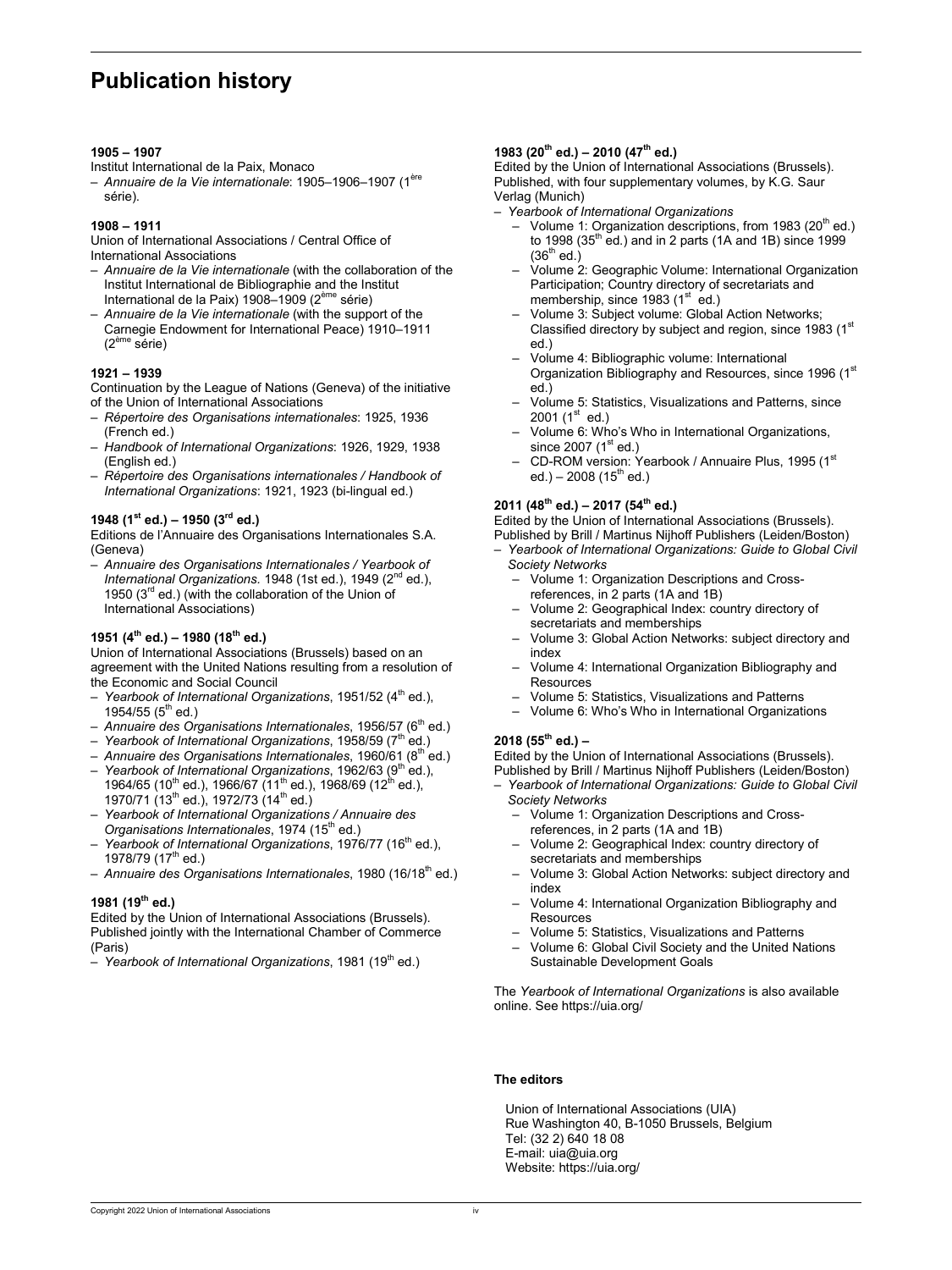**EDITED BY THE UNION OF INTERNATIONAL ASSOCIATIONS**

# **YEARBOOK OF INTERNATIONAL ORGANIZATIONS 2 0 2 2** - **2 0 2 3**

**GUIDE TO GLOBAL CIVIL SOCIETY NETWORKS EDITION 59** 

VOLUME 3 **GLOBAL ACTION NETWORKS A SUBJECT DIRECTORY AND INDEX**





BRILL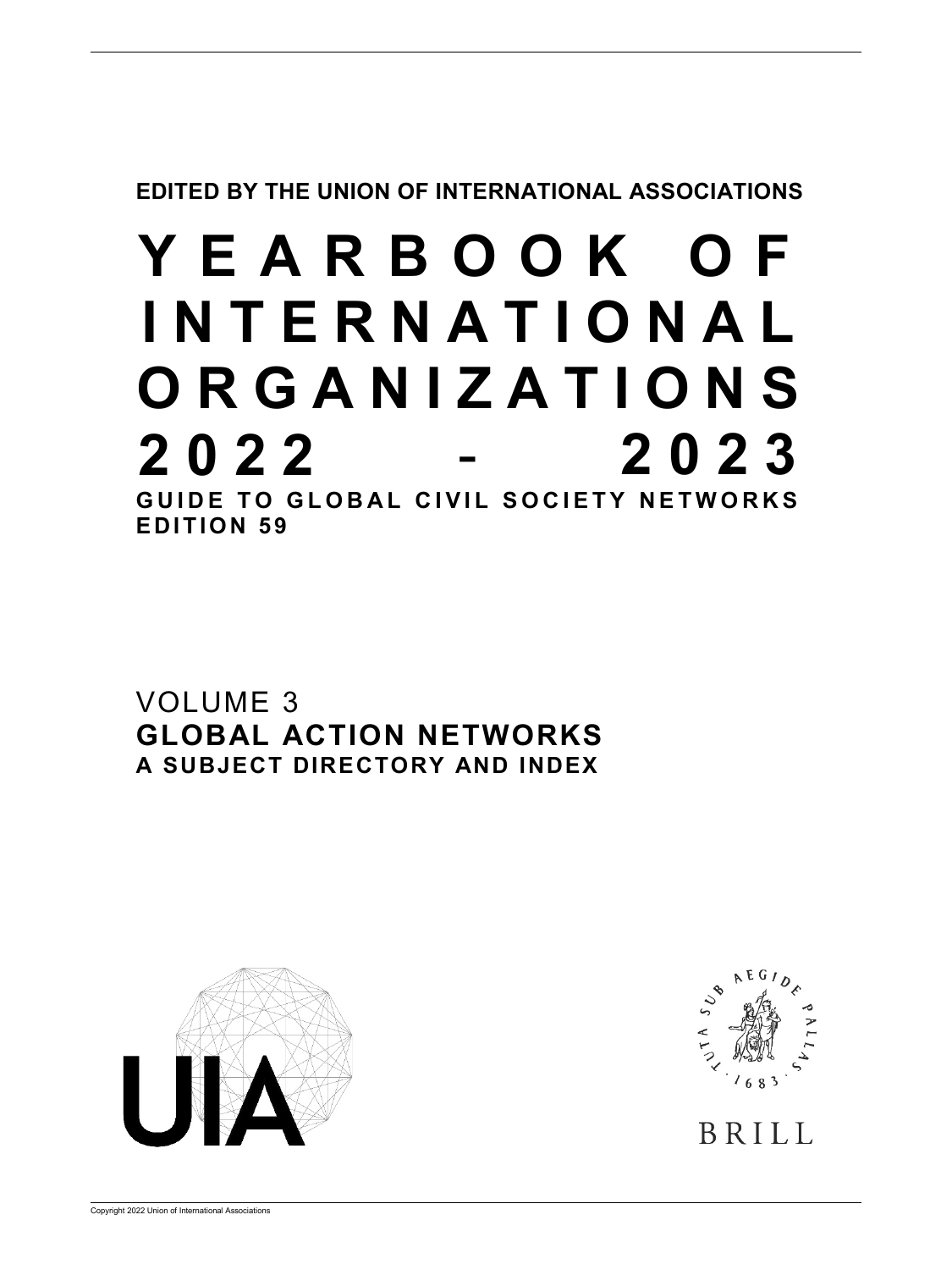*The following people contributed to this edition:* Christelle Behets Ryan Brubaker Nancy Carfrae Rachele Dahle Jacques de Mévius Carine Faveere Clara Fernández López Joel Fischer Sylvie Hosselet Chloé Houyoux Frédéric Magin Leslie Selvais Régine Toussaint Liesbeth Van Hulle *(Editor-in-Chief)* Yolande Vlaminck Judy Wickens Carol Williams

*Special thanks to:* Dragana Avramov Marc Bontemps Sheila Bordier Tim Casswell Alessandro Cortese Jacques de Mévius Dianne Dillon-Ridgley Esperanza Duran Seya Immonen Marilyn Mehlmann Yves Moreau **Brigitte Motte** Rolf Reinhardt Cyril Ritchie Jacqueline Staniforth Simone Van Beek Danièle Vranken Judy Wickens Marisha Wojciechowska-Shibuya

The Editors dedicate this edition to

**Régine Toussaint**, editor from 1981 to 2021 and

**Nancy Carfrae**, editor from 1984 to 2021

*Thank you, ladies!*

# **Information researched and edited by**

Union of International Associations Rue Washington 40 B-1050 Brussels, Belgium

Koninklijke Brill NV, Leiden, The Netherlands. Koninklijke Brill NV incorporates the imprints Brill, Brill Nijhoff, Brill Hotei, Brill Schöningh, Brill Fink, Brill mentis, Vandenhoeck & Ruprecht, Böhlau Verlag and V&R Unipress.

### **Typeset by**

bsix information exchange GmbH Sophienstraße 40 D-38118 Braunschweig, Germany

Printed on acid free paper.

**Copyright** 2022 by Union of International Associations. All rights reserved. No part of this publication may be reproduced, translated, stored in a retrieval system, or transmitted in any form or by any means, electronic, mechanical, photocopying, recording or otherwise, without written permission from the Secretary General, Union of International Associations.

Library of Congress Card Number: 49-22132 ISSN: 2211-3010 ISBN: Yearbook Volume 3: 978-90-04-51279-5 Yearbook Volumes 1-6 Set: 978-90-04-51283-2 UIA Publication Number: 497

The publisher and editor do not assume and hereby disclaim any liability to any party for any loss or damage caused by errors or omissions in the *Yearbook of International Organizations*, whether such errors or omissions result from negligence, accident or any other cause.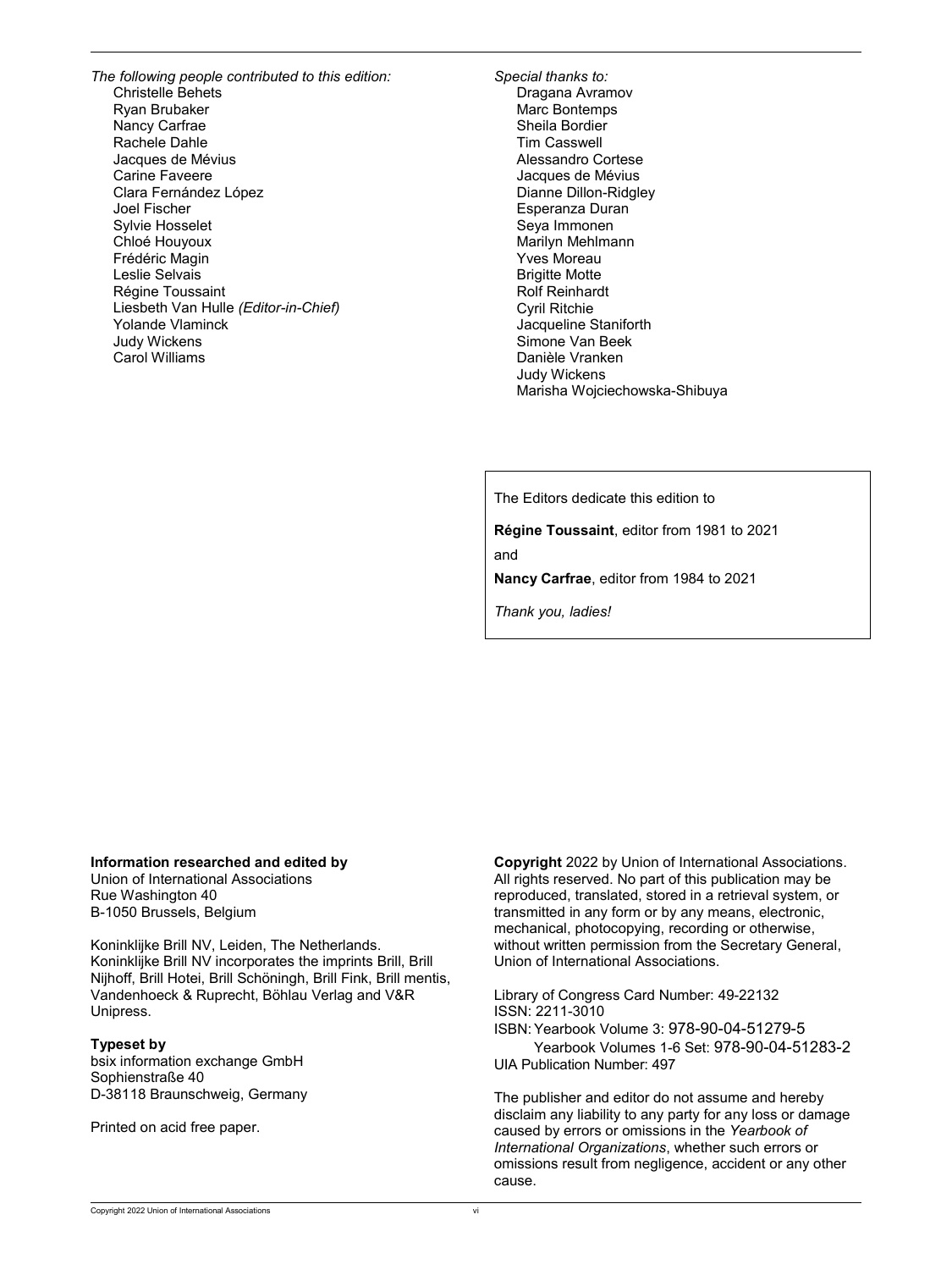### Copyright 2022 Union of International Associations

vii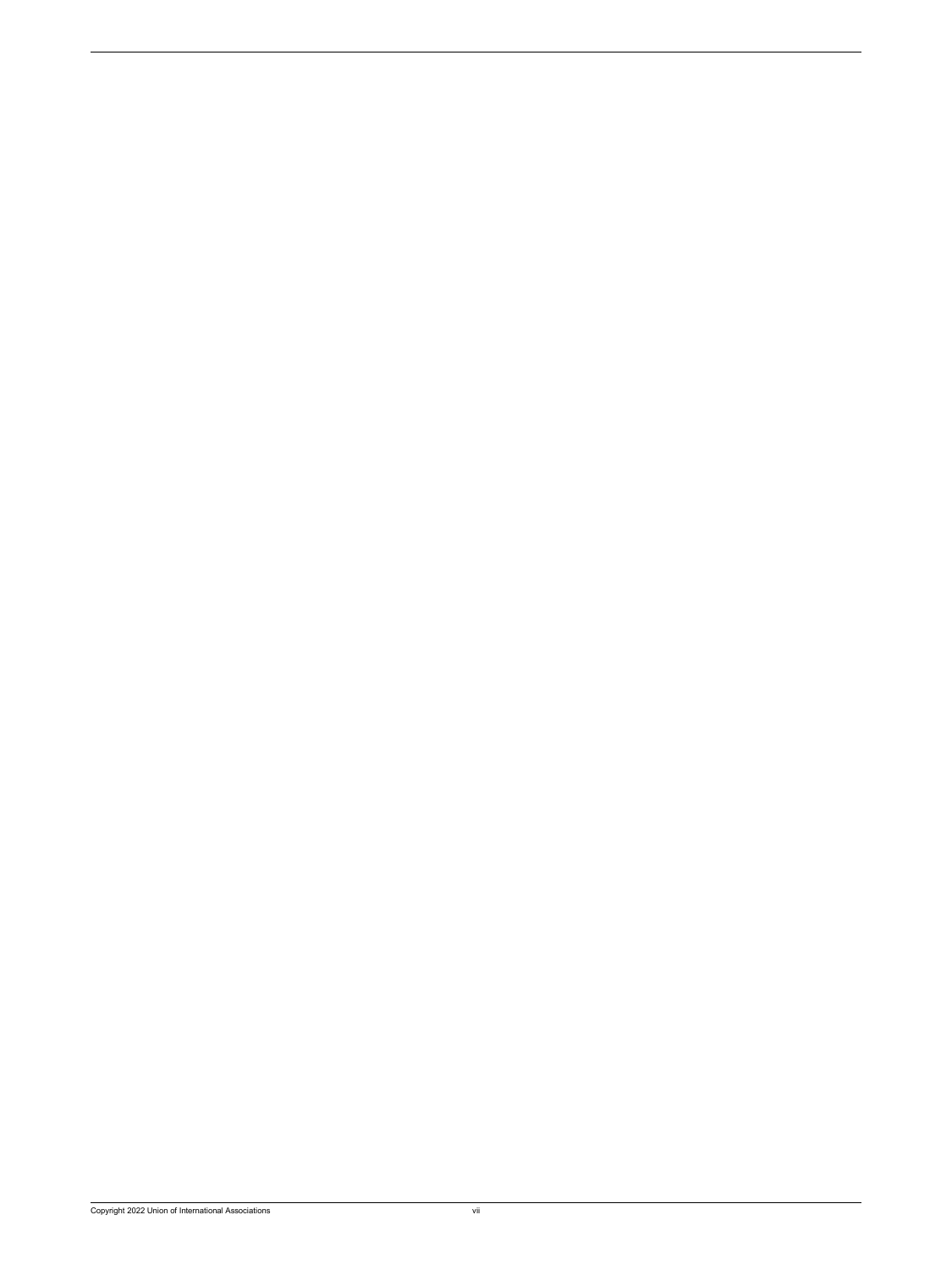### Copyright 2022 Union of International Associations

### $V$ iii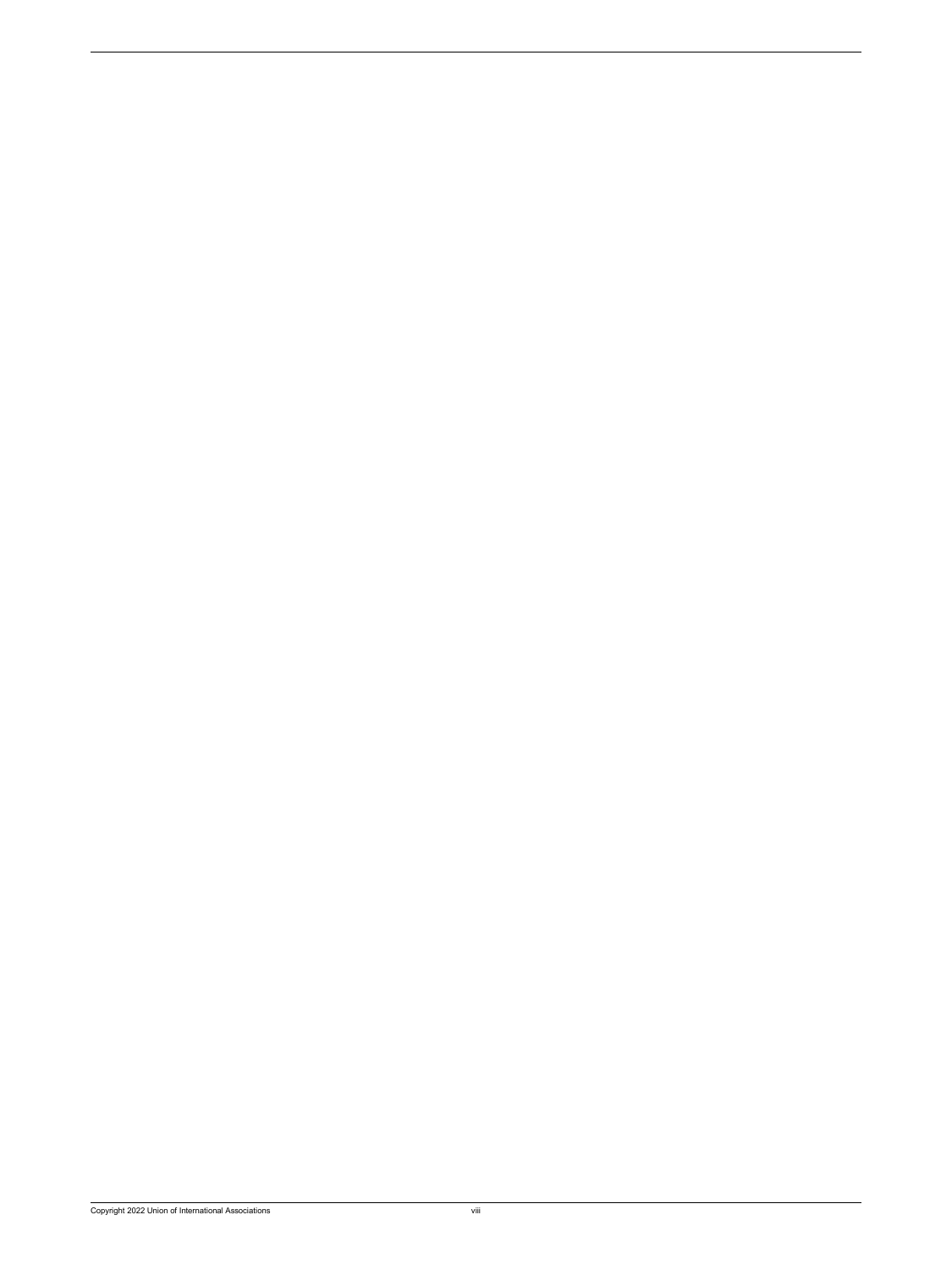# **Contents**

# **This Volume**

# **Subject Directory**

International organizations classified by:

- subjects
- regions
- organizational types

# **Index**

- to subject keywords
- to titles of organizations

# **Appendices**

- 1. Contents of organization descriptions
- 2. Types of organization
- 3. Statistics
- 4. Editorial problems and policies
- 5. About the editors

# **Other Volumes**

Volume 1: Organization Descriptions and Crossreferences, in 2 parts (1A and 1B)

Volume 2: Geographical Index: country directory of secretariats and memberships

Volume 4: International Organization Bibliography and Resources

Volume 5: Statistics, Visualizations and Patterns

Volume 6: Global Civil Society and the United Nations Sustainable Development Goals

Further information can be found at https://uia.org

# **Table des matières**

# **Ce volume**

# **Section thématique**

Organisations internationales classées par:

- sujets
- régions
- catégories d'organisation

# **Index**

- mot-clés des catégories sujets
- mots-clés des titres des organisations

# **Appendices** (en anglais)

- 1. Contents of organization descriptions
- 2. Types of organization
- 3. Statistics
- 4. Editorial problems and policies
- 5. About the editors

# **Autres volumes**

Volume 1: Organization Descriptions and Crossreferences, in 2 parts (1A and 1B)

Volume 2: Geographical Index: country directory of secretariats and memberships

Volume 4: International Organization Bibliography and Resources

Volume 5: Statistics, Visualizations and Patterns

Volume 6: Global Civil Society and the United Nations Sustainable Development Goals

Informations complémentaires sur le web https://uia.org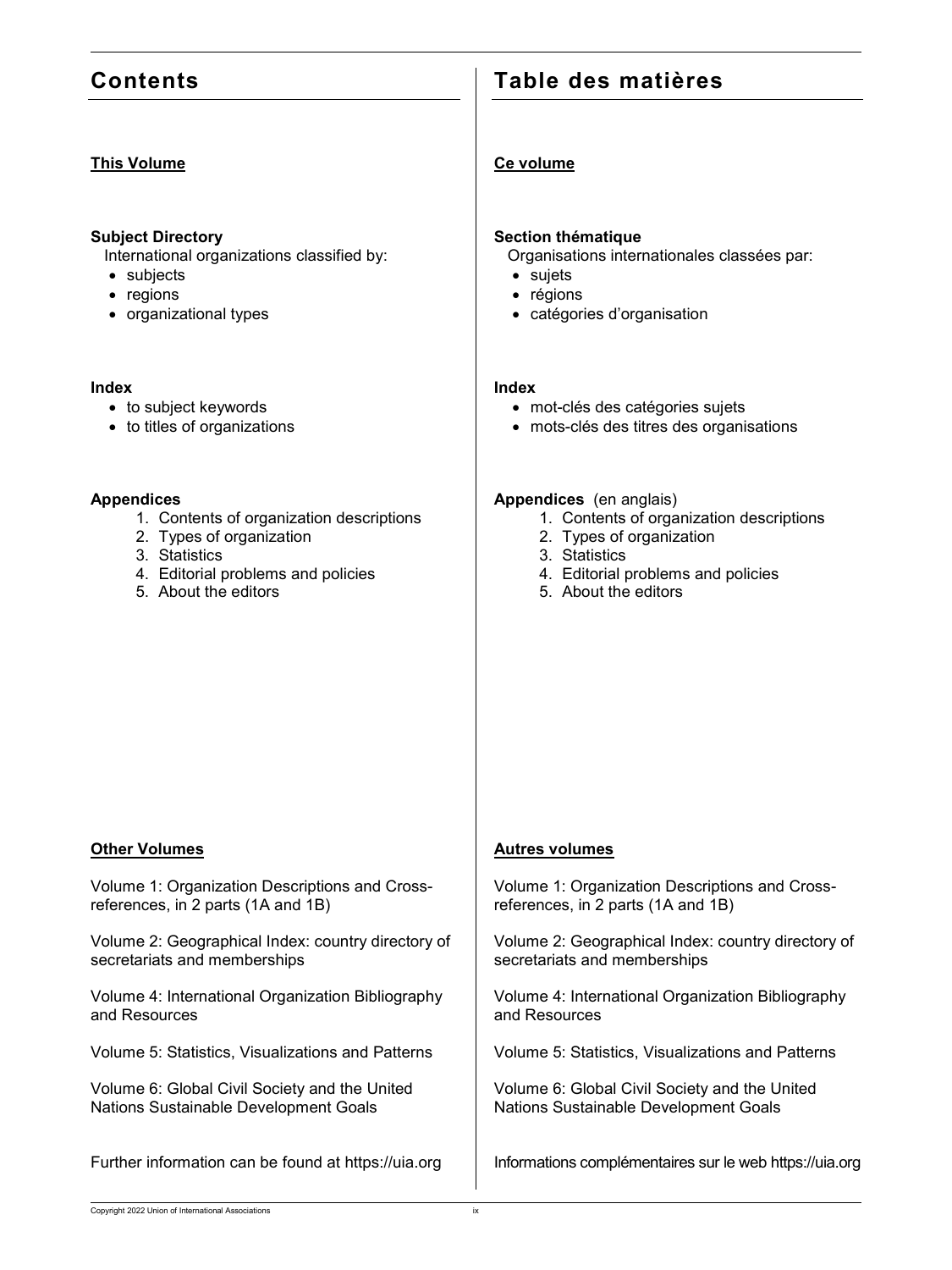# **The YEARBOOK series**

#### **All these publications are also available online. For further information please see https://uia.org/**

#### **VOLUME 1 (Parts 1A and 1B): ORGANIZATION DESCRIPTIONS AND CROSS-REFERENCES**

Descriptions of intergovernmental and non-governmental organizations, covering every field of human activity. Listed in alphabetic order of title. **Contents of descriptions:** Descriptions, varying in length from several lines to several pages, include: organization names in all relevant languages; principal and secondary addresses; main activities and programmes; personnel and finances; technical and regional commissions; history, goals, structure; inter-organizational links; languages used; membership by country.

**Cross-references:** Integrated into the alphabetic sequence of descriptions are cross-references to related organizations. Access is possible via organization names in English, French and other working languages and via all initials or abbreviations in various languages.

#### **VOLUME 2: GEOGRAPHICAL INDEX: COUNTRY DIRECTORY OF SECRETARIATS AND MEMBERSHIPS**

- Organizations classified by country of secretariat(s)
- Organizations classified by countries of location of membership
- Statistics by country and city

Can be used to locate international organizations by country of secretariat or membership. Each organization is listed with its complete address under the country or countries in which it has established a main secretariat.

### **VOLUME 3: GLOBAL ACTION NETWORKS: SUBJECT DIRECTORY AND INDEX**

- Organizations classified by subject concerns
- Organizations classified by regional concerns

– Organizations classified by type

- Statistics by subject
- Index (with introductory comments):
	- subject keywords in all available languages

– keywords from organization names in English and French Groups organizations into general and detailed subject categories. Can be used as an index to descriptions in Volume 1. Each organization is listed with its complete address.

#### **VOLUME 4: INTERNATIONAL ORGANIZATION BIBLIOGRAPHY AND RESOURCES**

- Bibliography of studies on international non-profit organizations
- Organization publications

– Indexes

Includes major and periodical publications of international organizations, together with bibliographic information on research on NGOs.

### **VOLUME 5: STATISTICS, VISUALIZATIONS AND PATTERNS**

- Detailed statistical tables of information in Volumes 1, 2, 3, 4 and 6.
- Historical statistical summaries and analyses
- Visual representations of statistical data and networks

- Statistical data on the meetings of international organizations

#### **VOLUME 6: GLOBAL CIVIL SOCIETY AND THE UNITED NATIONS SUSTAINABLE DEVELOPMENT GOALS**

In 2015 the United Nations adopted a set of seventeen goals "to end poverty, protect the planet and ensure prosperity for all", with specific targets for each goal to be achieved by 2030. These are the Sustainable Development Goals [SDGs] of the United Nations, or "Transforming our World: the 2030 Agenda for Sustainable Development". The UN calls on governments, the private sector, individuals and civil society bodies to join together to achieve these goals.

This volume groups international organizations by the seventeen UN Sustainable Development Goals, indicating which organizations are – or could be – concerned with which SDGs. It can also be used as an index to descriptions in Volume 1. Each organization is listed with its complete address.

### **INTERNATIONAL CONGRESS CALENDAR**

Lists future international meetings with details of place, date, subject and organizer, including complete address, and cross-referencing the Yearbook where possible. Geographical and chronological listings. Index by subject.

### **HISTORICAL INTERNATIONAL ORGANIZATION DOCUMENTS**

– *Annuaire de la Vie Internationale*. Editions 1905, 1906, 1907, 1908-9, 1910-11, totalling 4,741 pages

– *Code des Voeux Internationaux* (Classification of resolutions of international organizations) Edition 1923, 940 pages

# **La série YEARBOOK**

**Toutes ces publications sont également disponibles en ligne. Pour plus d'informations, veuillez consulter https://uia.org/**

#### **VOLUME 1 (Parties 1A et 1B): DESCRIPTIONS DES ORGANISATIONS ET LEURS LIENS**

Descriptions des organisations intergouvernementales et nongouvernementales qui couvrent tous les domaines d'activités. Présentation par ordre alphabétique des titres. **Contenu des descriptions:** titres de l'organisation; adresses principale et secondaires; activités et programmes; personnel et finances; commissions; historique, buts, structure; liens avec d'autres organisations; langues utilisées; membrariat par pays. **Références croisées:** Des références croisées à des organisations apparentées sont intégrées dans la séquence alphabétique des

descriptions. L'accès à ces organisations est possible via les titres et les abréviations en toutes langues de travail.

### **VOLUME 2: INDEX GEOGRAPHIQUE : REPERTOIRE DES SECRETARIATS ET MEMBRARIATS PAR PAYS**

- Organisations classées selon le pays siège de leur secrétariat – Organisations classées selon les pays de leurs membres
- Statistiques par pays et par ville

Peut-être utilisé pour localiser des organisations internationales par pays de secrétariat ou de membrariat. Chaque organisation est reprise avec son adresse complète.

#### **VOLUME 3: RESEAUX D'ACTION GLOBALE : REPERTOIRE THEMATIQUE ET INDEX**

- Organisations classées par sujet, par région, et par catégorie
- Statistiques par sujet.
- Index des mots clés

Regroupe les organisations internationales en catégories de sujets. Ces catégories, générales ou spécifiques, peuvent être utilisées comme index aux notices du Volume 1. Chaque organisation est reprise avec son adresse complète.

#### **VOLUME 4: BIBLIOGRAPHIE ET RESSOURCES DES ORGANISATIONS INTERNATIONALES**

– Bibliographie des études sur les organisations internationales sans but lucratif

- Publications des organisations
- Indexes

Regroupe les publications principales et périodiques des organisations internationales, de même qu'une information bibliographique sur des études réalisées sur les ONG.

#### **VOLUME 5: STATISTIQUES, VISUALIZATIONS ET REPRESENTATIONS**

- Tableaux statistiques détaillés des informations incorporés dans les volumes 1, 2, 3, 4 et 6.
- Résumés statistiques historiques et analyses
- Présentation visuelle des données statistiques et des réseaux.
- Données statistiques sur les réunions des organisations.

#### **VOLUME 6: LA SOCIÉTÉ CIVILE MONDIALE ET LES OBJECTIFS DES NATIONS UNIES POUR LE DÉVELOPPEMENT DURABLE**

En 2015, les Nations Unies ont adopté un ensemble de dix-sept objectifs «pour mettre fin à la pauvreté, protéger la planète et assurer la prospérité pour tous», avec des cibles spécifiques pour chaque objectif à atteindre d'ici 2030. Ce sont les objectifs de développement durable (ODD) des Nations Unies, ou «Transformer notre monde: l'Agenda 2030 pour le développement durable. L'ONU appelle les gouvernements, le secteur privé, les individus et les organismes de la société civile à se regrouper pour atteindre ces objectifs.

Ce volume regroupe les organisations internationales selon les dix-sept objectifs de développement durable des Nations Unies, indiquant quelles organisations sont - ou pourraient être - concernées par les ODD. Il peut également être utilisé comme répertoire pour les descriptions du Volume 1. Chaque organisation y figure avec son adresse complète.

### **INTERNATIONAL CONGRESS CALENDAR**

Recense les futures réunions internationales, mentionnant le lieu, la date, le sujet, l'organisateur, l'adresse complète et, dans la mesure du possible, le renvoi à l'Annuaire. Listes géographique et chronologique. Index thématique.

#### **HISTORICAL INTERNATIONAL ORGANIZATION DOCUMENTS** – *Annuaire de la Vie Internationale*. Editions 1905, 1906, 1907, 1908-9, 1910-11, totalling 4,741 pages

– *Code des Voeux Internationaux* (Classification of resolutions of international organizations) Edition 1923, 940 pages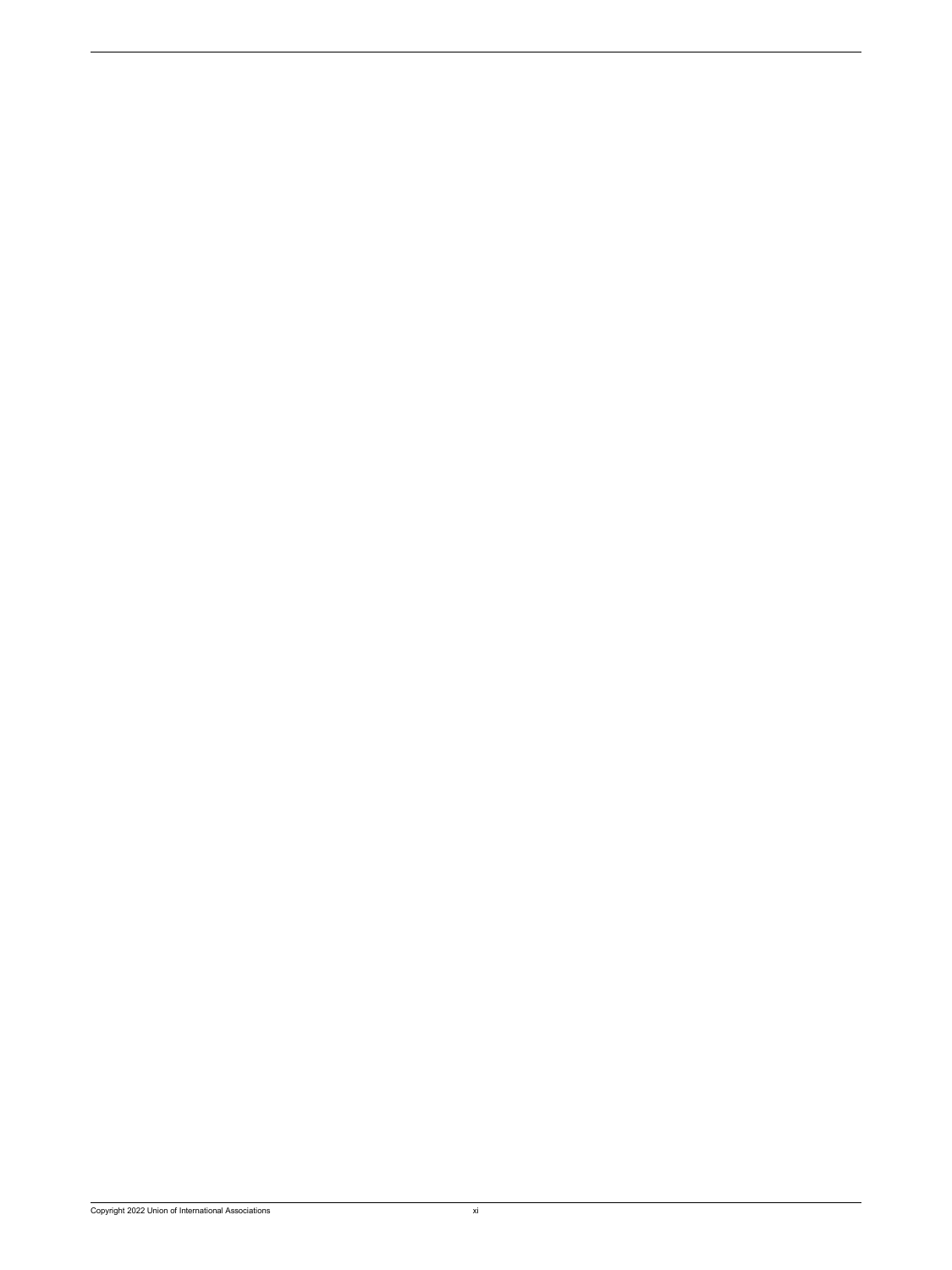# **Notes to the user**

To find the description of an organization in the Yearbook:

− **If you know the name or abbreviation of the organization:**

Locate the organization in the alphabetic sequence in Volume 1. All names in all official languages and abbreviations are included in the alphabetic sequence. Note that the alphabetic sequence does not take account of prepositions or articles.

You may find the name in the form of a cross-reference to the sequence number where the description is given. The sequence number follows the alphabetic order.

− **If you know keywords in the name of the organization:**

Consult the index in Volume 3. It will refer you to the sequence number of the description in Volume 1.

− **If you know the field in which the organization is active (e.g. its aims or activities):**

Consult the classified list of organizations by subject in Volume 3. It will refer you to the the sequence number of the description in Volume 1.

− **If you know where the organization is located, or where it has members:**

Consult the listing of organizations by country in Volume 2. This will refer you to the sequence number of the description in Volume 1.

− **If you know the name of another organization that has a formal relationship with the one you want:** The description of the other organization in Volume 1 will refer you to the sequence number of the description of the organization you want in Volume 1.

Note that, due to the limitations of printing and binding, this volume does not include full descriptions of all organizations. All descriptions can be found in the online version.

# **Notes pour l'utilisateur**

Pour trouver la notice descriptive d'une organisation:

### − **A partir du nom (ou de son abréviation):**

Consultez d'abord la séquence alphabétique du Volume 1. Les noms et abréviations y sont repris dans toutes les langues officielles.

Vous constaterez que la séquence alphabétique ne tient pas compte des prépositions et articles. Le nom que vous recherchez peut vous renvoyer à un numéro de séquence sous lequel est reprise la notice descriptive de l'organisation. La numérotation suit l'ordre alphabétique.

### − **A partir d'un mot clé:**

Consultez l'index dans le volume 3 qui renvoie au numéro de séquence de la notice descriptive dans le Volume 1.

− **A partir d'un sujet ou d'une matière spécifique:** Consultez la liste classifiée par sujet dans le volume 3.

Cette liste renvoie au numéro de séquence de la notice descriptive du Volume 1.

### − **A partir d'un pays:**

Consultez la liste par pays de secrétariat et de membrariat dans le volume 2. Cette liste renvoie au numéro de séquence de la notice descriptive du Volume 1.

### − **A partir d'une organisation en relations officielles avec celle que vous cherchez:**

La description de la première dans le Volume 1 vous donnera le numéro de notice de la deuxième dans ce même Volume 1.

A noter qu'à la suite de limitations d'impression et de reliure ce volume ne comprendra pas toutes les descriptions détaillées de toutes les organisations. Toutes les descriptions sont reprises dans la version online.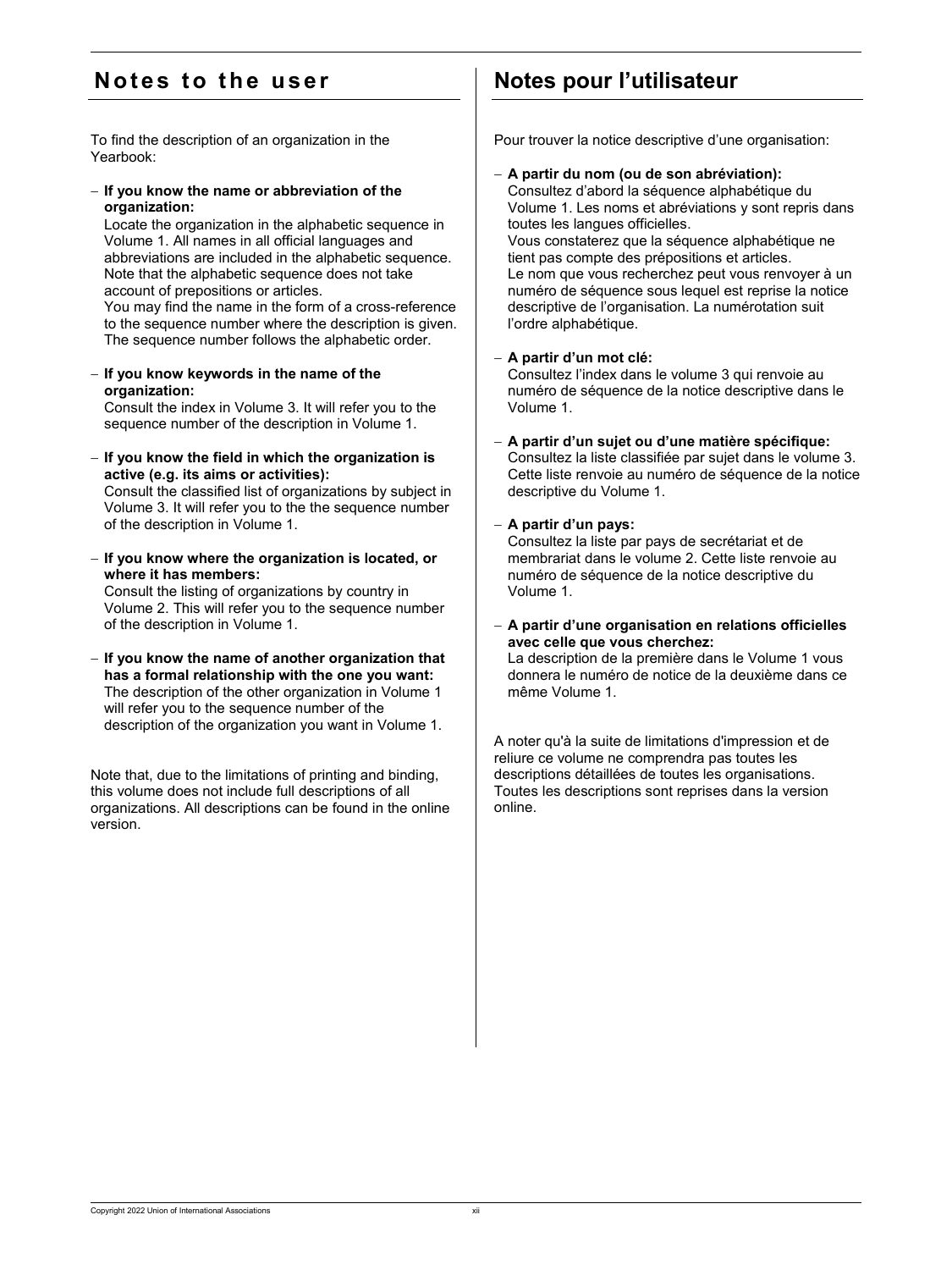# **How to use this volume**

The intention of Volume 3 is to group organizations with common aims or activities. If the title is known, it is often simpler to refer directly to the Volume 1, where a full description can be found. However, where an exact title is not known, an organization may be traced by a keyword in its title or via the group of organizations listed under a relevant subject heading.

In the first part of this volume, the Subject Directory, classified entries are grouped alphabetically by subject within major subject groupings which themselves appear in alphabetic order. It is therefore possible to turn directly to a subject without recourse to the second part of this volume, the Index. If the term sought does not appear as a subject heading, the index can be used to locate the heading under which it is classified.

# **Subject directory**

**Inclusion:** This volume lists, for each subject category, the international organizations having keywords in their names corresponding to that subject. In the case of some international organizations, although such a keyword is not present in the name, the organization is nevertheless listed under the subject because of keywords indicated in the description of the body in Volume 1.

Continental regions and sub-regions are included among the subject categories. Organizations are subdivided within each region according to major subject category. Note that organizations are included only if their title or description refers to that region, not because of their geographical location.

Organizational types are also included as subject categories. Examples are: banks; clubs; foundations; conference series.

**Order:** Each specific subject category is listed alphabetically under a major subject category, which is itself also listed alphabetically. If you are unable to locate the subject in which you are interested, the category may be determined via keywords listed in the index in the second part of this volume. Within each category, organizations are listed alphabetically.

**Organizations:** The name of the organization is normally given in English, followed by initials, if these exist. If there is no official English title, or if the organization is particularly concerned with another language, then another language title is used. The name corresponds to that of the organization description in Volume 1.

For each organization listed, the international secretariat address is given. When the address is preceded by the name of a person, it is that of the principal executive officer (Director, Secretary-General, etc.), as detailed in Volume 1. The address corresponds to that of the organization description in Volume 1.

# **Comment utiliser ce volume**

Le but du Volume 3 est de regrouper les organisations ayant des préoccupations ou des activités communes. Si le titre est connu, il est souvent plus aisé de se référer directement au Volume 1, où une description complète est reprise. Cependant, si le titre n'est pas précisément connu, on le retrouvera par les mots-clés ou par l'intermédiaire des groupes d'organisations indexées sous le sujet en question.

Dans la première partie de ce volume, la Section thématique, les notices sont groupées par ordre alphabétique du sujet au sein de catégories-sujets générales elles-mêmes classées par ordre alphabétique. Il est donc maintenant possible de se référer directement à un sujet donné sans avoir recours à la deuxième partie de ce volume, l'Index. Si le terme cherché n'est pas répertorié parmi les titres de catégorie-sujet, l'index peut être utilisé afin de trouver le titre sous lequel le terme est classifié.

### **Section thématique**

**Incluant :** Ce volume reprend, pour chaque sujet visé, les organisations internationales dont le nom contient des mots-clés renvoyant à ce sujet. Il peut cependant se faire que, malgré l'absence de tels mots-clés du nom de l'organisation, celle-ci soit incluse dans le domaine concerné du fait des mots-clés repris dans le corps de la notice descriptive du Volume 1.

Au sein des catégories-sujets sont incluses des régions et sous-régions continentales. Les organisations sont réparties, pour chaque région, par catégorie-sujet principale. Notons que ces organisations sont sélectionnées uniquement si leur titre ou un mot-clé dans leur description fait référence à cette région et non en fonction de leur situation géographique.

Sont également incluses des catégories spécifiques d'organisations internationales. Par exemple: banques; clubs; fondations; ...

**Classement:** Chaque sujet est incorporé, par ordre alphabétique, dans une catégorie-sujet principale, qui est aussi classé par ordre alphabétique. Toutefois, si l'utilisateur ne parvient pas à localiser le sujet qui l'intéresse, la catégorie concernée peut-être déterminée par le biais des mots-clés qui figurent dans l'index dans la deuxième partie de ce volume. A l'intérieur de chaque catégorie, les organisations sont classées alphabétiquement.

**Organisations:** Le nom est généralement donné en anglais, suivi du sigle. S'il n'existe pas de titre officiel anglais, ou encore si les activités d'une organisation concernent plus particulièrement une autre langue, on utilisera le titre en cette langue. Le nom est repris de la notice descriptive parue dans le Volume 1.

Chaque organisation sélectionnée est reprise avec l'adresse du secrétariat international. Lorsque l'adresse est précédée d'un nom de personne, il s'agit du responsable principal (Directeur, Secrétaire général,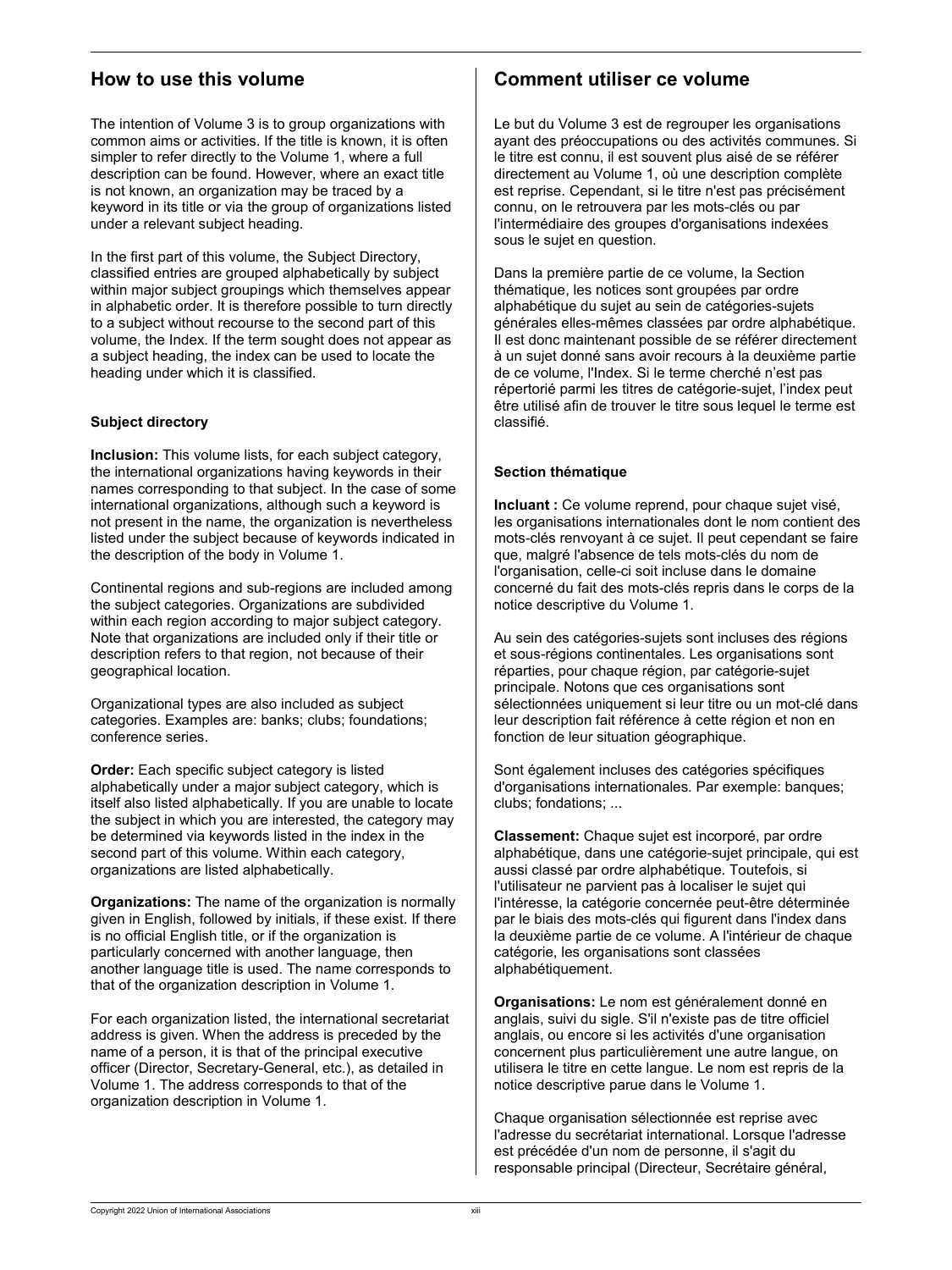Following the organization's address is its sequence number. This number can be used to locate the organization's description in Volume 1.

The following distinctions are made:

*– Intergovernmental organizations (IGOs):* The title and organization type are printed in bold characters. If the keyword is in the title of the organization, then the sequence number is also printed in bold characters. *– Non-governmental organizations (NGOs):* The title (but not the organization type) of the organization is printed in bold characters. If the keyword is in the title of the organization, then the sequence number is also printed in bold characters.

**Overlap:** The same entry may appear under more than one subject entry. This will arise when the title of the international organization, or keywords in the description in Volume 1, indicate a preoccupation with several subjects.

# **Index**

This index includes in a single alphabetic sequence subject categories and direct links to organizations described or listed in Volume 1.

**Organization names:** Organizations are listed in this index under each significant word in their titles. Only organizations of types A, B, C, D, E, and F are included here.

Organizations with descriptions in Volume 1 have their sequence number listed following the title (e.g. "#01234"). An organization with no description in Volume 1 is followed by either a reference to the organization in whose description further information can be found, or by an explanatory text.

Non-significant or frequently occurring words do not appear as keywords, the latter in particular if they are the same as a subject category.

Abbreviations of organizations, former names and abbreviations, and alternative names and abbreviations are not included in this index, but in the alphabetic order in Volume 1. Names of executive officers of organizations can be found in Volume 6.

**Subject keywords:** Keywords appearing in titles and descriptions of organizations are assigned to a specific subject heading, which itself is grouped under one of the major subject categories. Keywords in this index are referred to the relevant subject heading.

The major categories for classification purposes are indicated in the matrix on page xi; and specific subjects appear within these categories. For example, "schools" is grouped within "Education/Schools". The major subjects are listed alphabetically at the beginning of the volume, specific subjects within the classification also being shown. The organization of the table is discussed in detail in the essay "Functional classification" which can be consulted at https://uia.org.

etc.) tel qu'indiqué dans le Volume 1. L'adresse correspond à celle parue dans le Volume 1.

Le numéro de séquence suit l'adresse de l'organisation. Ce numéro peut être utilisé pour trouver la description de l'organisation dans le Volume 1.

### On distingue:

*– Les organisations intergouvernementales (IGOs):* Le nom et type d'organisation sont imprimés en caractères gras. Si le mot-clé se trouve dans le nom de l'organisation, le numéro de séquence est aussi imprimé en caractères gras.

*– Les organisations non-gouvernementales (NGOs):* Le nom (mais pas le type d'organisation) est imprimé en caractères gras. Si le mot-clé se trouve dans le nom de l'organisation, le numéro de séquence est aussi imprimé en caractères gras.

**Interférences:** La même notice est susceptible de figurer à la fois dans plusieurs catégories sujets. Ce genre de répétition se produit lorsque le nom de l'organisation, ou les mots-clés dans la notice descriptive, révèlent des buts eux-mêmes multiples.

### **Index**

L'index comprend, en une seule séquence alphabétique, les catégories-sujets et les liens directs aux organisations décrites ou indexées dans le Volume 1.

**Noms des organisations :** Les organisations sont reprises dans l'index sous chaque mot significatif de leurs titres. Seules les organisations du type A, B, C, D, E, et F sont reprises dans cet index.

Les organisations avec notice descriptive dans le Volume 1 sont suivies du numéro de référence de la notice (par ex. "#01234"). Une organisation sans notice descriptive dans le Volume 1est suivie par une référence à une autre organisation où l'information peut être trouvée, ou bien par un texte explicatif.

Les mots non-signifiants (p ex association, bureau) sont rejetés, en particulier s'ils sont aussi répertorié parmi les catégories-sujets générales.

Les initiales des organisations, les anciens noms et initiales, et les noms et initiales alternatifs des organisations ne sont pas repris dans cet index, mais dans l'ordre alphabétique du Volume 1. Les noms des principaux responsables des organisations peuvent être trouvés dans le Volume 6.

**Mots-clés :** Les mots-clés qui apparaissent dans les noms et descriptions d'organisations sont repris sous un terme générique spécifique qui, à son tour, est intégré dans une des catégories-sujets principales. Les motsclés de l'index renvoient à la sous-catégorie spécifique concernée.

Les catégories-sujets principales ont été regroupées et classées dans le tableau "matrix" (voir page xi). Les sujets spécifiques apparaissent dans ce classement. Par exemple, "schools" est indiqué dans la catégorie-sujet "Education/Schools". Les catégories-sujets principales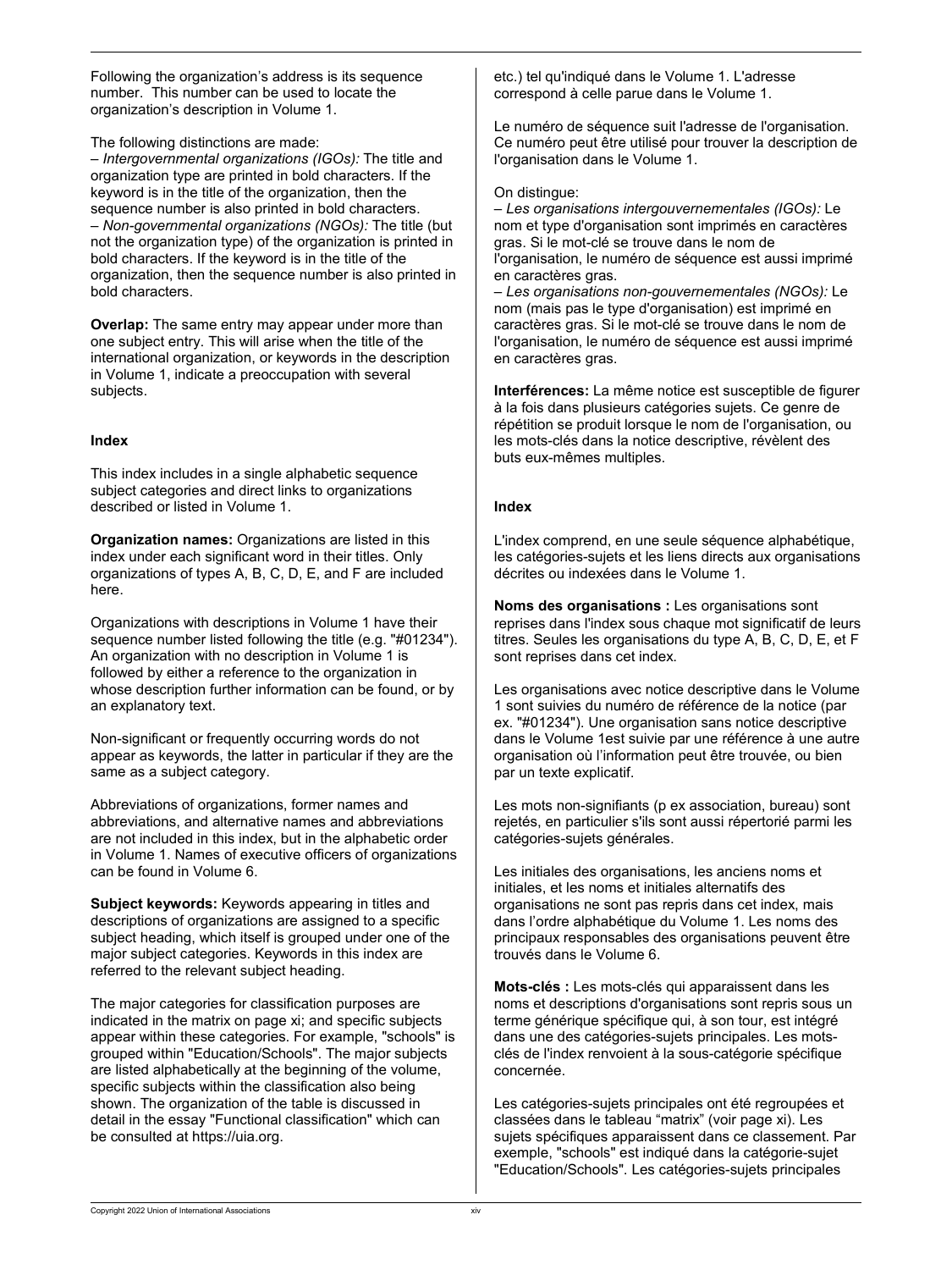If an organization's title or description mentions a geographical region it will also appear, sub-classified by major subject category, under a regional heading. For example, an organization mentioning "Caribbean", "schools" and "economics" will be listed under "Caribbean/Education" and "Caribbean/Economics".

Note that the list of subjects was established not only by using the titles and activities of international organizations and multilateral treaties, but also by using the world problems, human values, strategies, and human development concepts and modes of awareness identified in the Encyclopedia of World Problems and Human Potential.

The subject index also includes non-English words which, in this edition, do not appear in any entries included in this volume. Most English words not appearing in any entry are, however, excluded. To avoid needless repetition, adjacent words with similar coding have also been eliminated from the index.

### **Note:**

To assist clarity and reduce repetition in the index, frequent keywords in titles are mentioned once, their repetition being indicated by a dash (–).

sont reprises par ordre alphabétique au début de ce volume et les sujets spécifiques relatifs à cette classification sont également indiqués. L'organisation de ce tableau est expliquée en détail dans le texte "Functional classification" qui peut être consulté à https://uia.org.

S'il est fait mention d'une région géographique dans le nom ou la description d'une organisation, celle-ci apparaîtra également dans une sous-catégorie régionale intégrée dans une catégorie-sujet principale. Par exemple, une organisation qui mentionne "Caribbean", "schools" et "economics" sera indiquée sous "Caribbean/Education" et "Caribbean/Economics".

Il faut noter que l'ensemble des sujets indiqués a été défini en tenant compte des noms des organisations internationales, des traités multilatéraux, ainsi que des problèmes mondiaux, valeurs humaines, stratégies, concepts de développement humain et modes de prise de conscience répertoriés dans *l'Encyclopedia of World Problems and Human Potential*.

L'index thématique comprend aussi des termes autres qu'en anglais qui, dans la présente édition, ne sont repris nulle part ailleurs. Par contre, la plupart des mots anglais qui n'apparaissent dans aucune notice ont été exclus de l'index. Afin d'éviter des répétitions inutiles, les mots qui y sont apparentés ont également été supprimés de l'index.

### **Note:**

A des fins de clarification et en vue d'éviter les répétitions dans l'index, les mots-clés qui reviennent souvent dans les noms sont mentionnés une seule fois, et leurs répétitions sont indiquées par un trait d'union  $(-).$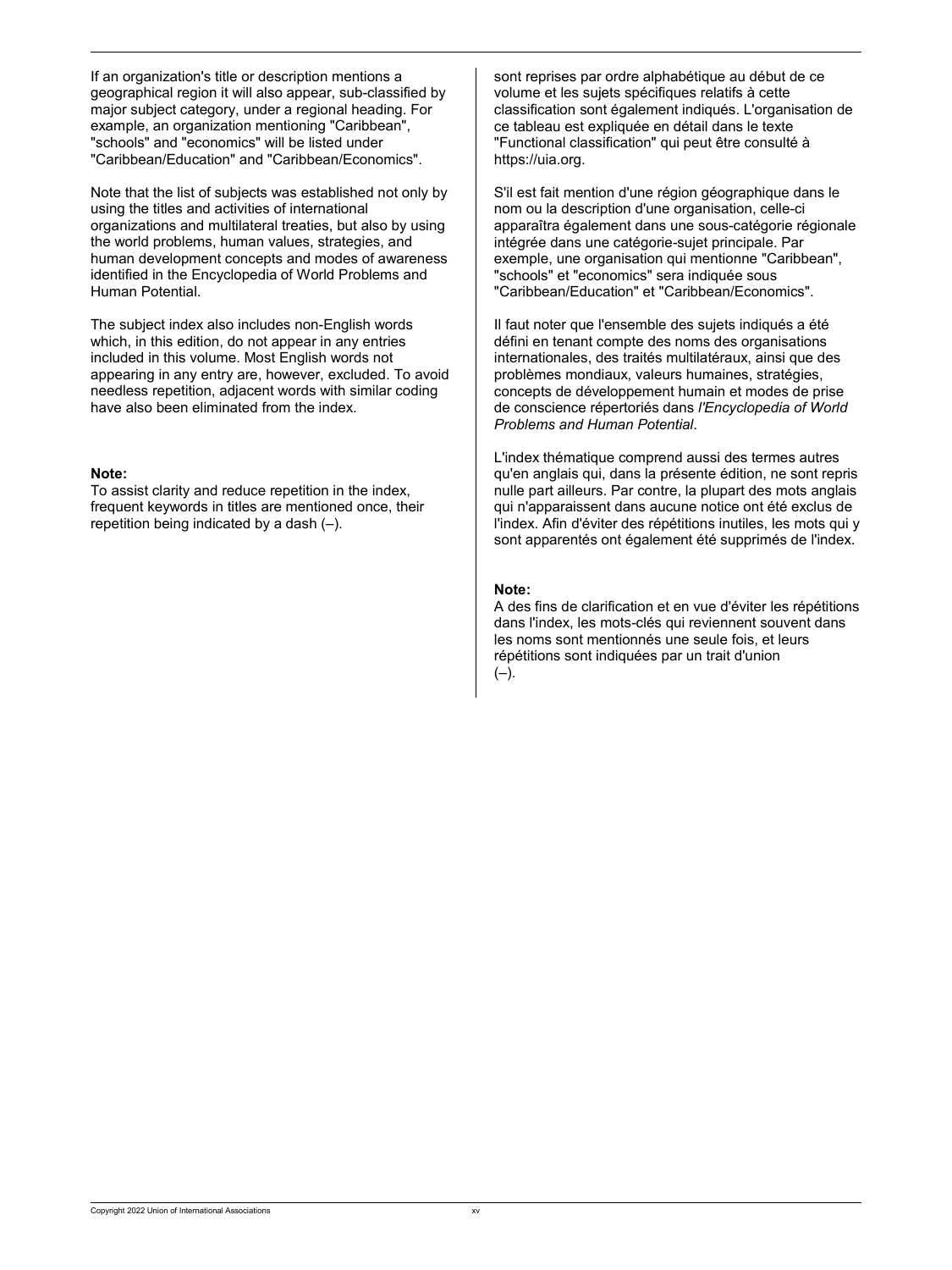# **Codes used**

# **Number codes**

Organization descriptions are numbered sequentially (e.g. •00023) following the alphabetical order. It is this number that is used in any cross-reference or index referring to the entry (e.g. •00023). Organizations are renumbered sequentially for each edition. The number is therefore not a permanent reference point from one edition to the next. The permanent number (e.g. B2345) by which organizations were ordered prior to the 29th edition now appears (for information only) at the end of the description. It continues to be used for computerbased editorial purposes.

# **Letter codes in upper case**

Organizations are coded by type, indicated by a single upper case letter printed in bold at the end of the description. In brief, these type codes have the following significance:

- A = federations of international organizations
- B = universal membership organizations
- C = intercontinental membership organizations
- D = limited or regionally defined membership organizations
- E = organizations emanating from places, persons or other bodies
- $F =$  organizations having a special form, including foundations, funds
- G = internationally-oriented national organizations
- H = inactive or dissolved international organizations J = recently reported or proposed international
- organizations  $K =$  subsidiary and internal bodies
- N = national organizations
- $R$  = religious orders, fraternities and secular institutes
- S = autonomous conference series
- T = multilateral treaties and agreements
- U = currently inactive non-conventional bodies For further information, see the Appendix: "Types of organization".

# **Letter codes in lower case**

The type code may be preceded by a letter code printed in lower case. These codes have the following significance:

- b = bilateral
- c = conference series
- d = dissolved, dormant
- e = commercial enterprise
- $f =$  foundation, fund
- j = research institute
- n = has become national
- p = proposed body
- s = information suspect
- v = individual membership only
- x = no recent information received
- y = international organization membership

# **Asterisks**

- *– Intergovernmental organizations:* An asterisk as the final code in the description indicates the organization is intergovernmental.
- *Translated organization names:* An asterisk following the name of an organization indicates a title that has been translated by the editors for the purposes of multilingual indexing.

# **Codes utilisés**

### **Codes numériques**

Les notices descriptives sont numérotées dans l'ordre séquentiel qui suit l'ordre alphabétique. Le numéro apparaît à la droite du titre de chaque notice (p.ex. •00023). Toute référence donnée renvoie exclusivement à ce numéro (p.ex. •00023). Cela a pour conséquence que chaque édition de l'Annuaire a sa numérotation propre. Le numéro n'est donc plus permanent, faisant un lien entre les différentes éditions. Le numéro permanent de référence (p.ex. B2345) qui était propre à chaque organisation jusqu'à la 29ème édition apparaît désormais (à titre d'information) à la fin de la description. Il continue à être utilisé pour des raisons de facilité d'ordre interne.

# **Codes alphabétiques: lettres majuscules**

Les organisations sont codifiées par catégorie à l'aide d'une lettre majuscule en caractère gras, apparaissant à la fin de la notice descriptive. Voici leur signification:

- $A = f$ édérations d'organisations internationales
- $B =$  organisations à membrariat universel
- C = organisations à membrariat intercontinental
- D = organisations à membrariat limité ou régional
- $E =$  organisations émanant de lieus, de personnes ou d'autres organes
- $F =$  organisations ayant une forme particulière, y compris fondations, fonds
- G = organisations nationales à orientation internationale
- H = organisations internationales dissoutes et inactives
- J = organisations internationales récemment rapportées ou proposées
- $K =$  organes subsidiaires et internes
- $N =$  organisations nationales
- R = ordres religieux, fraternités et instituts séculaires
- $S =$  séries de conférences autonomes<br> $T =$  traités et accords multilatéraux
- = traités et accords multilatéraux
- U = organes non-conventionnels momentanément inactifs

Voir aussi l'Annexe: "Types d'organisation".

# **Codes alphabétiques: lettres minuscules**

Le code de la catégorie peut être précédé par une ou deux lettres minuscules. Voici leur signification:

- b = bilatérale
- c = série de conférences
- d = inactive, dissoute
- e = entreprise commerciale
- $f =$  fondation
- $j =$  institut de recherche
- n = devenue nationale
- p = organisation en projet
- s = information suspecte
- $v =$  membres individuels seulement
- x = aucune information récente
- y = ayant comme membres des organisations internationales

# **Astérisques**

- *Organisations intergouvernementales:* Un astérisque à la fin de la description indique la nature intergouvernementale de l'organisation.
- *Traduction du nom d'organisation:* Le titre d'une organisation suivi d'un astérisque indique que la traduction de ce titre a été faite par la rédaction pour l'indexation multilingue.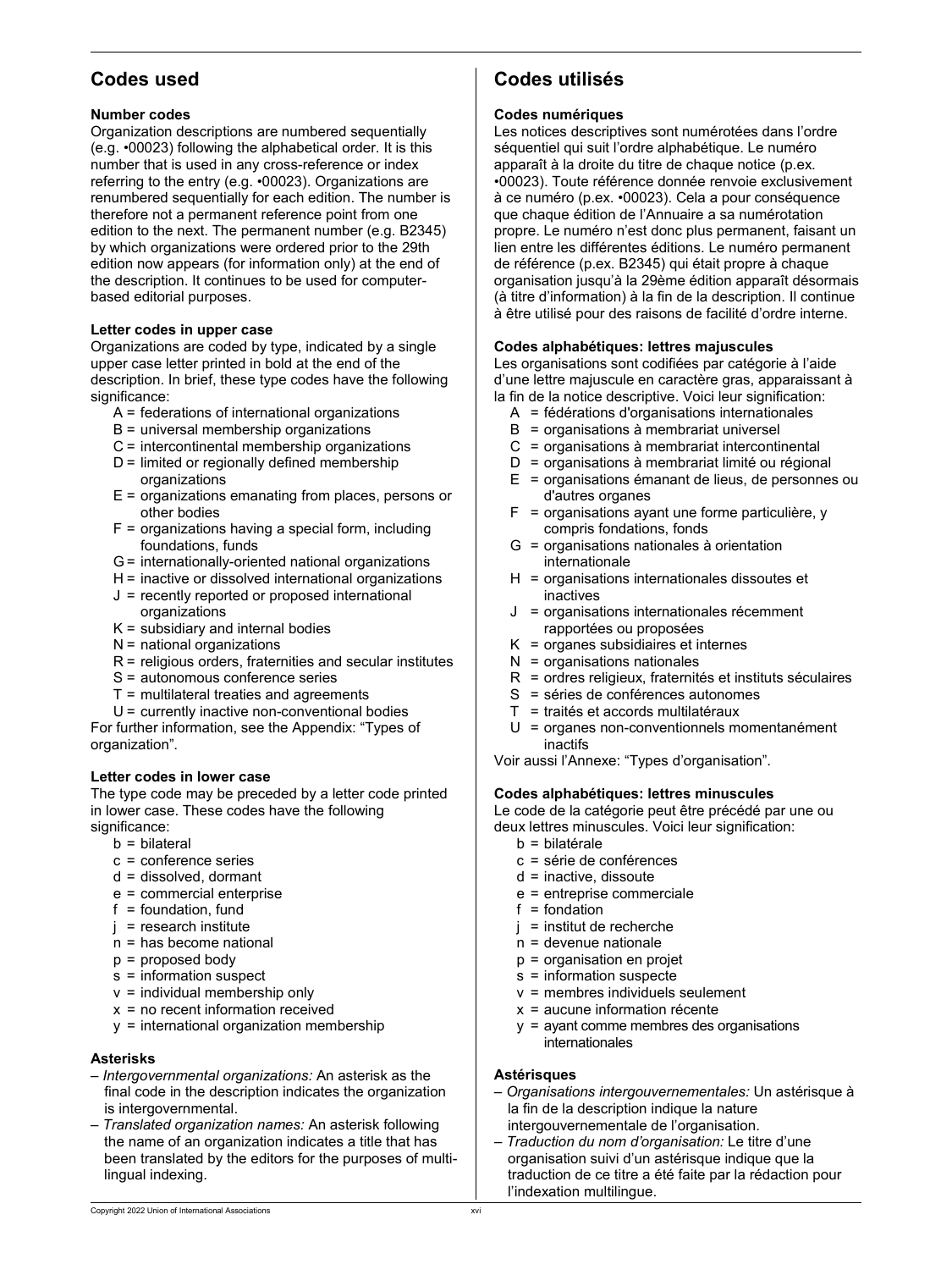# **Abbreviations used**

### **Function names**

Title of organization officers may be abbreviated as follows:

| Administrator                  |
|--------------------------------|
| <b>Chief Executive Officer</b> |
| Director                       |
| Director General               |
| <b>Executive Director</b>      |
| <b>Executive Secretary</b>     |
| <b>General Secretary</b>       |
| <b>Honorary Secretary</b>      |
| President                      |
| Secretary                      |
| Secretary-Treasurer            |
| Secretary-General              |
| Vice-President                 |
|                                |

### **Organization forms**

NGO non-governmental organization

IGO intergovernmental organization

# **Names of countries**

The names of countries given in each entry or in the index may not be the complete official names of those countries as abridged names are used to simplify consultation. In a few cases, such as in the description of an organization's history, it has been considered appropriate to leave the old form of a country's name.

# **Abréviations utilisées**

### **Fonctions et titres**

Les fonctions ou les titres des directeurs peuvent être abrégés de la façon suivante:

| Admin<br>CFO<br>Dir<br>Dir Gen<br>Exec Dir<br>Exec Sec<br>Gen Sec<br>Hon Sec<br>Pres<br>Sec<br>Sec Treas<br>SG | administrateur<br>Chef de l'exécutif<br>directeur<br>directeur général<br>directeur exécutif<br>secrétaire exécutif<br>secrétaire général<br>secrétaire honoraire<br>président<br>secrétaire<br>secrétaire-trésorier<br>secrétaire général |
|----------------------------------------------------------------------------------------------------------------|--------------------------------------------------------------------------------------------------------------------------------------------------------------------------------------------------------------------------------------------|
| Vice-Pres                                                                                                      |                                                                                                                                                                                                                                            |
|                                                                                                                | vice-président                                                                                                                                                                                                                             |

### **Formes d'organisation**

NGO Organisation non-gouvernementale IGO Organisation intergouvernementale

### **Noms de pays**

Les noms des pays apparaissant dans chaque notice ou dans l'index ne correspondent pas toujours exactement à l'appellation officielle de ces pays. Des abréviations ont été utilisées pour faciliter la lecture. Dans quelques cas, par exemple dans la partie historique, il a été jugé préférable de conserver l'ancien nom du pays cité.

# **Note**

It is not the intention of the editors to take a position with regard to the political or diplomatic implications of geographical names or continental groupings used.

The geographical names used in this publication are chosen for the sake of brevity and common usage. Wherever possible, the country (or territory) name preferred by the organization concerned is used, providing this is possible within the limits of standardization required for mailing or statistical purposes. It is important to note that some organizations insist on the inclusion of territories on the same basis as countries, or on the inclusion of countries or territories that are not recognized by other organizations.

Political changes over the years may lead to some questions in an organization's description. Briefly: countries referred to in an organization's description retain their old form when referring to a date prior to the change. For example, towns referred to in events prior to 1991 still retain their country as German DR (Democratic Republic) or Germany FR (Federal Republic), while subsequent dates refer simply to Germany.

# **Note**

Il n'entre pas dans les intentions des éditeurs de prendre position au regard des implications politiques ou diplomatiques résultant du choix et de l'utilisation des noms géographiques ou de groupements continentaux.

Le choix des noms géographiques – pays ou territoires – dans cet ouvrage est fait en fonction de leur brièveté et de l'usage commun. Dans la mesure du possible, c'est le nom tel qu'adopté par l'organisation qui est retenu, mais seulement dans les limites d'une normalisation nécessaire pour les services postaux ou les statistiques. Il est important de rappeler que certaines organisations insistent sur l'inclusion de territoires au même titre que les pays ou sur l'inclusion de pays et de territoires qui ne sont pas reconnus comme tels par d'autres organisations.

Les changements politiques au cours des années peuvent poser de questions pour la description des organisations. En résumé: les pays mentionnés dans la description d'une organisation ont gardé leur ancienne appellation dans le cas où l'on se réfère à une date antérieure au changement. Par exemple, la section "Events", qui concerne le passé, conserve la vérité historique de la division de l'Allemagne d'avant 1991. Dans les adresses, les pays sont mentionnés sous leur nouveau nom.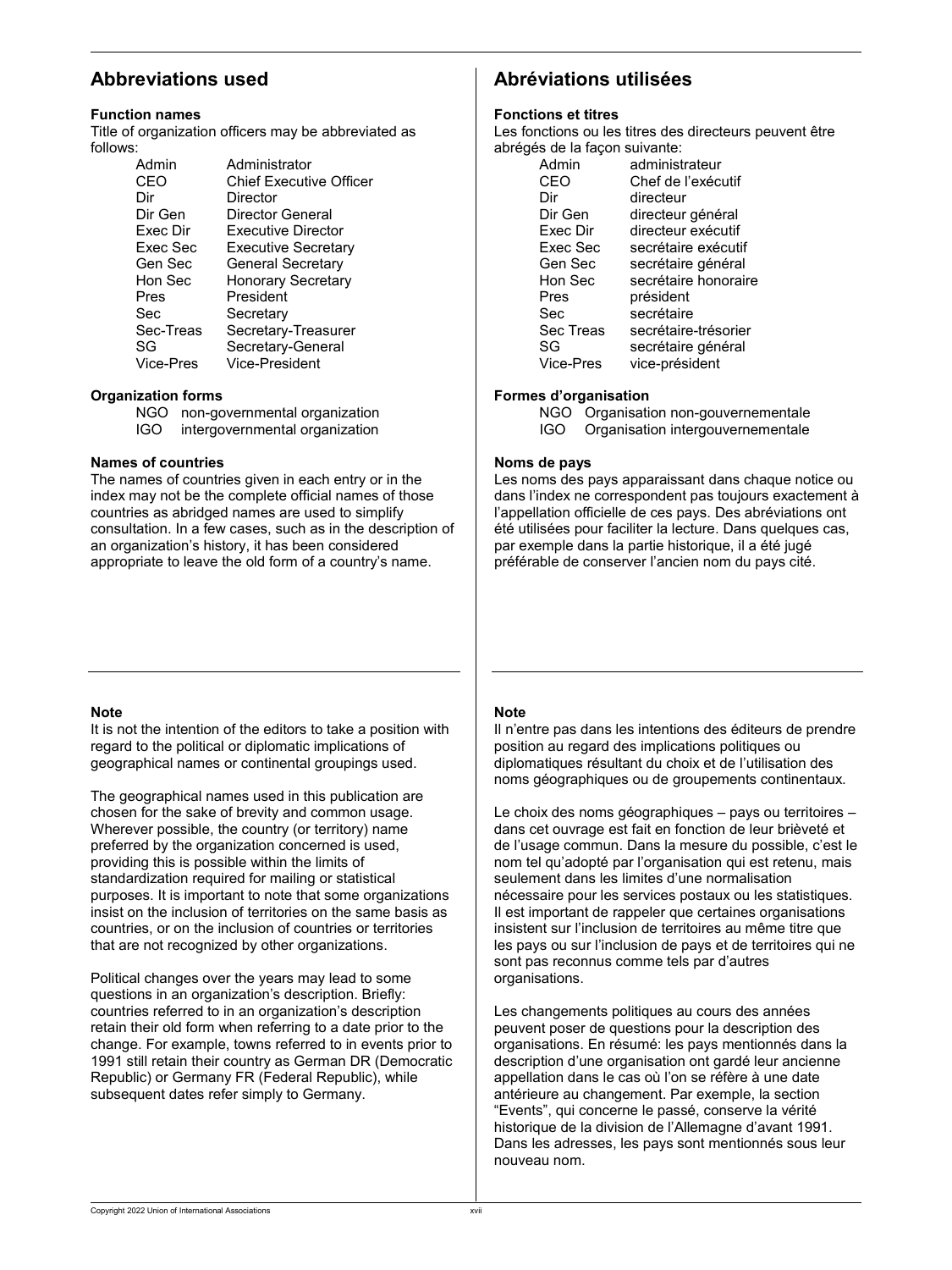# **Warning**

### **Coverage**

The Yearbook attempts to cover all "international organizations", according to a broad range of criteria. It therefore includes many bodies that may be perceived as not being fully international, or as not being organizations as such, or as not being of sufficient significance to merit inclusion. Such bodies are nevertheless included, so as to enable users to make their own evaluation in the light of their own criteria. See the Appendix "Types of organization" for further information.

### **Sources**

The descriptions of organizations in this Yearbook are based on information received from a variety of sources. Priority is normally given to information received from the organizations themselves, and every effort is made by the editors to check this information against other sources (periodicals, official documents, media, etc.). Organizations may over time change their purpose or characteristics. The editors therefore use information from a variety of sources to present the most appropriate static picture of what is essentially a dynamic situation. See the Appendix "Editorial problems" for further information.

### **Reliability of sources**

Because an organization's view of itself has been given priority, and because secondary sources confirming this view are not always available or reliable, the editors cannot take responsibility for any resulting inaccuracies in the information presented. The editors apologize for any inconvenience this might cause the user. See the Appendix "Editorial problems" for further information.

# **Censorship**

Users should be aware that the editors are subject to pressure from some international bodies to suppress certain categories of information. In most cases, the editors resist these pressures; in some cases, the entry is reworded to respect the concern of the body in question. No entries have been eliminated as a result of such pressure. See the Appendix "Editorial problems" for further information.

### **Evaluation**

The final evaluation of the information presented here must be left to the users of this volume. See the Appendices "Contents of organization descriptions", "Types of organization" and "Editorial problems and policies" for further information.

# **Avertissement**

### **Contenu**

L'objectif du *Yearbook of International Organizations* est de couvrir tous les types d'organisations internationales, à partir d'un large éventail de critères. On peut donc y trouver des organismes qui, selon certaines définitions plus étroites, n'y auraient pas place – pas assez "internationaux" par exemple, ou pas une "vrai" organisation, ou d'importance trop réduite. Voir aussi Annexe: "Types of organization".

### **Sources**

La description des organisations telle qu'elle est présentée dans ce Yearbook est basée sur un ensemble de sources différentes. Priorité est normalement donnée à l'information reçue des organisations elles-mêmes, et en même temps tous les efforts sont faits par la rédaction pour contrôler cette information à l'aide d'autres sources (périodiques, documents officiels, médias, etc.). Il peut arriver, qu'au courant des années, des organisations modifient leurs objectifs ou changent leurs caractéristiques. Les rédacteurs du *Yearbook* recueillent des informations auprès de multiples sources afin de présenter de façon appropriée, mais inévitablement statique, la physionomie d'une situation essentiellement dynamique. Voir aussi Annexe: "Editorial problems".

### **Fiabilité des sources**

Quoiqu'il en soit, l'évaluation finale de l'information présentée incombe à l'utilisateur qui l'établira à la lumière de ses critères personnels. La rédaction décline toute responsabilité pour les inexactitudes qui se glisseraient dans l'information présentée et s'excuse des inconvénients qui pourraient en découler pour l'utilisateur. Voir aussi Annexe: "Editorial problems".

### **Censure**

Peut-être est-ce le lieu de rappeler ici que, en ce qui concerne certaines catégories d'information, la rédaction du Yearbook est l'objet de pressions de la part d'organisations qui en demandent la suppression. Dans la plupart des cas, la rédaction du Yearbook résiste à de telles pressions. Sinon, mention est faite de la préoccupation de l'organisation concernée. Aucune notice n'a été éliminée du fait d'une quelconque pression. Voir aussi Annexe: "Editorial problems".

### **Evaluation**

L'évaluation finale de l'information présentée dans ce volume est laissée aux utilisateurs. Voir aussi les Annexes " Contenu des notices descriptives", "Types d'organisation" et " Politique rédactionnelle".

DISCLAIMER. The organizations described in this Yearbook are invited annually to update their profiles. By updating or approving a profile, the organization gives its fully informed permission to the Union of International Associations (UIA) to collect, save and use the data the organization thus submits, in order to execute UIA's core activities as set out in https://uia.org/core-activities. At any time an<br>organization described in this Yearbook may ask UIA to remove, free of charge, it responsible for processing the data it receives in accordance with the *General Data Protection Regulation* of the European Union. UIA will take all reasonable measures to ensure the protection of the data it holds. Those who submit data acknowledge and agree that the transmission of data is never without risk and therefore potential damage due to the unlawful use of information by third parties cannot be claimed from UIA. For more information, please see https://uia.org/privacypolicy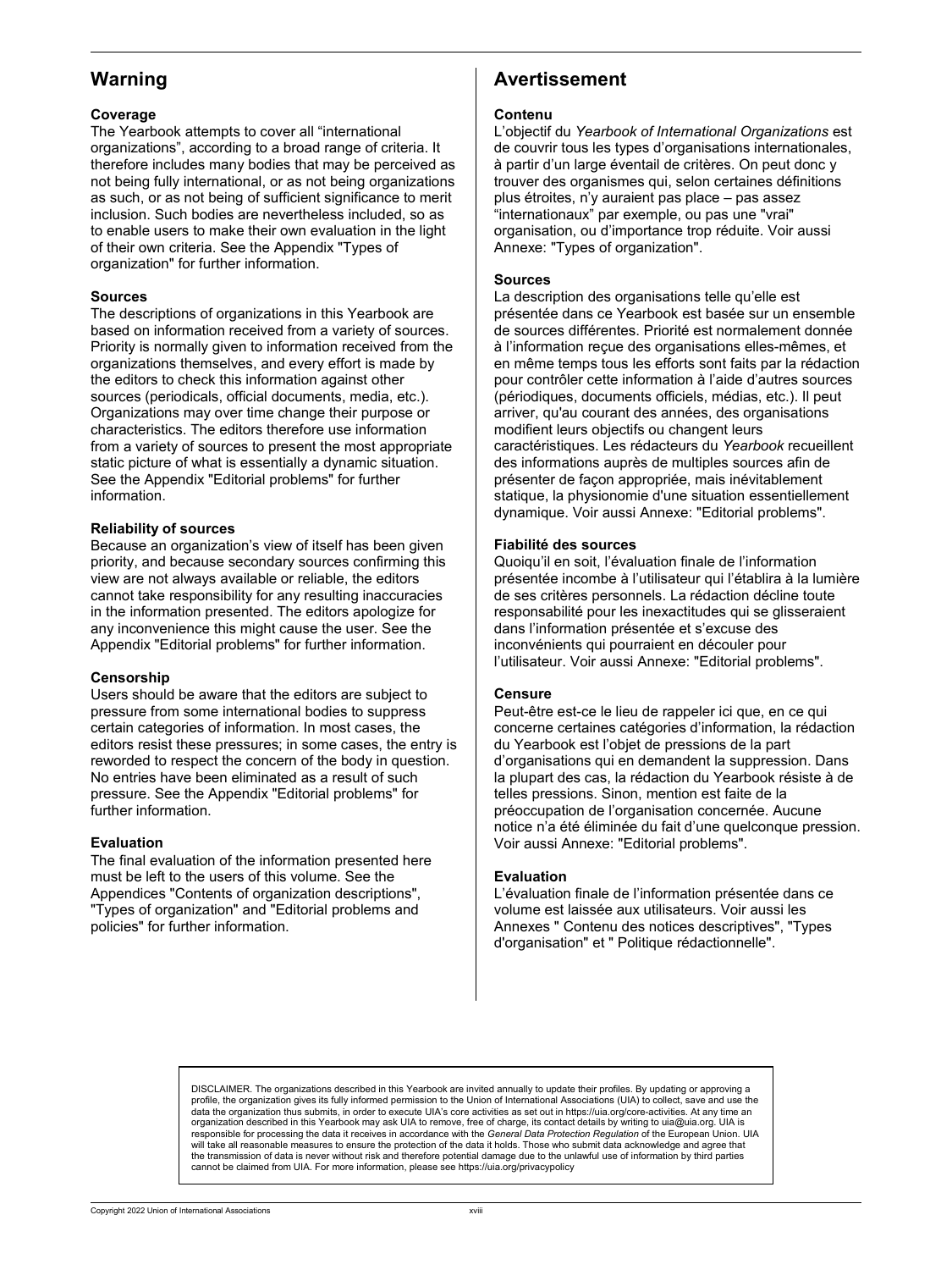# **Matrix of subjects used for this volume**

A detailed discussion of this matrix can be found in the essay "Functional Classification" at https://uia.org.

# **General headings Matrix levels: Matrix columns:** 0 Cosmosphere/Geosphere **Matrix columns:** 0 Formal preconditions

- 0 Cosmosphere/Geosphere<br>1 Biosphere
- 
- 1 Biosphere 1 Biosphere 1 Domain definition<br>
2 Social action (structure) 1 2 Organized relations<br>
1 Domain definition<br>
1 Domain definition<br>
1 Domain definition<br>
1 Domain definition
- 3 Social action (context) 3 Differentiated order<br>4 Concept formation (structure) 4 Contextual renewal
- 4 Concept formation (structure) 4 Contextual renewal
- 5 Concept formation (context) 5 Controlled movement
- 6 Innovative change (structure) 6 Communication reinforcement
- 
- 
- 
- 
- 
- Social action (structure) 2 Drganized relations<br>
Social action (context) 3 Differentiated order
	-
	-
	-
	-
- 7 Innovative change (context) 7 Resource redistribution
- 8 Experiential (values) 8 Environmental manipulation
- 9 Experiential (modes of awareness) 9 Condition of the whole

| Formal<br>concepts | Pattern establishment and<br>consolidation |                        | Pattern maintenance and<br>appreciation |                       | Pattern adaptation and<br>propagation |                                     | Pattern innovation and<br>exploitation |                                    | Pattern<br>(im)balance    |
|--------------------|--------------------------------------------|------------------------|-----------------------------------------|-----------------------|---------------------------------------|-------------------------------------|----------------------------------------|------------------------------------|---------------------------|
| Precondition       | Domain<br>definition                       | Organized<br>relations | Differentiated<br>order                 | Contextual<br>renewal | Controlled<br>movement                | Communica-<br>tion<br>reinforcement | Resource<br>redistribution             | Environmen-<br>tal<br>manipulation | Condition of<br>the whole |

|                | $\Omega$                | $\mathbf{1}$                     | $\overline{2}$                     | 3                                   | $\overline{4}$                    | 5                                   | 6                                     | $\overline{7}$          | 8                                       | 9                          |
|----------------|-------------------------|----------------------------------|------------------------------------|-------------------------------------|-----------------------------------|-------------------------------------|---------------------------------------|-------------------------|-----------------------------------------|----------------------------|
| 9              | Conscious-<br>ness      | Leadership<br>(Authenticity)     | Love<br>(Compassion)               | Comprehen-<br>sion                  | Creative<br>expression            | Vigilance<br>(Courage)              | Transcen-<br>dence<br>(Detachment)    | Freedom<br>(Liberation) | Persever-<br>ance                       | Oneness<br>(Universality)  |
|                | 90                      | 91                               | 92                                 | 93                                  | 97<br>94<br>95<br>96              |                                     | 98                                    | 99                      |                                         |                            |
| 8              | Principles              | Purpose                          | Solidarity<br>(Cooperation)        | Idealism                            | Harmony                           | Integration                         | Meaning                               | Sharing                 | Resourceful-<br>ness<br>(Inventiveness) | Equanimity                 |
|                | 80                      | 81                               | 82                                 | 83                                  | 84                                | 85                                  | 86                                    | 87                      | 88                                      | 89                         |
| $\overline{7}$ | Innovative<br>change    | Logics                           | Emotional<br>fulfilment            | Philosophy                          | Aesthetics                        | Security                            | Morals,<br>ethics                     | Community               | Coevolution                             | Peace<br>(Justice)         |
|                | 70                      | 71                               | 72                                 | 73                                  | 74                                | 75                                  | 76                                    | 77                      | 78                                      | 79                         |
| 6              | Development             | Policy<br>making<br>(Futurology) |                                    | Language                            | Design                            | Inter-<br>disciplinarity            | Individuation,<br>psycho-<br>analysis | Co-operative            | Invention                               | Conservation               |
|                | 60                      | 61                               | 62                                 | 63                                  | 64                                | 65                                  | 66                                    | 67                      | 68                                      | 69                         |
| 5              | Noosphere               | Science                          | Experiential<br>activities         | History                             | Culture                           | Strategy,<br>logistics              | Theology                              | Metapolitics            | Agroscience                             | International<br>relations |
|                | 50                      | 51                               | 52                                 | 53                                  | 54                                | 55                                  | 56                                    | 57                      | 58                                      | 59                         |
| 4              |                         | Sociology                        | Management                         | Informatics,<br>classification      | <b>Ekistics</b><br>(Architecture) | Cybernetics<br>(Systems)            | Psychology<br>(Behaviour)             | Economics               | Technology                              | Environment                |
|                | 40                      | 41                               | 42                                 | 43                                  | 44                                | 45                                  | 46                                    | 47                      | 48                                      | 49                         |
| 3              |                         | Research.<br>standards           | Health care                        | Education                           | Recreation<br>(Arts, sports)      | Defence<br>(Police)                 | Religious<br>practice                 | Government.<br>politics | Agriculture,<br>fisheries               | Law                        |
|                | 30                      | 31                               | 32                                 | 33                                  | 34                                | 35                                  | 36                                    | 37                      | 38                                      | 39                         |
| $\overline{2}$ | Action                  | Society                          | Social<br>activity<br>(Employment) | Information<br>(Documenta-<br>tion) | Amenities<br>(Necessities)        | Transporta-<br>tion.<br>telecommun. | Communica-<br>tion<br>(Media)         | Commerce<br>(Finance)   | Industry<br>(Production)                | Societal<br>problems       |
|                | 20                      | 21                               | 22                                 | 23                                  | 24                                | 25                                  | 26                                    | 27                      | 28                                      | 29                         |
| $\mathbf{1}$   | Life                    | <b>Biosciences</b>               | Plant Life                         | Zoology                             | Invertebrates                     | Fish, reptiles                      | Birds.<br>mammals                     | Mankind                 | Medicine                                | Geography<br>(Ecology)     |
|                | 10                      | 11                               | 12                                 | 13                                  | 14                                | 15                                  | 16                                    | 17                      | 18                                      | 19                         |
| $\mathbf 0$    | Fundamental<br>sciences | Astronomy                        | Earth                              | Meteorology                         | Climatology                       | Oceanograp<br>hy                    | Hydrology                             | Geophysics              | Geology                                 | Resources<br>(Energy)      |
|                | 00                      | 01                               | 02                                 | 03                                  | 04                                | 05                                  | 06                                    | 07                      | 08                                      | 09                         |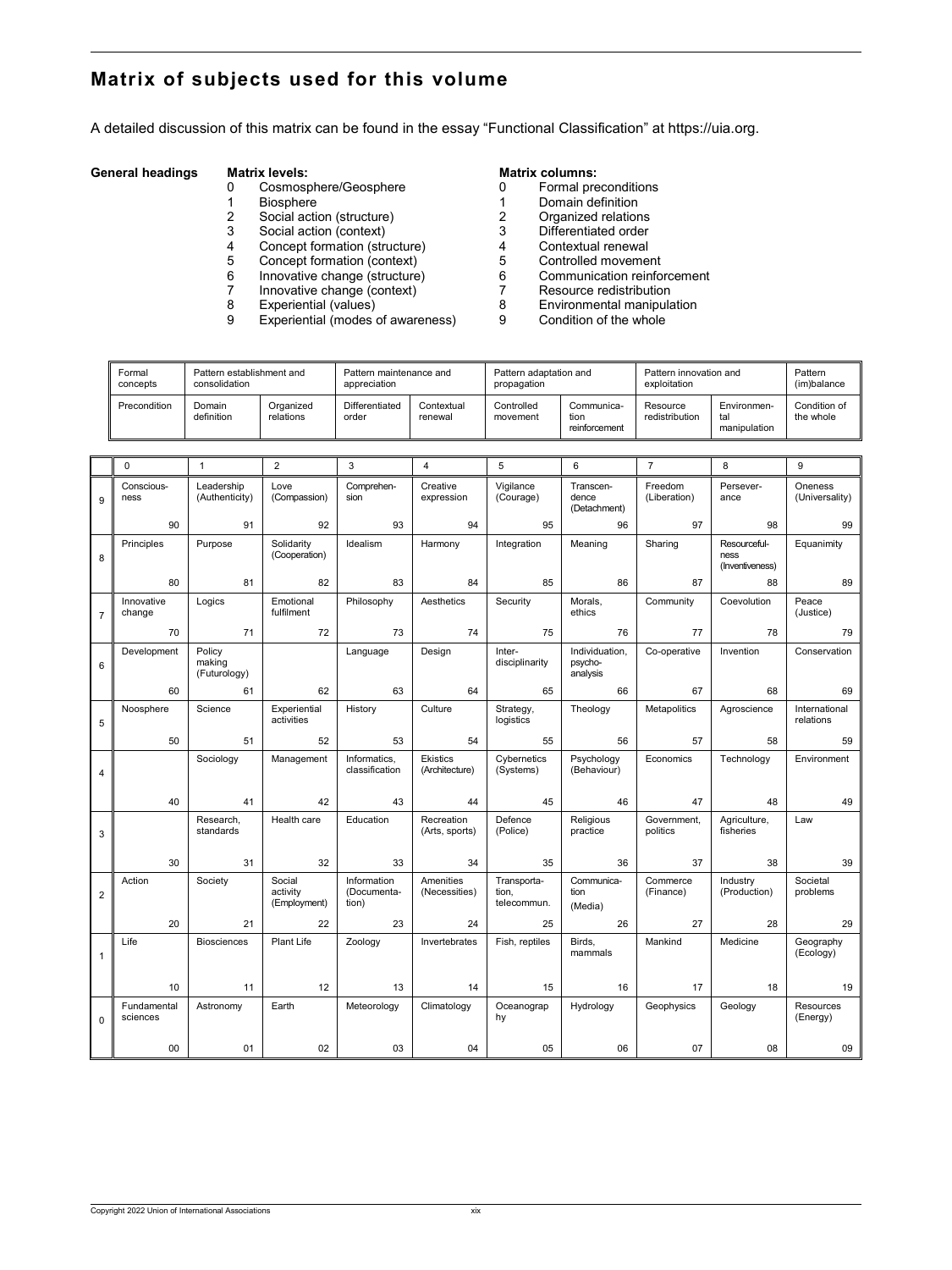# **Subject categories**

Action (20)

The following are categories under which organizations are listed in this edition. The numbers in brackets refer to cells of the matrix (see preceding page). The user may consult the index in the second part of this volume for more specific information.

/ Application Aesthetics (74) / Civilization / Heritage / Monuments AFRICA / Action (20) / Aesthetics (74) / Agriculture (38) / Agrosciences (58) / Astronomy (01) / Authenticity (91) / Biosciences (11) / Classification (43) / Climatology (04) / Commerce (27) / Communication (26) / Community (77) / Comprehension (93) / Consciousness (90) / Conservation (69) / Control (45) / Creative expression (94) / Culture (54) / Defence (35) / Design (64) / Development (60) / Earth (02) / Economics (47) / Education (33) / Ekistics (44) / Emotional fulfilment (72) / Environment (49) / Experiential Activity (52) / Freedom (97) / Fundamental Sciences (00) / Geography (19) / Geology (08) / Geophysics (07) / Harmony (84)  $/$  Health  $(32)$ / History (53) / Hydrology (06) / Idealism (83) / Industry (28) / Information (23) / Innovative change (70) / Integration (85) / Interdisciplinarity (65) / International Relations (59) / Invention (68) / Invertebrates (14) / Languages (63) / Law (39) / Life (10) / Living Conditions (24) / Love (92) / Management (42) / Mankind (17) / Meaning (86) / Medicine (18) / Metapolitics (57) / Meteorology (03) / Morals (76) / Nation State (37) / Oceanography (05) / Peace (79) / Perserverance (98) / Philosophy (73) / Plant Life (12) / Policy (61)

/ Principles (80) / Psychology (46) / Purpose (81) / Recreation (34) / Religion (36) / Research, Standards (31) / Resourcefulness (88) / Resources (09) / Science (51) / Security (75) / Sharing (87) / Social Activity (22) / Societal Problems (29) / Society (21) / Sociology (41) / Solidarity (82) / Strategy (55) / Technology (48) / Theology (56) / Transportation (25) / Value Redistribution (67) / Vertebrates: Cold-blooded (15) / Vertebrates: Warm-blooded (16) / Vigilance (95)  $/$  Zoology  $(13)$ Agriculture (38) / Animal Feedstuffs / Animal Husbandry / Aviculture / Breeding / Crops / Cultivation / Dairy Farming / FAO Bodies / Farming / Fisheries / Forestry / Horticulture / Invertebrate Culture / Organic Agriculture / Plantations / Viniculture / Whaling Agrosciences (58) AMERICA / Action (20) / Aesthetics (74) / Agriculture (38) / Agrosciences (58) / Astronomy (01) / Biosciences (11) / Classification (43) / Climatology (04) / Commerce (27) / Communication (26) / Community (77) / Comprehension (93) / Conservation (69) / Control (45) / Creative expression (94) / Culture (54) / Defence (35) / Development (60) / Earth (02) / Economics (47) / Education (33) / Ekistics (44) / Emotional fulfilment (72) / Environment (49) / Equanimity (89) / Experiential Activity (52) / Freedom (97)

**Catégories sujet**

Ci-dessous sont indiquées les catégories-sujet suivant lesquelles sont classifiées les organisations dans cette édition. Les numéros entre parenthèses se réfèrent aux

cellules de la matrice (voir page précédante). L'utilisateur peut consulter l'index dans la deuxième partie de ce volume pour de plus amples informations.

#### / Fundamental Sciences (00) / Geography (19) / Geology (08) / Geophysics (07) / Harmony (84) / Health (32) / History (53) / Hydrology (06) / Idealism (83) / Individuation (66) / Industry (28) / Information (23) / Innovative change (70) / Integration (85) / Interdisciplinarity (65) / International Relations (59) / Invertebrates (14) / Languages (63) / Law (39) / Life (10) / Living Conditions (24) / Management (42) / Mankind (17) / Meaning (86) / Medicine (18) / Metapolitics (57) / Morals (76) / Nation State (37) / Oceanography (05) / Peace (79) / Philosophy (73) / Plant Life (12) / Policy (61) / Principles (80) / Psychology (46) / Recreation (34) / Religion (36) / Research, Standards (31) / Resources (09) / Science (51) / Security (75) / Sharing (87) / Social Activity (22) / Societal Problems (29) / Society (21) / Sociology (41) / Solidarity (82) / Strategy (55) / Technology (48) / Theology (56) / Transportation (25) / Value Redistribution (67) / Vertebrates: Cold-blooded (15) / Vertebrates: Warm-blooded (16) / Vigilance (95) ANDES / Aesthetics (74) / Agriculture (38) / Biosciences (11) / Commerce (27) / Communication (26) / Conservation (69) / Control (45) / Creative expression (94) / Culture (54) / Development (60) / Economics (47) / Education (33) / Ekistics (44) / Environment (49) / Fundamental Sciences (00) / Geography (19)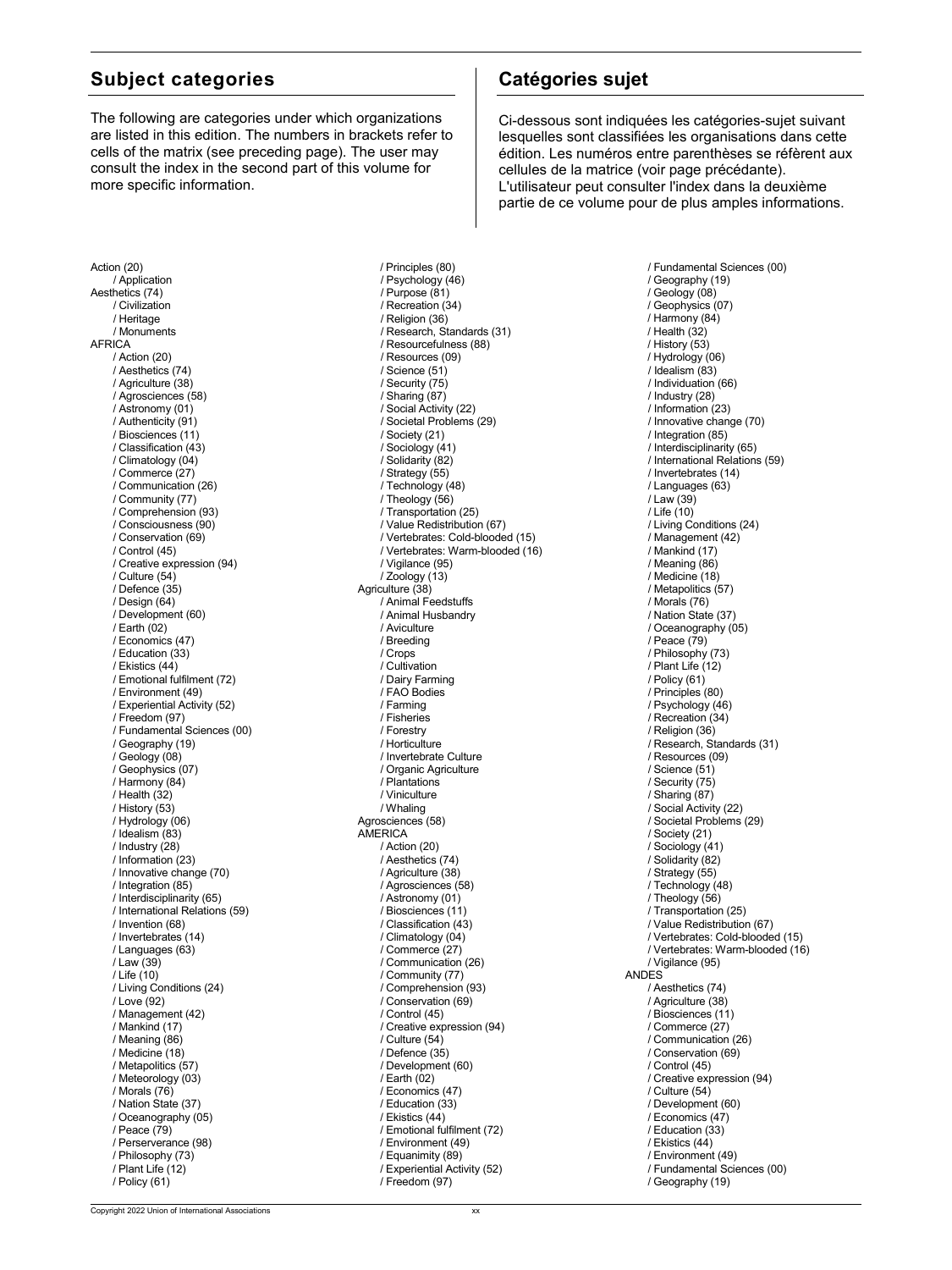/ Geology (08) / Harmony (84) / Health (32) / Hydrology (06) / Industry (28) / Information (23) / Innovative change (70) / Integration (85) / International Relations (59) / Law (39) / Living Conditions (24) / Medicine (18) / Nation State (37) / Peace (79) / Policy (61) / Recreation (34) / Religion (36) / Research, Standards (31) / Resources (09) / Science (51) / Social Activity (22) / Societal Problems (29) / Society (21) / Solidarity (82) / Strategy (55) / Technology (48) / Theology (56) / Transportation (25) / Vertebrates: Warm -blooded (16) ARAB / Action (20) / Aesthetics (74) / Agriculture (38) / Agrosciences (58) / Astronomy (01) / Authenticity (91) / Biosciences (11) / Classification (43) / Climatology (04) / Co -evolution (78) / Commerce (27) / Communication (26) / Comprehension (93) / Conservation (69) / Control (45) / Creative expression (94) / Culture (54) / Defence (35) / Design (64) / Development (60) / Economics (47) / Education (33) / Ekistics (44) / Environment (49) / Equanimity (89) / Freedom (97) / Fundamental Sciences (00) / Geography (19) / Geology (08) / Geophysics (07) / Harmony (84)  $/$  Health  $(32)$ / History (53) / Hydrology (06) / Idealism (83) / Individuation (66) / Industry (28) / Information (23) / Innovative change (70) / Integration (85) / Interdisciplinarity (65) / International Relations (59) / Languages (63) / Law (39) / Living Conditions (24) / Management (42) / Mankind (17) / Medicine (18) / Metapolitics (57) / Meteorology (03) / Morals (76) / Nation State (37) / Oceanography (05) / Peace (79) / Philosophy (73) / Plant Life (12) / Policy (61)

/ Purpose (81) / Recreation (34) / Religion (36) / Research, Standards (31) / Resources (09) / Science (51) / Security (75) / Social Activity (22) / Societal Problems (29) / Society (21) / Sociology (41) / Solidarity (82) / Strategy (55) / Technology (48) / Theology (56) / Transportation (25) / Value Redistribution (67) / Vertebrates: Cold -blooded (15) / Vigilance (95) **ASEAN** / Aesthetics (74) / Agriculture (38) / Agrosciences (58) / Authenticity (91) / Biosciences (11) / Climatology (04) / Commerce (27) / Communication (26) / Conservation (69) / Control (45) / Creative expression (94) / Culture (54) / Defence (35) / Development (60) / Economics (47)  $/$  Education  $(33)$ / Environment (49) / Fundamental Sciences (00) / Geography (19) / Geology (08) / Geophysics (07) / Harmony (84) / Health (32) / History (53) / Idealism (83) / Industry (28) / Information (23) / Innovative change (70) / International Relations (59) / Languages (63) / Law (39) / Living Conditions (24) / Management (42) / Medicine (18) / Meteorology (03) / Nation State (37) / Oceanography (05) / Peace (79) / Plant Life (12) / Policy (61) / Psychology (46) / Recreation (34) / Religion (36) / Research, Standards (31) / Resources (09) / Science (51) / Security (75) / Social Activity (22) / Societal Problems (29) / Society (21) / Sociology (41) / Solidarity (82) / Strategy (55) / Technology (48) / Theology (56) / Transportation (25) / Value Redistribution (67) / Vertebrates: Warm -blooded (16) ASIA / Action (20) / Aesthetics (74) / Agriculture (38) / Agrosciences (58) / Astronomy (01) / Authenticity (91) / Biosciences (11) / Classification (43)

/ Climatology (04) / Co -evolution (78) / Commerce (27) / Communication (26) / Community (77) / Comprehension (93) / Consciousness (90) / Conservation (69) / Control (45) / Creative expression (94) / Culture (54) / Defence (35) / Design (64) / Development (60) / Earth (02) / Economics (47) / Education (33) / Ekistics (44) / Environment (49) / Equanimity (89) / Experiential Activity (52) / Freedom (97) / Fundamental Sciences (00) / Geography (19) / Geology (08) / Geophysics (07) / Harmony (84)  $/$  Health  $(32)$ / History (53) / Hydrology (06) / Idealism (83) / Individuation (66) / Industry (28) / Information (23) / Innovative change (70) / Integration (85) / Interdisciplinarity (65) / International Relations (59) / Invertebrates (14) / Languages (63) / Law (39) / Life (10) / Living Conditions (24) / Love (92) / Management (42) / Mankind (17) / Medicine (18) / Metapolitics (57) / Meteorology (03) / Morals (76) / Nation State (37) / Oceanography (05) / Peace (79) / Perserverance (98) / Philosophy (73) / Plant Life (12) / Policy (61) / Principles (80) / Psychology (46) / Recreation (34) / Religion (36) / Research, Standards (31) / Resources (09) / Science (51) / Security (75) / Sharing (87) / Social Activity (22) / Societal Problems (29) / Society (21) / Sociology (41) / Solidarity (82) / Strategy (55) / Technology (48) / Theology (56) / Transportation (25) / Value Redistribution (67) / Vertebrates: Cold -blooded (15) / Vertebrates: Warm -blooded (16) / Vigilance (95) / Zoology (13) Astronomy (01) / Geodesy Authenticity (91) / Leadership BALKAN / Research, Standards (31) / Resources (09)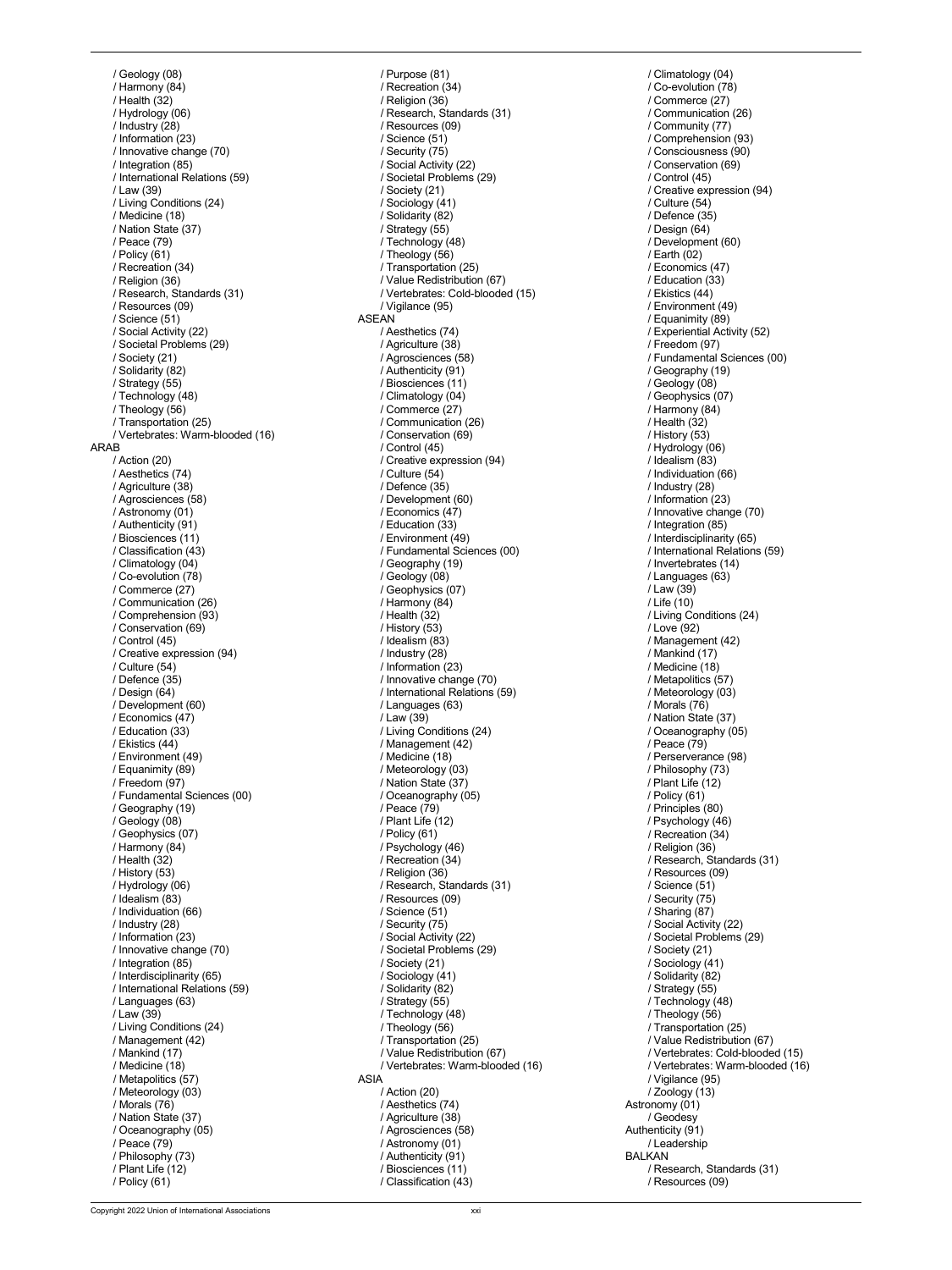/ Commerce (27) / Communication (26) / Defence (35) / Health (32) / Recreation (34) / Transportation (25) Biosciences (11) / Bacteriology / Biochemicals / Biochemistry / Biology / Biophysics / Biotechnology / Cytology / Evolution and Species / Genetics / Growth / Microbiology / Morphology / Paleontology / Parasitology / Proteins CARIBBEAN / Action (20) / Aesthetics (74) / Agriculture (38) / Agrosciences (58) / Authenticity (91) / Biosciences (11) / Classification (43) / Climatology (04) / Commerce (27) / Communication (26) / Community (77) / Consciousness (90) / Conservation (69) / Control (45) / Creative expression (94) / Culture (54) / Defence (35) / Development (60) / Economics (47)  $/$  Education (33) / Ekistics (44) / Environment (49) / Freedom (97) / Fundamental Sciences (00) / Geography (19) / Geology (08) / Harmony (84) / Health (32) / History (53) / Hydrology (06) / Idealism (83) / Industry (28) / Information (23) / Innovative change (70) / Integration (85) / Interdisciplinarity (65) / International Relations (59) / Languages (63) / Law (39) / Living Conditions (24) / Management (42) / Mankind (17) / Medicine (18) / Metapolitics (57) / Meteorology (03) / Morals (76) / Nation State (37) / Oceanography (05) / Peace (79) / Philosophy (73) / Plant Life (12) / Policy (61) / Psychology (46) / Recreation (34) / Religion (36) / Research, Standards (31) / Resources (09) / Science (51) / Security (75) / Social Activity (22) / Societal Problems (29) / Society (21) / Sociology (41)

/ Solidarity (82) / Strategy (55) / Technology (48) / Theology (56) / Transportation (25) / Value Redistribution (67) / Vertebrates: Warm -blooded (16) / Zoology (13) CENTRAL AMERICA / Agriculture (38) / Biosciences (11) / Classification (43) / Climatology (04) / Commerce (27) / Communication (26) / Community (77) / Conservation (69) / Control (45) / Creative expression (94) / Culture (54) / Defence (35 ) / Development (60) / Economics (47) / Education (33) / Ekistics (44) / Environment (49) / Fundamental Sciences (00) / Geography (19) / Geology (08) / Harmony (84) / Health (32) / History (53) / Hydrology (06) / Idealism (83) / Industry (28) / Information (23) / Innovative change (70) / Integration (85) / Interdisciplinarity (65) / International Relations (59) / Languages (63) / Law (39) / Living Conditions (24) / Management (42) / Mankind (17) / Medicine (18) / Metapolitics (57) / Meteorology (03) / Nation State (37) / Oceanography (05) / Peace (79) / Plant Life (12) / Policy (61) / Recreation (34) / Religion (36) / Research, Standards (31) / Resources (09) / Science (51) / Security (75) / Social Activity (22) / Societal Problems (29) / Society (21) / Sociology (41) / Solidarity (82) / Strategy (55) / Technology (48) / Theology (56) / Transportation (25) / Value Redistribution (67) / Vigilance (95) CENTRAL AND EASTERN EUROPE / Aesthetics (74) / Agriculture (38) / Agrosciences (58) / Biosciences (11) / Classification (43) / Climatology (04) / Commerce (27) / Communication (26) / Community (77) / Comprehension (93) / Conservation (69) / Control (45) / Culture (54) / Defence (35) / Design (64) / Development (60)

/ Economics (47)  $/$  Education  $(33)$ / Ekistics (44) / Environment (49) / Freedom (97) / Fundamental Sciences (00) / Geography (19) / Geology (08) / Geophysics (07) / Harmony (84)  $/$  Health  $(32)$ / History (53) / Hydrology (06) / Idealism (83) / Individuation (66) / Industry (28)  $/$  Information (23) / Innovative change (70) / Integration (85) / International Relations (59) / Invertebrates (14) / Languages (63) / Law (39) / Life (10) / Living Conditions (24) / Love (92) / Management (42) / Mankind (17) / Medicine (18) / Metapolitics (57) / Meteorology (03) / Morals (76) / Nation State (37) / Oceanography (05) / Peace (79) / Philosophy (73) / Plant Life (12) / Policy (61) / Principles (80) / Recreation (34) / Religion (36) / Research, Standards (31) / Resources (09) / Science (51) / Security (75) / Social Activity (22) / Societal Problems (29) / Society (21) / Sociology (41) / Solidarity (82) / Technology (48) / Theology (56) / Transportation (25) / Value Redistribution (67) / Vertebrates: Cold -blooded (15) / Vertebrates: Warm -blooded (16) / Vigilance (95) Classification (43) / Informatics Climatology (04) / Arctic Zones / Arid Zones / Climate / Tropical Zones Co -evolution (78) / Coexistence Commerce (27) / Accounting / Agencies, Dealers / Assessment / Assurance, Reinsurance / Banking / Business Enterprises / Chambers / Commercial Exchange / Conditions of Trade / Credit / Currency / Customs / Finance / Funds / Import, Export / Insurance / Investment / Land Ownership / Market / Merchandise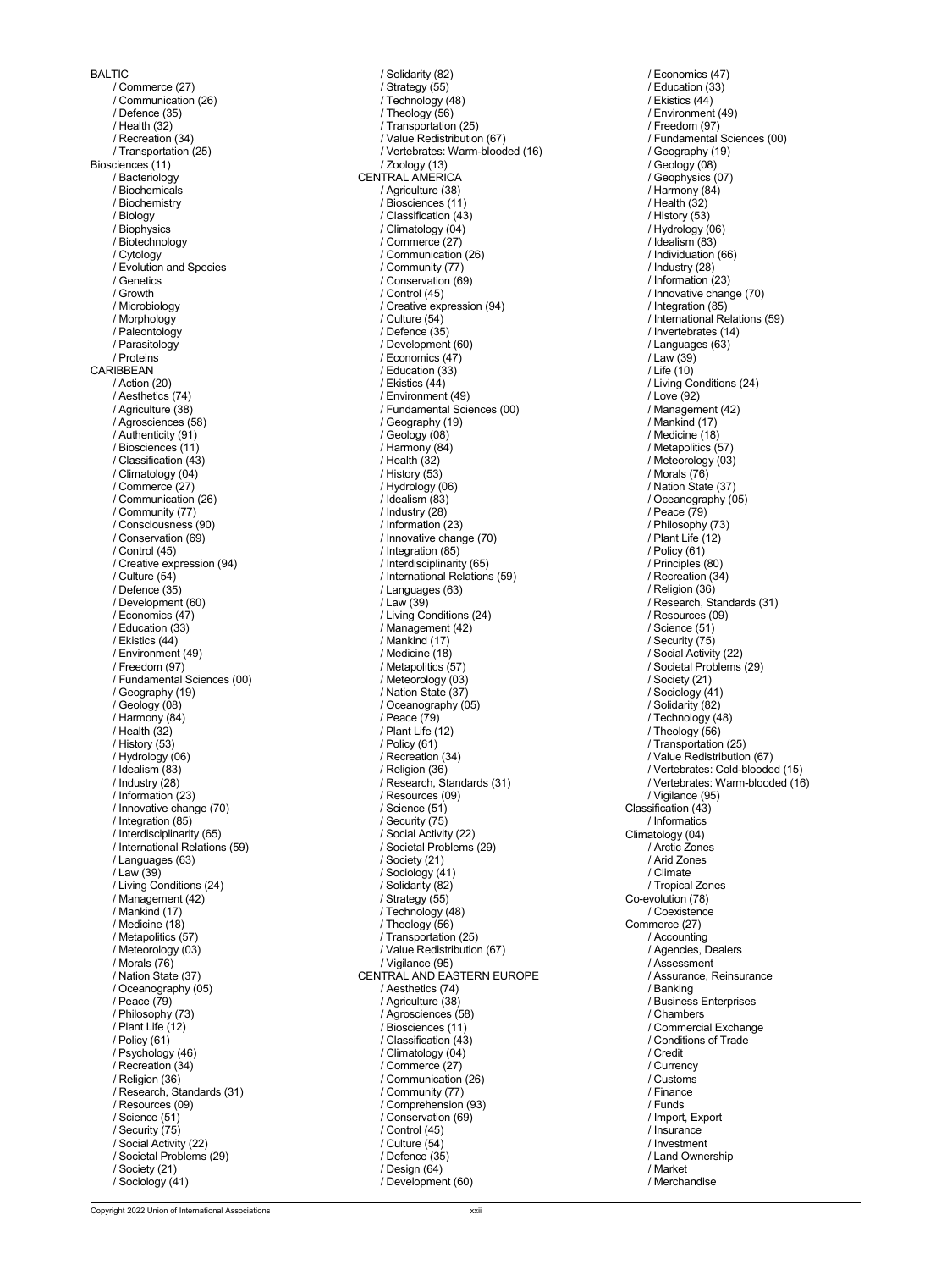/ Merchants / Money / Multinationals / Property / Purchasing, Supplying / Savings / Taxation / Trade COMMONWEALTH / Aesthetics (74) / Agriculture (38) / Agrosciences (58) / Authenticity (91) / Biosciences (11) / Classification (43) / Climatology (04) / Commerce (27) / Communication (26) / Consciousness (90) / Conservation (69) / Culture (54) / Defence (35) / Development (60) / Economics (47) / Education (33) / Ekistics (44) / Environment (49) / Fundamental Sciences (00) / Geography (19) / Geology (08) / Health (32) / History (53) / Hydrology (06) / Idealism (83) / Industry (28) / Information (23) / International Relations (59) / Languages (63) / Law (39) / Living Conditions (24) / Management (42) / Mankind (17) / Medicine (18) / Metapolitics (57) / Meteorology (03) / Nation State (37) / Peace (79) / Philosophy (73) / Plant Life (12) / Policy (61) / Principles (80) / Recreation (34) / Religion (36) / Research, Standards (31) / Resources (09) / Science (51) / Social Activity (22) / Societal Problems (29) / Society (21) / Solidarity (82) / Technology (48) / Theology (56) / Transportation (25) / Value Redistribution (67) / Zoology (13) Communication (26) / Advertising / Audio, Visual / Broadcasting / Censorship / Cinema / Communicators / Documentary / Editing / Exchanges / Exhibitions / Film / Influencing / Journalism / Media / News / Newspapers, Newsreels / Photography / Press / Printing / Promotion / Public Opinion

/ Publishing / Unpublished Community (77) Comprehension (93) Consciousness (90) Conservation (69) / Restoration Control (45) / Automation / Cybernetics / Modelling / Systems Creative expression (94) / Spirituality Culture (54) / Cultural Activity / Literature / Museums / Musicology / Rhetoric / UNESCO Bodies Defence (35) / Arms / Cease -Fire, Surrender / Command / Conflict / Espionage, Subversion / Military / Military Forces / NATO Bodies / Police / Resistance / Secrecy / Veterans / War Design (64) / Fashion / Patterns DEVELOPING COUNTRIES / Action (20) / Aesthetics (74) / Agriculture (38) / Agrosciences (58) / Astronomy (01) / Authenticity (91) / Biosciences (11) / Classification (43) / Climatology (04) / Commerce (27) / Communication (26) / Comprehension (93) / Consciousness (90) / Conservation (69) / Control (45) / Creative expression (94) / Culture (54) / Defence (35) / Development (60) / Economics (47)  $/$  Education  $(33)$ / Emotional fulfilment (72) / Environment (49) / Equanimity (89) / Freedom (97) / Fundamental Sciences (00) / Geography (19)  $/$  Geology  $(08)$ / Geophysics (07) / Harmony (84) / Health (32 ) / Hydrology (06) / Idealism (83) / Industry (28) / Information (23) / Innovative change (70) / Integration (85) / International Relations (59) / Invertebrates (14) / Languages (63) / Law (39) / Life (10) / Living Conditions (24) / Love (92) / Management (42) / Mankind (17) / Medicine (18) / Metapolitics (57)

/ Meteorology (03) / Morals (76) / Nation State (37) / Oceanography (05) / Peace (79) / Philosophy (73) / Plant Life (12) / Policy (61) / Psychology (46) / Purpose (81) / Recreation (34) / Religion (36) / Research, Standards (31) / Resources (09) / Science (51) / Security (75) / Sharing (87) / Social Activity (22) / Societal Problems (29) / Society (21) / Sociology (41) / Solidarity (82) / Strategy (55) / Technology (48) / Theology (56) / Transportation (25) / Value Redistribution (67) / Vertebrates: Cold -blooded (15) / Vigilance (95) / Zoology (13) Development (60) / Aid / Assistance / Empowerment / Help / Potential / Progress / Reform / Sustainable Development Earth (02) Economics (47) / Economic / Economists / Economy / Productivity / Resource Utilization Education (33) / Academies / Colleges / Distance Education / Educational Content / Educational Level / Educators / Further Education / Graduates / Physical Education / Preschooling / Primary Schooling / Rectors / Schools / Secondary and Higher Education / Students / Training / Universities / Vocational Guidance Ekistics (44) / Architecture Emotional fulfilment (72) Environment (49) Equanimity (89) **EUROPE** / Action (20) / Aesthetics (74) / Agriculture (38) / Agrosciences (58) / Astronomy (01) / Authenticity (91) / Biosciences (11) / Classification (43) / Climatology (04) / Co -evolution (78) / Commerce (27) / Communication (26) / Community (77) / Comprehension (93) / Consciousness (90) / Conservation (69)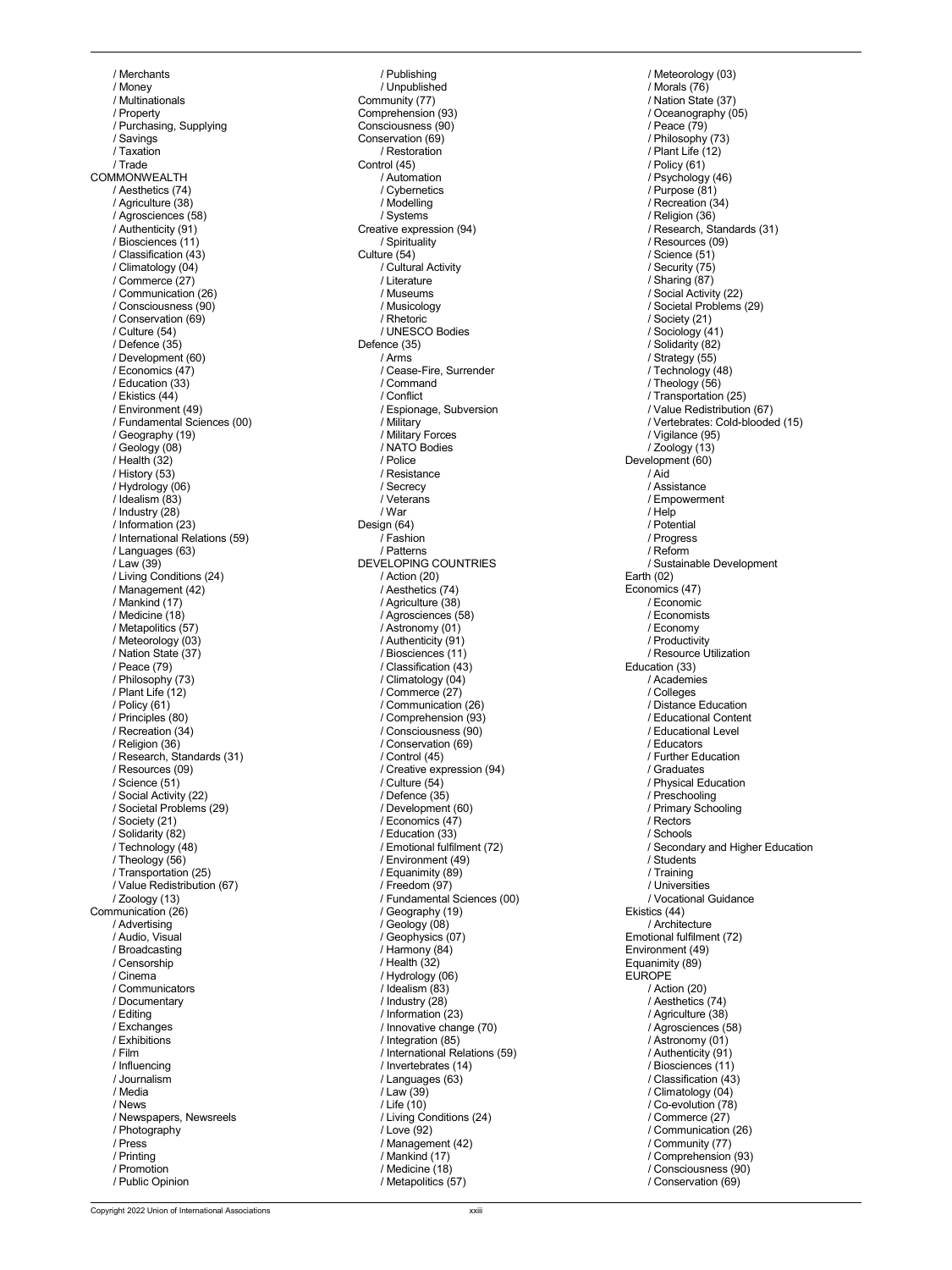Copyright (45)<br>
Copyright 2022 Union of International Associations (42)<br>
Copyright 2022 Union of International Associations (42)<br>
Copyright 2022 Union of International Associations (42)<br>
Copyright 2022 Union of Internatio / Creative expression (94) / Culture (54) / Defence (35) / Design (64) / Development (60) / Earth (02) / Economics (47)  $/$  Education  $(33)$ / Ekistics (44) / Emotional fulfilment (72) / Environment (49) / Equanimity (89) / Experiential Activity (52) / Freedom (97) / Fundamental Sciences (00) / Geography (19) / Geology (08) / Geophysics (07) / Harmony (84) / Health (32) / History (53) / Hydrology (06) / Idealism (83) / Individuation (66) / Industry (28) / Information (23) / Innovative change (70) / Integration (85) / Interdisciplinarity (65) / International Relations (59) / Invention (68) / Invertebrates (14) / Languages (63) / Law (39) / Life (10) / Living Conditions (24) / Love (92) / Management (42) / Mankind (17) / Meaning (86) / Medicine (18) / Metapolitics (57) / Meteorology (03) / Morals (76) / Nation State (37) / Oceanography (05) / Peace (79) / Perserverance (98) / Philosophy (73) / Plant Life (12) / Policy (61) / Principles (80) / Psychology (46) / Purpose (81) / Recreation (34) / Religion (36) / Research, Standards (31) / Resourcefulness (88) / Resources (09) / Science (51) / Security (75) / Sharing (87) / Social Activity (22) / Societal Problems (29) / Society (21) / Sociology (41) / Solidarity (82) / Strategy (55) / Technology (48) / Theology (56) / Transcendence (96) / Transportation (25) / Value Redistribution (67) / Vertebrates: Cold -blooded (15) / Vertebrates: Warm -blooded (16) / Vigilance (95) / Zoology (13) EUROPEAN (OTHERS) / Action (20) / Aesthetics (74) / Agriculture (38) / Astronomy (01) / Biosciences (11) / Classification (43) / Climatology (04)

/ Communication (26) / Community (77) / Comprehension (93) / Conservation (69) / Control (45) / Creative expression (94) / Culture (54) / Defence (35) / Design (64) / Development (60) / Earth (02) / Economics (47)  $/$  Education  $(33)$  $/$  Ekistics  $(44)$ / Environment (49) / Equanimity (89) / Freedom (97) / Fundamental Sciences (00) / Geography (19) / Geology (08) / Geophysics (07) / Harmony (84) / Health (32) / History (53) / Hydrology (06) / Idealism (83) / Industry (28) / Information (23) / Innovative change (70) / Integration (85) / Interdisciplinarity (65) / International Relations (59) / Languages (63) / Law (39) / Life (10) / Living Conditions (24) / Love (92) / Management (42) / Medicine (18) / Metapolitics (57) / Nation State (37) / Oceanography (05) / Peace (79) / Plant Life (12) / Policy (61) / Psychology (46) / Recreation (34) / Religion (36) / Research, Standards (31) / Resources (09) / Science (51) / Security (75) / Social Activity (22) / Societal Problems (29) / Society (21) / Sociology (41) / Solidarity (82) / Strategy (55) / Technology (48) / Theology (56) / Transportation (25) / Value Redistribution (67) / Vertebrates: Cold -blooded (15) / Vertebrates: Warm -blooded (16) / Vigilance (95) / Zoology (13) EUROPEAN UNION  $/$  Action  $(20)$ / Aesthetics (74) / Agriculture (38) / Agrosciences (58) / Astronomy (01) / Authenticity (91) / Biosciences (11) / Climatology (04) / Commerce (27) / Communication (26) / Comprehension (93) / Conservation (69) / Control (45) / Culture (54) / Defence (35) / Design (64) / Development (60) / Economics (47)  $/$  Education  $(33)$ / Environment (49)

/ Freedom (97) / Fundamental Sciences (00) / Geography (19) / Geology (08) / Harmony (84)  $/$  Health  $(32)$ / History (53) / Hydrology (06) / Idealism (83) / Individuation (66) / Industry (28) / Information (23) / Innovative change (70) / Integration (85) / Interdisciplinarity (65) / International Relations (59) / Invention (68) / Languages (63) / Law (39) / Life (10) / Living Conditions (24) / Management (42) / Meaning (86) / Medicine (18) / Metapolitics (57) / Morals (76) / Nation State (37) / Oceanography (05) / Peace (79) / Philosophy (73) / Plant Life (12) / Policy (61) / Principles (80) / Psychology (46) / Purpose (81) / Recreation (34) / Religion (36) / Research, Standards (31) / Resources (09) / Science (51) / Security (75) / Social Activity (22) / Societal Problems (29) / Society (21) / Solidarity (82) / Strategy (55) / Technology (48) / Theology (56) / Transportation (25) / Value Redistribution (67) / Vertebrates: Cold -blooded (15) / Vertebrates: Warm -blooded (16) / Vigilance (95)  $/$  Zoology  $(13)$ Experiential Activity (52) Freedom (97) Fundamental Sciences (00) / Analytics / Atomic Physics / Chemicals / Chemistry / Crystallography / Electromagnetism / Electrophysics / Form / Gaseous State / Heat / Inorganic Chemical Compounds / Light / Liquid State / Material / Mathematics / Mechanics / Metallic Elements and Alloys / Non -Metallic Chemical Elements / Organic Chemical Compounds / Physics / Radiation / Solid State / Sound / Statistics Geography (19) / Conservation Zones / Ecology / Land Type/Use / Nature / Wild

/ Commerce (27)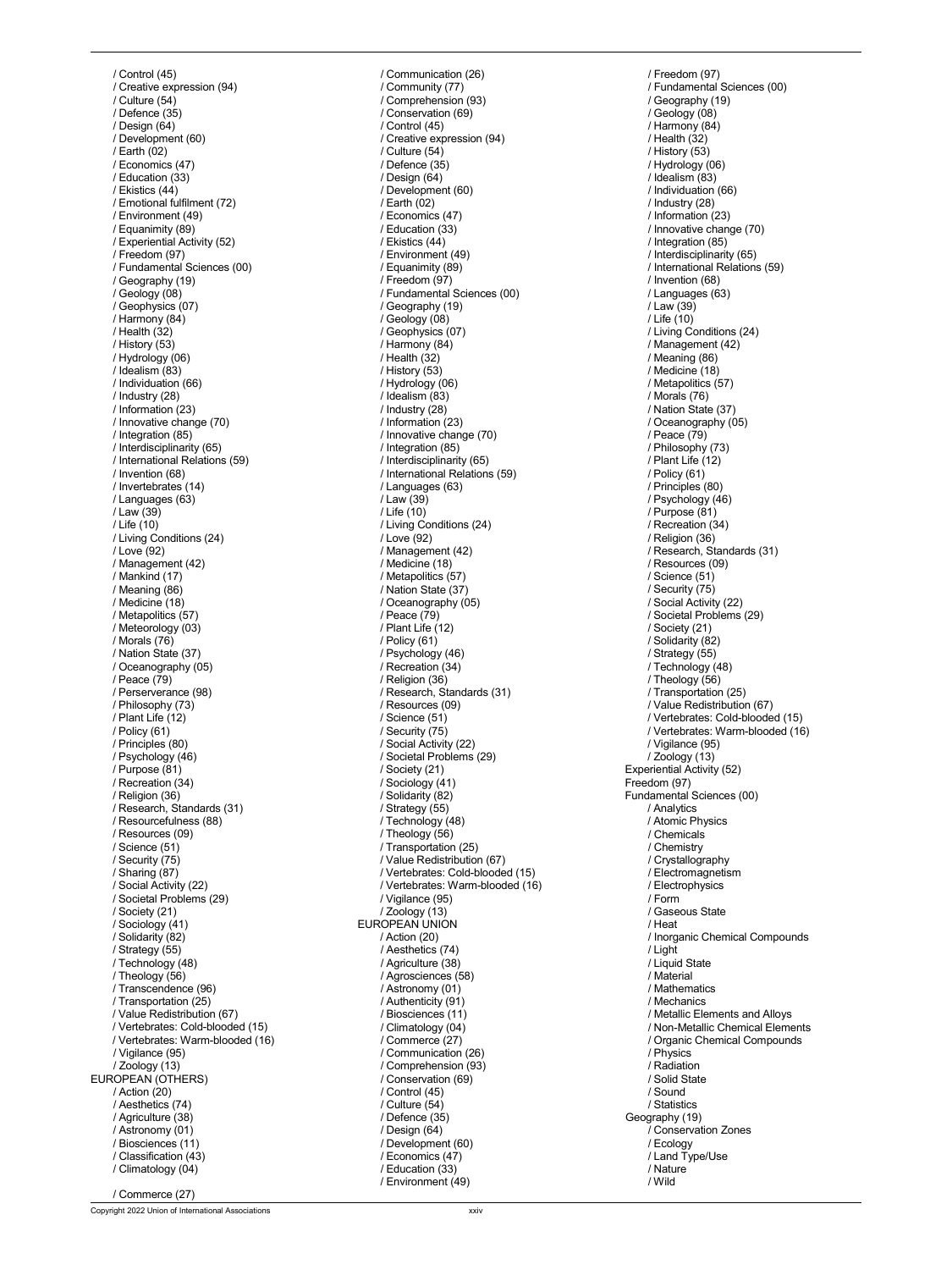Geology (08) / Islands / Land and Coastal Forms / Mountains / Seismology / Soil Geophysics (07) Harmony (84) / Diversity Health (32) / Anaesthesiology / Birth Control / Blind, Visually Impaired / Care / Clinical / Concern / Deaf / Disabled / Exercise, Rest / Health Workers / Hospitals / Medical Supplies / Mental Health / Naturopathy, Holistic Medicine / Nursing / Nutrition / Obstetrics / Paediatrics / Patients / Pharmacy / Physicians / Psychiatry / Psychotherapy / Rehabilitation / Surgery / Therapy / Treatment / Veterinary / WHO Bodies History (53) / Archaeology / Epigraphy / Genealogy, Heraldry / Historical Periods Hydrology (06) / Rivers and Lakes / Water IBERO -AMERICA / Culture (54) / Education (33) / Health (32) / Hydrology (06) / Innovative change (70) / Law (39) / Nation State (37) / Peace (79) / Research, Standards (31) / Science (51) / Social Activity (22) / Society (21) / Solidarity (82) / Strategy (55) / Technology (48) Idealism (83) / Ideologies / Secularism IGOS / Action (20) / Aesthetics (74) / Agriculture (38) / Agrosciences (58) / Astronomy (01) / Authenticity (91) / Biosciences (11) / Classification (43) / Climatology (04) / Commerce (27) / Communication (26) / Community (77) / Comprehension (93) / Consciousness (90) / Conservation (69) / Control (45) / Creative expression (94) / Culture (54) / Defence (35) / Design (64)

/ Development (60)  $/$  Earth  $(02)$ / Economics (47) / Education (33) / Ekistics (44) / Emotional fulfilment (72) / Environment (49) / Equanimity (89) / Freedom (97) / Fundamental Sciences (00) / Geography (19) / Geology (08) / Geophysics (07) / Harmony (84)  $/$  Health  $(32)$ / History (53) / Hydrology (06) / Idealism (83) / Individuation (66) / Industry (28)  $/$  Information (23) / Innovative change (70) / Integration (85) / Interdisciplinarity (65) / International Relations (59) / Invention (68) / Invertebrates (14) / Languages (63) / Law (39) / Life (10) / Living Conditions (24) / Love (92) / Management (42) / Mankind (17) / Meaning (86) / Medicine (18) / Metapolitics (57) / Meteorology (03) / Morals (76) / Nation State (37) / Oceanography (05) / Oneness (99) / Peace (79) / Perserverance (98) / Philosophy (73) / Plant Life (12) / Policy (61) / Principles (80) / Psychology (46) / Purpose (81) / Recreation (34) / Religion (36) / Research, Standards (31) / Resourcefulness (88) / Resources (09) / Science (51) / Security (75) / Sharing (87) / Social Activity (22) / Societal Problems (29) / Society (21) / Sociology (41) / Solidarity (82) / Strategy (55) / Technology (48) / Theology (56) / Transcendence (96) / Transportation (25) / Value Redistribution (67) / Vertebrates: Cold -blooded (15) / Vertebrates: Warm -blooded (16) / Vigilance (95) / Zoology (13) Individuation (66) / Parapsychology / Psychoanalysis / Symbols, Myths Industry (28) / Animal Products / Bacterial Products / Baked Foodstuffs / Beverages / Ceramics, Earthenware / Chemical Products / Coke / Commodities / Condiments, Preserves

/ Construction / Cosmetics, Soaps, Additives / Dairy Products / Fish Products / Foodstuffs / Fruit Products / Glass / Human Body Products / Industrial Plant / Industrial Premises / Invertebrate Products / Iron, Steel / Leather, Hides, Fur / Machinery / Manufacture / Manufacturing Processes / Meat / Metal Products / Mining / Paints, Varnishes / Paper / Pipework, Cables / Plastics / Precision Products / Production / Products / Reconstruction / Refrigeration, Heating, Ventilation / Rubber / Seaweed Products / Service Sector / Slaughterhouse Products / Textiles, Cordage / Timber / Tobacco / Toys / Trades and Crafts / Utilities / Vegetable/Cereal Products / Wood Products / Wool Information (23) / Advisory / Archives / Bibliography / Books / Collections / Data, Codes / Documentation / Expertise / Interpretation, Translation / Librarians / Libraries / Periodicals / Publications / Reference / Secretariat Services Innovative change (70) / Alternatives / Appropriateness / Change / Innovation / Logic Integration (85) / Courage Interdisciplinarity (65) International Relations (59) / Disarmament / International Studies / Peace Studies / Peacekeeping / Planetary Initiatives / Regional Affairs / United Nations / World Order Invention (68) Invertebrates (14) / Arachnida, Myriapoda / Crustacea / Helminthes, Annelida / Insects / Locusts / Molluscs / Protozoa, Parazoa, Coelenterata Languages (63) / Artificial Intelligence / Classical Languages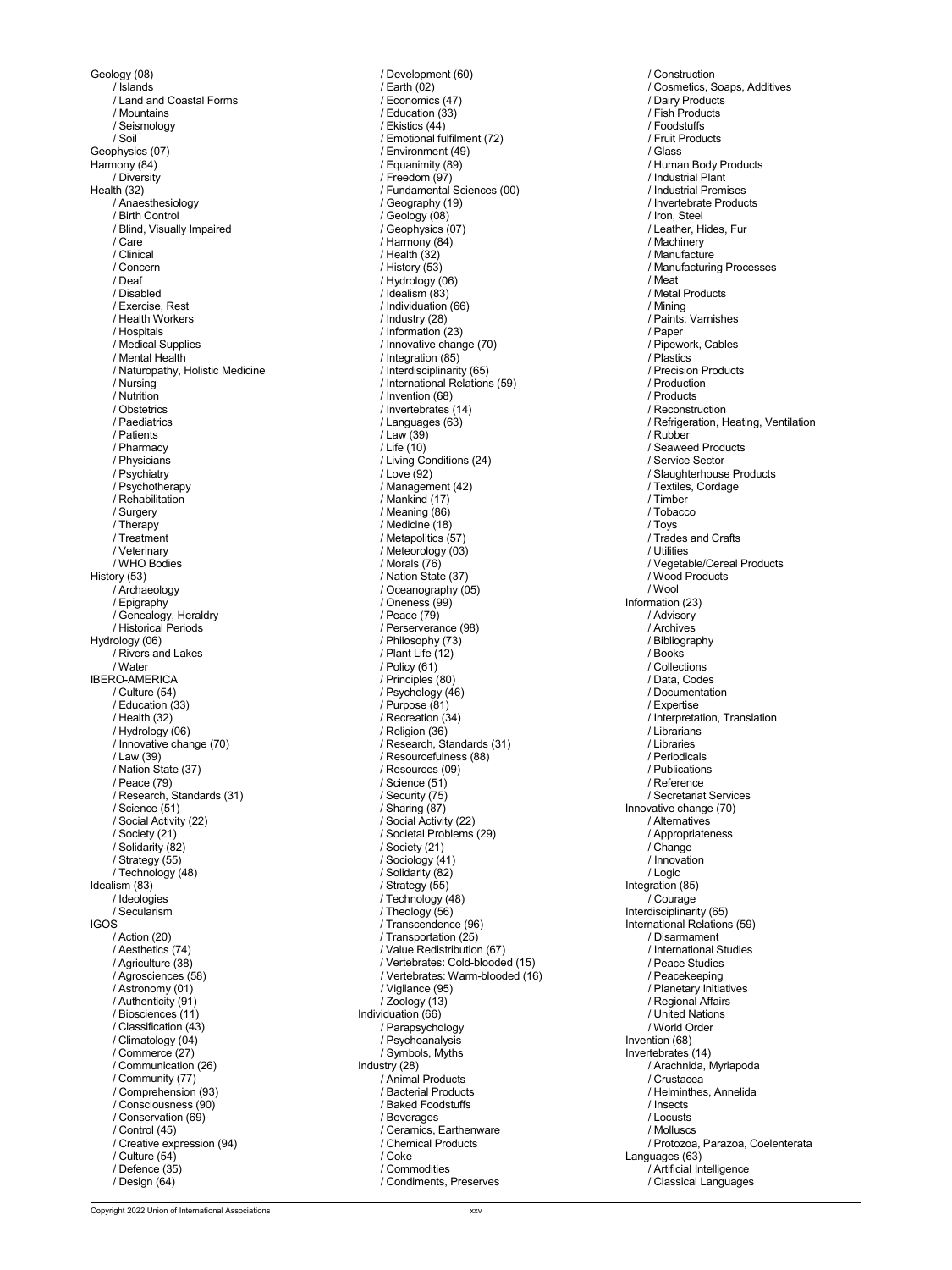/ English / Esperanto / French / Germanic Languages / Italian / Language Speaking / Linguistics / Romance Languages / Slavic Languages / Spanish LATIN AMERICA / Action (20) / Aesthetics (74) / Agriculture (38) / Agrosciences (58) / Astronomy (01) / Authenticity (91) / Biosciences (11) / Classification (43) / Climatology (04) / Co -evolution (78) / Commerce (27) / Communication (26) / Community (77) / Conservation (69) / Control (45) / Creative expression (94) / Culture (54) / Defence (35) / Design (64) / Development (60) / Economics (47)  $/$  Education  $(33)$ / Ekistics (44) / Environment (49) / Freedom (97) / Fundamental Sciences (00) / Geography (19) / Geology (08) / Geophysics (07) / Harmony (84) / Health (32) / History (53) / Hydrology (06) / Idealism (83) / Individuation (66) / Industry (28) / Information (23) / Innovative change (70) / Integration (85) / Interdisciplinarity (65) / International Relations (59) / Invertebrates (14) / Languages (63) / Law (39) / Life (10) / Living Conditions (24) / Management (42) / Mankind (17) / Medicine (18) / Metapolitics (57) / Meteorology (03) / Morals (76) / Nation State (37) / Oceanography (05) / Peace (79) / Perserverance (98) / Philosophy (73) / Plant Life (12) / Policy (61) / Principles (80) / Psychology (46) / Recreation (34) / Religion (36) / Research, Standards (31) / Resources (09) / Science (51) / Security (75) / Social Activity (22) / Societal Problems (29) / Society (21) / Sociology (41) / Solidarity (82) / Strategy (55) / Technology (48) / Theology (56) / Transportation (25)

/ Value Redistribution (67) / Vertebrates: Warm -blooded (16) / Vigilance (95) / Zoology (13) Law (39) / Agreements / Arbitration / Constitution / Judiciary / Law Enforcement / Lawyers / Legality / Prohibition / Regulation / Tribunals, Courts Life (10) / Death Living Conditions (24) / Attendants, Servants / Beauticians / Buildings / Catering / Cleaning / Clothing / Consumers / Consumption / Equipment / Food / Food Security / Footwear / Homes / Households / Housing, Tenants / Instruments / Maintenance / Neighbourhoods / Parks / Restaurants / Rural / Settlements / Slums, Encampments / Towns / Undernourishment / Urban / Villages Love (92) Management (42) / Administration / Planning Mankind (17) / Anthropology / Human Meaning (86) Medicine (18) / Anatomy / Blood / Blood Vessels / Cancer / Cardiology / Circulatory System / Diabetes / Diagnosis / Digestive System / Ear / Eyesight / Fibromyalgia / Gerontology / Glandular System / Hearing, Speech / Intestinal Tract / Leprosy / Liver, Pancreas / Locomotive, Integumentary System / Lungs, Throat / Malformations / Muscular System / Nervous System / Nose / Pathology / Physiology / Reproductive System / Respiratory System / Sexually Transmitted Diseases / Skeletal System / Skin / Specific Diseases / Teeth, Mouth

/ Urogenital System MEDITERRANEAN / Action (20) / Aesthetics (74) / Agriculture (38) / Agrosciences (58) / Biosciences (11) / Classification (43) / Climatology (04) / Commerce (27) / Communication (26) / Conservation (69) / Control (45) / Culture (54) / Defence (35) / Development (60) / Economics (47) / Education (33) / Ekistics (44) / Environment (49) / Equanimity (89) / Fundamental Sciences (00) / Geography (19) / Geology (08) / Harmony (84)  $/$  Health  $(32)$ / History (53) / Hydrology (06) / Idealism (83) / Industry (28) / Information (23) / Innovative change (70) / Integration (85) / Interdisciplinarity (65) / International Relations (59) / Languages (63) / Law (39) / Living Conditions (24) / Management (42) / Mankind (17) / Medicine (18) / Nation State (37) / Oceanography (05) / Peace (79) / Philosophy (73) / Plant Life (12) / Policy (61) / Psychology (46) / Recreation (34) / Religion (36) / Research, Standards (31) / Resources (09) / Science (51) / Social Activity (22) / Societal Problems (29) / Society (21) / Sociology (41) / Solidarity (82) / Strategy (55) / Technology (48) / Theology (56) / Transportation (25) / Value Redistribution (67) / Vertebrates: Cold -blooded (15) / Vertebrates: Warm -blooded (16) / Zoology (13) Metapolitics (57) / Democracy / Political Theories Meteorology (03) MIDDLE EAST / Defence (35) / Recreation (34) / Research, Standards (31) Morals (76) / Faith / Mysticism Nation State (37) / Authorities / Citizenship / Civil / Diplomacy / Frontiers / Government / Intergovernmental / Intergovernmental Communities / Ministers, Deputies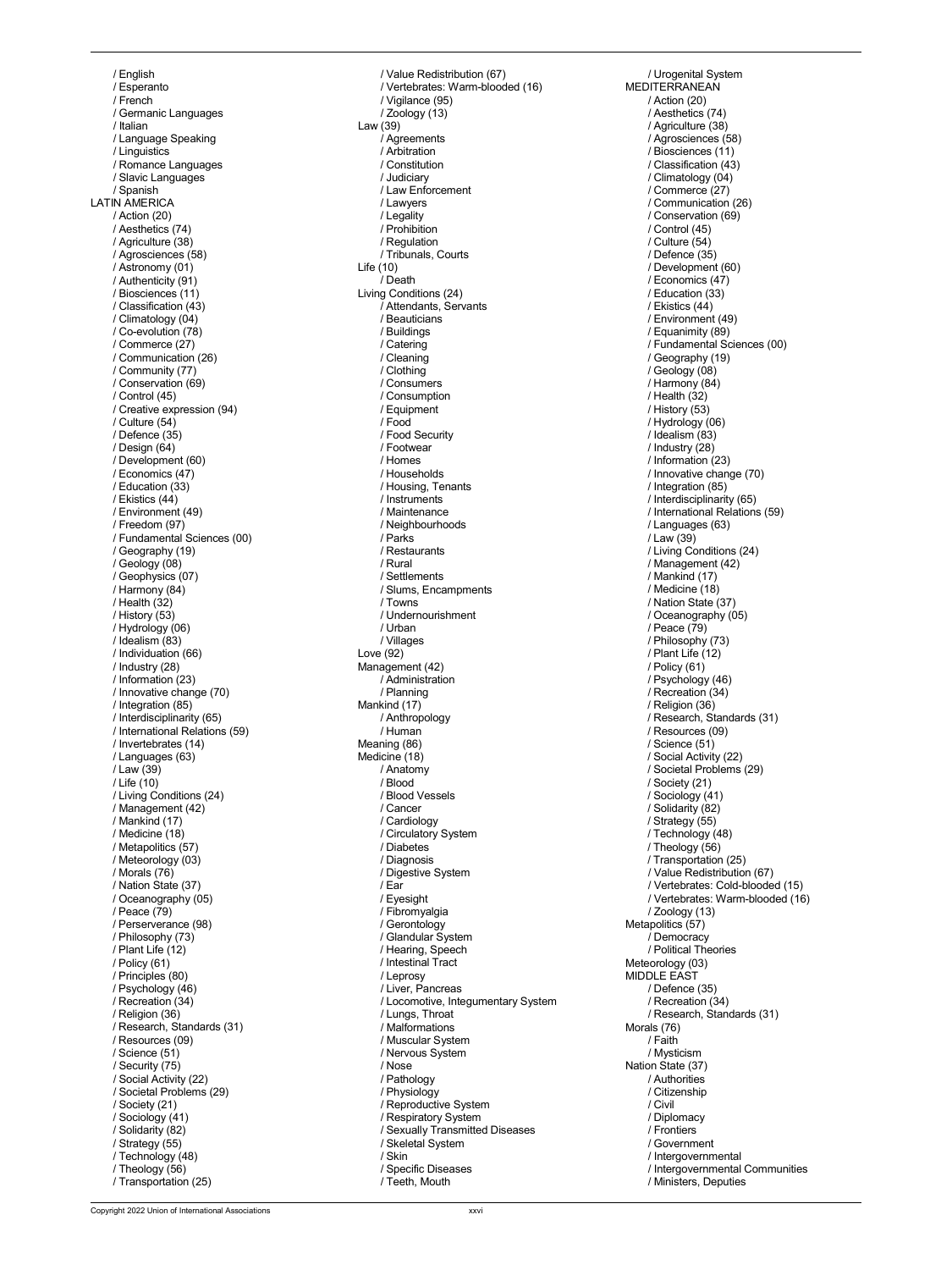Copyright 2022 Union of Copyright 2022<br>
Copyright 2022 Union of The Copyright 2022 Union of Copyright 2022<br>
Copyright 2022 Union of Copyright 2022<br>
Copyright 2022 Union of Copyright 2022<br>
Copyright 2022 Union of Copyright / Officials / Parliament / Political / Political Parties / Politics / Private / Public / Revolution / Sanctions NON -ALIGNED COUNTRIES / Commerce (27) / Communication (26) / Development (60) / Economics (47)  $/$  Education  $(33)$ / Freedom (97) / Information (23) / International Relations (59) / Medicine (18) / Nation State (37) / Peace (79) / Research, Standards (31) / Science (51) / Social Activity (22) / Society (21) / Solidarity (82) / Technology (48) NORDIC / Action (20) / Aesthetics (74) / Agriculture (38) / Astronomy (01) / Authenticity (91) / Biosciences (11) / Classification (43) / Climatology (04) / Commerce (27) / Communication (26) / Comprehension (93) / Conservation (69) / Control (45) / Creative expression (94) / Culture (54) / Defence (35) / Design (64) / Development (60) / Earth (02) / Economics (47) / Education (33) / Ekistics (44) / Environment (49) / Freedom (97) / Fundamental Sciences (00) / Geography (19) / Geology (08) / Geophysics (07) / Health (32) / History (53) / Hydrology (06) / Idealism (83) / Individuation (66) / Industry (28) / Information (23) / Innovative change (70) / Integration (85) / Interdisciplinarity (65) / International Relations (59) / Invention (68) / Invertebrates (14) / Languages (63) / Law (39)  $/$  Life  $(10)$ / Living Conditions (24) / Love (92) / Management (42) / Mankind (17) / Medicine (18) / Metapolitics (57) / Meteorology (03) / Morals (76) / Nation State (37) / Oceanography (05) / Peace (79) / Philosophy (73) / Plant Life (12) / Policy (61)

/ Psychology (46) / Purpose (81) / Recreation (34) / Religion (36) / Research, Standards (31) / Resources (09) / Science (51) / Social Activity (22) / Societal Problems (29) / Society (21) / Sociology (41) / Solidarity (82) / Strategy (55) / Technology (48) / Theology (56) / Transportation (25) / Value Redistribution (67) / Vertebrates: Cold -blooded (15) / Vertebrates: Warm -blooded (16) / Zoology (13) Oceanography (05) / Marine / Seas Oneness (99) **PACIFIC** / Action (20) / Aesthetics (74) / Agriculture (38) / Agrosciences (58) / Astronomy (01) / Authenticity (91) / Biosciences (11) / Classification (43)  $/$  Climatology  $(04)$ / Co -evolution (78) / Commerce (27) / Communication (26) / Comprehension (93) / Consciousness (90) / Conservation (69) / Control (45) / Creative expression (94) / Culture (54) / Defence (35) / Design (64) / Development (60) / Earth (02) / Economics (47) / Education (33) / Ekistics (44) / Environment (49) / Freedom (97) / Fundamental Sciences (00) / Geography (19) / Geology (08) / Geophysics (07) / Harmony (84)  $/$  Health  $(32)$ / History (53) / Hydrology (06) / Idealism (83) / Individuation (66) / Industry (28) / Information (23) / Innovative change (70) / Integration (85) / Interdisciplinarity (65) / International Relations (59) / Invertebrates (14) / Languages (63) / Law (39) / Life (10) / Living Conditions (24) / Management (42) / Mankind (17) / Medicine (18) / Metapolitics (57) / Meteorology (03) / Morals (76) / Nation State (37) / Oceanography (05) / Peace (79) / Perserverance (98) / Philosophy (73) / Plant Life (12) / Policy (61) / Principles (80)

/ Psychology (46) / Purpose (81) / Recreation (34) / Religion (36) / Research, Standards (31) / Resources (09) / Science (51) / Security (75) / Social Activity (22) / Societal Problems (29) / Society (21) / Sociology (41) / Solidarity (82) / Strategy (55) / Technology (48) / Theology (56) / Transportation (25) / Value Redistribution (67) / Vertebrates: Cold -blooded (15) / Vertebrates: Warm -blooded (16) / Vigilance (95) / Zoology (13) Peace (79) / Discrimination / Equality / Human Rights Organizations / Humanitarian / Humanity / Justice / Neutrality / Responsibility / Rights Perserverance (98) Philosophy (73) / Knowledge / Thought Plant Life (12) / Botany / Cereals / Mycology / Plants / Plants Yielding Fibres / Plants Yielding Flowers / Plants Yielding Fruits / Plants Yielding Oil -Related Products / Plants Yielding Stimulants / Plants Yielding Sugar, Starch / Thallophyta, Bryophyta, Pteridophyta / Trees / Vegetables Policy (61) / Future Principles (80) / Values Psychology (46) / Behaviour / Imagery / Sensory / Stress Purpose (81) Recreation (34) / Air, Water Sports / Amateur / Animal Pets / Animal Sports / Arts / Athletics / Ball Games / Celebration / Combative Sports / Competitions / Dancing / Folk Traditions / Gambling / Gastronomy / Handicrafts / Holidays / Indoor Activities / Interests / Mechanical Sports / Music / Musical Instruments / Orchestras / Outdoor Activities / Painting, Drawing / Performing Arts / Sculpture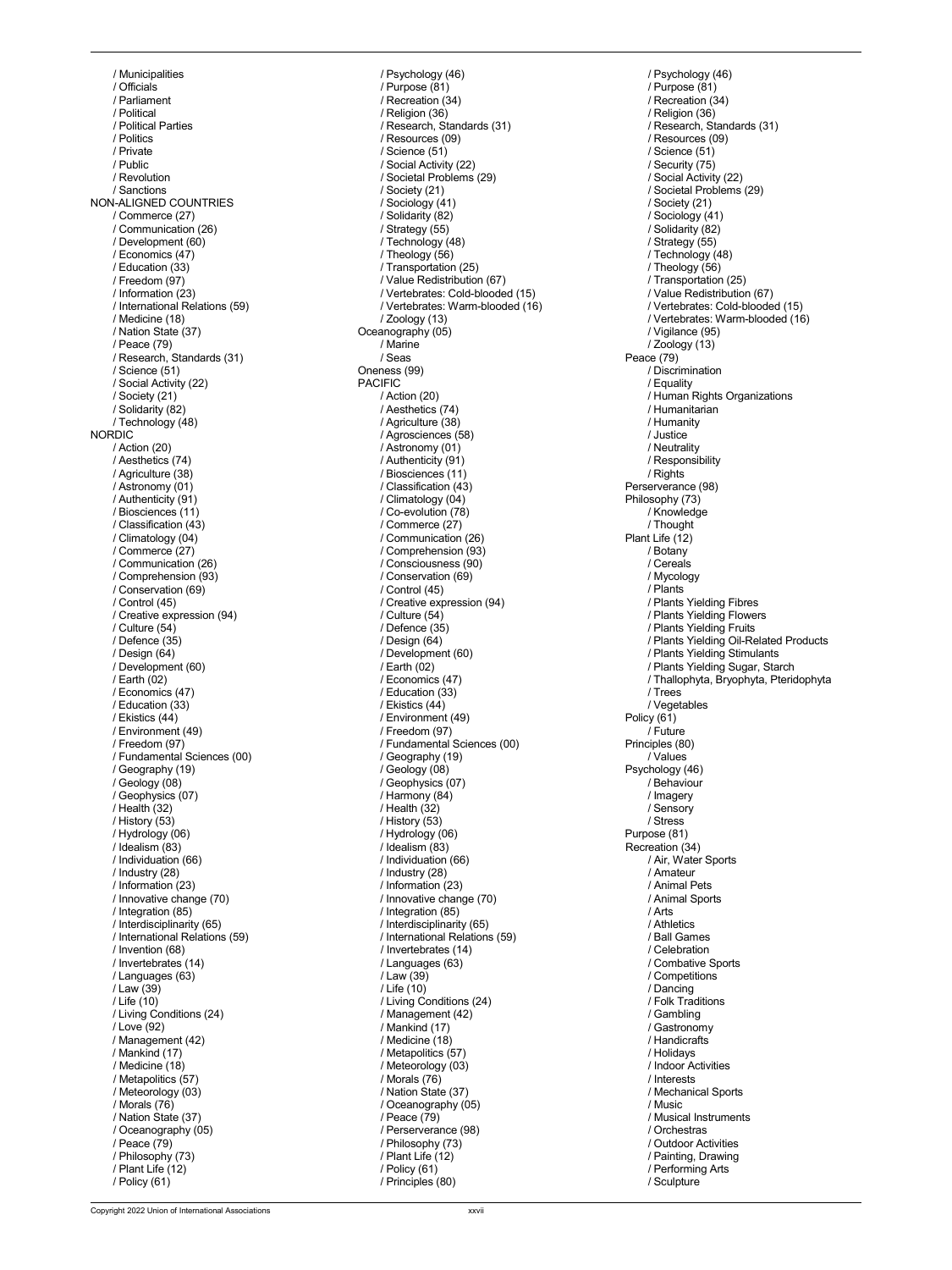/ Shows / Singing / Sport / Theatre / Winter Sports / Writing REGIONAL GROUPINGS (OTHER) / Aesthetics (74) / Agriculture (38) / Biosciences (11) / Classification (43) / Climatology (04) / Commerce (27) / Communication (26) / Conservation (69) / Control (45) / Culture (54) / Defence (35) / Development (60) / Economics (47) / Education (33)  $/$  Ekistics  $(44)$ / Environment (49) / Freedom (97) / Fundamental Sciences (00) / Geography (19) / Geology (08) / Geophysics (07) / Health (32) / History (53) / Hydrology (06) / Idealism (83) / Industry (28) / Information (23) / Innovative change (70) / International Relations (59) / Invertebrates (14) / Languages (63) / Law (39) / Living Conditions (24) / Management (42) / Medicine (18) / Meteorology (03) / Nation State (37) / Oceanography (05) / Peace (79) / Plant Life (12) / Policy (61) / Principles (80) / Recreation (34) / Religion (36) / Research, Standards (31) / Resources (09) / Science (51) / Security (75) / Social Activity (22) / Societal Problems (29) / Society (21) / Sociology (41) / Solidarity (82) / Strategy (55) / Technology (48) / Theology (56) / Transportation (25) / Value Redistribution (67) / Vertebrates: Cold -blooded (15) / Vertebrates: Warm -blooded (16) Religion (36) / Bishops / Ceremonial / Churches / Divination / Ecumenism / Evangelism / Laity / Meditation, Contemplation / Missions / Monasteries / Non -Religious Orders / Orders, Secular Institutes / Orthodox / Patriarchate / Places of Worship / Pontifical Bodies / Prayer and Worship / Priesthood / Rituals

/ Scriptures / Yoga Research, Standards (31) / Awards / Cartography / Certification / Drafting, Graphics / Evaluation / Examinations / Experimental / Exploration / Inspection, Tests / Investigations / Laboratories / Measurement / Navigation / Nomenclature / Observatories / Patents, Copyright / Qualifications / Quality Unification / Recognition / Registry / Research / Signs and Labels / Standards / Study / Surveying / Trademarks Resourcefulness (88) Resources (09) / Coal / Energy / Minerals / Petroleum / Precious Stones Science (51) / Methodologies / Theoretical Security (75) Sharing (87) Social Activity (22) / Agency / Debate / Employees / Employers / Employment / Employment Conditions / Executives, Supervisors / Fellowship / Friendship / Friendship Groups / Human Resources / ILO Bodies / Income / Intellectual Work / Nongovernmental / Occupation / Operators / Organization / Participation / Personnel / Practitioners / Professional Bodies / Professions / Retirement / Self Employed / Services / Social Services / Staff / Trade Unions / Unemployment / Voluntary / Welfare / Work / Workers Societal Problems (29) / Abolition / Accidents / Addiction, Drug Abuse / Corrosion / Corruption / Crime / Dependence / Deprivation / Destruction / Detention

/ Disposal of Bodies / Effluent / Emergencies / Endangered Species / Epidemics / Failure / Fire / Hazards / Hygiene / Imbalances / Impediments / Inadequacy / Instability / Irresponsibility / Isolation / Maltreatment / Obsolescence / Pests / Poison / Pollution / Prevention / Proliferation / Protection / Punishment / Racism, xenophobia / Restrictions / Safety / Scarcity / Victims / Vulnerability / Waste / Wreckage Society (21) / Adolescents / Adults / Class, Caste, Elites / Communities / Countries / Disadvantaged / Elderly / Exiles / Family / Foreign / Foreigners / Homosexual Relationships / Individuals / Infants / Local / Marriage / Maternity, Paternity / Men / Migrants / Minority, Indigenous Groups / Mobility / Overseas / Parish / People / Peoples / Racial, Ethnic Groups / Refugees / Segregation / Semitism / Sex -Related Questions / Social / Women / Youth Sociology (41) / Demography / Ethnology / Population Solidarity (82) / Cooperation Strategy (55) / Coordination Technology (48) / Electricity / Electronics / Engineering / Engineers / Metallurgy / Technical / Technicians Theology (56) / Baha'i / Baptist / Buddhism, Hinduism / Catholicism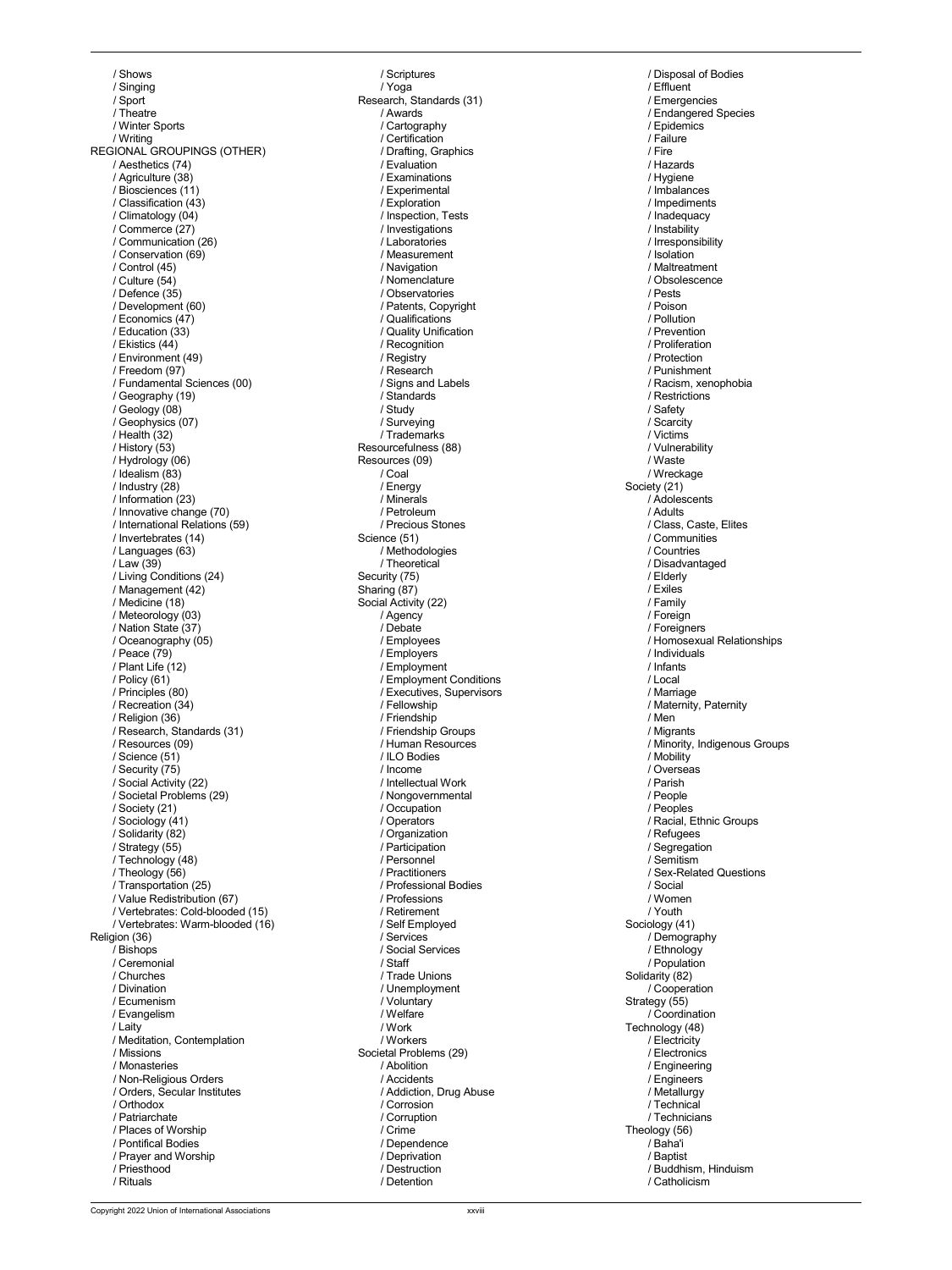/ Charismatic Religions / Christianity / Islam / Judaism / Lutheran / Methodist / Occultism / Protestant / Religious observance Transcendence (96) TRANSITION ECONOMIES / Agriculture (38) / Commerce (27) / Development (60) / Economics (47) / Environment (49) / Health (32) / Integration (85) / Living Conditions (24) / Nation State (37) / Policy (61) / Social Activity (22) / Societal Problems (29) / Sociology (41) / Value Redistribution (67) Transportation (25) / Aerospace, Space / Aviation / Communications

/ Containers / Cycling / Distribution / Drivers / Forwarders, Distributors / Handling / Hotel / Internet / Maritime / Motor Vehicles / Packaging / Pedestrians / Pilots / Pipelines / Ports: Sea, Air / Post / Radio / Railways / Roads / Satellites / Seamen / Shipowning / Shipping / Storage / Telecommunications / Telegraphs / Telephone, Telex, Telefax / Television / Tourism

/ Traffic / Travel / Travellers / Underwater / Vehicles / Vessels / Waterways Value Redistribution (67) / Cooperative Vertebrates: Cold-blooded (15) / Amphibia / Fish / Reptiles Vertebrates: Warm-blooded (16) / Birds / Carnivores / Cattle, Ungulates / Horses / Insectivores / Mammals / Marine Mammals / Poultry / Primates / Rodents, Rabbits / Whales, Dolphins Vigilance (95) / Unity Zoology (13) / Animals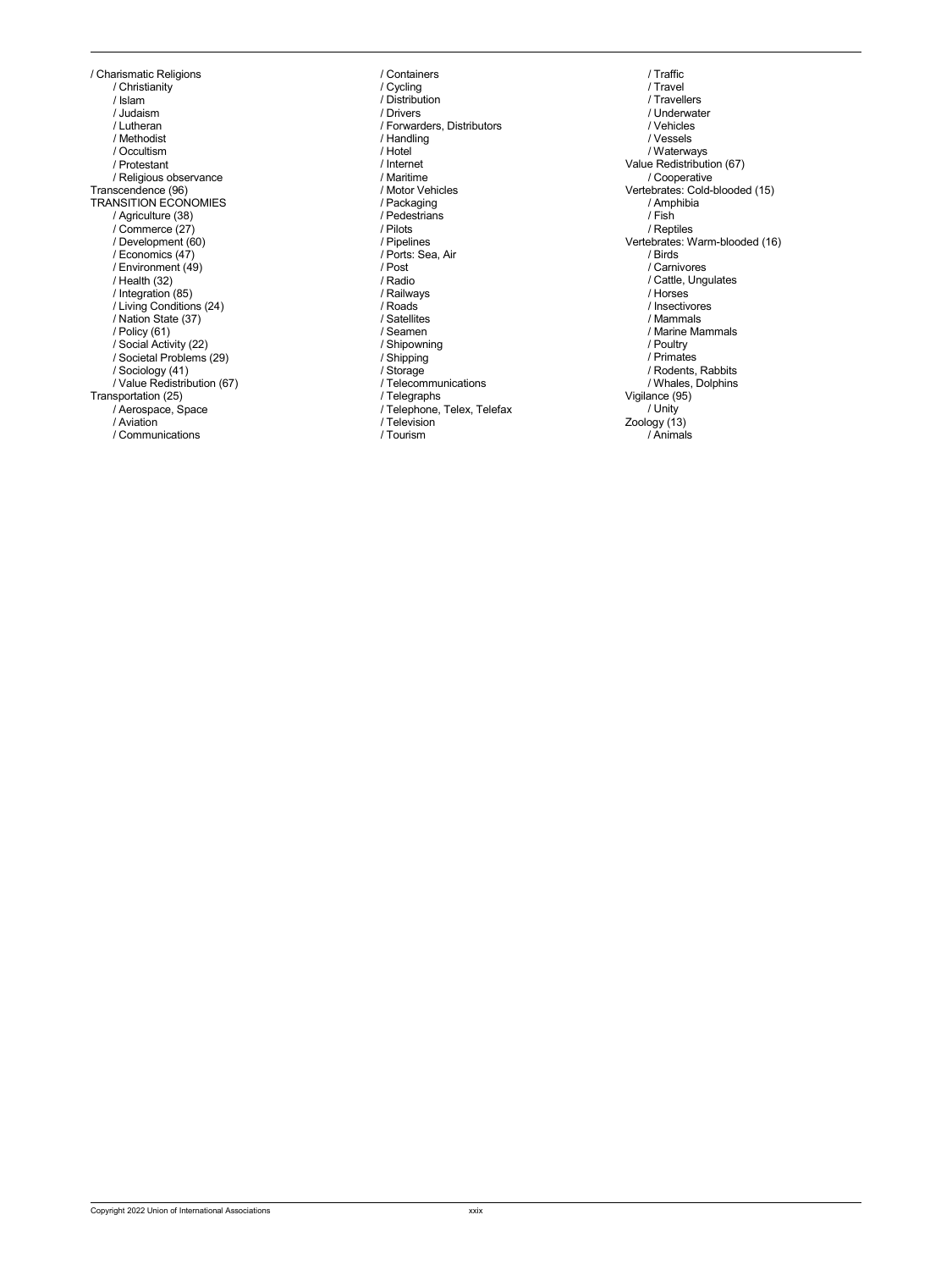### Copyright 2022 Union of International Associations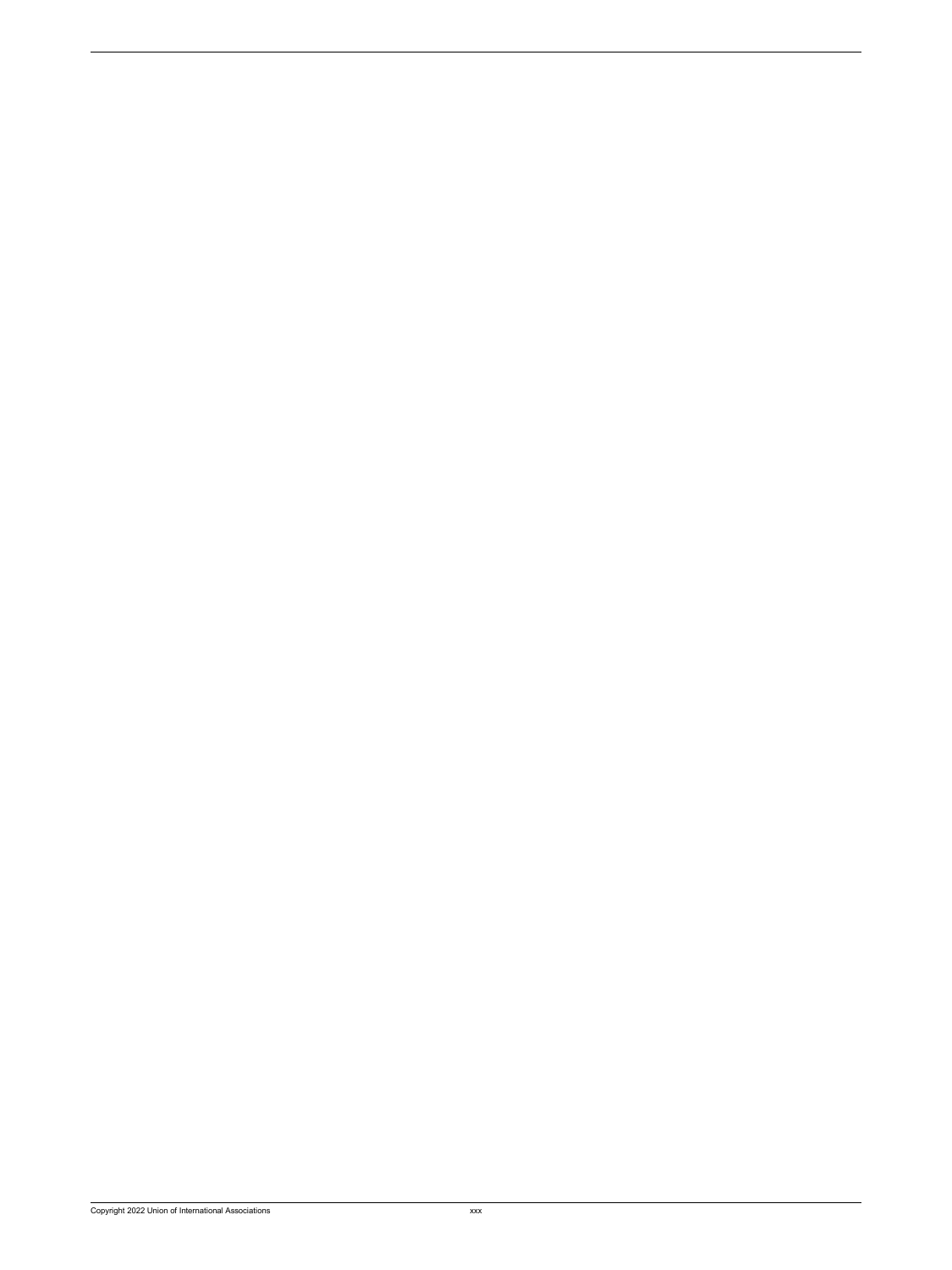### Copyright 2022 Union of International Associations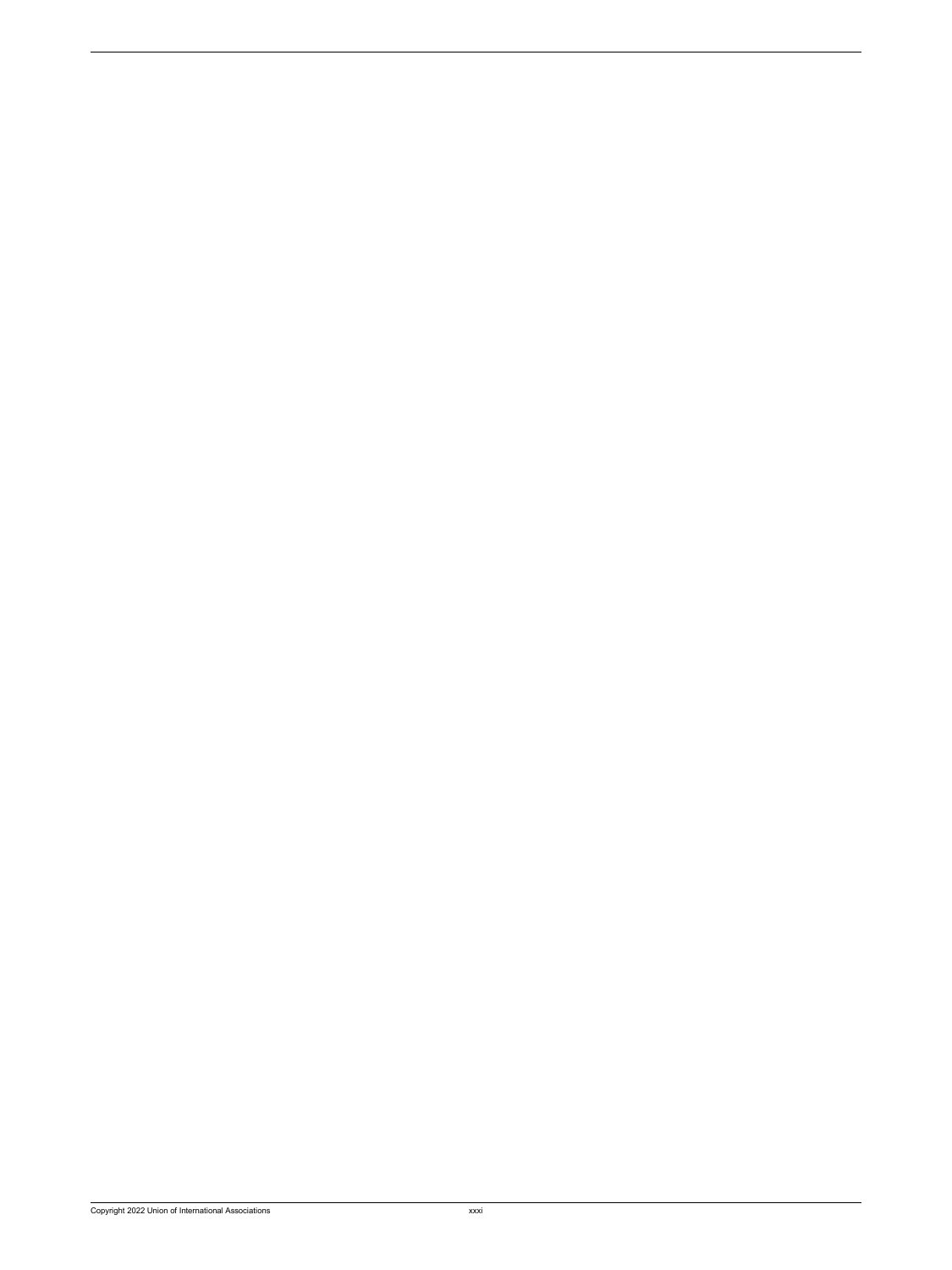⬧**Abolition:** *see Societal Problems / Abolition*

- ⬧**Academies:** *see Education / Academies*
- ⬧**Accidents:** *see Societal Problems / Accidents*
- ⬧**Accounting:** *see Commerce / Accounting*

#### ⬧**Action**

A**ction10**, Fagerviksvägen 35, SE-168 39 Bromma, Sweden. T. +46707148150.<br>|E-mail: action10@action10.org. URL: http://action10.org/. [G]<br>**Crime Stoppers International** (CSI), Postbus 988, 3800 AZ Amersfoort, Netherlands. E-mail: action10@action10.org. Unt.: http://action10.org. UPJ<br>**Crime Stoppers International** (CSI), Postbus 988, 3800 AZ Amersfoort, Netherlands.<br>E-mail: csi@csiworld.org. URL: https://csiworld.org/. [F] #**04896** 

### ⬧**Action / Application**

African Centre for Applied Research and Training in Social Development<br>
African Centre of Meteorological Applications for Development (ACMAD),<br>
Arenue des Ministères 65, PO Box 13194, Niamey, Niger. T. +22720734992. Fax<br>
+

**Applied Health, Equity and Development Research Network** (AHEAD Network), Aix-Marseille School of Economics, 5-9 boulevard Bourdet, CS 50498, 13205

Marsellie CEDEX 1, France. E-mail: contactus.ahead@gmail.com. URL: http://<br> **Monometric diversion Network (AIN).** Fr]<br> **Applied Merovission Network (AIN).** Fr]<br> **Applied Neuroscience Society of Australasia (ANSA)**, address

**Association of Applied Biologists** (AAB), c/o Warwick HRI, Wellesbourne, CV35 9EF, UK. T. +441789470020. Fax +441789470234. E-mail: bernadette@aab.org.uk. URL: http://www.aab.org.uk/. [G]

Association of Applied Geochemists (AAG),  $c/a$  AEG Business Office, P0 Box<br>26099, 72 Robertson Rd, Nepean ON K2H 9R0, Canada. T. + 16138280199.<br>Fax +16138289288. E-mail: office@sappliedgeochemists.org. URL: http://<br>www.ap

**Canadian International Institute of Applied Negotiation** (CIIAN), 1 Nicholas St, Ottawa ON K1N 7B7, Canada. T. +16132379050. Fax +16132376952. E-mail:

ciian@ciian.org. URL: http://www.ciian.org/. [j/G] **Center for Applied Conflict Management** (CACM), Political Science Dept, PO Box 5190, 302 Bowman Hall, Kent State Univ, Kent Hall, 2020001, PORC, TO BOX 5190, 302 Bowman Hall, Kent State Univ, Kent OH 44242-0001, USA. T.<br>T. 413306723143. Fax +13306723362. E-mail: cacm@kent.edu. URL: http://

+13306723143. Fax +13306723362. E-mail: cacm@kent.edu. URL: http://<br>www.kent.edu/cacm/. [G]<br>center for Applied Nonviolent Action and Strategies (CANVAS), address not<br>center for Applied Nonviolent Action and Strate. [CANVA

(CAMBIA), GPO Box 3200, Canberra ACT 2601, Australia. T. +61262464500. Fax +61262464501. E-mail: cambia@cambia.org. URL: http://www.cambia.org/. [G]

**Centre international de mathématiques pures et appliquées** (CIMPA), 28 avenue<br>Valrose, Campus Valrose, Bâtiment Dieudonné II, 06108 Nice CEDEX 02, France.<br>E-mail: director@cimpa.info – cimpa@unice.fr – hela@cimpa.info. U

Www.climati-cipan.org/. [E]<br>Centre international de phonétique appliquée (CIPA), Univ de Mons, Place du<br>Parc 12, 7000 Mons, Belgium. T. +3265373136. Fax +3265373054. E-mail:<br>cipa@umons.ac.be. [G]<br>Centre de recherche en éco

**Chemical Research Applied to World Needs** (CHEMRAWN Committee), PO Box<br>13757, Research Triangle Park NC 27709-3757, USA. T. +19194858700. E-mail:<br>secretariat@iupac.org. URL: http://www.iupac.org/home/about/members-and-<br>co

**Comité Iberoamericano para el Desarrollo y Aplicación de los Plasticos en Agricultura** (CIDAPA). [D] **#04115**

Computer Applications and Quantitative Methods in Archaeology (CAA). [J]<br>Deep Ocean Water Applications Society (DOWAS). [J]<br>Deutschsprachige Ex-Libris-Anwendengruppe (DACHELA), address not obtained.

URL: http://www.dachela.org/. [D] **#04992 DYMAT Association**, CEA Centre de Gramat, BP 80200, 46500 Gramat, France. URL:

http://www.dymat.org/. [D] **#05085 Eurisy**, 52 rue Jacques Hillariet, 75012 Paris, France. T. +33147348175. E-mail: eurisy@eurisy.org. URL: http://www.eurisy.org/. [y/F]<br>**European Academy of Bozen/Bolzano** (EURAC), Viale Druso 1, 39100 Bolzano,<br>Italy. T. +39471055055. Fax +39471055059. E-mail: info@eurac.edu. URL: http://

www.eurac.edu/. [G]<br>European Agricultural and Applied Economics Publications Foundation (EAAEP<br>Foundation), Zuideinde 8b, PO Box 29703, 2761 DA Zevenhuizen, Netherlands. URL:<br>http://www.eaaep.org/. [I/F]<br>European Committee

(ECCOMAS), Int Ctr for Numerical Methods in Engineering, Edificio C-1, Campus<br>Norte UPC, c/ Gran Capitan s/n, 08034 Barcelona, Spain. T. +34934054697. Fax<br>+34932058347. E-mail: eccomas@cimne.upc.edu. URL: http://www.eccoma [y/E] **#06573** European Council of Applied Sciences, Technologies and Engineering (Euro-<br>CASE), 19 rue Leblanc, 75015 Paris, France. E-mail: mail@euro-case.org. URL:<br>http://www.euro-case.org/. [D]<br>European Council for Maritime Applied R

[D] **#06758 European Institute for Statistics, Probability, Stochastic Operations Research**

**and its Applications** (EURANDOM), PO Box 513, 5600 MB Eindhoven, Netherlands. T. +31402478100. Fax +31402478190. E-mail: koorn@eurandom.tue.nl. URL: http://www.eurandom.nl/. [j/G]<br>European Publishers Council (FPC). Av des Arts 43, 1040 Brussels, Belgium, T.

**European Publishers Council** (EPC), Av des Arts 43, 1040 Brussels, Belgium. T. +322311299. E-mail: info@epceurope.eu. URL: http://www.epceurope.eu/. [D] **#08227**

European Regions' Network for the Application of Communications Technology<br>(ERNACT), Unit 271 – CoLab, LYIT Campus, Port Road, Letterkenny, CO. DONEGAL,<br>Ireland. T. +353749168212. E-mail: info@emact.eu. URL: http://www.ema

**European Society for Applied Mathematics (**EUROSAM), [D]<br>European Society for Applied Superconductivity (ESAS), CERN, Esplanade des<br>Particules 1, 1211 Meyrin GE, Switzerland. E-mail: secretary@esas.org – office@<br>esas.org.

Europees Keramisch Werkcentrum (EKWC), Zuid-Willemsvaart 215, 5211 SG<br>Hertogenbosch, Netherlands. T. +31736124500. Fax +31736124568. E-mail:<br>info@ekwc.nl. URL: http://www.ekwc.nl/. [G]<br>Fédération Européenne de Recherche su

57000 Metz, France. T. +33620742521. Fax +33387561086. E-mail: haria@free.fr. URL: http://www.haria.fr/. [G]

**Fondation RAFAD – Recherches et applications de financements alternatifs au**

developpement (Fondation RAFAD), Rue de Varenhe 1, CP 117, 1211 Geneva. 20, Switzerland. T. +41227335073. Fax +41227347083. [f/F]<br> **Fundação Centro Internacional de Educação, Capacitação e Pesquisa Aplicada**<br> **em Aquas (Hi** 

www.fundaec.org/. [f/G] **Fundación Europea para la Innovación y Aplicación de la Tecnologia** (INTEC).

[f/J] **Gesellschaft für Angewandte Mathematik und Mechanik** (GAMM), Inst für Statik und Dynamik der Tragwerke, Fak Bauingenieurwesen, 01062 Dresden, Germany. T. +4935146333448. Fax +4935146337086. E-mail: gamm@mailbox.tu-dresden.de. URL: http://www.gamm-ev.de/. [G]<br>URL: http://www.gamm-ev.de/. [G]<br>Iohal Annlied Disability Research and Information Network on Employment

Global Applied Disability Research and Information Network on Employment<br>and Training (GLADNET), c/o Yang-Tan Inst on Employment and Disability, Cornell<br>Univ, ILR School, 201 Dolgen Hall, Ithaca NY 14853-3901, USA. T. +160

- +16072557727. Fax +16072552763. E-mail: gladnet-info@cornell.edu. URL:<br>https://gladne.org/. [yF]<br>Groupe Européen de Recherche sur les Prothèses Appliquées à la Chirurgie<br>Groupe Européen de Recherche sur les Prothèses App

Groupe Interafricain d'Études, de Recherches et d'Application sur la Fertilité<br>(GIERAF), address not obtained. T. +23733428144 – +23777708374. E-mail:<br>(GIERAF), address not obtained. T. +23733428144 – +23777708374. E-mail:

**Human Service Information Technology Applications** (HUSITA), School of Social<br>Sciences, Open Polytechnic of New Zealand, 3 Cleary St, Waterloo, Lower Hutt<br>5011, New Zealand. URL: http://www.husita.org/. [F]

**Institut de Médecine et d'Epidémiologie Appliquée** (IMEA), Dépt Santé Tropicale, 16 rue Henri Huchard, 75018 Paris, France. T. +33157277812. URL: http://

www.imas.ht/ [i/G]<br>Institut de recherches et d'applications des méthodes de développement (IRAM),<br>49 rue de la Glacière, 75013 Paris, France. T. +33143360362 - +33144086767.<br>Frax +331433163316631. E-mail: iranglienn-fr.org

I**nternational Association for Applied Econometrics** (IAAE), Univ of Cambridge, Fac<br>of Economics, Austin Robinson Bldg, Sidgwick Avenue, Cambridge, CB3 9DD, UK.<br>E-mail: enquiries@appliedeconometrics.org. URL: http://applie [C] **#11557 International Association of Applied Psychology** (IAAP), 8365 Keystone Crossing,

Suite 107, Indianapolis IN 46240, USA. T. +13172059480. Fax +13172059481. E-<br>mail: secretarygeneral@iaapsy.org. URL: http://www.iaapsy.org/. [WB]<br>International Association for Hydromagnetic Phenomena and Applications<br>(HYDR

www.iaoa.org/. [D] **#11907 International Association of Trusted Blockchain Applications** (INATBA). [J]

I**nternational Board on the Applications of the Mössbauer Effect** (IBAME), Inst of<br>Solid State Physics, Vienna Univ of Technology, Wiedner Hauptstrasse 8-10/138,<br>1040 Vienna, Austria. T. +4315880113772. Fax +43158801913772

www.itelme.org/. [vE]<br>International College of Applied Kinesiology (ICAK), address not obtained. E-mail:<br>Info@icak.co.uk. URL: http://www.icak.com/. [E]<br>International Consortium on Applied Bioeconomy Research (ICABR), Dept

I**nternational Council for Applied Mineralogy** (ICAM), Fed Inst of Geosciences<br>and Natural Resources (BGR), Stilleweg 2, 30655 Hannover, Germany. T.<br>+495116432565. Fax +495116433664. URL: http://www.bgr.de/icam/home.html.

[D]<br>
(Dietmational Council for Industrial and Applied Mathematics (ICIAM), c/o Math-<br>
& Comp-Sci Div, Argonne Nat'l Lab, 9700 South Cass Ave, Argonne IL 60439, USA.<br>
URL: http://www.iclan.org/. [ty/E]<br>
Limitational Gesell

**International Institute for Applied Systems Analysis** (IIASA), Schlossplatz 1, 2361 Laxenburg, Austria. T. +442236807402. Fax +442236807399. E-mail: info@iiasa.ac.at. URL: http://www.iiasa.ac.at/. [j/D] **#13712**

International Medical Society for Applied Kinesislovgy (IMAK), Postfach 38,<br>
9330 Althofen, Austria. T. +43426229098. Fax +43426229107. URL: http://<br>
www.funktionelle-myodiagnostik.com/. [0]<br>
International Network of Centr Jl Tentara Pelajar 1 no 5, Jakarta 12210, Indonesia. T. +62217196178. Fax +62217196178. URL: http://www.iiwas.org/. [D] **#14298**

–1–

International Service for the Acquisition of Agri-biotech Applications (ISAAA),<br>c/o Global Development, 417 Bradfield Hall, Cornell Univ, Ithaca NY 14853, USA.<br>T. +16072551724. Fax +16072551215. E-mail: americenter@isaaa.o

isaaa.org. URL: http://www.isaaa.org/. [F] **#14677 International Society for Analysis, its Applications and Computation** (ISAAC), Freie Uni Berlin, Fachbereich Mathematik/Informatik, Mathematisches Inst, Arn-<br>imallee 3, 14195 Berlin, Germany. URL: http://www.isaacmath.org. [C]<br>International Society for Applied Biological Sciences (ISABS), Hondlova 2/

www.isabs.hr/. [F]<br>**#14766**<br>**International Society for Applied Cardiovascular Biology (ISACB), Office of** 

International Society for Applied Cardiovascular Biology (ISACB), Office of<br>Research Admin, Summa Health System, 525 E Market St, Akron OH 44304, USA. T.<br>+13303757078. Fax +13303756648. URL: http://www.isacb.org/ (VD) = #1

#14768<br>International Society of Applied Optics, Riga. [J]<br>International Society for Applied Phycology (ISAP), SAMS, Scottish Marine Inst,<br>Toban, PA37 10A, UK. URL: http://www.appliedphycologysoc.org/. [C]<br>International Soc

Website/index.html. [E] **#14962 International Society for Medical Laser Applications** (ISLA), c/o Weber Medical, Lönsstr 10, 37697 Lauenförde, Germany. T. +495373367780. Fax +4953733677829. E-mail: info@isla-laser.org. URL: http://www.isla-laser.org/. [D]

**International Society for Oral Laser Applications** (SOLA International), c/o Univ<br>Clinic of Dentistry, Sensengasse 2a, 1090 Vienna, Austria. T. +431400705401. E-<br>mail: office@sola -laser.com. URL: http://www.sola-laser.co

**International Union of Medical and Applied Bio-Electrography** (IUMAB), Ligovski 56E, St Petersburg SANKT-PETERBURG, Russia, 191040. T. +79219368394. E-mail:

seminar@iumab.org. URL: http://www.iumab.org/. [D]<br>International Union for Pure and Applied Biophysics (IUPAB), Depto Bioquimica,<br>Molecular A, Fac Veterinaria, Univ de Murcia, Campus de Espinardo, 30100 Murcia, Spain. URL: http://www.iupab.org/. [y/C]<br>**Spain. URL: http://www.iupab.org/. [y/C]**<br>**nternational Union of Pure and Applied Chemistry** (IUPAC). PO Box 13757.

International Union of Pure and Applied Chemistry (UPAC), PO Box 13757,<br>Research Triangle Park NC 27709-3757, USA T. +19194858700. E-mail: secretar-<br>Rec®iupac.org. URL: http://www.lupac.org/. [y/B]<br>International Union of P

www.iupap.org/. [C] **#15638 International Union of Theoretical and Applied Mechanics** (IUTAM), Inst of Fundamental Technological Research, Polish Ac of Sciences, Pawinskiego 5B, 02-

106 Warsaw, Poland. URL: http://www.iutam.net/. [y/C]<br>International Union for Vacuum Science, Technische University Technische University Technische University Tech<br>Technische Uni Wien, Inst für Festkörperphysik – 138, Wie

www.iuvsta.org/. [C]<br>IUBS Commission on Management and Application of Geoscience Information<br>(CGI), Development Research Ctr, China Geological Survey, 45 Fuvai Street, Xicheng<br>District, 100037 Beijing, China. T. +861058584

Mikrobiologie, E-M-A Universität, Jahnstr 15, 17489 Greifswald, Germany. T.

+493384864230. Fax +493834864202. URL: http://www.tims.org/. [wK]<br>Joint ILO/UNESCO Committee of Experts on the Application of the Recommendations Concerning Teaching Personnel (CEART), Sectoral Policies Dept, Intl. Labour

www.netheritage.eu/. [**E\***] **#16791**

Nordic APIs, Sankt Gransgatan 66, SE-112 33 Stockholm, Sweden. T.<br>  $+46841073770$ . URL: https://nordicapis.com/. [c/F]<br>
Nordic and Baltic Applied Fuel Cell Technology Research Network (Nordic<br>
Fuel Cell Technology, P0 Box

F17786<br>
Pan-Pacific Association of Applied Linguistics (PAAL), 5-Ga, Anam-dong, Sunbuk-<br>
gu, Seoul 136-701; Korea Rep. T. +82232901984. E-mail: limiy@uos.ac.kr. URL:<br>
http://www.paal.kr/. [G]<br>
Pan-regional de recherche app

de Masuku, Franceville, Gabon. URL: http://www.rasma-net.org/. [D]<br>Society for Applied Philosophy (SAP), LLMVC - Taylor Bldg, Univ of Aber-<br>deen, Aberdeen, AB24 3UB, UK. E-mail: admin@appliedphil.org. URL: http://<br>www.appl

www.sarmac.org/. [C] **#19286 Society in Europe for Simulation Applied to Medicine** (SESAM), Fac de Médecine Paris Descartes, 15 rue de l'école de médecine, 75006 Paris, France. E-mail: president@sesam-web.org – contact@sesam-web.org. URL: http://www.sesam-

web.org/ [D])<br>Society for Geology Applied to Mineral Deposits, Czech Geological Survey,<br>Geologicka 6, 152 00 Prague 5, Czech Rep. T. +420251085506. E-mail: info@e-<br>sga.org. URL: http://e-sga.org/. [C]<br>Society for Gestalt T

Philadelphia PA 19104-2688, USA. T. +12153829800. Fax +12153867999. E-mail<br>service@siam.org. URL: http://www.siam.org/. [G]<br>**Southern African Applied Linguistics Association** (SAALA), Rhodes Univ, English<br>Dept, Grahamstown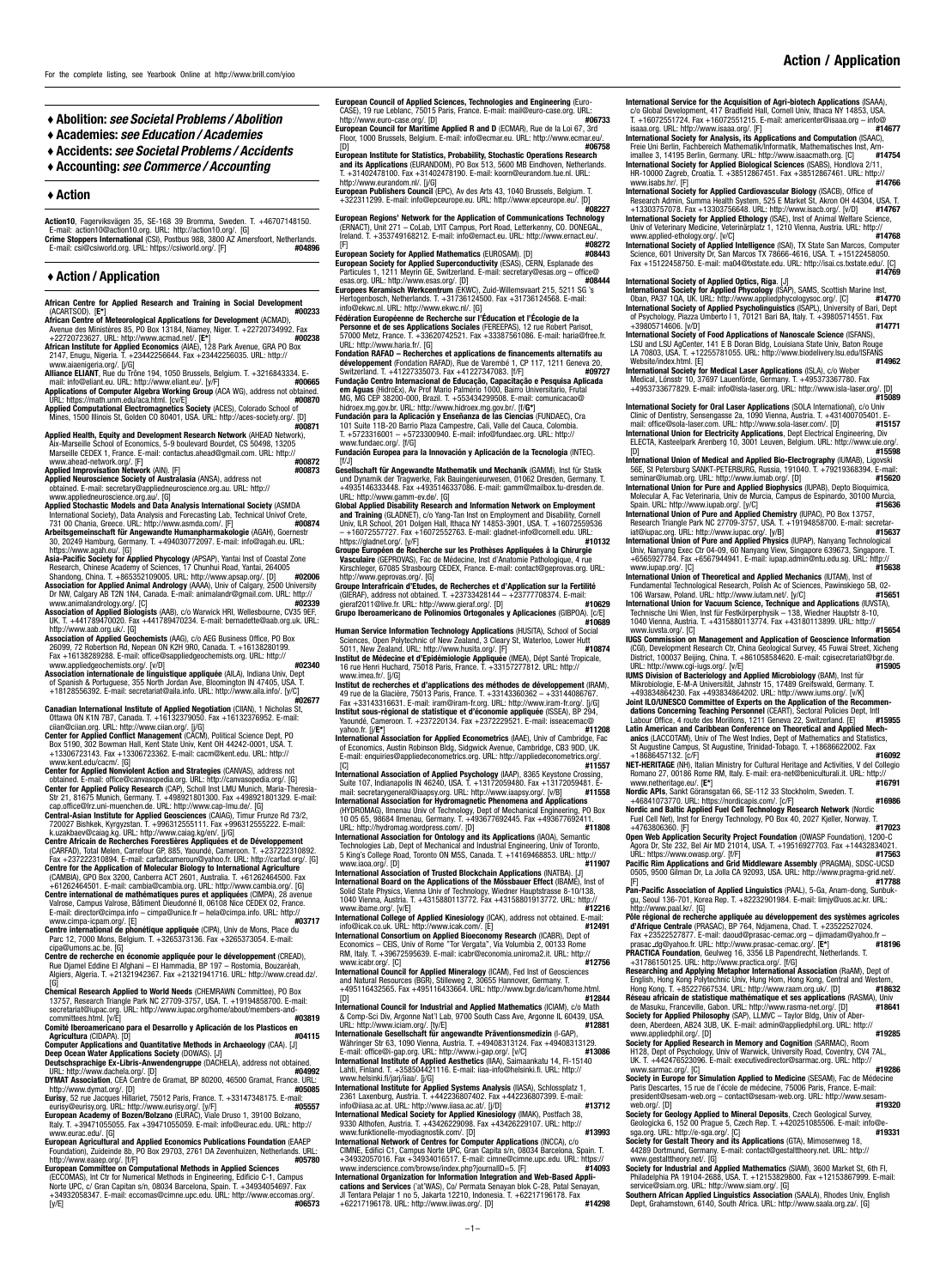**Space Generation Advisory Council in Support of the United Nations Programme on Space Applications** (SGAC), c/o ESPI, Schwarzenbergplatz 6, 1030 Vienna, Austria. E-mail: info@spacegeneration.org. URL: http://www.spacegeneration.org/.

E]<br>Synchrotron-light for Experimental Science and Applications in the Middle East<br>(SESAME), PO Box 7, Allan 19252, Jordan. T. +9625351134 - +96253511361<br>ext228. Fax +96253511423. URL: http://www.sesame.org.jo/. [E\*]<br>Univer Ravensteingalerij 27, bus 3, 1000 Brussels, Belgium. T. +3222111006. E-mail:<br>bruno@uasnet.eu – post@uasnet.eu. URL: http://www.uasnet.eu/. [F]<br>**Van Hall Larenstein University of Applied Sciences**, Droevendaalsesteeg 2, 670

WM0 Applications of Meteorology Programme (AMP), WM0, Case Postale 2300, Av de la Paix 7 bis, Bureau 703-A, 1211 Geneva, Switzerland. T. +41227308221.<br>Fax +41227308128. URL: http://www.wmo.ch/web/aom/aom.html. [K\*]<br>World A

www.wacra.org/. [C] **#20862 World Association for Laser Applications** (WALA), address not obtained. URL: https://waltza.co.za/. [D] **#20891**

### ⬧**Addiction, Drug Abuse:** *see Societal Problems / Addiction, Drug Abuse*

#### ⬧**Administration:** *see Management / Administration*

- ⬧**Adolescents:** *see Society / Adolescents*
- ⬧**Adults:** *see Society / Adults*
- ⬧**Advertising:** *see Communication / Advertising*
- ⬧**Advisory:** *see Information / Advisory*
- ⬧**Aerospace, Space:** *see Transportation /*
- *Aerospace, Space*

#### ⬧**Aesthetics**

**Aesthetic Multispecialty Society** (AMS), address not obtained. E-mail: secretar-iat@multispecialtysociety.com. URL: https://www.facebook.com/WOSIAM.ORG/. [C]

47ab Academy of Dermatology and Aesthetics (AADA). [J]<br>Asia Medical Aesthetic Exchange Association (AMACA), [J]<br>Asian Academy of Aesthetic Dentistry, 166-4 Joongkok Dong, Kwangin Gu,<br>Seoul 04906, Korea Rep. T. +82106260482

- 41515, Korea Rep. T. +820533825236. Fax +820533825298. E-mail: apantiaging@ gmail.com. URL: https://www.apantiaging.org/. [D] **#01808 Asociación Internacional de Mitocritica** (ASTERIA), Depto Estuiod Romanicos, Plaza Menéndez Pelayo s/n, Fac Filologia, Univ Complutense, 28040 Madrid, Spain.
- E-mail: anagonfer27@telefonica.net asteriamyth.sec@gmail.com. URL: https://
- asteriamyth.com/. [G]<br>Association internationale de la critique littéraire (AICL), Hôtel de Massa, 38 rue<br>du Faubourg-Saint-Jacques, 75014 Paris, France. E-mail: aicl@aicl-fr.com. URL:<br>http://aicl-fr.com/. [C]<br>Association
- Paris, France. T. +33147701742. E-mail: aica.office@gmail.com. URL: http:// www.aicainternational.news/. [B] **#02644 Australasian College of Aesthetic Medicine** (ACAM), Australia Square Level 33,

264 George St, Sydney NSW 2000, Australia. T. +61291679398. E-mail: secretary@ acam.org.au. URL: https://acam.org.au/. [G]

**Australasian Society of Aesthetic Plastic Surgeons** (ASAPS), Suite G01 Grnd Fl, 69 Christie Street, St Leonards, Sydney NSW 2065, Australia. URL: https://

aestheticplasticsurgeons.org.au/. [G]<br> **Christensen Fund** (TCF). 487 Brvant St. 2ns Floor. San Francisco CA 94107. USA. T.

**Christensen Fund (TCF), 487 Bryant St.** 2ns Floor, San Francisco CA 94107, USA T.<br>
+14156441600. E-mail: mayuml@christensenfund.org – info@christensenfund.org.<br>
URL: http://www.christensenfund.org/(Kg)<br> **Commite internat** 

European Academy of Anti-Aging and Aesthetic Medicine (E4AM). [J]<br>European Academy of Esthetic Dentistry (EAED), Bahnhofstrasse 35, 8001 Zurich<br>- ZH, Switzerland. E-mail: info@eaed.org. URL: http://www.eaed.org/. [v/E]

**European Association of Societies of Aesthetic Plastic Surgery** (EASAPS), 13 rue Le Corbusier, 92100 Boulogne, France. T. +33607037685. Fax +33141109860. Email: info@easaps.org. URL: http://www.easaps.org/. [D]<br>mail: info@easaps.org. URL: http://www.easaps.org/. [D]<br>**European Board of Plastic. Reconstructive and Aesthetic Surgery** (EBOPRAS).

European Boatic, Reconstructive and Aesthetic Surgery (EBDPRAS),<br>Plastic Surgery and Burns Unit, Mater Dei Hospital, Misida, MSD 2090, Malta. URL:<br>http://www.ebopras.org/. [E]<br>European Network for Avant-Garde and Modernism

**European Society of Aesthetic Plastic Surgery** (ESAPS). [J] **European Society for Aesthetics** (ESA), Dept of Philosophy – Univ of Fribourg,

Avenue de l'Europe 20, 1700 Fribourg, Switzerland. E-mail: secretary@eurosa.org.

URL: http://www.eurosa.org/. [D]<br>**European Society of Aesthetic Surgery** (ESAS), Pear Tree Cottage, 43 Cambridge<br>Road, Wimpole, SG8 5QD, UK. T. +441223208268. Fax +441223207131. [D]

European Society for Cosmetic and Aesthetic Dermatology (ESCAD), The office,<br>wia san Nicolo 14, 34121 Triester St, Italy, T. +3940368343. Fax +394036896. E-<br>mail: escadsecretariat@theoffice.it. URL: http://www.escad.org/.

national.org/. [y/C]<br> **#09145**<br> **#09145**<br> **#09145**<br> **#09145**<br> **#09145**<br> **#09145**<br> **#09145**<br> **#09145** 

Federation internationals de la presse cinematographique (FIPRESCI), Schleiss-<br>
Federation international Academy of Cosmette Superpreviewed international Academy of Cosmette Superpreviewed international Academy of Cosmett

International Association of Theatre Critics (ART), 987 route Marie-Victorin, Vertchies, Montréal QC J01 2R0, Canada. T. +15142785764. E-mail: contact@aictiat.org. URL: http://www.aict-iat.org/. (C)<br>International Federatio

www.ifed.org/. [y/D] **#13272 International Institute of Applied Aesthetics** (IIAA), Saimaankatu 14, FI-15140 Lahti, Finland. T. +358504421116. E-mail: iiaa-info@helsinki.fi. URL: http://

www.helishik.fi/ip/iplazi. [iv3]<br>International Society of Aesthetic Plastic Surgery (ISAPS), Suite 264, 10 Benning<br>St, Hanover NH 03784, USA. T. +16036432325. Fax +16036431444. E-mail:<br>Isaps@isaps.org. URL: http://www.isap

edical@wanadoo.fr. [F]<br>International Society of Phenomenology, Aesthetics and the Fine Arts (ISPAFA),<br>1 hy Pointe Way, Hanover NH 03755, USA. T. +18022953487. Fax +18022955963.<br>1 URL: http://www.phenomenology.org/. [E]<br>Int

Esthétique, 154 rue Armand Silvestre, 92400 Courbevoie, France. E-mail: info@ sfme.info. URL: http://www.sfme.info/union-internationale-de-medecine-esthetique/.

[D] **#15599 Most Beautiful Bays in the World Club**, address not obtained. E-mail:

contact@world-bays.com. URL: http://www.world-bays.com/. [E]<br>The Nordic Society for Aesthetics, Dept of Philosophy/History/Art, Univ of<br>Helsinki, PO Box 59, Fl-00014 Helsinki, Finland. T. +358503257281. URL: http://<br>www.ns

**Oriental Society of Aesthetic Plastic Surgery (IGAPS), Medical Plaza Ortigas, Unit<br>
1111 - 11th Floor, San Miguel Avenue, Pasig City RIZ, Philippines. T. +6327062481.<br>
URL: https://www.facebook.com/OSAPS-Oriental-Society-**

URL: http://www.reseo.org/. [F] **#18653 Scandinavian Academy of Esthetic Dentistry** (SAED), Foreningsgaten 1, 5015 Bergen, Norway. T. +4755320804. Fax +4755320416. URL: http://www.saed.nu/.

[G] **Sociedad latinoamericana de Economia Politica y Pensamiento Critico** (SEPLA).

[J] **South Asian Academy of Aesthetic Dentistry** (SAAAD). [J] **World College of Aesthetic and Antiageing Medicine** (WOCAAM), 4 rue de L'Arcade, 75008 Paris, France. T. +33142652747. Fax +33142669515. E-mail:

arcademedical@wanadoo.fr. [G]<br>**World Hairdressers' Organization**, 11 Cherry Valley Ave, Ste 323, Garden<br>City NY 11530, USA. T. +15162440331. Fax +15168736021. E-mail: omc@<br>omchairworld.com. URL: http://www.omchairworld.com

### ⬧**Aesthetics / Civilization**

Arab Renaissance for Democracy and Development (ARDD), Third Circle,<br>Jabal Amman – Zuhair Malhas St 8, Amman, Jordan. T. +96264617277. Fax<br>+96264617278. E-mail: consult@ardd-legalaid.org. URL: http://ardd-jo.org/. [6]<br>Asso 20th St, Los Angeles CA 90018, USA. T. +13237301155. Fax +13237300665. URL:<br>http://www.ascac.org/. [G]

http://www.asca.org/. [G]<br>Centre for Black and African Arts and Civilization (CBAAC), 36/38 Broad Street,<br>Lagos, Nigeria. URL: http://www.cbaac77.com/. [G]<br>Centre for European History and Civilization, lesi, Romanian Acade

Jean Monnet, 21 rue Denis Papin, 42023 Saint-Étienne CEDEX, France. T. +33477437970. Fax +33477437971. E-mail: cilec@univ-st-etienne.fr. URL: http://

cile.c.univ-st-etienne.fr/. [G]<br>Dialogue of Civilizations Research Institute (DOC Research Institute), Französis-<br>che Str 23, 10117 Berlin, Germany T. +4930209677900. E-mail: info@doc-<br>research.org URL: https://doc-researc

**ECO FORUM GIORAL (FFG)** A-520 Singshi and Technology Mansion 12 Xuevuan South

Eco Forum Global (EFG), A-520 Singshi and Technology Mansion, 12 Xueyuan South<br>
Road, Haidian District, Beijing, China. T. +8686080892. Fax +8668080862. E-mail:<br>
info@efglobal.org. URL: http://www.efglobal.org/. [G]<br>
EURO

[y/A] **#09509 Fondation internationale pour une histoire de la civilisation européenne**. [f/F] **#09722**<br>#09722<br>**Blobal Vision Corporation**. 29 Quai du Mont Blanc. 1201 Geneva. Switzerland. T.

**Global Vision Corporation**, 29 Quai du Mont Blanc, 1201 Geneva, Switzerland. T.<br>141227328655. [F]<br>**Honda Foundation** (HF), 6-20 Yaesu 2-chome, Chuo-ku, Tokyo, 104-0028 Japan.<br>17. +81332745125. Fax +81332745103. URL: https

[f/G] **Institute for Research on World Systems** (IROWS), College Bldg South, UC-

Riverside, Riverside CA 92521, USA. T. +19097872062. Fax +19097873330. URL:<br>http://www.irows.ucr.edu/. [j/G]

http://www.irows.ucr.edu/. [j/G]<br>**Institut Europeu de la Mediterrània** (IEMed), Girona 20, 08010 Barcelona, Spain.<br>T. +34932449850. Fax +34932470165. E-mail: info@iemed.org. URL: http://

www.iemed.org/. [j/G] **Institut Jacques Delors** (IJD), 18 rue de Londres, 75009 Paris, France. T. +33144589797. Fax +33144589799. E-mail: info@delorsinstitute.eu. URL: http://

delorsinstitute.eu/. [j/G]<br>Institut national des langues et civilisations orientales (INALCO), 2 rue de Lille,<br>T5343 Paris CEDEX 07, France. T. +33149264200. Fax +33149264229. E-mail:<br>Taxim martine.montoya@inalco.fr. URL:

**International Academy of Dialogue Among Cultures and Civilizations (ADAC), ul<br>
Zgierska 16a/3, 04-92 Warsaw, Poland. T. +48224991284 - +48228100781. Fax<br>
+48228100778. [G]<br>
<b>International Association of the History and C International Institute for Dialogue among Cultures and Civilizations** (IIDACC),

111 Shahid Ghandi St, North Sohrevardi St, Teheran, Iran Islamic Rep. T. +982188763352. Fax +982188755140. [j/G] –2–

International Institute of Islamic Thought and Civilization (ISTAC), 205A<br>Jalan Damansara, 50480 Kuala Lumpur, Malaysia. T. +60320940346. Fax<br>+60320948343. URL: http://www.iium.edu.my/istac. [j/G]<br>International Institute f

For the complete listing, see Yearbook Online at

www.iscsc.org/. [G] **Melody for Dialogue among Civilizations Association**, 27 avenue Foch, 75016 Paris, France. T. +33672432644. Fax +33145450301. URL: http://

www.melodydialogue.org/. [F] **#16524 Research Centre for Islamic History, Art and Culture** (IRCICA), Alemdar Cadd-

esi No 15, Bâbiâlî Girisi, Cagaloglu – Fatih, 34110 Istanbul/Istanbul, Turkey. T. +902124020000. Fax +902122584345. E-mail: ircica@ircica.org. URL: http:// www.ircica.org/. [**E\***]<br>United Families International (UFI). PO Box 2630. Gilbert AZ 85299-2630. USA. T.

United Families International (UFI), PO Box 2630, Gilbert AZ 85299-2630, USA. T.<br>+18774357834. Fax +14808924417. E-mail: ufi@unitedfamilies.org. URL: http://<br>www.unitedfamilies.org/. [F]<br>United Nations Alliance of Civiliza

+914132212338. URL: http://www.worldacademy.org/. [v/B] **#20804**

### ⬧**Aesthetics / Heritage**

**Académie européenne, Paris**, 128 boulevard de Courcelles, 75017 Paris, France. T. +33142129838. [G]

Academy of Cultural Heritages (ACU), [J]<br>Adriatic Ionian Euroregion (AIE), Via Genova 11, 86100 Campobasso<br>CB, Italy. T. +39874314342. Fax +39874437348. E-mail: secretariat@<br>adriaticionianeuroregion.eu. URL: http://www.adr

**African Conservation Trust (ACT), 46 Pope Ellis Dive, Ashburton, Pietermaritzburg, projections, URL: http://www.projectatinca.com – info@<br>
accordination CIN-Littp://www.projectatinca.com – info@<br>
African Heritage Researc** 

**Archivists without Borders International** (AwB International), address not obtained. T. +34933012034. E-mail: asf@arxivers.org. URL: http:// www.arxivers.org/en/asf\_internacional.php. [F] **#01080**<br>Arctic Athabaskan Council (AAC), 300 Range Rd, P0 Box 39, Whitehorse STN C S **Arctic Athabaskan Council** (AAC), 300 Range Rd, PO Box 39, Whitehorse STN C S C, Whitehorse YT Y1A 5X9, Canada. URL: http://www.arcticathabaskancouncil.com/. [**G\***] **Armenian General Benevolent Union** (AGBU), 55 E 59th St, New York NY 10022-

1112, USA T. +1212319383. Fax +12123196507. E-mail: agbuny@agbu.org. URL<br>http://www.agbu.org/. WFJ<br>**Art Nouveau European Route**, hast del Paisatge Urbà i la Qualitat de Vida,<br>Av Drassanes 6-8, 21st floor, 08001 Barcelona,

URL: http://www.ahpadaexpo.com/. [E] **#01183 Asian Academy for Heritage Management** (AAHM), Regional Advisor for Culture, UNESCO Office 5th Floor, 920 Sukhumvit Road, Bangkok, 10110, Thailand. T. +6623910577 ext 513. Fax +6623910866. URL: https://bangkok.unesco.org/. [y/E]

Asia Pacific Geoparks Network (APGN), address not obtained. E-mail: appn office@<br>gmail.com. URL: http://asiapacificgeoparks.org/. [F]<br>Association Caritative et Humanitaire des Ordress de Chevalerie (ACHOC). [J]<br>Association

**Association Européenne des Trésors et Musées d'Eglises** (Europae Thesauri). [D] **#02548 Association for Heritage Preservation of the Americas** (APOYOnline), PO Box Rockville MD 20852, USA. URL: http://apoyonline.org/. [v/G] **Association of Significant Cemeteries in Europe** (ASCE), Pogrebno podjetje Maribor dd, Cesta XIV divizije 39a, 2000 Maribor, Slovenia. T. +38624800900. Fax +38624800908. E-mail: president@significantcemeteries.org. URL: http:// www.significantcemeteries.org/. [D] **#02879 Balkan Museum Network** (BM Network), Radiceva 17/V, 71000 Sarajevo, Bosnia-Herzegovina. E-mail: info@bmuseums.net. URL: http://www.bmuseums.net/. [F] **#03046**

Blue Shield International (BSI), School of Arts and Cultures – Armstrong Blue Shield, the<br>wearste Liniv, Newcastle upon Tyne, NE1 7RU, UK. E-mail: bluesh-<br>ield.international@theblueshield.org. URL: https://theblueshield.o

**Centre for International Heritage Activities** (CIE), Postbus 11125, 2301 EC Leiden, Netherlands. T. +31715168890. E-mail: info@heritage-activities.nl. URL: http:// www.heritage-activities.org/. [G] **Centro Internacional para la Conservación del Patrimonio** (CICOP), Casa de los Capitanes, C/Obispo Rey Redondo 5, 38201 La Laguna, Santa Cruz de Tenerife,<br>Spain. E-mail: info@cicop.com. URL: http://www.cicop.com/. [G]<br>**Centro Regional para la Salvaguardia del Patrimonio Cultural Inmaterial de América Latina** (CRESPIAL), Av Brasil A-14, Urbanización Quispicanchi, 08001,<br>Cusco, Peru. T. +5184231191. E-mail: pramos@crespial.org – frubio@crespial.org #803776.http://www.crespial.org/. [E]<br>Coalition pour la Protection du Patrimoine Génétique Africain (COPAGEN), soleil<br>2 – Villa no 78, Angré-Dijbi-Cité Wedouwel, Cocody, Abidjan 06, Côte d'Ivoire. T.<br>22522504072. E-mail: c

**Commonwealth Heritage Forum**, 12 Devonshire Str, London, W1G 7AB, UK. E-mail: admin@commonwealthheritage.org. URL: http://www.commonwealthheritage.org/.

**Conservation International** (CI), 2011 Crystal Dr, Ste 500, Arlington VA 22202, USA. T. +17033412400. E-mail: community@conservation.org. URL: http://

[G]

www.conservation.org/. [G]

**#04014**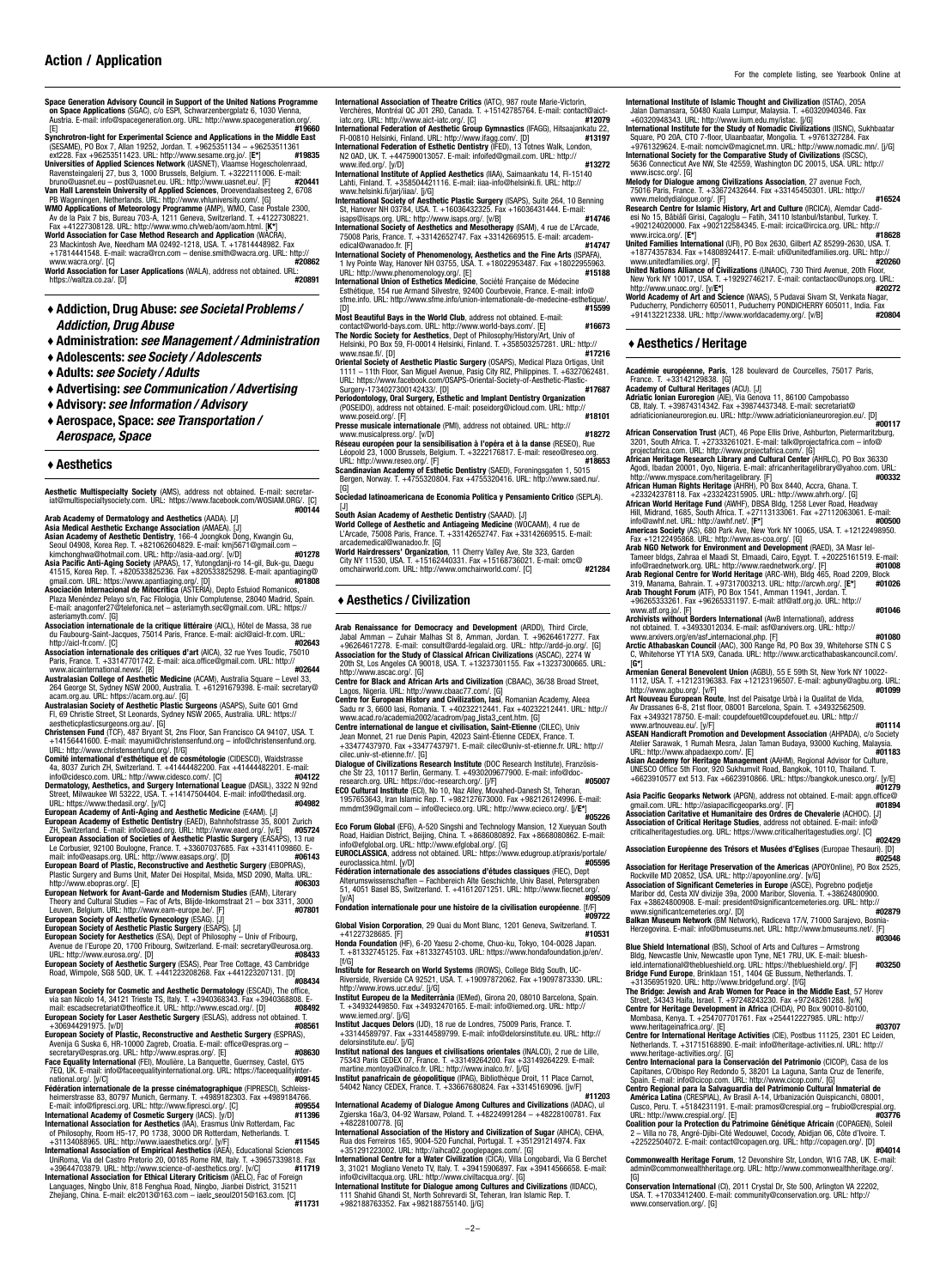Consortium for International Maritime Heritage (CIMH), [J]<br>Coordination of European Picture Agencies, Press Stock Heritage (CEPIC), Frits-<br>Chestrasse 22, 10585 Berlin, Germany. T. +493088910160. Fax +493088910161.<br>E-mail:

Univ, 221 Burwood Highway, Burwood VIC 3125, Australia. E-mail: chms@<br>deakin.edu.au. URL: http://www.deakin.edu.au/arts-ed/chap/. [6]<br>Cultural Heritage without Borders (CHwB), Kulturary utan Gränser, Sabbatsber-<br>gsvägen 6,

International, Inst Superior Technicon - Lisbon, Portugal. T. 4-3518419332. E-mail: docomomo@tecnico.uilsboa,tr URL:<br>
http://www.docomomo.com/. [F]<br>
http://www.docomomo.com/. [F]<br> **Exity and Superior Association for Agricu** 

**#05226 EuroNatur – European Nature Heritage Fund**, Westendstrasse 3, 78315 Radolfzell,

Germany. T. +4977329272222. 2-mail: info@euronatur.org.<br>URL: https://www.euronatur.org/. [f/F]<br>Europa Nostra, Lange Voorhout 35, 2514 EC The Hague, Netherlands. E-mail: sqm@<br>europanostra.org – info@europanostra.org. URL: h

EUROPARC Federation, Watfnergasse 6, 93047 Regensburg, Germany. T.<br>+4994159935980. Fax +4994159935989. E-mail: europarc@europarc.org. URL:<br>http://www.europarc.org/. [E]<br>European Association Architectural Heritage Restorati

aeerpa/. [D] **#05873 European Association for Heritage Interpretation** (Interpret Europe), Carl-von-Ossietzky-Strasse 3, 14471 Potsdam, Germany. T. +495542505873. E-mail:

mail@interpret-europe.net – office@interpret-europe.net. URL: http://interpret-europe.net/<br>europe.net/. [D]<br>European Centre for Heritage Crafts and Professions, Via Trieste 43, 36016 Thiene<br>WENTENZ, Italy. T.-39445372329.

**European Federation of Associations of Industrial and Technical Heritage** (EFAITH), Vredelaan 72, 8500 Kortrijk, Belgium. E-mail: secretariat@e-faith.org. URL:

http://www.industrialheritage.eu/. [t/D] **#06983 European Federation of Fortified Sites** (EFFORTS), Rue de Trèves 67, 1000 Brussels, Belgium. E-mail: info@efforts-europe.eu. URL: https://www.efforts-

europe.eu/. [D]<br>
European Forum of Heritage Associations (FORUM), c/o Gruppi Archeologici<br>
del Veneto, Via Francesco Guardi 24 bis, 35134 Padua PD, Italy. URL: http://<br>
www.heirtageforum.org/. [F]<br>
European Garden Heritage

eghn.org/. [F] **#07309 European Heritage Alliance 3.3**, Europa Nostra, Rue de Trèves 67, 1040 Brussels, Belgium. T. +3224007702. E-mail: bxl@europanostra.org. URL: http://europeanher-

itagealliance.eu/. (y/F]<br>European Heritage Association, Kreimirov trg 7, HR-10000 Zagreb, Croatia. URL:<br>http://www.thebestinheritage.com/. [G]<br>European Heritage Heads Forum (EHHF), Place Saint-Géry 23, 1000 Brussels,<br>Belgi

[F] **#07410 European Heritage Legal Forum** (EHLF), c/o Bavarian State Monument Conservation Office (BLfD), Hofgraben 4, 80539 Munich, Germany. T. +49892114214. URL: https://www.ehhf.eu/ehlf/. [F] **#07411**

**European Information Network on Cultural Heritage Policies** (HEREIN Project),

Council of Europe, Liaison Office to the EU, 85 avenue des Nerviens, 1040 Brussels,<br>Belgium. T. +3222865002. URL: http://www.coe.int/herein/. [F]<br>**European Institute for Comparative Cultural Research (ERICarts)**, Ulmenalle

Massa, 38 rue du Fbg Saint Jacques, 75014 Paris, France. T. +33153349700. Fax<br>+33153349709. E-mail: info@accr-europe.org – residences@accr-europe.org. URL:<br>http://www.accr-europe.org/. [G]<br>**European Network of Unesco Sites** 

Sallustio n 21, 00187 Rome RM, Italy. E-mail: info@mirabilianetwork.eu. URL: http://

www.mirabilianetwork.eu/. [G]<br>**European Route of Industrial Heritage** (ERIH), Am Striebruch 42, 40668 Meerbusch,<br>Germany. T. +492150756496. Fax +492150756497. E-mail: info@erih.net. URL:

**http://www.erih.net/. [F]**<br>European State Studs Associations (ESSA), c/o Haupt- und Landgestüt Marbach,<br>Gestütshof 2, 72532 Gomadingen, Germany. T. +4973965717. Fax +4973965738.<br>E-mail: info@europeanstatestuds.org. URL: h

**#08756 European Union** (EU), c/o European Commission, Rue de la Loi 170, 1049 Brussels, Belgium. T. +3222991111. Fax +3222950138 - +3222950140. URL: http://<br>europa.eu/. [F\*] #08887

european University Centre for Cultural Heritage, Ravello (CUEBC), Villa Rufoloo,<br>
20010 Ravello SA, Italy, T. +3989857669 - +39892148433; Fax +3989857711.<br>
E-mail: university Centre University Centre (UNIT), The Same Fig

Forum for African Archaeology and Cultural Heritage. [v/F]<br>Forum UNESCO - University and Heritage (FUUH), Camino de Vera s/n, 46022 Val-<br>encia, Spain. T. +34963877780. Fax +34963877789. E-mail: forum@fuuh.upv.es.<br>URL: http

**Al Furqan Islamic Heritage Foundation**, Eagle House, High Street, Wimbledon, London, SW19 5EF, UK. T. +442089441633. E-mail: info@al-<br>furgan.com. URL: http://www.al-furgan.com/. [f/G]<br>**furture for Religious Heritage** (FRH), Rue de Trèves 67, 1040 Brussels, Belgium. T.<br>+3224007703. E-mail: info@frh-

**Global Heritage Fund** (GHF), 220 Montgomery St, Ste 1029, San Francisco CA

94104, USA. Fax +16503257511. E-mail: info@globalheritagefund.org. URL: http://<br>www.globalheritagefund.org/. (f/G]<br>G**reat Apes World Heritage Species Project**, 2 Arrow St, Ste 400, Cam-<br>bridge MA 01238, USA. T. +1617301401

www.4greatapes.com/. [G] **Heritage Africa**, PO Box 173, Kaneshie, Accra, Ghana. [G]

Heritage Foundation, 214 Massachusetts Ave NE, Washington DC 20002-4999,<br>USA. T. +12025464400. Fax +12025466328. E-mail: membership@heritage.org –<br>info@heritage.org – URL: http://www.heritage.org/. (f/G]<br>bero-Amerikanische

**ICOMOS International Committee on 20th Century Heritage**, 11 rue du Cherche Midi, 75006 Paris, France. T. +33147635011. Fax +33147636306. URL: http://

Wow.icomos.org/ [w/f)<br>
ICOMOS International Committee on Archaeological Heritage Management<br>
(ICOMHM), address not obtained. URL: http://www.icomos.org/cashm/, [w/f)<br>
ICOMOS International Committee on Earthen Architectural 402, 80134 Naples NA, Italy. T. +39812538650. Fax +39812538649. URL: http://

Wow.icomo.sorg/ [M]<br>
COMOS International Committee on Intangible Cultural Heritage (CiCH), Private<br>
Bag X5004, Kimberley, 8300, South Africa. T. +27538074703. Fax +27538334353.<br>
E-mail: mct-oz@bigond.net.au. [W]<br>
COMOS Int

ICOMOS International Scientific Committee on Analysis and Restoration of<br>Structures of Architectural Heritage (ISCARSAH), 7 Moon Grove, Manchester, M14<br>5HE, UK. T. +441612254175. URL: http://iscarsah.org/. [v/K]

ICOMOS International Scientific Committee on Fortifications and Military<br>Heritage (IcoFort), National Centre for Historical Monuments Studies and Do-<br>cumentation, Szwolezerow 9, 00-464 Warsaw, Poland. T. +48226284841. Fax<br>

[VK]<br>COMOS International Training Committee (CIF), address not obtained. E-mail:<br>cif@icomos.org. URL: http://cif.icomos.org/index.html. [v/K]<br>ICOMOS Scientific Committee on Shared Built Heritage, Rebusgasse 3, 64291<br>Darmst

ICOM Regional Alliance for South East Europe (ICOM SEE), Museum of Peasant<br>Uprising, Samci 64, HR-49245 Gornja Stubica, Croatia. T. +38549587880. Fax<br>+38549587882. URL: http://www.icom-see.org/. [K]<br>INTERARTS Foundation, M

+34934877022. Fax +34934872644. E-mail: interarts@interarts.net. URL: http://

www.interars.net/. [f/G]<br>Intergovernmental Committee for Promoting the Return of Cultural Property<br>to its Countries of Origin or its Restitution in case of Illicit Appropriation, Dir<br>Culture/Emergencies – Sec 1970 Conv, CL https://en.unesco.org/fighttrafficking/icprcp. [**E\***] **#11329 Intergovernmental Committee for the Safeguarding of the Intangible Cul-**

**tural Heritage**, UNESCO, Living Heritage Entity (CLT/LHE), 7 place de Fontenoy, 75352 Paris 07, France. T. +33145684395. E-mail: ich@unesco.org. URL: http://

ich.unesco.org/. [E\*]<br>International Association for the Conservation of the Geological Heritage<br>(ProGEO), c/o Geo Survey, Box 670, SE-751 28 Uppsala, Sweden. E-mail: progeo@<br>progeo.ngo – ewa.glowniak.geo@gmail.com. URL: ht

#11662<br>Rue dees Brigades d'Irlande 1, 5100 Jambes, Belgium. E-mail: hereinaisbl@<br>Rue dees Brigades d'Irlande 1, 5100 Jambes, Belgium. E-mail: hereinaisbl@<br>gmail.com. URL: http://www.coe.int/herein/. [E]<br>The International B

Gloucester Place, London, NW1 6DX, UK. T. +442077239540. E-mail: secretary@<br>ibbsonline.org. URL: https://www.bbsonline.org. UCI<br>International Centre on Space Technologies for Natural and Cultural Heritage<br>(HIST), No 9 Deng

International Centre for the Study of the Preservation and Restoration of<br>Cultural Property (ICCROM), Via di San Michele 13, 00153 Rome RM, Italy. T.<br>+396585531. Fax +39658553349. E-mail: iccrom@iccrom.org. URL: http://<br>+w

www.icocregister.org/. [v/D] **#12561 International Committee for the Conservation of the Industrial Heritage** (TICCIH),

Historic Environment Scotland, Longmore House, Edinburgh, EH9 1SH, UK. T. +441316688611. E-mail: ticcih.president@gmail.com. URL: http://www.ticcih.org/.

[C] (1986)<br>International Committee for Documentation of Cultural Heritage (CIPA), Lab<br>of Photogrammetry, Natl Tech Univ Athens, 9 Iron Polytechniou, 157 80 Athens, Greece. T. +30210772675. Fax +302107722675. Fax +30210772

www.ica.org/. [y/B] **#12847 International Information and Networking Centre for Intangible Cultural Heritage** in the Asia-Pacific Region under the auspices of UNESCO (ICHCAP), 132 Munji-<br>ro, Yuseong-gu, Daejeon 305-380, Korea Rep. T. +824282035358203508. Fax<br>+82428203500. E-mail: ichcap@ichcap.org. URL: http://www.ichcap.org/. [E\* **#13698**

International Institute for Conservation of Historic and Artistic Works (IIC), 3<br>Birdcage Walk, London, SW1H 9JJ, UK. T. +442077595500. Fax +442077994961.<br>E-mail: lic@liconservation.org. URL: http://www.iiconservation.org/ 317, Utica NY 13501, USA. E-mail: info@iipt.org. URL: https://peacetourism.org/.

International Order of Saint Hubertus (IOSH), 2021 L Street NW, Suite 101-288, International Order of Saint Hubertus (0SH), 2021 L. Street MW, Suite 101-288,<br>
Washington DC 20036, USA. URL: https://www.icsh-usa.com/. [v/F]<br>
International Research Centre for Intangible Cultural Heritage in the Asia-Pa

national de la recherche scientifique, 1 rue Victor Cousin, 75005 Paris, France. E-mail: admin@isecs.org – president@isecs.org. URL: http://www.isecs.org/. [C]

**#14911 International Tibet Network**, 1310 Fillmore St, Ste 401, San Francisco CA

94115, USA. T. +919882255516. E-mail: mail@tibetnetwork.org. URL: http://<br>
www.tibetnetwork.org/. [F]<br>
International Training Center for Intangible Cultural Heritage in the Asia-Pacific<br>
Region under the auspices of UNESC

+97226247041. Fax +97226240162. E-mail: jewishl@zahav.net.il. URL: http:// www.mishpativri.org.il/. [G]

–3–

**J Paul Getty Trust**, 1200 Getty Center Dr, Los Angeles CA 90049, USA. T. +13104407300. URL: http://www.getty.edu/. [f/G]

**Kurdish Institute of Paris**, 106 rue La Fayette, 75010 Paris, France. T. +33148246464. Fax +33148246466. URL: http://www.institutkurde.org/. [jv/F] **#16035**

**Macedonian World Youth Congress** (MWYC), PO Box 93, 1000 Skopje, North Macedonia. T. +38923216201. Fax +38923216202. URL: http://www.smmk.org/.

**Aesthetics / Heritage**

[K] **Memory of the World Programme** (Memoria Mundi), Springer, UNESCO/CI/INF, Information Society Div, 1 rue Miollis, 75732 Paris, France. T. +33145684497. Fax

+33145685583. URL: http://www.unesco.org/webworld/mdm/. [**K\***] **Mundo Maya Organization** (OMM), c/o Instituto Hondureño de Turismo, Colonia San Carlos, Edificio Europa 4to piso, 3261 Tegucigalpa, Francisco Morazán, Honduras. T.

+5042222124ext318. Fax +5042222124. [G] **NET-HERITAGE** (NH), Italian Ministry for Cultural Heritage and Activities, V del Collegio Romano 27, 00186 Rome RM, Italy. E-mail: era-net@beniculturali.it. URL: http://

Www.metheringe.eu/. [F\*]<br>New Bach Society, International Union, Haus der Kirche, Burgstrasse 1-5, 04109<br>Leipzig, Germany. T. +493419601463. Fax +493412248182. E-mail: info@neue-<br>bachgesellschaft.de. URL: http://www.neue-ba

Östersund, Sweden. T. +46104768900. E-mail: info@nckultur.org. URL: http:// www.nckultur.org/. [D] **#17040 Nordic World Heritage Association**, Christiansfeld Ctr, sister house, Noerregade

14, 6070 Christiansfeld, Denmark. E-mail: nordicworldheritage@gmail.com.<br>https://www.nordicworldheritage.org/ [D]. https://www.nordicworldheritage.org/. [D] **#17276 Organization of Islamic Capitals and Cities** (OICC), PO Box 2919, Makkah 21955, Saudi Arabia. T. +966125505195. Fax +966125505095. E-mail: webmaster@

oic.org. URL: http://www.oicc.org/. [E]<br> **Organization of World Heritage Cities** (OWHC), Maison historique Chevalier, 5, rue<br>
Cul-de-Sac, Québec QC G1K 4H6, Canada. T. +14186920000. E-mail: secretariat@<br>
ovpm.org. URL: ht

www.propatrimonio.org/. [F] **#18054**<br>**PERSPECTIV - Association of Historic Theatres in Europe** (PERSPECTIV), Villbacher

PERSPECTIV - Association of Historic Theatres in Europe (PERSPECTIV), Villbachen<br>Str. 21, 63599 Biebergemünd, Germany. E-mail: info@perspectiv-online.org. UPI<br>http://www.perspectiv-online.org/. [D]<br>Pontifical Commission fo

Pontifical Oriental Institute of Religious Studies, St. Thomas Apostotic Seminary, Vadavathor, Kottayam, Kerala 686 010, Kottayam, KERALA 686 010, India. E-mail:<br>
Vadavathor, Kottayam, Kerala 686 010, Kottayam, KERALA 686

الأمريكيين المستحدة المعروفية المستحدة المعروفية المعروفية المعروفية التي يتعلق المعروفية المعروفية التي يتعلق<br>Regional Centre for the Safeguarding of Intangible Cultural Heritage in Africa<br>المستحدة التي يتعلق المعروفية ا

[J]<br>
Elional Centre for the Safeguarding of the Intangible Cultural Heritage in<br>
South-Eastern Europe under the auspices of UNESCO, 2 hk kicki 7, lachezar<br>
Stanchev Str, 1797 Sofia, Bulgaria. T. +35924442103. E-mail: offic

**Réseau Art Nouveau Network** (RANN), Rue de la Grande Ile 11, 1000 Brussels, Belgium. E-mail: info@artnouveau-net.eu. URL: http://www.artnouveau-net.eu/. [F]

**#18642 Restauradores Sin Fronteras** (A-RSF), Ctr Cultural Pablo Iglesias, Avda Baunata 18 n 28701 San Sebastian de los Reyes, Madrid, Spain. T. +34916588990<br>ext336. E-mail: info@a-rsf.org. URL: http://www.a-rsf.org/. [F]<br>School of African Heritage (EPA), 01 BP 2205, Porto-Novo, Benin. T. +229214838.<br>Fax +229212

[G]<br> **GEAMEO Regional Centre for Archaeology and Fine Arts** (SEAMEO SPAFA), 81/1<br>
Si Ayutthaya Road, Thewit, Dusit, Bangkok, 10300, Thailand. T. +6622804022<br>  $-$  +6622804023 - +6622804029. Fax +6622804030. E-mail: spafa@s

seeheritage.net. URL: http://www.seeheritage.net/ UF-<br>Sovereign Military Order of the Temple of Jerusalem (SMOTJ), 38 McKenzie Crs,<br>Lochgelly, KY5 9LT, UK. Fax +448701324932. URL: http://www.osmth.org/. [R]<br>Sozopol Foundat

foundation.com/. [f/G]<br>Sustainability Challenge Foundation (SCF), PO Box 90153, 5000 LE Tilburg, Neth-<br>erlands. T. +31134668710. Fax +31134668711. E-mail: secr@scfoundation.org.<br>URL: http://www.scfoundation.org/. [f/G]<br>TRA

Www.transmanica.com/. [E]<br>
WestCO Asia and Pacific Regional Bureau for Education, Mom Luarg Pin Malakul<br>
Centenary Building 920 Sukhumvit Road, Prakamong, Klongtoey, Bangkok, 10110,<br>
Thailand. T. +6623910577. Fax +66239108

West African Museums Programme (WAMP), 11 BP 861, Ouagadougou 11, B20kina<br>
Faso. T. +22650483966. [wF]<br>
West African Regional Branch of the International Council on Archives<br>
West African Regional Branch of the Internation

World Council of Arameans – Syriacs (WCA), Mozartlaan 161, 7557 DN Hengelo,<br>
Netherlands. URL: http://www.wca-ngo.org/. [E]<br>
World Ethnosport Confederation (WEC), Cengelköy Mahallesi, Fistikli Bayir Sk, No 9,<br>
Üsküdar, 346

94583, USA T. +19255189879. URL: http://www.worldfreepress.org/. [j/G]<br>World Heritage Centre (WHC), UNESCO, 7 place de Fontenoy, 75352 Paris 07SP,<br>France. T. +33145681571. Fax +33145685570. E-mail: wh-info@unesco.org/. URL

– aist.france@fondationtyr.org – fondation@fondationtyr.org. URL: http:// www.aistyr.com/. [G] **South East European Heritage Network** (SEE Heritage Network), PO Box 85, 85330 Kotor, Montenegro. T. +381641989577. Fax +38232302521. E-mail: secretary@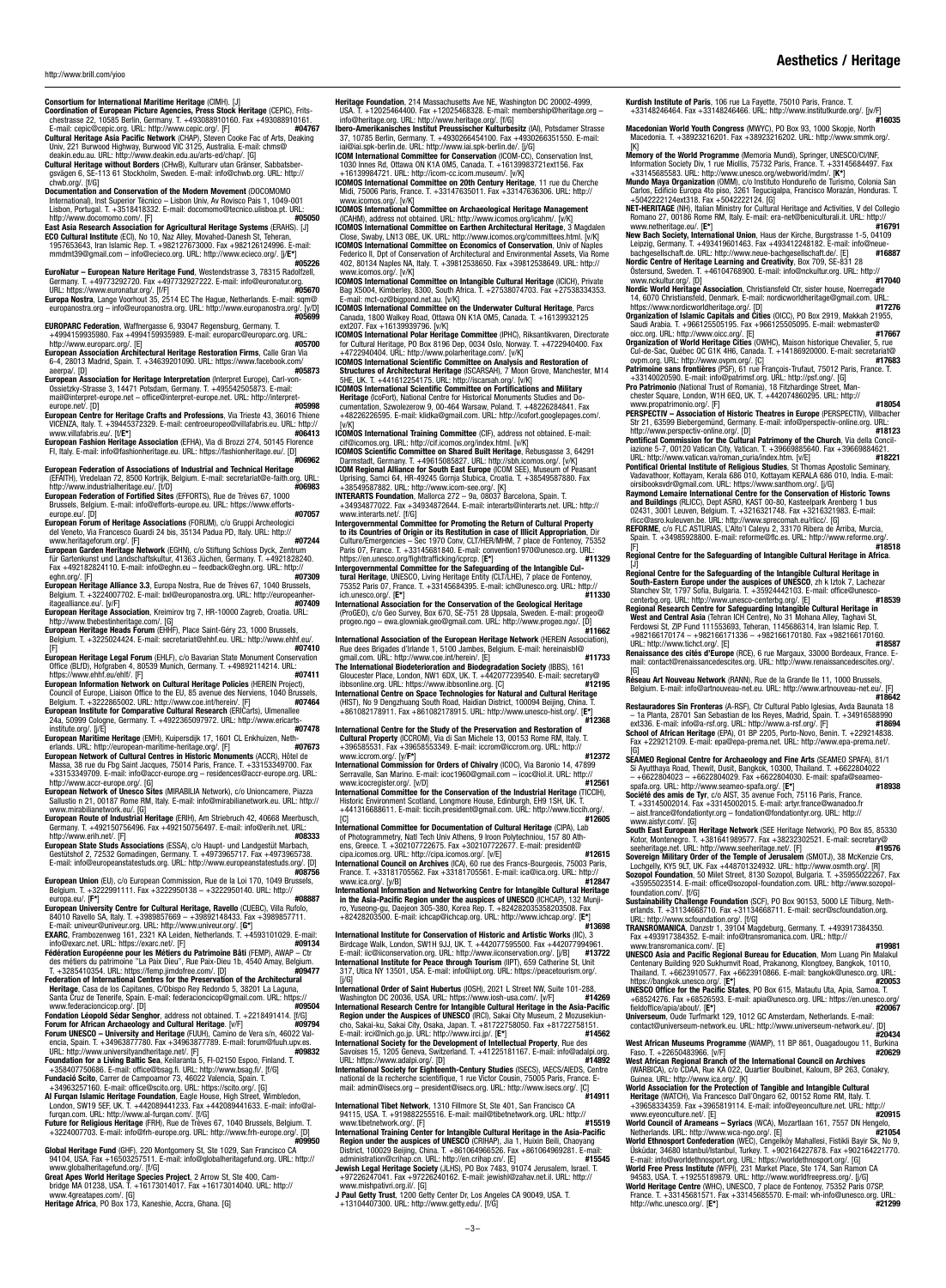### **Order of descriptions**

The descriptions of organizations in this volume appear in alphabetic order of the first title. In the case of a few intergovernmental organizations known more usually by their initials (eg WHO, UNESCO), the abbreviation is used instead of the title.

Listed in the one alphabetic sequence are all titles and abbreviations of the organizations in this edition, their former titles and abbreviations, and titles and abbreviations of subsidiary bodies mentioned in their descriptions. The index in Volume 3 also lists keywords in titles.

Each description is identified by a sequence number assigned for this edition. The sequence number follows the alphabetic sequence.

For some types of organization no description is included in this edition due to limitations imposed by printing and binding. In such cases, no sequence number is assigned and an explanatory comment is given instead of the description (for example: "no longer active"; "meeting series"; "treaty"). All descriptions can be found in the Yearbook Online.

A description may be abridged when sufficient information has not yet been obtained, or when the organization is classified as one of the types for which extensive information is either not collected or not included in the book version due to limitations imposed by printing and binding; see below under "Codes", or the Appendix "Types of organization" for further information.

Descriptions always include the following information.

### **Organization name**

The organization's name is given in all languages in which it is available. Normally the names are given in the order:

- European languages (starting with English, French, Spanish, German)
- transliterated languages (Arabic, Russian, Japanese, etc.)

artificial languages (Esperanto, Ido, Occidental, etc.) historical languages (Latin, etc.)

The order may be changed to reflect the organization's concern with a particular language. For example, an organization promoting the use of Latin may have its Latin name in the first position.

Abbreviations follow the appropriate name.

When an organization does not have an official name in English or French, the editors may provide translated versions. An asterisk then follows the unofficially translated name.

### **Organization number**

The number to the right of each title (eg •00123) is a sequence number with no significance other than as a fixed point of reference in the sequence of organizations in this edition of the Yearbook. Cross-references in organization descriptions, other volumes in this series and indexes refer to this number. The order and numbering of the organizations is of no significance other than alphabetical access.

Descriptions may include the following information.

### **Addresses**

The main address for correspondence is inset beneath the organization names. Telephone, fax, e-mail and other media addresses are also given when available.

Secondary addresses are inset in smaller type below the main address. Included here are registered offices, continental regional offices, information offices and addresses for secondary correspondence.

The address of the organization's home page is given, if known, with an indication as to which aspect of the organization it refers where appropriate.

Address locations are indexed by country in Volume 2.

For various reasons no address is given for some organizations. In such cases, the reason for this absence is given.

### **History**

The date and location of founding or of establishment are indicated under this heading. In the absence of a precise legal date, the date of the first General Meeting is given. Other information on the history and changes in structure or name of the organization is also given.

Where another organization is cited, if it has a description included in this edition, its first title is given, followed by its abbreviation and the sequence number allotted to it for this edition. If it has no description included in this edition (e.g. former names, subsidiary bodies), all its titles and abbreviations are given, but no sequence number; these titles are included in the overall alphabetical sequence with a reference to this description.

### **Aims**

Principal objectives are summarized, wherever possible on the basis of the organization's statutes. In some cases keywords are given in italics. These are then used to determine classification of the organization in Volume 3.

### **Structure**

The key organs and commissions of the organization are enumerated, together with some indication of the frequency of their meetings and of composition of the executive body. Where another organization is cited, it is treated as explained under "History" above.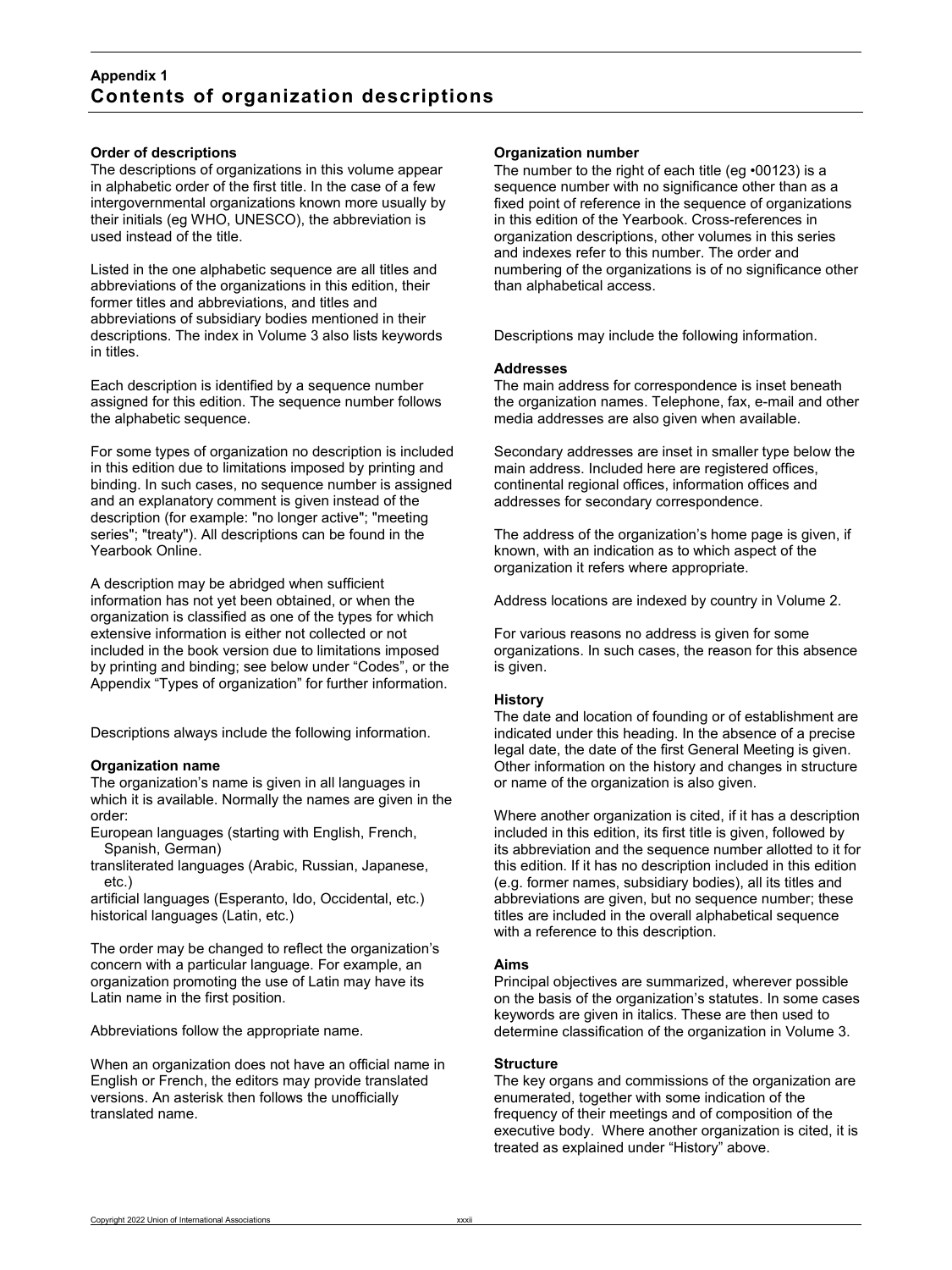### **Languages**

Official and working languages used by the organization are listed.

### **Staff**

The numbers of paid and voluntary staff are given.

### **Finance**

Sources of funding and the annual budget figure are given.

Where another organization is cited, it is treated as explained under "History" above.

### **Activities**

Under this heading appears a summary of the main activities and programme concerns of each organization. Special emphasis is placed on developmental activities, where relevant.

Where another organization is cited, it is treated as explained under "History" above.

### **Events**

Listed here are the dates and locations of previous and future periodic meetings or other events. For a fuller list of events, for more details on the events listed here, and for full indexes to them, users are directed to the *International Congress Calendar.*

### **Publications**

Listed here are the titles of major periodical and nonperiodical publications of the organization. Titles in italics are indexed and classified in Volume 4*.*

### **Information Services**

Listed here are the names of libraries, databanks and library and publications consultancy services operated by the organization. Websites of these services are listed with the organization's address (see above). Titles in italics are indexed and classified in Volume 4*.* 

### **Members**

Listed here are the types of membership and numbers of members. This may include the list of countries represented or in which members are located. These countries are indexed and cross-referenced in Volume 2.

Where another organization is cited, it is treated as explained under "History" above.

### *Note on country names*

It is not the intention of the editors to take a position with regard to the political or diplomatic implications of geographical names or continental groupings used.

The geographical names used in this publication are chosen for the sake of brevity and common usage. Wherever possible, the country (or territory) name preferred by the organization concerned is used, providing this is possible within the limits of standardization required for mailing or statistical purposes. It is important to note that some organizations insist on the inclusion of territories on the same basis as

countries, or on the inclusion of countries or territories that are not recognized by other organizations.

Political changes over the years may lead to some questions in an organization's description. Briefly: countries referred to in an organization's description retain their old form when referring to a date prior to the change. For example, towns referred to in events prior to 1991 still retain their country as German DR (Democratic Republic) or Germany FR (Federal Republic), while subsequent dates refer simply to Germany.

### **Consultative Status**

Where the organization has an officially recognized relationship to a major intergovernmental organization, this is indicated. Cited organizations are treated as explained under "History" above.

### **IGO Relations**

Where the organization has a special relationship to an intergovernmental organization, this is indicated. Cited organizations are treated as explained under "History" above. It should be noted that tenuous links, or links that have not been confirmed by both parties, have been omitted from the printed descriptions, although they are available in the Yearbook Online and are included in the statistics.

# **NGO Relations**

Where the organization has a special relationship with international non-governmental organizations, this is indicated. Cited organizations are treated as explained under "History" above. It should be noted that tenuous links, or links that have not been confirmed by both parties, have been omitted from the printed descriptions, although they are available in the Yearbook Online and are included in the statistics.

### **Date**

The last line of the description includes the date on which the most recent information has been received. Two forms are used:

- 2021.02.16: the organization checked the description and returned it on that date;
- 2020: the organization has not checked the description since that date, but information has been received in the given year from another reliable source (which may be the organization's own website).

Old dates, or no date, may be an indication that an organization is becoming inactive.

# **Codes**

Organizations are coded by type, indicated by a single upper case letter printed in bold at the end of the description. The upper case type code may be preceded by a letter code printed in lower case. The type code of Intergovernmental organizations is followed by an asterisk, '\*'. For further information, see the Appendix: "Types of organization".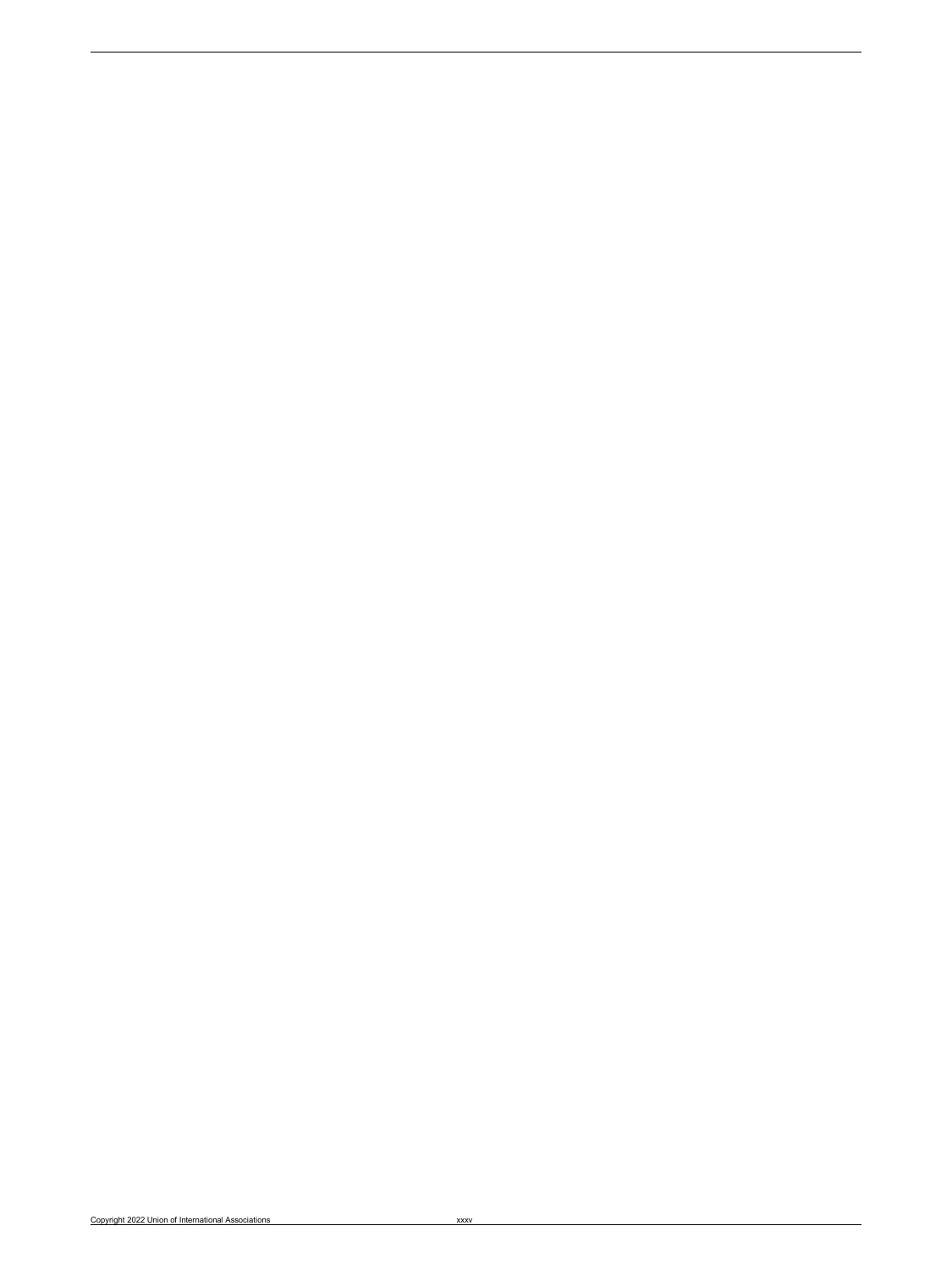The Yearbook attempts to cover all "international organizations", according to a broad range of criteria. It therefore includes many bodies that may be perceived as not being fully international, or as not being organizations as such, or as not being of sufficient significance to merit inclusion. Such bodies are nevertheless included, so as to enable users to make their own evaluation in the light of their own criteria.

**Type 1:** To assist this evaluation, the editors have developed a hierarchical typology, assigning each organization to one of 15 types. All of these types include both intergovernmental and non-governmental international organizations. (See below for a discussion of the terms "intergovernmental" and "nongovernmental".) The 15 types are designated by an upper case letter.

**Type 2:** A qualifying typology is used to add a second level of structure to the hierarchical typology. There are 13 such qualifiers and an organization may be assigned up to three qualifiers. The 13 qualifiers are designated by an lower case letter.

**Type 3:** A third type is used to group organizations of a particular structure. There are 26 such types and an organization may be assigned to one or more of them.

In addition, every organization is classified under one or more subject headings (848 headings), regionally-defined headings (22), and, where appropriate, a combination of the two.

Further information on the three types is given on the following pages.

### **INTERGOVERNMENTAL ORGANIZATIONS (IGOS) AND NON-GOVERNMENTAL ORGANIZATIONS (NGOS)**

The approach to the selection of organizations for inclusion in this Yearbook was first developed by the Union of International Associations for the *Annuaire de la Vie Internationale* (1908-1909, 1910-1911). It was further developed after 1945 for the early editions of the *Yearbook of International Organizations*. The approach was endorsed by the Economic and Social Council of the United Nations (ECOSOC) in 1950 and in 1953.

The Economic and Social Council, in considering these matters in 1950, itself clarified the distinction between intergovernmental and international non-governmental organizations as follows:

### *Intergovernmental organizations (IGOs)*

The view of the Economic and Social Council of the United Nations concerning intergovernmental organizations is implicit in its Resolution 288 (X) of 27 February 1950: "Any international organization which is not established by intergovernmental agreement shall be considered as a non-governmental organization for the purpose of these arrangements." The resolution was concerned with the implementation of Article 71 of the United Nations Charter on consultative status of non-governmental organizations, and it was amplified by Resolution 1296 (XLIV) of 25 June 1968: "...including organizations which accept members designated by government authorities, provided that such membership does not interfere with the free expression of views of the organizations."

The matter is complicated by the fact that, pursuant to Article 12 of the regulations of the General Assembly of the United Nations (giving effect to Article 102 of the Charter), the Secretariat publishes, in the UN Treaty Series, every instrument submitted to it by a Member State, when "so far as that party is concerned, the instrument is a treaty or an international agreement within the meaning of Article 102" (Note in UN Treaty Series, Vol. 748). The terms "treaty" and "international agreement" have not been defined either in the Charter or in the regulations. Furthermore: "It is the understanding of the Secretariat that its action does not confer on the instrument the status of a treaty or an international agreement if it does not already have that status ...

Further complications arise from:

- the increasing number of "international agreements" in which one or more of the parties is a constituent state of a federal state system (e.g. Quebec); this matter was not resolved by the Vienna Convention on the Law of Treaties (Vienna, 1969);
- bilateralization of treaties when several states act together to aid another state under a "multilateral" treaty signed by all of them; • agreements in which one of the parties is itself an intergovernmental organization (thus "multilateralizing" the agreement) acting to establish an intergovernmental institute in a particular country (thus "bilateralizing" the agreement), of which the government is one of the parties to that agreement (e.g. many UNESCO agreements with individual developing countries to establish regional research centres);
- agreements signed on behalf of national government agencies or departments which, in the case of purely technical matters, may not fully engage the state; the resulting organizations may then define themselves as "non-governmental".

In practice therefore, the editors assume that an organization is intergovernmental if it is established by signature of an agreement engendering obligations between governments, whether or not that agreement is eventually published. If any organization declares itself to be non-governmental, it is accepted as such by the editors.

### *Non-governmental organizations (NGOs)*

The problem of identifying eligible non-governmental organizations is more difficult. Resolution 288 (X) makes no attempt to explain what is meant by the term "international organization". Editorial experience has shown that it is useful to take seven aspects of organizational life as indicators of the eligibility of an organization: aims; membership; structure; officers; finance; relations with other organizations; and activities. These aspects are discussed below for different types of organization.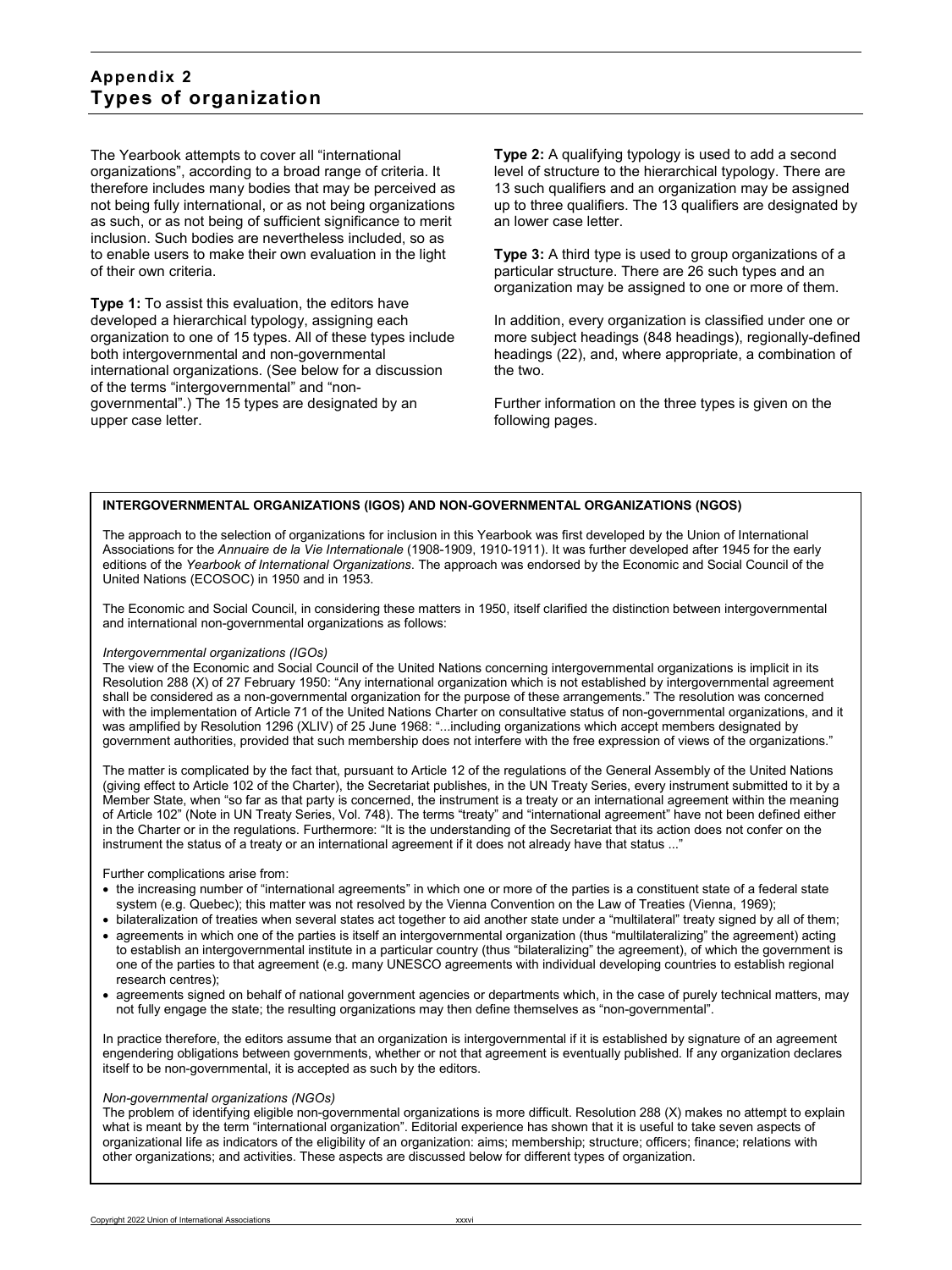# **TYPE 1**

The 15 upper case letters used for Type 1, their significance, and their chief characteristics (as determined by information regarding membership and structure) are the following. More information is given on the following pages under the headings "Detailed comments" and "Comparative characteristics".

| Type     | Description                                                     | Membership                                                                                                                                        | Structure                                                                                                                                                                     |
|----------|-----------------------------------------------------------------|---------------------------------------------------------------------------------------------------------------------------------------------------|-------------------------------------------------------------------------------------------------------------------------------------------------------------------------------|
| ⋖        | organizations<br>Federations of international                   | includes at least 3 international organizations                                                                                                   | Management and policy-making organs reflect a well-<br>balanced geographical distribution (cf membership)                                                                     |
| w        | nizations<br>Universal membership orga                          | From either at least 60 countries or at least 30 countries in<br>at least 2 continents and with a well-balanced geographical<br>distribution      | Management and policy-making organs reflect a well-<br>balanced geographical distribution (cf membership)                                                                     |
| ပ        | Intercontinental membership<br>organizations                    | From at least 10 countries in at least 2 continents with a<br>well-balanced geographical distribution                                             | Management and policy-making organs reflect a well-<br>balanced geographical distribution (cf membership)                                                                     |
| $\Omega$ | Regionally defined membership<br>organizations                  | From at least 3 countries within one continental or sub-<br>continental region                                                                    | Management and policy-making organs reflect a well-<br>balanced geographical distribution (cf membership)                                                                     |
| ш        | Organizations emanating from places,<br>persons or other bodies | No criteria                                                                                                                                       | Reference to, and to some degree limited by, another<br>international organization, or a person, or a place                                                                   |
| щ        | Organizations having a special form                             | No criteria                                                                                                                                       | Non-formal, unconventional or unusual                                                                                                                                         |
| ပ        | Internationally-oriented national<br>organizations              | No criteria                                                                                                                                       | Management and policy-making organs reflect participation<br>of only one or two countries; formal links with at least one<br>other international organization                 |
| I        | Inactive or dissolved international<br>organizations            | No criteria                                                                                                                                       | or D<br>$\circ$<br>மி<br>While active, classified as Types A,                                                                                                                 |
| っ        | g<br>Recently reported or propos<br>international organizations | Type J is a temporary allocation. Organizations of Type J are reallocated to the appropriate Type whenever sufficient<br>information is obtained. |                                                                                                                                                                               |
| ×        | Subsidiary and internal bodies                                  | No criteria                                                                                                                                       | Substantive unit with a degree of autonomy within another<br>organization                                                                                                     |
| z        | National organizations                                          | No criteria                                                                                                                                       | Management and policy-making organs reflect participation<br>of only one country; no formal links with other international<br>organizations                                   |
| œ        | and secular<br>Religious orders, fraternities,<br>institutes    | No criteria                                                                                                                                       | Based on charismatic leadership or a commitment to a set<br>of (religious) practices                                                                                          |
| w        | Səli<br>Autonomous conference se                                | No criteria                                                                                                                                       | No continuing structure                                                                                                                                                       |
| ۳        | Multilateral treaties and agreements                            | At least 3 signatories                                                                                                                            | No structure. (If an organization is established to implement<br>or otherwise take responsibility for the treaty, that<br>نين.<br>organization is normally classified as Type |
| っ        | Currently inactive non-conventional<br>organizations            | No criteria                                                                                                                                       | While active, classified as Types other than A, B, C or D                                                                                                                     |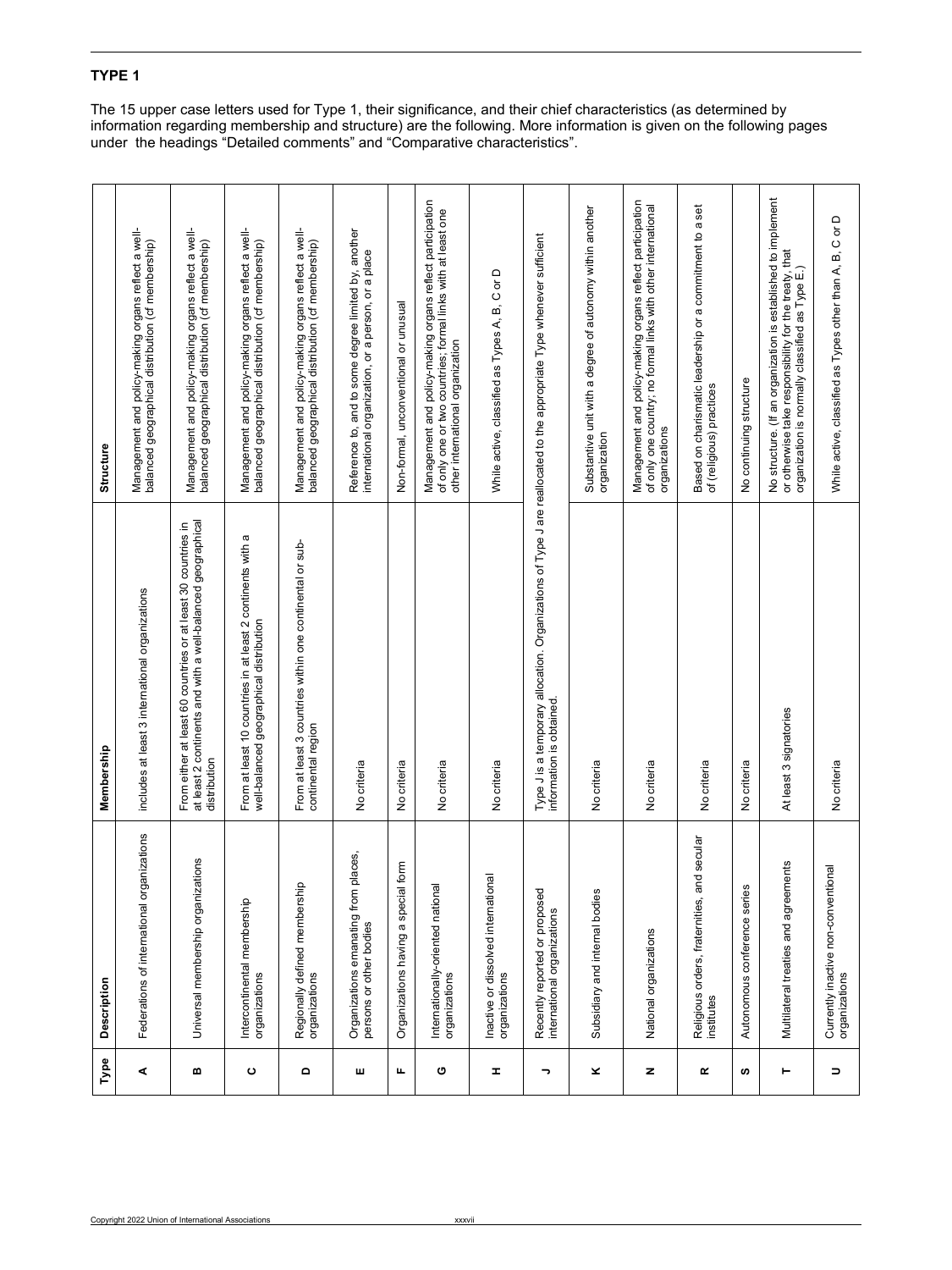# **TYPE 2**

The 13 lower case letters used for Type 2 and their significance are the following:

- b = bilateral intergovernmental organization (normally but not always assigned to Type G)
- c = conference series (normally but not always assigned to Type S)
- d = dissolved, dormant (normally but not always assigned to Type H or Type U)
- e = commercial enterprise
- $f =$  foundation, fund (normally but not always assigned to Type F)
- g = intergovernmental
- = research institute
- $n =$  has become national (normally but not always assigned to Type N)
- p = proposed body (normally but not always assigned to Type J)
- s = information suspect
- $v =$  individual membership only
- $x = no$  recent information received
- y = international organization membership

# **TYPE 3**

The 26 headings are the following:

Alumni and Veterans

- **Banks** Clubs
- Common Markets and Free Trade Zones
- Conference Series
- Corporations, Companies
- European Union Bodies
- FAO Bodies Foundations
- Funds
- Human Rights Organizations
- Humanitarian Organizations
- ILO Bodies
- **Institutes**
- Intergovernmental Communities International Federations
- NATO Bodies
- **Parliaments**
- Political Parties
- Professional Bodies
- Religious Orders
- Trade and Labour Unions
- **Treaties**
- UNESCO Bodies United Nations Bodies
- WHO Bodies

# **CLUSTERS OF TYPES / STATISTICS**

In statistical tables in the Yearbook, totals are usually given for each category of Type 1. In addition to these totals, or sometimes instead of them, totals are given by cluster of Type 1 categories.

There are 5 clusters and the Types allocated to each are as follows:

| Cluster I (International organizations):           |
|----------------------------------------------------|
| Types A B C D F                                    |
| Cluster II (Dependent organizations):              |
| Types E K R                                        |
| Cluster III (Organizational substitutes):          |
| Types ST                                           |
| Cluster IV (National organizations):               |
| Types G N                                          |
| Cluster V (Dead, inactive and unconfirmed bodies): |
| Types H J U                                        |
|                                                    |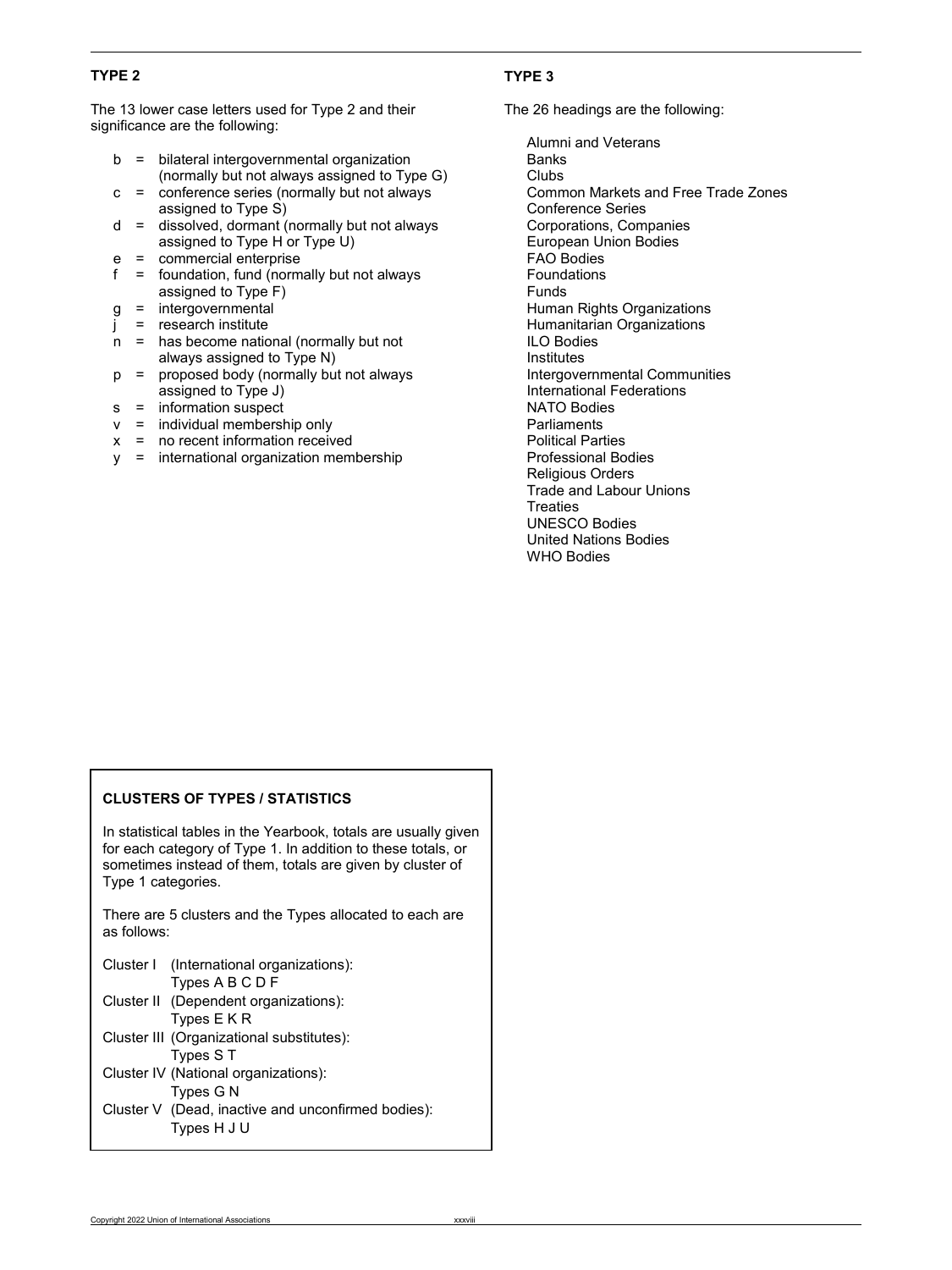### **TYPE 1: DETAILED COMMENTS**

The complexity of the hierarchical typology warrants further explanation.

### **Type A: Federations of international organizations**

An organization is classified as Type A if: its membership includes at least three autonomous international bodies.

An organization is **not** classified as Type A if:

it meets the criteria for another Type more closely than it meets the criteria for this Type;

its membership includes only regional organizations;

- its membership is limited to international organizations linked to a particular place or organization or people;
- its membership is limited to non-autonomous commissions or sections of one or more international organizations;
- its international organizational membership is of secondary importance (e.g. "associate members").
- its preoccupation or field of activity is limited to one region or continent;
- it is in some way a "joint committee", created to liaise between international organizations;
- it has been created by one or more international organizations which then themselves become members of it.

The United Nations is included in Type A because of its focal role in relation to the specialized agencies; these can be seen as "members" of the UN system.

"Umbrella" organizations which have national organizations as an *additional* membership category may also be included here.

### **Type B: Universal membership organizations**

An organization is classified as Type B if:

- its membership covers at least 60 countries regardless of distribution, or if its membership covers at least 30 countries and is equitably distributed over several continents (the fewer the number of countries represented, the greater must be the number of continents represented);
- its management structure and its activities reflect its membership in terms of geographical distribution and balance.

An organization is **not** classified as Type B if:

- it meets the criteria for another Type more closely than it meets the criteria for this Type;
- its title mentions any term effectively restricting its membership or activities to a particular group of countries or particular group of people (e.g. Commonwealth, French-speaking);
- it is universal in aims or activities only.

### **Type C: Intercontinental membership organizations**

An organization is classified as Type C if:

- its membership and preoccupations exceed that of a particular continental region though not to the degree of justifying its inclusion in Type B;
- its membership covers at least 10 countries and is equitably distributed over at least two continents;
- its management structure and its activities reflect its membership in terms of geographical distribution and balance.

An organization is **not** classified as Type C if:

- it meets the criteria for another Type more closely than it meets the criteria for this Type;
- its title mentions any term effectively restricting its membership or activities to a single continental region or contiguous group of countries (e.g. European, Inter-American, Mediterranean).

### **Type D: Regionally defined membership organizations**

An organization is classified as Type D if:

- its membership and preoccupations are restricted to a particular continental or sub-continental region or contiguous group of countries;
- its membership covers at least three countries or includes at least three autonomous international bodies;
- its title mentions a single continental region or contiguous group of countries (e.g. European, Inter-American, Mediterranean) regardless of membership;

An organization is **not** classified as Type D if: it meets the criteria for another Type more closely than

- it meets the criteria for this Type;
- its title mentions another organization or a particular place or person.

### **Type E: Organizations emanating from places, persons or other bodies**

An organization is classified as Type E if:

- it can be considered as an "emanation" of another organization or of a place, person or proprietary product, regardless of membership;
- its title incorporates, in any way, the name of another organization (excepting intergovernmental organizations that are the subject of a special multi-lateral treaty, e.g. the FAO);
- provision is made for its creation in the statutes of another organization though it nonetheless functions autonomously (non-autonomous bodies being included in Type K);
- it is in some way a "joint committee", created to liaise between international organizations, functioning autonomously;
- it is a centre or institute created by intergovernmental bodies, possibly by agreement with a particular government;
- it is especially identified with a particular physical location and its activities are largely determined by that location (e.g. training courses, experimental stations);
- it is specifically concerned with a single country (NB an organization specifically concerned with a single language, though it may be spoken in a single country, is not necessarily classified as Type E).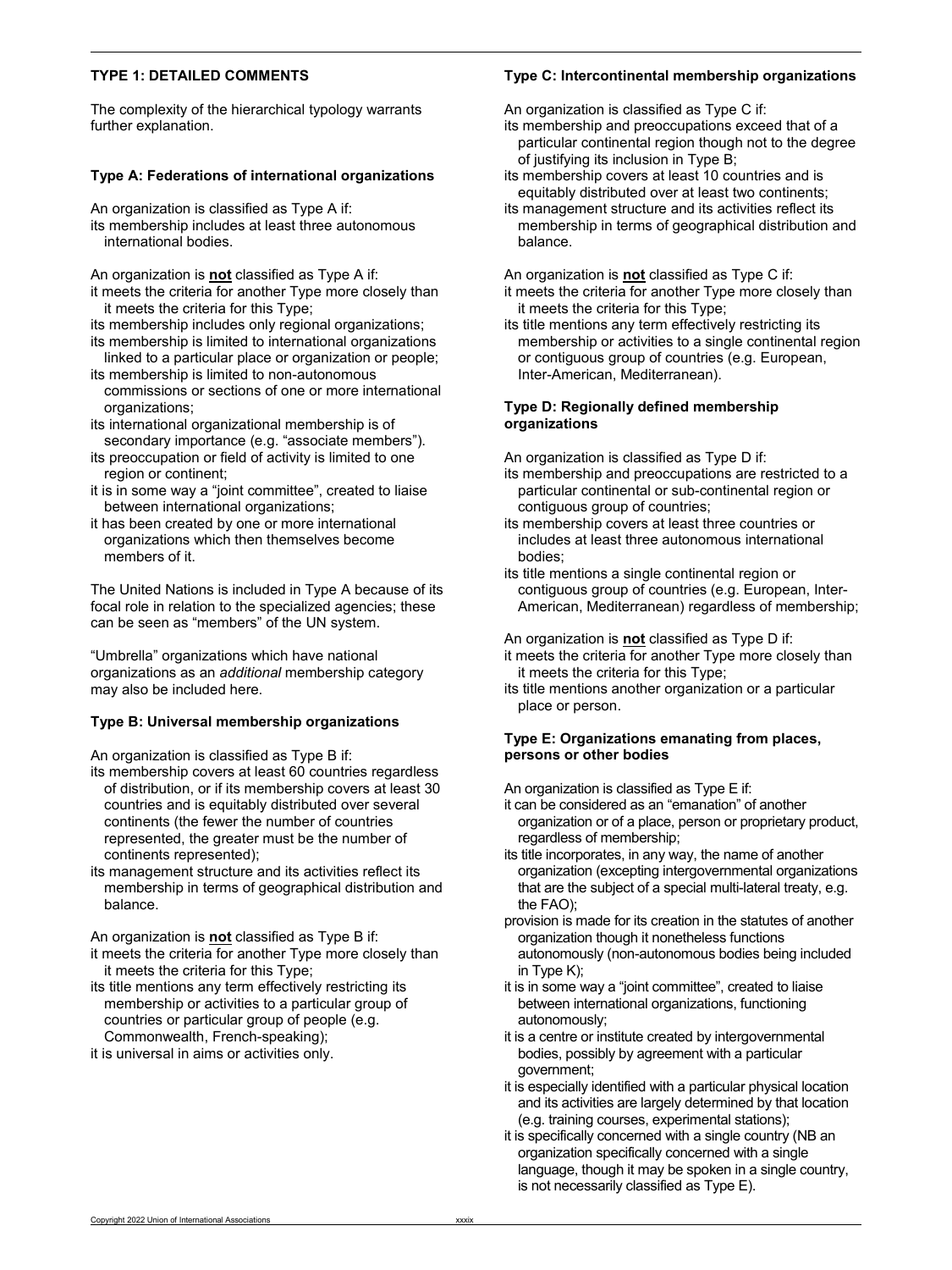An organization is **not** classified as Type E if:

it meets the criteria for another Type more closely than it meets the criteria for this Type;

it does not function at least semi-autonomously.

### **Type F: Organizations having a special form**

An organization is classified as Type F if:

- its formal characteristics would cause fundamental questions to be raised were it included in one of the preceding Types;
- it has international dimensions which make it equivalent to a more conventional international organization;
- its special nature is implied by the presence of certain terms in its title, whether or not the use of such terms is in effect a misnomer; such terms include:
	- − Activities: campaign, programme, project, service, survey
	- − Arbitration and legislation: court, parliament, tribunal
	- − Buildings: laboratory, library, museum, observatory
	- − Collections: cultures, gene bank, organ bank, reserve
	- − Education: college, school, training institute, university
	- − Financing: bank, clearing house, foundation, fund, trust
	- − Information: data network, information system, inventory, registry
	- − Media and entertainment: news agency, orchestra, radio
	- − Military: army, brigade, corps, force
	- − Politics: international party or group, international movement
	- − Semi-formal groupings: club, community, governmental grouping, movement, network
	- − Treaty-oriented: agreement, intellectual property unions, treaty
	- − Trade: common market, free trade zone, monetary zone
- it is a patronage body, e.g. under pontifical or royal charter, or is headed by a charismatic leader (unless more appropriate to classify it as Type R);
- it includes a significant membership of exiled groups from named countries;
- it is a "quasi" organization, possibly without a welldefined secretariat or structure (e.g. Group of 8), sometimes even a non-existent organization nonetheless recognized in common usage (e.g. World Bank Group);
- it is an unusual, possibly illegal or questionable, body.

An organization is **not** classified as Type F if:

it meets the criteria for another Type more closely than it meets the criteria for this Type;

it does not function at least semi-autonomously.

### **Type G: Internationally-oriented national organizations**

An organization is classified as Type G if: it is a bilateral governmental body;

- its membership or management structure is limited to a single country, yet its name or activities indicate an international character;
- it has been granted consultative status by a body of the UN system;
- it is formally linked to an international organization included in one of the preceding Types (e.g. as a member, a funder, a partner).

An organization is **not** classified as Type G if:

- it meets the criteria for another Type more closely than it meets the criteria for this Type;
- it has no links with an organization included in one of the preceding Types and is not a bilateral governmental body.

### **Type H: Inactive or dissolved international organizations**

An organization is classified as Type H if:

it has been dissolved, has been inactive for several years (that is, there has been no indication of activity for several years), or is dormant for a period of years;

as an active body it was or would have been classified as Type A, B, C or D, or if it was or would have been intergovernmental.

An organization is **not** classified as Type H if:

it meets the criteria for another Type more closely than it meets the criteria for this Type;

### **Type J: Recently reported or proposed international organizations**

An organization is classified as Type J if:

the information available is insufficient to enable classification as another Type, usually because its creation has only recently been reported, or because its creation has been proposed but has not yet taken place.

An organization is **not** classified as Type J if:

it meets the criteria for another Type more closely than it meets the criteria for this Type;

### **Type K: Subsidiary and internal bodies**

An organization is classified as Type K if: it is a substantive unit with a complex international organization;

it has a degree of autonomy which, if it had more independent activities, would allow it to be classified as another Type (usually Type E or F).

An organization is **not** classified as Type K if:

it meets the criteria for another Type more closely than it meets the criteria for this Type;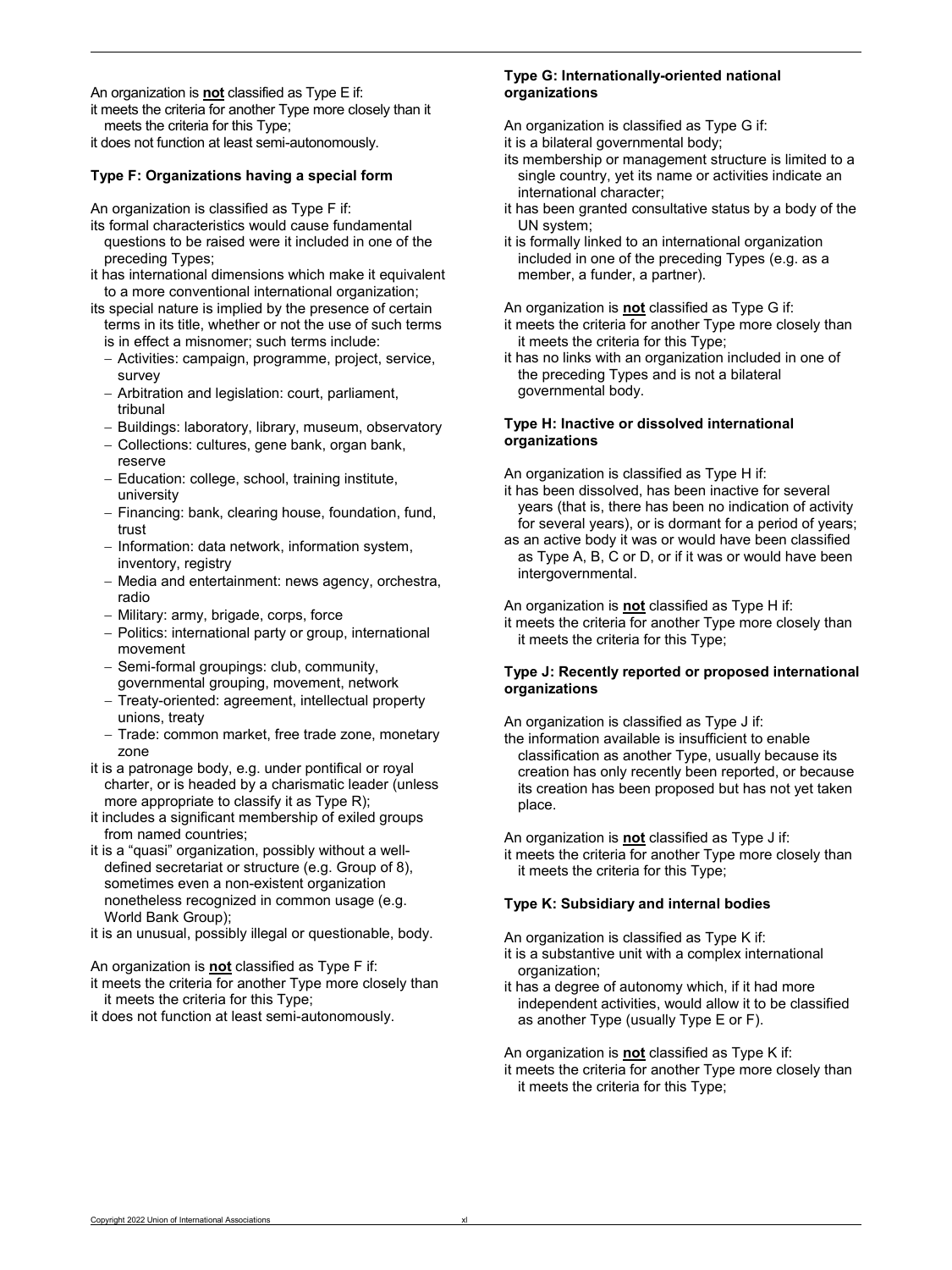### **Type N: National organizations**

An organization is classified as Type N if:

- its membership or management structure is essentially limited to a single country, yet its title or activities make it appear to be international;
- it appears on public information lists of a body of the UN system.

An organization is **not** classified as Type N if:

- it meets the criteria for another Type more closely than it meets the criteria for this Type;
- it has links with an organization included in another Type.

### **Type R: Religious orders, fraternities and secular institutes**

An organization is classified as Type R if:

- it is a religious, military or fraternal order, or is a similar body based on charismatic leadership or commitment to a set of religious practices;
- its membership covers at least three countries;
- though not widely active now, it has a historical significance (the older the body, the more relaxed the criteria).

An organization is **not** classified as Type R if:

it meets the criteria for another Type more closely than it meets the criteria for this Type;

### **Type S: Autonomous conference series**

A conference series is classified as Type S if: while not being an organization as such, it represents a continuing series of international meetings;

the series has a name which could be assumed to refer to an international body.

A conference series is **not** classified as Type S if:

- it meets the criteria for another Type more closely than it meets the criteria for this Type;
- a more conventional or formal organization, whether national or international, is responsible for the series.

### **Type T: Multilateral treaties and agreements**

A treaty is classified as Type T if:

while not being an organization as such, it is a multilateral treaty, convention, agreement, pact, protocol or covenant signed by at least three parties, whether States or intergovernmental organizations.

A treaty is **not** classified as Type T if:

- it is a peace treaty for a specific war or for the consequences of a specific war;
- it pertains to the relations between two countries under the auspices of an intergovernmental agency (e.g. the transfer of uranium, the resolution of border issues)
- regardless of the number of signatories, its articles pertain to one country or one event.

### **Type U: Inactive or dissolved non-conventional bodies**

An organization is classified as Type U if:

it has been dissolved, has been inactive for several years (that is, there has been no indication of activity for several years), or is dormant for a period of years; as an active body it was or would have been classified as a Type other than Type A, B, C or D.

An organization is **not** classified as Type U if:

- it meets the criteria for another Type more closely than it meets the criteria for this Type;
- as an active body it was or would have been intergovernmental.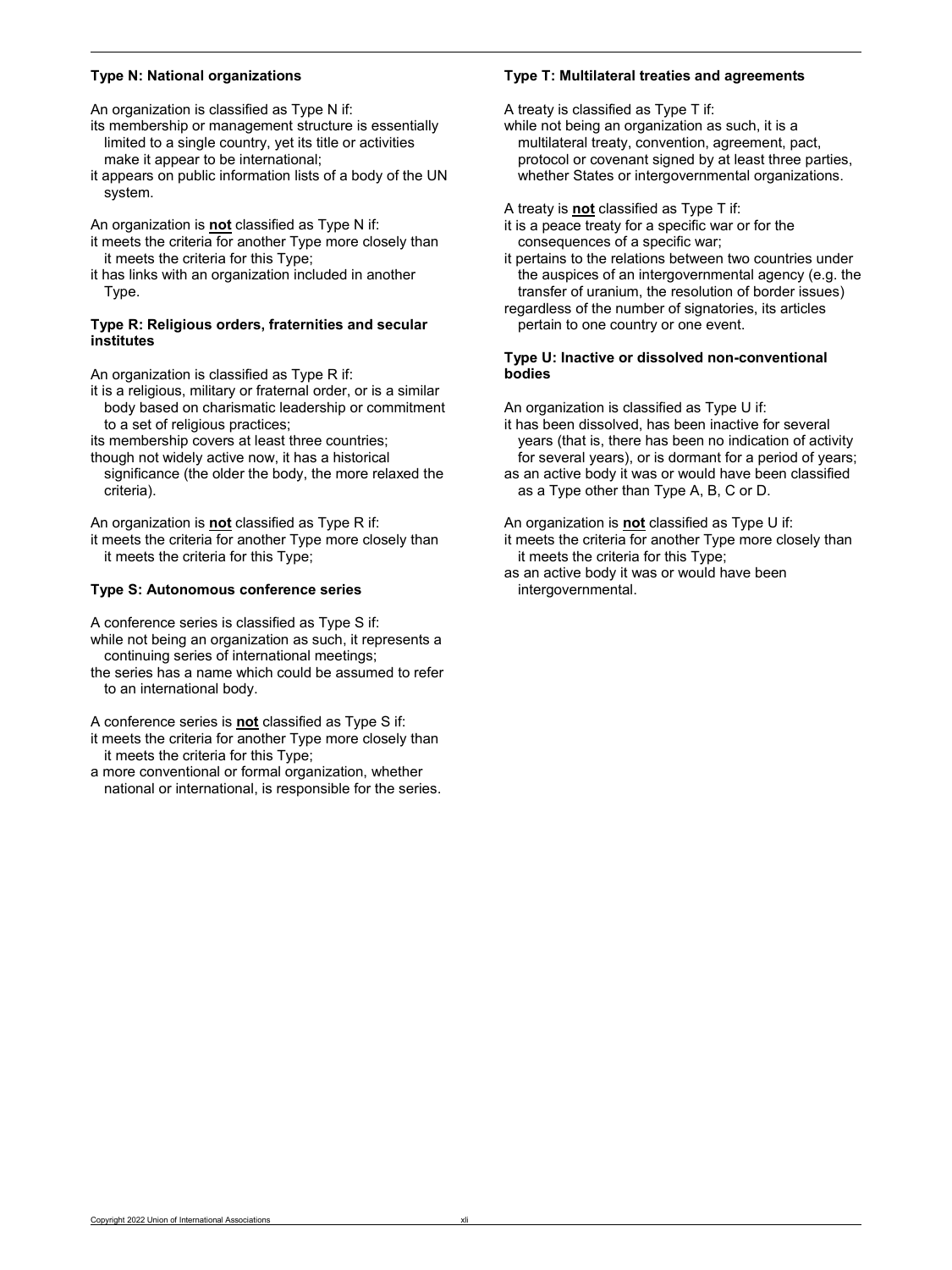### **TYPE 1: COMPARATIVE CHARACTERISTICS**

| Types A to D are generally "conventional" organizations.                                                                                                                                                                                                                                                                                                                                                                                                                                                                                                                                                                                                                                                                                                                                                           | Types E, F, G, H and N have less predictable<br>characteristics.                                                                                                                                                                                                                                                                                                                                                                                                                                                                                              |
|--------------------------------------------------------------------------------------------------------------------------------------------------------------------------------------------------------------------------------------------------------------------------------------------------------------------------------------------------------------------------------------------------------------------------------------------------------------------------------------------------------------------------------------------------------------------------------------------------------------------------------------------------------------------------------------------------------------------------------------------------------------------------------------------------------------------|---------------------------------------------------------------------------------------------------------------------------------------------------------------------------------------------------------------------------------------------------------------------------------------------------------------------------------------------------------------------------------------------------------------------------------------------------------------------------------------------------------------------------------------------------------------|
| Aims The aims must be genuinely international in character, with<br>the intention to cover operations in at least three countries. Hence<br>such bodies as the International Action Committee for Safeguarding<br>the Nubian Monuments or the Anglo-Swedish Society are generally<br>excluded. Societies devoted solely to commemorating particular<br>individuals are therefore likewise ineligible, even if they have made<br>major contributions to the international community.                                                                                                                                                                                                                                                                                                                                | Aims If the title of the organization suggests that the aims<br>may be international in character, it is included. This applies<br>whether or not the activities are concerned with a particular<br>sub-national geographical area or with the link between a<br>particular country and one or more other countries.<br>Organizations which are obviously bilateral are excluded<br>(except in the case of intergovernmental bodies), although<br>national or bilateral organizations with international<br>programmes (e.g. aid programmes) may be included. |
| <b>Members</b> There must be individual or collective participation, with<br>full voting rights, from at least three countries. Membership must be<br>open to any appropriately qualified individual or entity in the<br>organization's area of operations. Closed groups are therefore<br>excluded, although the situation becomes ambiguous when only<br>one member is allowed per country by the organization, thus<br>effectively closing the organization to other qualified groups in that<br>country. Voting power must be such that no one national group can<br>control the organization. National organizations which accept<br>foreigners as members are therefore usually excluded, as are<br>religious orders or communities governed on a hierarchical basis,<br>and also informal social movements. | <b>Members</b> If the title of an organization suggests that its<br>membership may be international in character, it is included.<br>Bodies which are clearly national in character are however<br>excluded even if they have foreign members (except bodies<br>which are recognized by an intergovernmental organization<br>for purposes of consultation). No account is taken of the<br>manner in which members participate in the control of the<br>organization, if at all. Non-membership organizations may<br>therefore be included.                    |
| <b>Structure</b> The Constitution must provide for a formal structure<br>giving members the right periodically to elect a governing body and<br>officers. There must be permanent headquarters and provision<br>made for continuity of operation.                                                                                                                                                                                                                                                                                                                                                                                                                                                                                                                                                                  | <b>Structure</b> No account is taken of the formal structure, if any.<br>Informal social movements and ad hoc bodies are, however,<br>excluded unless there is a permanent office and continuity<br>over a period of more than a year.                                                                                                                                                                                                                                                                                                                        |
| <b>Officers</b> The fact that for a period the officers are all of the same<br>nationality, to facilitate management operations, does not<br>necessarily disqualify the organization, but in this case there should<br>be rotation at designated intervals of headquarters and officers<br>among the various member countries.                                                                                                                                                                                                                                                                                                                                                                                                                                                                                     | <b>Officers</b> No account is taken of the nationality of the elected<br>or appointed officers of the organization.                                                                                                                                                                                                                                                                                                                                                                                                                                           |
| <b>Finance</b> Substantial contributions to the budget must come from at<br>least three countries. There must be no attempt to make profits for<br>distribution to members. This does not exclude organizations which<br>exist in order to help members themselves to make more profits or<br>better their economic situation (e.g. trade unions or trade<br>associations); but it does exclude international business enterprises,<br>investment houses or cartels. The distinction between a trade<br>association and a cartel is often unclear; in practice the external<br>relations of the body are used as a guideline.                                                                                                                                                                                      | <b>Finance</b> No account is taken of the source of the<br>organization's finance. National foundations distributing funds<br>internationally may therefore be included. Profit-making<br>organizations may be included but only when they appear<br>(from the title) to be non-profit-making (and international) in<br>character; multinational governmental enterprises are<br>included. Liner/shipping/freight conferences are only included<br>when the name could be confused with a conventional<br>organization.                                       |
| Relations with other organizations Entities formally connected<br>with another organization are included if there is evidence that they<br>lead an independent life and elect their own officers. Internal or<br>subsidiary committees, appointed by and reporting to one of the<br>structural units of a given organization, are excluded.                                                                                                                                                                                                                                                                                                                                                                                                                                                                        | Relations with other organizations Bodies which have<br>some special organic or legal connection to another<br>organization (by which they may have been created) are<br>included here rather than in Types A to D. This applies<br>particularly to functional and regional bodies of large<br>organizations, but normally only when the title would appear<br>to imply that they are independent, or where the degree of<br>autonomy is unclear.                                                                                                             |
| Activities Evidence of current activity must be available;<br>organizations which appear to have been inactive for over four<br>years are eventually treated as "dissolved" or "dormant" (and<br>transferred to Type H).                                                                                                                                                                                                                                                                                                                                                                                                                                                                                                                                                                                           | Activities Evidence of current activity must be available.<br>Organizations which have been in Types A to D at some<br>stage but have since become inactive or have ceased to exist<br>are however included. Organizations in process of formation<br>may also be included.                                                                                                                                                                                                                                                                                   |

**Other criteria** For all types, no stipulations are made as to size or "importance", whether in terms of number of members, degree of activity or financial strength. No organization is excluded on political or ideological grounds, nor are fields of interest or activity taken into consideration. The geographical location of the headquarters and the terminology used in the organization's name (whether "committee", "council", etc.) have likewise been held to be irrelevant in the determination of eligibility.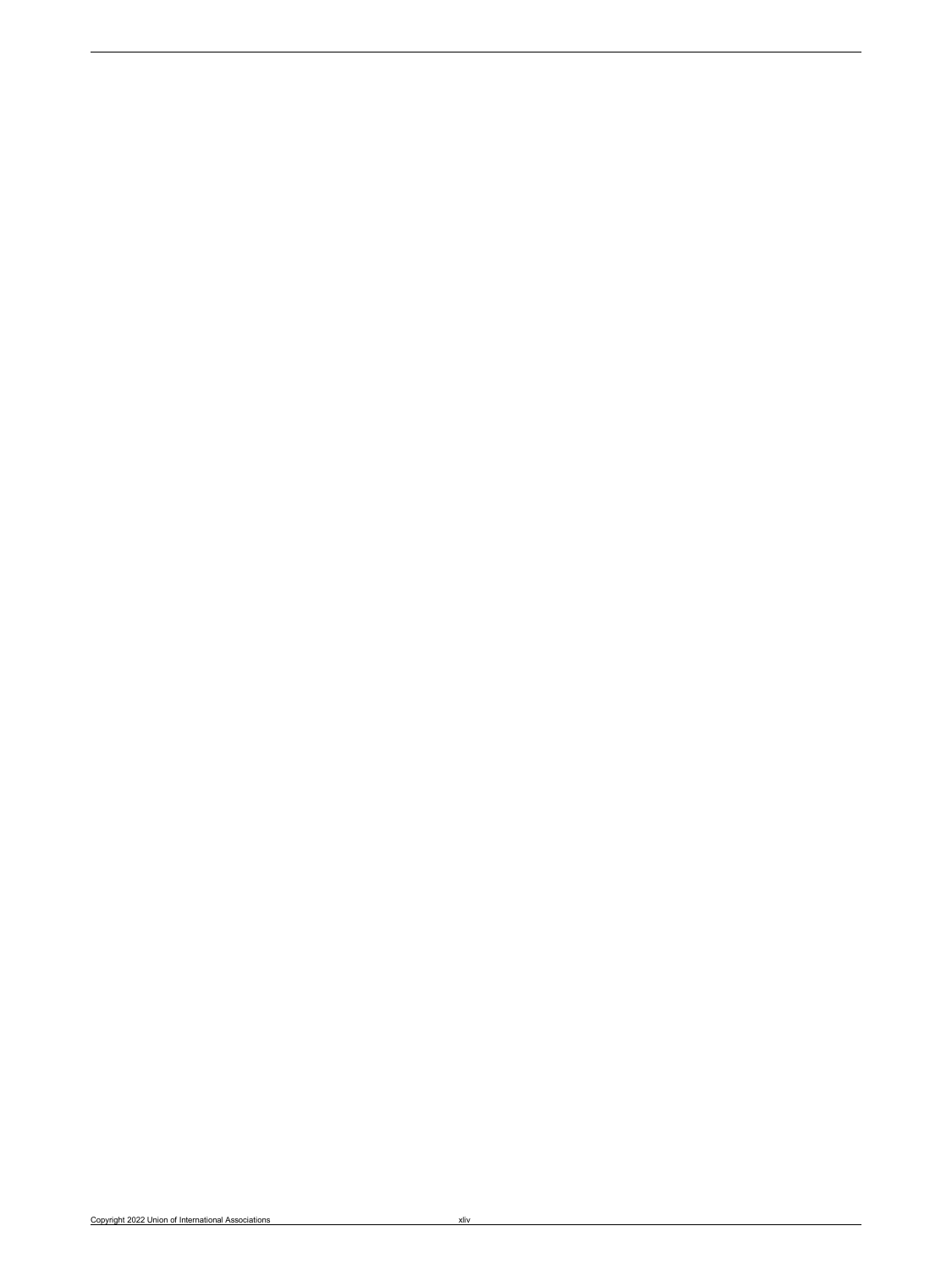# **Appendix 3 – Table 1 Number of international organizations by type**  *Edition 59, 2022/2023 (data collected in 2021)*

Presented in this table is the number of international organizations currently listed in the database of the *Yearbook of International Organizations*. The organizations are totalled by type (see the Appendix "Types of organization") and by whether they are intergovernmental or not. In addition, totals are given for certain groupings of types ("conventional", "other" and "special"). For other groupings of types, see Table 2.

This table suggests different answers to the question "How many international organizations are there?"

- 1. Conventional intergovernmental organizations, when attaching importance to the non-recognition of international non-governmental organizations in terms of international law. (Multilateral treaties, Type T, might be added as closely related international "instruments".)
- 2. Conventional international bodies, both governmental and non-governmental, when attaching importance to the existence of autonomous international bodies as a social reality.
- 3. Conventional bodies (Types A to D) plus special forms (Type F), when recognizing the importance of organizational substitutes and unconventional form. (To the latter might be added conference series, Type S, and multilateral treaties, Type T, as forms of organization substitute.)
- 4. Conventional bodies (Types A to D), special forms (Type F) and religious orders (Type R), when attaching importance to the social reality of the latter as independent actors.

5. Conventional bodies (Types A to D), other international bodies (Types E to G), religious orders (Type R), and multilateral treaties (Type T), when recognizing the international impact of semi-autonomous and nationally tied organizations. (Documentalists might also include inactive bodies, Type H, which figure in the "authority lists" of international organizations.)

For further statistical summaries and other presentations of this data see Volume 5: *Statistics, Visualizations and Patterns*.

|    | Types by group                                  | No. of       | Intergovernmental<br>% of this | % of this | No. of    | Nongovernmental<br>% of this | % of this | No. of    | <b>Total</b><br>% of this |
|----|-------------------------------------------------|--------------|--------------------------------|-----------|-----------|------------------------------|-----------|-----------|---------------------------|
|    |                                                 | this type    | type                           | group     | this type | type                         | group     | this type | group                     |
|    | <b>GROUP: CONVENTIONAL INTERNATIONAL BODIES</b> |              |                                |           |           |                              |           |           |                           |
| А. | Federations of international organizations      | $\mathbf{1}$ | 2,63                           | 0,34      | 37        | 97,37                        | 0,36      | 38        | 0,36                      |
| В. | Universal membership organizations              | 37           | 6.09                           | 12,76     | 571       | 93,91                        | 5,49      | 608       | 5,69                      |
| C. | Intercontinental membership organizations       | 39           | 1.69                           | 13,45     | 2275      | 98,31                        | 21,88     | 2314      | 21,65                     |
| D. | Regionally oriented membership organizations    | 213          | 2,76                           | 73,45     | 7515      | 97,24                        | 72,27     | 7728      | 72,31                     |
|    | TOTAL: CONVENTIONAL BODIES                      | 290          | 2,71                           | 100,00    | 10398     | 97,29                        | 100,00    | 10688     | 100,00                    |
|    | <b>GROUP: OTHER INTERNATIONAL BODIES</b>        |              |                                |           |           |                              |           |           |                           |
| Е. | Org's emanating from places, persons, bodies    | 991          | 21,67                          | 52,21     | 3582      | 78,33                        | 18,84     | 4573      | 21,87                     |
| F. | Organizations of special form                   | 750          | 11,50                          | 39,52     | 5770      | 88,50                        | 30.35     | 6520      | 31,19                     |
| G. | Internationally oriented national organizations | 157          | 1,60                           | 8,27      | 9657      | 98,40                        | 50,80     | 9814      | 46,94                     |
|    | TOTAL: OTHER BODIES                             | 1898         | 9,08                           | 100,00    | 19009     | 90,92                        | 100,00    | 20907     | 100,00                    |
|    |                                                 |              |                                |           |           |                              |           |           |                           |
|    | TOTAL Types E + F                               | 1741         | 15,69                          |           | 9352      | 84,31                        |           | 11093     |                           |
|    | TOTAL Types A B C D E F                         | 2031         | 9,32                           |           | 19750     | 90,68                        |           | 21781     |                           |
|    | TOTAL Types A B C D E F G                       | 2188         | 6,93                           |           | 29407     | 93,07                        |           | 31595     |                           |
|    | <b>GROUP: SPECIAL TYPES</b>                     |              |                                |           |           |                              |           |           |                           |
| Η. | Dissolved or apparently inactive organizations  | 912          | 14,63                          | 16,12     | 5321      | 85,37                        | 13,99     | 6233      | 14,27                     |
| J. | Recently reported bodies - not yet confirmed    | 61           | 3,47                           | 1,08      | 1695      | 96,53                        | 4,46      | 1756      | 4,02                      |
| Κ. | Subsidiary and internal bodies                  | 150          | 24,00                          | 2,65      | 475       | 76,00                        | 1,25      | 625       | 1,43                      |
| N. | National organizations                          | 1            | 0,03                           | 0,02      | 3416      | 99,97                        | 8,98      | 3417      | 7,82                      |
| R. | Religious orders and secular institutes         | $\mathbf 0$  | 0.00                           | 0,00      | 910       | 100,00                       | 2,39      | 910       | 2,08                      |
| S. | Autonomous conference series                    | 91           | 4,51                           | 1,61      | 1927      | 95,49                        | 5,07      | 2018      | 4,62                      |
| T. | Multilateral treaties, intergov'tal agreements  | 2487         | 100,00                         | 43,96     | $\pmb{0}$ | 0,00                         | 0,00      | 2487      | 5,69                      |
| U. | Currently inactive nonconventional bodies       | 1956         | 7,46                           | 34,57     | 24280     | 92,54                        | 63,85     | 26236     | 60,06                     |
|    | TOTAL: SPECIAL TYPES                            | 5658         | 12,95                          | 100,00    | 38024     | 87,05                        | 100,00    | 43682     | 100,00                    |
|    | TOTAL Types H + U                               | 2868         | 8,83                           |           | 29601     | 91,17                        |           | 32469     |                           |
|    |                                                 |              |                                |           |           |                              |           |           |                           |
|    | <b>TOTAL ALL TYPES</b>                          | 7846         | 10,42                          |           | 67431     | 89,58                        |           | 75277     |                           |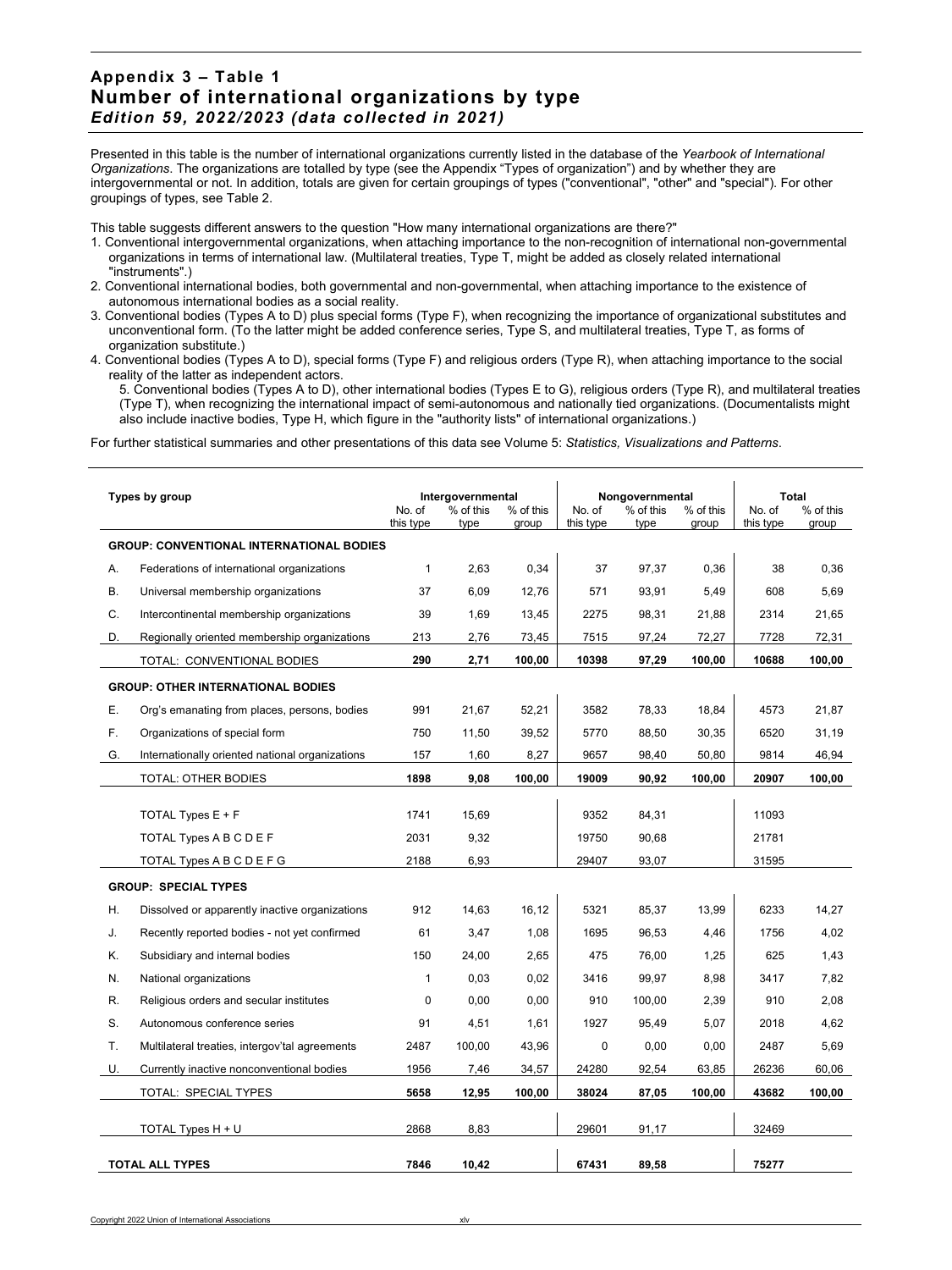# **Appendix 3 – Table 2 Number of international organizations by cluster**  *Edition 59, 2022/2023 (data collected in 2021)*

This table gives the same data as Table 1 but groups the types of organizations according to the "clusters" defined for and used in the Volume 5. As in Table 1, the organizations are also totalled by type (see the Appendix "Types of organization") and by whether they are intergovernmental or not. The notes for Table 1 also apply here.

For further statistical summaries and other presentations of this data see Volume 5: *Statistics, Visualizations and Patterns*.

|                                                | <b>Types by cluster</b>                          | No. of<br>this type | Intergovernmental<br>% of this<br>type | % of this<br>cluster | No. of<br>this type | Nongovernmental<br>% of this<br>type | % of this<br>cluster | No. of<br>this type | <b>Total</b><br>% of this<br>cluster |
|------------------------------------------------|--------------------------------------------------|---------------------|----------------------------------------|----------------------|---------------------|--------------------------------------|----------------------|---------------------|--------------------------------------|
|                                                | <b>CLUSTER I: INTERNATIONAL BODIES</b>           |                     |                                        |                      |                     |                                      |                      |                     |                                      |
| Α.                                             | Federations of international organizations       | $\mathbf{1}$        | 2,63                                   | 0, 10                | 37                  | 97,37                                | 0,23                 | 38                  | 0,22                                 |
| <b>B.</b>                                      | Universal membership organizations               | 37                  | 6.09                                   | 3,56                 | 571                 | 93.91                                | 3,53                 | 608                 | 3,53                                 |
| C.                                             | Intercontinental membership organizations        | 39                  | 1,69                                   | 3,75                 | 2275                | 98,31                                | 14.07                | 2314                | 13,45                                |
| D.                                             | Regionally oriented membership organizations     | 213                 | 2,76                                   | 20,48                | 7515                | 97,24                                | 46,48                | 7728                | 44,91                                |
| F.                                             | Organizations of special form                    | 750                 | 11,50                                  | 72,12                | 5770                | 88,50                                | 35,69                | 6520                | 37,89                                |
|                                                | TOTAL: CLUSTER I                                 | 1040                | 6,04                                   | 100,00               | 16168               | 93,96                                | 100,00               | 17208               | 100,00                               |
|                                                | <b>CLUSTER II: DEPENDENT BODIES</b>              |                     |                                        |                      |                     |                                      |                      |                     |                                      |
| Е.                                             | Org's emanating from places, persons, bodies     | 991                 | 21,67                                  | 86,85                | 3582                | 78,33                                | 72,12                | 4573                | 74,87                                |
| Κ.                                             | Subsidiary and internal bodies                   | 150                 | 24,00                                  | 13,15                | 475                 | 76,00                                | 9,56                 | 625                 | 10,23                                |
| R.                                             | Religious orders and secular institutes          | 0                   | 0,00                                   | 0,00                 | 910                 | 100,00                               | 18,32                | 910                 | 14,90                                |
|                                                | <b>TOTAL: CLUSTER II</b>                         | 1141                | 18,68                                  | 100,00               | 4967                | 81,32                                | 100,00               | 6108                | 100,00                               |
| <b>CLUSTER III: ORGANIZATIONAL SUBSTITUTES</b> |                                                  |                     |                                        |                      |                     |                                      |                      |                     |                                      |
| S.                                             | Autonomous conference series                     | 91                  | 4,51                                   | 3,53                 | 1927                | 95,49                                | 100,00               | 2018                | 44,79                                |
| Τ.                                             | Multilateral treaties, intergov'tal agreements   | 2487                | 100,00                                 | 96,47                | 0                   | 0,00                                 | 0,00                 | 2487                | 55,21                                |
|                                                | TOTAL: CLUSTER III                               | 2578                | 57,23                                  | 100,00               | 1927                | 42,77                                | 100,00               | 4505                | 100,00                               |
|                                                | <b>CLUSTER IV: NATIONAL BODIES</b>               |                     |                                        |                      |                     |                                      |                      |                     |                                      |
| G.                                             | Internationally oriented national organizations  | 157                 | 1,60                                   | 99,37                | 9657                | 98,40                                | 73,87                | 9814                | 74,17                                |
| N.                                             | National organizations                           | 1                   | 0,03                                   | 0,63                 | 3416                | 99,97                                | 26,13                | 3417                | 25,83                                |
|                                                | TOTAL: CLUSTER IV                                | 158                 | 1,19                                   | 100,00               | 13073               | 98,81                                | 100,00               | 13231               | 100,00                               |
|                                                | CLUSTER V: DEAD, INACTIVE AND UNCONFIRMED BODIES |                     |                                        |                      |                     |                                      |                      |                     |                                      |
| Η.                                             | Dissolved or apparently inactive organizations   | 912                 | 14,63                                  | 31,14                | 5321                | 85,37                                | 17,00                | 6233                | 18,21                                |
| J.                                             | Recently reported bodies - not yet confirmed     | 61                  | 3,47                                   | 2,08                 | 1695                | 96,53                                | 5,42                 | 1756                | 5,13                                 |
| U.                                             | Currently inactive nonconventional bodies        | 1956                | 7,46                                   | 66,78                | 24280               | 92,54                                | 77,58                | 26236               | 76,66                                |
|                                                | TOTAL: CLUSTER V                                 | 2929                | 8,56                                   | 100,00               | 31296               | 91,44                                | 100,00               | 34225               | 100,00                               |
|                                                |                                                  |                     |                                        |                      |                     |                                      |                      |                     |                                      |
|                                                | <b>TOTAL ALL TYPES</b>                           | 7846                | 10,42                                  |                      | 67431               | 89,58                                |                      | 75277               |                                      |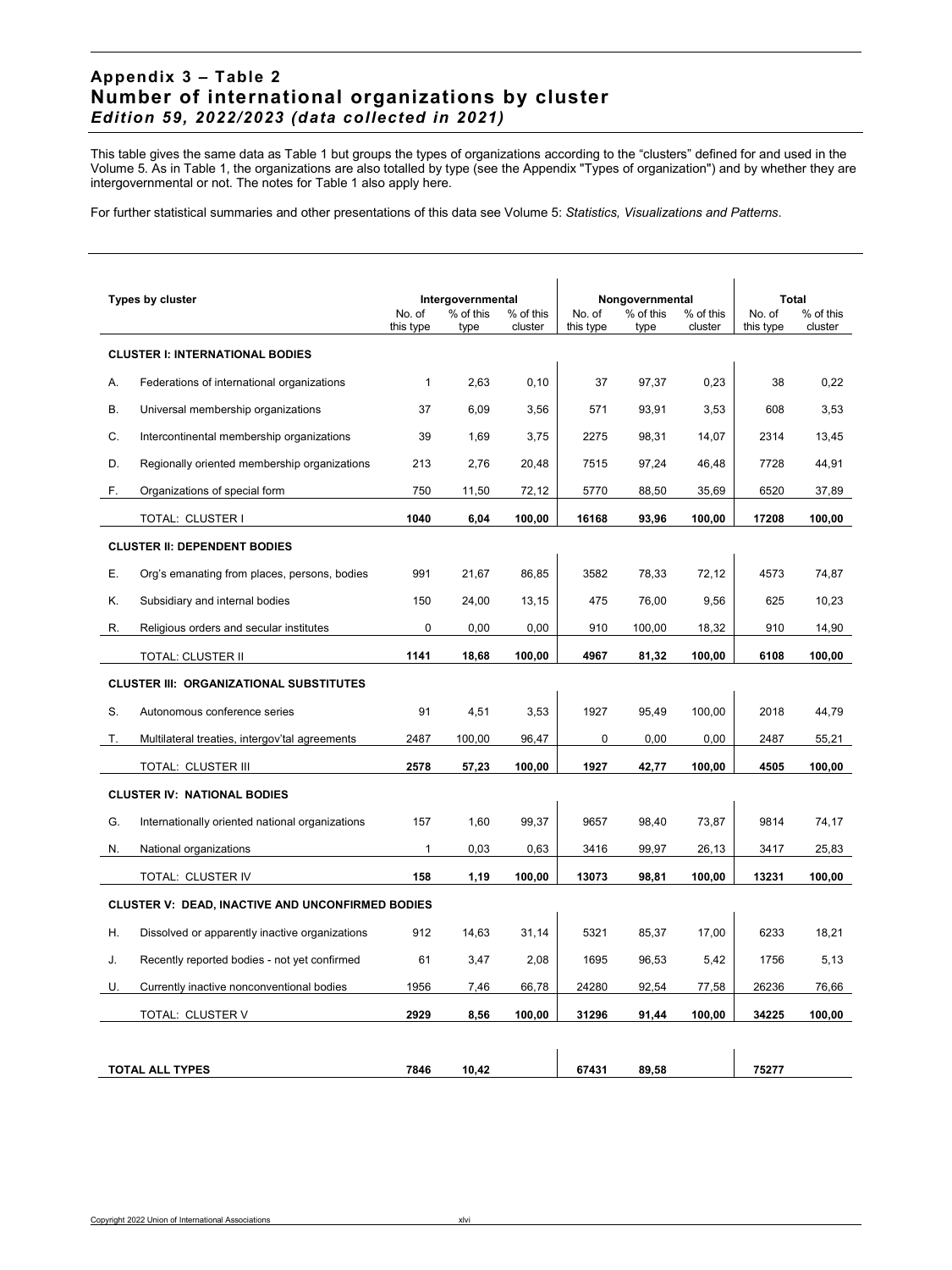# **Appendix 3 – Table 3 Number of international organizations by subject groups**  *Edition 59, 2022/2023 (data collected in 2021)*

This table indicates the total number of entries (organizations) allocated to each detailed subject category. Totals are given for each level of the matrix (see the Introduction to this volume), and the position of each matrix cell is indicated in parentheses. For each subject category is listed the number of organizations allocated to that category, based on keywords in the organization descriptions in Volume 1. A distinction is made between intergovernmental (IGO) and non-governmental (NGO) organizations, and the total is given.

For further statistical summaries and other presentations of this data see Volume 5: *Statistics, Visualizations and Patterns*.

| <b>Subject</b>                        | IGO                     | NGO          | <u>Total</u> | <b>Subject</b>                                                  | <b>IGO</b>           | <b>NGO</b>           | <b>Total</b>          |
|---------------------------------------|-------------------------|--------------|--------------|-----------------------------------------------------------------|----------------------|----------------------|-----------------------|
| 0. COSMOSPHERE / GEOSPHERE            |                         |              |              | 1. BIOSPHERE                                                    |                      |                      |                       |
| Fundamental Sciences (00)             |                         |              |              | Life (10)                                                       |                      |                      |                       |
| Analytics                             | 21                      | 251          | 272          | Death                                                           | 17                   | 51                   | 68                    |
| <b>Atomic Physics</b>                 | 36                      | 221          | 257          | Life                                                            | 12                   | 139                  | 151                   |
| Chemicals                             | 39                      | 233          | 272          |                                                                 |                      |                      |                       |
| Chemistry<br>Crystallography          | 11<br>0                 | 203<br>35    | 214<br>35    | Biosciences (11)<br>Bacteriology                                | 10                   | 150                  | 160                   |
| Electromagnetism                      | $\overline{2}$          | 42           | 44           | Biochemicals                                                    | 1                    | 52                   | 53                    |
| Electrophysics                        | $\overline{\mathbf{c}}$ | 72           | 74           | Biochemistry                                                    | 1                    | 118                  | 119                   |
| Form                                  | $\overline{2}$          | 34           | 36           | Biology                                                         | 26                   | 416                  | 442                   |
| <b>Fundamental Sciences</b>           | $\mathbf 0$             | $\mathbf{1}$ | $\mathbf{1}$ | Biophysics                                                      | 3                    | 69                   | 72                    |
| Gaseous State                         | 17                      | 98           | 115          | <b>Biosciences</b>                                              | 9                    | 99                   | 108                   |
| Heat                                  | 3                       | 92           | 95           | Biotechnology                                                   | 15<br>$\overline{7}$ | 136                  | 151                   |
| Inorganic Chemical Compounds<br>Light | 20<br>8                 | 95<br>227    | 115<br>235   | Cytology<br><b>Evolution and Species</b>                        | 19                   | 239<br>78            | 246<br>97             |
| Liquid State                          | 9                       | 113          | 122          | Genetics                                                        | 32                   | 343                  | 375                   |
| Material                              | 31                      | 192          | 223          | Growth                                                          | 3                    | 134                  | 137                   |
| Mathematics                           | 7                       | 306          | 313          | Microbiology                                                    | 4                    | 47                   | 51                    |
| Mechanics                             | 3                       | 172          | 175          | Morphology                                                      | 0                    | 19                   | 19                    |
| Metallic Elements and Alloys          | 43                      | 235          | 278          | Paleontology                                                    | 0                    | 37                   | 37                    |
| Non-Metallic Chemical Elements        | 8                       | 103          | 111          | Parasitology                                                    | 4                    | 30                   | 34                    |
| Organic Chemical Compounds<br>Physics | 13<br>11                | 217<br>149   | 230<br>160   | Proteins                                                        | 1                    | 39                   | 40                    |
| Radiation                             | 35                      | 142          | 177          | Plant Life (12)                                                 |                      |                      |                       |
| Solid State                           | $\mathbf 0$             | 39           | 39           | Botany                                                          | 10                   | 134                  | 144                   |
| Sound                                 | $\overline{\mathbf{c}}$ | 99           | 101          | Carnivorous Plants                                              | 0                    | 1                    | -1                    |
| Statistics                            | 60                      | 123          | 183          | Cereals                                                         | 33                   | 142                  | 175                   |
|                                       |                         |              |              | Mycology                                                        | $\mathbf{1}$         | 36                   | 37                    |
| Astronomy (01)                        |                         |              |              | Plants                                                          | 57                   | 219                  | 276                   |
| Astronomy                             | 12<br>2                 | 176<br>16    | 188<br>18    | <b>Plants Yielding Fibres</b>                                   | 12<br>-1             | 43<br>44             | 55<br>45              |
| Geodesy                               |                         |              |              | <b>Plants Yielding Flowers</b><br><b>Plants Yielding Fruits</b> | 13                   | 102                  | 115                   |
| Earth (02)                            |                         |              |              | Plants Yielding Oil-Related Products                            | 10                   | 40                   | 50                    |
| Earth                                 | 16                      | 151          | 167          | <b>Plants Yielding Stimulants</b>                               | 30                   | 82                   | 112                   |
|                                       |                         |              |              | Plants Yielding Sugar, Starch                                   | $\overline{2}$       | 22                   | 24                    |
| Meteorology (03)                      |                         |              |              | Thallophyta, Bryophyta, Pteridophyta                            | 4                    | 83                   | 87                    |
| Meteorology                           | 80                      | 171          | 251          | Trees                                                           | $\overline{7}$       | 62                   | 69                    |
|                                       |                         |              |              | Vegetables                                                      | 6                    | 126                  | 132                   |
| Climatology (04)<br>Arctic Zones      | 32                      | 120          | 152          | Zoology (13)                                                    |                      |                      |                       |
| Arid Zones                            | 39                      | 87           | 126          | Animals                                                         | 42                   | 244                  | 286                   |
| Climate                               | 63                      | 348          | 411          | Zoology                                                         | $\mathbf{1}$         | 19                   | 20                    |
| <b>Tropical Zones</b>                 | 37                      | 221          | 258          |                                                                 |                      |                      |                       |
|                                       |                         |              |              | Invertebrates (14)                                              |                      |                      |                       |
| Oceanography (05)                     |                         |              |              | Arachnida, Myriapoda                                            | 0                    | 15                   | 15                    |
| Marine                                | 104                     | 198          | 302          | Crustacea                                                       | 1                    | 11                   | 12                    |
| Oceanography<br>Seas                  | 59<br>117               | 191<br>92    | 250<br>209   | Helminthes, Annelida<br>Insects                                 | 3<br>8               | 16<br>73             | 19<br>81              |
|                                       |                         |              |              | Invertebrates                                                   | 1                    | 12                   | 13                    |
| Hydrology (06)                        |                         |              |              | Locusts                                                         | 15                   | 3                    | 18                    |
| Hydrology                             | 60                      | 62           | 122          | Molluscs                                                        | $\mathbf 0$          | 11                   | 11                    |
| Rivers and Lakes                      | 68                      | 71           | 139          | Protozoa, Parazoa, Coelenterata                                 | 0                    | 12                   | 12                    |
| Water                                 | 94                      | 429          | 523          |                                                                 |                      |                      |                       |
|                                       |                         |              |              | Vertebrates: Cold-blooded (15)                                  |                      |                      |                       |
| Geophysics (07)<br>Geophysics         | 10                      | 92           | 102          | Amphibia<br>Fish                                                | 0<br>38              | $\overline{7}$<br>96 | $\overline{7}$<br>134 |
|                                       |                         |              |              | Reptiles                                                        | 5                    | 28                   | 33                    |
| Geology (08)                          |                         |              |              |                                                                 |                      |                      |                       |
| Geology                               | 21                      | 234          | 255          | Vertebrates: Warm-blooded (16)                                  |                      |                      |                       |
| Islands                               | 17                      | 60           | 77           | Birds                                                           | 24                   | 125                  | 149                   |
| Land and Coastal Forms                | 114                     | 185          | 299          | Carnivores                                                      | 4                    | 101                  | 105                   |
| Mountains                             | 13                      | 74           | 87           | Cattle, Ungulates                                               | 12                   | 96                   | 108                   |
| Seismology<br>Soil                    | 8<br>12                 | 67<br>104    | 75<br>116    | Herbivores<br>Horses                                            | 0<br>$\mathbf 0$     | $\mathbf{1}$<br>67   | $\mathbf{1}$<br>67    |
|                                       |                         |              |              | Insectivores                                                    | 0                    | 3                    | 3                     |
| Resources (09)                        |                         |              |              | Mammals                                                         | 6                    | 35                   | 41                    |
| Coal                                  | 15                      | 21           | 36           | <b>Marine Mammals</b>                                           | 11                   | 17                   | 28                    |
| Energy                                | 157                     | 615          | 772          | Poultry                                                         | 5                    | 33                   | 38                    |
| Minerals                              | 33                      | 119          | 152          | Primates                                                        | 1                    | 33                   | 34                    |
| Petroleum                             | 52                      | 156          | 208          | Rodents, Rabbits                                                | 0                    | 17                   | 17                    |
| <b>Precious Stones</b>                | 9                       | 41           | 50           | Vertebrates: Warm-blooded                                       | 2<br>5               | 6<br>34              | 8                     |
| Resources                             | 124                     | 370          | 494          | Whales, Dolphins                                                |                      |                      | 39                    |
| <b>Total Level 0</b>                  | 1751                    | 7965         | 9716         | Mankind (17)                                                    |                      |                      |                       |
|                                       |                         |              |              | Anthropology                                                    | 0                    | 95                   | 95                    |
|                                       |                         |              |              | Human                                                           | 21                   | 253                  | 274                   |
|                                       |                         |              |              | Mankind                                                         | 6                    | 99                   | 105                   |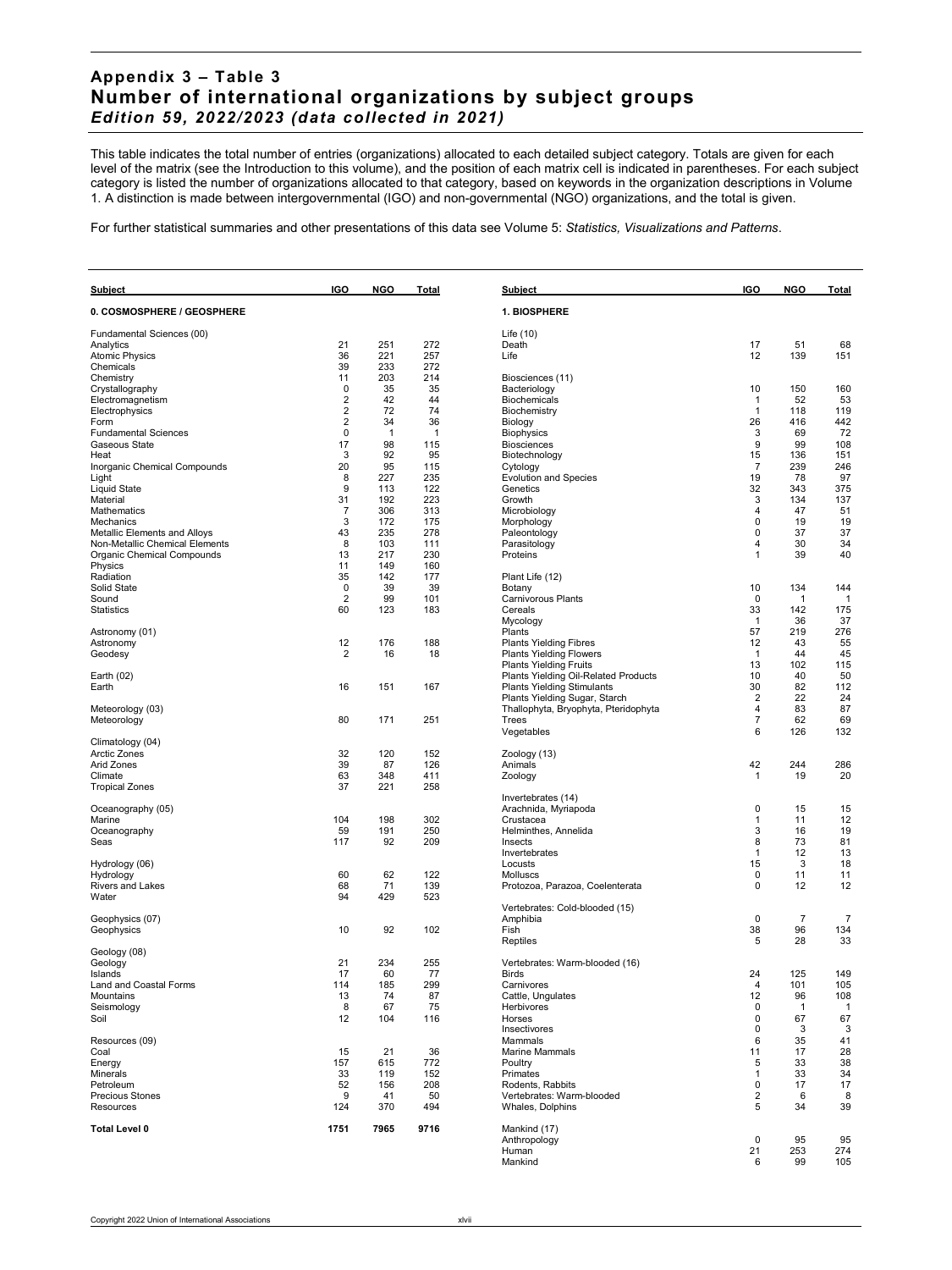| Medicine (18)<br><b>Friendship Groups</b><br>0<br>124<br>57<br>0<br>131<br>131<br>Human Resources<br>127<br>Anatomy<br>Blood<br>12<br>157<br>169<br><b>ILO Bodies</b><br>199<br>$\overline{4}$<br><b>Blood Vessels</b><br>25<br>0<br>156<br>156<br>Income<br>6<br>5<br>382<br>Cancer<br>377<br>Intellectual Work<br>4<br>80<br>0<br>171<br>171<br>10<br>370<br>Cardiology<br>Nongovernmental<br>25<br>Circulatory System<br>0<br>83<br>83<br>Occupation<br>61<br>5<br>Diabetes<br>0<br>59<br>59<br>Operators<br>63<br>230<br>236<br>Organization<br>10<br>131<br>Diagnosis<br>6<br>37<br>37<br>9<br>Digestive System<br>$\Omega$<br>Participation<br>77<br>0<br>38<br>38<br>18<br>37<br>Ear<br>Personnel<br>2<br>316<br>318<br>Practitioners<br>0<br>37<br>Eyesight<br>21<br>Fibromyalgia<br>0<br>$\mathbf{1}$<br><b>Professional Bodies</b><br>819<br>1<br>49<br>49<br>Gerontology<br>0<br>Professions<br>21<br>819<br>Glandular System<br>2<br>104<br>106<br>Retirement<br>9<br>52<br>$\overline{7}$<br>Hearing, Speech<br>0<br>124<br>124<br>Self Employed<br>159<br><b>Intestinal Tract</b><br>2<br>135<br>137<br>Services<br>113<br>640<br>29<br>3<br>26<br><b>Social Services</b><br>$\overline{7}$<br>82<br>Leprosy<br>0<br>70<br>Liver, Pancreas<br>70<br>Staff<br>15<br>119<br>2<br>263<br>265<br>Locomotive, Integumentary System<br><b>Trade Unions</b><br>$\mathbf 0$<br>544<br>7<br>135<br>142<br>Unemployment<br>10<br>21<br>Lungs, Throat<br>Malformations<br>38<br>39<br>Voluntary<br>14<br>291<br>1<br>1251<br>Welfare<br>75<br>Medicine<br>50<br>1201<br>659<br>75<br>Work<br>72<br>$\mathbf 0$<br>75<br>255<br>Muscular System<br>Nervous System<br>3<br>514<br>517<br>Workers<br>46<br>761<br>36<br>36<br>0<br>Nose<br>55<br>Pathology<br>864<br>919<br>Information (23)<br>Physiology<br>19<br>500<br>519<br>Advisory<br>9<br>10<br>323<br>326<br>Reproductive System<br>3<br>Alphabet, Transliteration<br>1<br>1<br>$\overline{7}$<br>Respiratory System<br>88<br>89<br>Archives<br>102<br>-1<br>Sexually Transmitted Diseases<br>260<br>274<br>Bibliography<br>8<br>34<br>14<br>Skeletal System<br>2<br>236<br>238<br><b>Books</b><br>10<br>124<br>Skin<br>$\mathbf{1}$<br>210<br>211<br>Collections<br>0<br>52<br>Specific Diseases<br>28<br>205<br>301<br>177<br>Data, Codes<br>70<br>Teeth, Mouth<br>9<br>294<br>303<br>Documentation<br>84<br>353<br><b>Urogenital System</b><br>198<br>199<br>Expertise<br>63<br>402<br>1<br>Information<br>237<br>1030<br>Geography (19)<br>Interpretation, Translation<br>6<br>104<br>10<br>31<br>41<br><b>Conservation Zones</b><br>0<br>48<br>Librarians<br>47<br>583<br>630<br>Libraries<br>11<br>175<br>Ecology<br>15<br>105<br>120<br>Periodicals<br>54<br>Geography<br>6<br>Land Type/Use<br>38<br>126<br>164<br>Publications<br>11<br>49<br>39<br>270<br>Nature<br>209<br>248<br>Reference<br>44<br>37<br>203<br>0<br>Wild<br>166<br>Secretariat Services<br>36<br><b>Total Level 1</b><br>975<br>13790<br>14765<br>Living Conditions (24)<br>Attendants, Servants<br>6<br>43<br>22<br>Beauticians<br>0<br>2. SOCIAL ACTION (STRUCTURE)<br><b>Buildings</b><br>5<br>115<br>3<br>Catering<br>57<br>3<br>34<br>Action (20)<br>Cleaning<br>3<br>$\mathbf 0$<br>$\overline{4}$<br>$\overline{4}$<br>Clothing<br>66<br>Action<br>Application<br>81<br>299<br>380<br>Consumers<br>13<br>264<br>Consumption<br>16<br>18<br>37<br>Society (21)<br>Equipment<br>154<br>143<br>92<br>11<br>132<br>Food<br>366<br>Adolescents<br>50<br>Adults<br>3<br>47<br><b>Food Security</b><br>26<br>52<br>Class, Caste, Elites<br>24<br>25<br>Footwear<br>0<br>36<br>1<br>79<br>Communities<br>415<br>494<br>52<br>Homes<br>1<br>15<br>Countries<br>$\overline{7}$<br>8<br>Households<br>6<br>98<br>45<br>703<br>748<br>28<br>177<br>Disadvantaged<br>Housing, Tenants<br>9<br>12<br>185<br>197<br>Instruments<br>33<br>Elderly<br>38<br><b>Exiles</b><br>31<br>95<br>126<br><b>Living Conditions</b><br>437<br>21<br>379<br>12<br>74<br>Family<br>358<br>Maintenance<br>46<br>154<br>5<br>13<br>Foreign<br>108<br>Neighbourhoods<br>30<br>Foreigners<br>Parks<br>1<br>42<br>14<br>16<br>3<br>32<br>Homosexual Relationships<br>2<br>103<br>105<br>Restaurants<br>65<br>76<br>141<br>Rural<br>46<br>353<br>Individuals<br>1086<br>69<br>1017<br>Settlements<br>17<br>59<br>Infants<br>199<br>$\mathbf 0$<br>$\overline{7}$<br>41<br>158<br>Slums, Encampments<br>Local<br>17<br>23<br>72<br>304<br>Marriage<br>49<br>Towns<br>Maternity, Paternity<br>26<br>175<br>201<br>Undernourishment<br>9<br>102<br>71<br>$\overline{4}$<br>67<br>Urban<br>15<br>219<br>Men<br>300<br>336<br>36<br>Villages<br>37<br>Migrants<br>1<br>309<br>332<br>Minority, Indigenous Groups<br>23<br>11<br>71<br>Transportation (25)<br>Mobility<br>60<br>183<br>18<br>165<br>Aerospace, Space<br>70<br>245<br>Overseas<br>Parish<br>0<br>23<br>23<br>Aviation<br>157<br>364<br>3<br>270<br>273<br>321<br>147<br>People<br>Communications<br>Peoples<br>12<br>157<br>169<br>Containers<br>10<br>26<br>251<br>262<br>0<br>72<br>Racial, Ethnic Groups<br>11<br>Cycling<br>61<br>208<br>269<br>Distribution<br>Refugees<br>14<br>44<br>3<br>32<br>13<br>16<br>29<br><b>Drivers</b><br>Segregation<br>9<br>80<br>81<br>Forwarders, Distributors<br>96<br>Semitism<br>-1<br>334<br>348<br>49<br>Sex-Related Questions<br>14<br>Handling<br>123<br>$\overline{2}$<br>768<br>88<br>680<br>119<br>Social<br>Hotel<br>25<br>45<br>386<br>431<br>Internet<br>449<br>Society<br>Women<br>62<br>1318<br>1380<br>Maritime<br>75<br>153<br>241<br>51<br>1184<br>1235<br>19<br>Youth<br><b>Motor Vehicles</b><br>8<br>Packaging<br>115<br>0<br>Social Activity (22)<br>Pedestrians<br>3<br>124<br>221<br>345<br>Pilots<br>3<br>35<br>Agency<br>$\overline{2}$<br>Debate<br>6<br>274<br>280<br>Pipelines<br>11<br>92<br>100<br>16<br>76<br>Ports: Sea, Air<br>28<br>Employees<br>Employers<br>6<br>55<br>61<br>Post<br>75<br>90<br>73<br>133<br>206<br>Radio<br>33<br>196<br>Employment<br>72<br>200<br>64<br><b>Employment Conditions</b><br>128<br>165<br>Railways<br>Executives, Supervisors<br>32<br>214<br>246<br>Roads<br>89<br>155<br>192<br>Fellowship<br>191<br>Satellites<br>35<br>42<br>1<br>449<br>45<br>Friendship<br>19<br>430<br>Seamen<br>46 | <u>Subject</u> | IGO | <b>NGO</b> | <b>Total</b> | <b>Subject</b> | IGO | <b>NGO</b> | <b>Total</b>         |
|-------------------------------------------------------------------------------------------------------------------------------------------------------------------------------------------------------------------------------------------------------------------------------------------------------------------------------------------------------------------------------------------------------------------------------------------------------------------------------------------------------------------------------------------------------------------------------------------------------------------------------------------------------------------------------------------------------------------------------------------------------------------------------------------------------------------------------------------------------------------------------------------------------------------------------------------------------------------------------------------------------------------------------------------------------------------------------------------------------------------------------------------------------------------------------------------------------------------------------------------------------------------------------------------------------------------------------------------------------------------------------------------------------------------------------------------------------------------------------------------------------------------------------------------------------------------------------------------------------------------------------------------------------------------------------------------------------------------------------------------------------------------------------------------------------------------------------------------------------------------------------------------------------------------------------------------------------------------------------------------------------------------------------------------------------------------------------------------------------------------------------------------------------------------------------------------------------------------------------------------------------------------------------------------------------------------------------------------------------------------------------------------------------------------------------------------------------------------------------------------------------------------------------------------------------------------------------------------------------------------------------------------------------------------------------------------------------------------------------------------------------------------------------------------------------------------------------------------------------------------------------------------------------------------------------------------------------------------------------------------------------------------------------------------------------------------------------------------------------------------------------------------------------------------------------------------------------------------------------------------------------------------------------------------------------------------------------------------------------------------------------------------------------------------------------------------------------------------------------------------------------------------------------------------------------------------------------------------------------------------------------------------------------------------------------------------------------------------------------------------------------------------------------------------------------------------------------------------------------------------------------------------------------------------------------------------------------------------------------------------------------------------------------------------------------------------------------------------------------------------------------------------------------------------------------------------------------------------------------------------------------------------------------------------------------------------------------------------------------------------------------------------------------------------------------------------------------------------------------------------------------------------------------------------------------------------------------------------------------------------------------------------------------------------------------------------------------------------------------------------------------------------------------------------------------------------------------------------------------------------------------------------------------------------------------------------------------------------------------------------------------------------------------------------------------------------------------------------------------------------------------------------------------------------------------------------------------------------------------------------------------------------------------------------------------------------------------------------------------------------------------------------------------------------------------------------------------------------------------------------------------------------------------------------------------------------------------------------------------------------------------------------------------------------------------------------------------------------------------------------------------------------------------------------------------------------------------------------------------------------------------------------------------------------------------------------------------------------------------------------------------------------------------------------------------------------------------------------------------------------------------------------------------------------------------------------------------------------------------------------------------------------------|----------------|-----|------------|--------------|----------------|-----|------------|----------------------|
|                                                                                                                                                                                                                                                                                                                                                                                                                                                                                                                                                                                                                                                                                                                                                                                                                                                                                                                                                                                                                                                                                                                                                                                                                                                                                                                                                                                                                                                                                                                                                                                                                                                                                                                                                                                                                                                                                                                                                                                                                                                                                                                                                                                                                                                                                                                                                                                                                                                                                                                                                                                                                                                                                                                                                                                                                                                                                                                                                                                                                                                                                                                                                                                                                                                                                                                                                                                                                                                                                                                                                                                                                                                                                                                                                                                                                                                                                                                                                                                                                                                                                                                                                                                                                                                                                                                                                                                                                                                                                                                                                                                                                                                                                                                                                                                                                                                                                                                                                                                                                                                                                                                                                                                                                                                                                                                                                                                                                                                                                                                                                                                                                                                                                                                                                                                                                                                                                                                                                                                                                                                                                                                                                                                                                                                                         |                |     |            |              |                |     |            | 124                  |
|                                                                                                                                                                                                                                                                                                                                                                                                                                                                                                                                                                                                                                                                                                                                                                                                                                                                                                                                                                                                                                                                                                                                                                                                                                                                                                                                                                                                                                                                                                                                                                                                                                                                                                                                                                                                                                                                                                                                                                                                                                                                                                                                                                                                                                                                                                                                                                                                                                                                                                                                                                                                                                                                                                                                                                                                                                                                                                                                                                                                                                                                                                                                                                                                                                                                                                                                                                                                                                                                                                                                                                                                                                                                                                                                                                                                                                                                                                                                                                                                                                                                                                                                                                                                                                                                                                                                                                                                                                                                                                                                                                                                                                                                                                                                                                                                                                                                                                                                                                                                                                                                                                                                                                                                                                                                                                                                                                                                                                                                                                                                                                                                                                                                                                                                                                                                                                                                                                                                                                                                                                                                                                                                                                                                                                                                         |                |     |            |              |                |     |            | 184                  |
|                                                                                                                                                                                                                                                                                                                                                                                                                                                                                                                                                                                                                                                                                                                                                                                                                                                                                                                                                                                                                                                                                                                                                                                                                                                                                                                                                                                                                                                                                                                                                                                                                                                                                                                                                                                                                                                                                                                                                                                                                                                                                                                                                                                                                                                                                                                                                                                                                                                                                                                                                                                                                                                                                                                                                                                                                                                                                                                                                                                                                                                                                                                                                                                                                                                                                                                                                                                                                                                                                                                                                                                                                                                                                                                                                                                                                                                                                                                                                                                                                                                                                                                                                                                                                                                                                                                                                                                                                                                                                                                                                                                                                                                                                                                                                                                                                                                                                                                                                                                                                                                                                                                                                                                                                                                                                                                                                                                                                                                                                                                                                                                                                                                                                                                                                                                                                                                                                                                                                                                                                                                                                                                                                                                                                                                                         |                |     |            |              |                |     |            | 203                  |
|                                                                                                                                                                                                                                                                                                                                                                                                                                                                                                                                                                                                                                                                                                                                                                                                                                                                                                                                                                                                                                                                                                                                                                                                                                                                                                                                                                                                                                                                                                                                                                                                                                                                                                                                                                                                                                                                                                                                                                                                                                                                                                                                                                                                                                                                                                                                                                                                                                                                                                                                                                                                                                                                                                                                                                                                                                                                                                                                                                                                                                                                                                                                                                                                                                                                                                                                                                                                                                                                                                                                                                                                                                                                                                                                                                                                                                                                                                                                                                                                                                                                                                                                                                                                                                                                                                                                                                                                                                                                                                                                                                                                                                                                                                                                                                                                                                                                                                                                                                                                                                                                                                                                                                                                                                                                                                                                                                                                                                                                                                                                                                                                                                                                                                                                                                                                                                                                                                                                                                                                                                                                                                                                                                                                                                                                         |                |     |            |              |                |     |            | 31<br>84             |
|                                                                                                                                                                                                                                                                                                                                                                                                                                                                                                                                                                                                                                                                                                                                                                                                                                                                                                                                                                                                                                                                                                                                                                                                                                                                                                                                                                                                                                                                                                                                                                                                                                                                                                                                                                                                                                                                                                                                                                                                                                                                                                                                                                                                                                                                                                                                                                                                                                                                                                                                                                                                                                                                                                                                                                                                                                                                                                                                                                                                                                                                                                                                                                                                                                                                                                                                                                                                                                                                                                                                                                                                                                                                                                                                                                                                                                                                                                                                                                                                                                                                                                                                                                                                                                                                                                                                                                                                                                                                                                                                                                                                                                                                                                                                                                                                                                                                                                                                                                                                                                                                                                                                                                                                                                                                                                                                                                                                                                                                                                                                                                                                                                                                                                                                                                                                                                                                                                                                                                                                                                                                                                                                                                                                                                                                         |                |     |            |              |                |     |            | 380                  |
|                                                                                                                                                                                                                                                                                                                                                                                                                                                                                                                                                                                                                                                                                                                                                                                                                                                                                                                                                                                                                                                                                                                                                                                                                                                                                                                                                                                                                                                                                                                                                                                                                                                                                                                                                                                                                                                                                                                                                                                                                                                                                                                                                                                                                                                                                                                                                                                                                                                                                                                                                                                                                                                                                                                                                                                                                                                                                                                                                                                                                                                                                                                                                                                                                                                                                                                                                                                                                                                                                                                                                                                                                                                                                                                                                                                                                                                                                                                                                                                                                                                                                                                                                                                                                                                                                                                                                                                                                                                                                                                                                                                                                                                                                                                                                                                                                                                                                                                                                                                                                                                                                                                                                                                                                                                                                                                                                                                                                                                                                                                                                                                                                                                                                                                                                                                                                                                                                                                                                                                                                                                                                                                                                                                                                                                                         |                |     |            |              |                |     |            | 86                   |
|                                                                                                                                                                                                                                                                                                                                                                                                                                                                                                                                                                                                                                                                                                                                                                                                                                                                                                                                                                                                                                                                                                                                                                                                                                                                                                                                                                                                                                                                                                                                                                                                                                                                                                                                                                                                                                                                                                                                                                                                                                                                                                                                                                                                                                                                                                                                                                                                                                                                                                                                                                                                                                                                                                                                                                                                                                                                                                                                                                                                                                                                                                                                                                                                                                                                                                                                                                                                                                                                                                                                                                                                                                                                                                                                                                                                                                                                                                                                                                                                                                                                                                                                                                                                                                                                                                                                                                                                                                                                                                                                                                                                                                                                                                                                                                                                                                                                                                                                                                                                                                                                                                                                                                                                                                                                                                                                                                                                                                                                                                                                                                                                                                                                                                                                                                                                                                                                                                                                                                                                                                                                                                                                                                                                                                                                         |                |     |            |              |                |     |            | 68                   |
|                                                                                                                                                                                                                                                                                                                                                                                                                                                                                                                                                                                                                                                                                                                                                                                                                                                                                                                                                                                                                                                                                                                                                                                                                                                                                                                                                                                                                                                                                                                                                                                                                                                                                                                                                                                                                                                                                                                                                                                                                                                                                                                                                                                                                                                                                                                                                                                                                                                                                                                                                                                                                                                                                                                                                                                                                                                                                                                                                                                                                                                                                                                                                                                                                                                                                                                                                                                                                                                                                                                                                                                                                                                                                                                                                                                                                                                                                                                                                                                                                                                                                                                                                                                                                                                                                                                                                                                                                                                                                                                                                                                                                                                                                                                                                                                                                                                                                                                                                                                                                                                                                                                                                                                                                                                                                                                                                                                                                                                                                                                                                                                                                                                                                                                                                                                                                                                                                                                                                                                                                                                                                                                                                                                                                                                                         |                |     |            |              |                |     |            | 141<br>86            |
|                                                                                                                                                                                                                                                                                                                                                                                                                                                                                                                                                                                                                                                                                                                                                                                                                                                                                                                                                                                                                                                                                                                                                                                                                                                                                                                                                                                                                                                                                                                                                                                                                                                                                                                                                                                                                                                                                                                                                                                                                                                                                                                                                                                                                                                                                                                                                                                                                                                                                                                                                                                                                                                                                                                                                                                                                                                                                                                                                                                                                                                                                                                                                                                                                                                                                                                                                                                                                                                                                                                                                                                                                                                                                                                                                                                                                                                                                                                                                                                                                                                                                                                                                                                                                                                                                                                                                                                                                                                                                                                                                                                                                                                                                                                                                                                                                                                                                                                                                                                                                                                                                                                                                                                                                                                                                                                                                                                                                                                                                                                                                                                                                                                                                                                                                                                                                                                                                                                                                                                                                                                                                                                                                                                                                                                                         |                |     |            |              |                |     |            | 55                   |
|                                                                                                                                                                                                                                                                                                                                                                                                                                                                                                                                                                                                                                                                                                                                                                                                                                                                                                                                                                                                                                                                                                                                                                                                                                                                                                                                                                                                                                                                                                                                                                                                                                                                                                                                                                                                                                                                                                                                                                                                                                                                                                                                                                                                                                                                                                                                                                                                                                                                                                                                                                                                                                                                                                                                                                                                                                                                                                                                                                                                                                                                                                                                                                                                                                                                                                                                                                                                                                                                                                                                                                                                                                                                                                                                                                                                                                                                                                                                                                                                                                                                                                                                                                                                                                                                                                                                                                                                                                                                                                                                                                                                                                                                                                                                                                                                                                                                                                                                                                                                                                                                                                                                                                                                                                                                                                                                                                                                                                                                                                                                                                                                                                                                                                                                                                                                                                                                                                                                                                                                                                                                                                                                                                                                                                                                         |                |     |            |              |                |     |            | 37                   |
|                                                                                                                                                                                                                                                                                                                                                                                                                                                                                                                                                                                                                                                                                                                                                                                                                                                                                                                                                                                                                                                                                                                                                                                                                                                                                                                                                                                                                                                                                                                                                                                                                                                                                                                                                                                                                                                                                                                                                                                                                                                                                                                                                                                                                                                                                                                                                                                                                                                                                                                                                                                                                                                                                                                                                                                                                                                                                                                                                                                                                                                                                                                                                                                                                                                                                                                                                                                                                                                                                                                                                                                                                                                                                                                                                                                                                                                                                                                                                                                                                                                                                                                                                                                                                                                                                                                                                                                                                                                                                                                                                                                                                                                                                                                                                                                                                                                                                                                                                                                                                                                                                                                                                                                                                                                                                                                                                                                                                                                                                                                                                                                                                                                                                                                                                                                                                                                                                                                                                                                                                                                                                                                                                                                                                                                                         |                |     |            |              |                |     |            | 840                  |
|                                                                                                                                                                                                                                                                                                                                                                                                                                                                                                                                                                                                                                                                                                                                                                                                                                                                                                                                                                                                                                                                                                                                                                                                                                                                                                                                                                                                                                                                                                                                                                                                                                                                                                                                                                                                                                                                                                                                                                                                                                                                                                                                                                                                                                                                                                                                                                                                                                                                                                                                                                                                                                                                                                                                                                                                                                                                                                                                                                                                                                                                                                                                                                                                                                                                                                                                                                                                                                                                                                                                                                                                                                                                                                                                                                                                                                                                                                                                                                                                                                                                                                                                                                                                                                                                                                                                                                                                                                                                                                                                                                                                                                                                                                                                                                                                                                                                                                                                                                                                                                                                                                                                                                                                                                                                                                                                                                                                                                                                                                                                                                                                                                                                                                                                                                                                                                                                                                                                                                                                                                                                                                                                                                                                                                                                         |                |     |            |              |                |     |            | 840<br>61            |
|                                                                                                                                                                                                                                                                                                                                                                                                                                                                                                                                                                                                                                                                                                                                                                                                                                                                                                                                                                                                                                                                                                                                                                                                                                                                                                                                                                                                                                                                                                                                                                                                                                                                                                                                                                                                                                                                                                                                                                                                                                                                                                                                                                                                                                                                                                                                                                                                                                                                                                                                                                                                                                                                                                                                                                                                                                                                                                                                                                                                                                                                                                                                                                                                                                                                                                                                                                                                                                                                                                                                                                                                                                                                                                                                                                                                                                                                                                                                                                                                                                                                                                                                                                                                                                                                                                                                                                                                                                                                                                                                                                                                                                                                                                                                                                                                                                                                                                                                                                                                                                                                                                                                                                                                                                                                                                                                                                                                                                                                                                                                                                                                                                                                                                                                                                                                                                                                                                                                                                                                                                                                                                                                                                                                                                                                         |                |     |            |              |                |     |            | 166                  |
|                                                                                                                                                                                                                                                                                                                                                                                                                                                                                                                                                                                                                                                                                                                                                                                                                                                                                                                                                                                                                                                                                                                                                                                                                                                                                                                                                                                                                                                                                                                                                                                                                                                                                                                                                                                                                                                                                                                                                                                                                                                                                                                                                                                                                                                                                                                                                                                                                                                                                                                                                                                                                                                                                                                                                                                                                                                                                                                                                                                                                                                                                                                                                                                                                                                                                                                                                                                                                                                                                                                                                                                                                                                                                                                                                                                                                                                                                                                                                                                                                                                                                                                                                                                                                                                                                                                                                                                                                                                                                                                                                                                                                                                                                                                                                                                                                                                                                                                                                                                                                                                                                                                                                                                                                                                                                                                                                                                                                                                                                                                                                                                                                                                                                                                                                                                                                                                                                                                                                                                                                                                                                                                                                                                                                                                                         |                |     |            |              |                |     |            | 753                  |
|                                                                                                                                                                                                                                                                                                                                                                                                                                                                                                                                                                                                                                                                                                                                                                                                                                                                                                                                                                                                                                                                                                                                                                                                                                                                                                                                                                                                                                                                                                                                                                                                                                                                                                                                                                                                                                                                                                                                                                                                                                                                                                                                                                                                                                                                                                                                                                                                                                                                                                                                                                                                                                                                                                                                                                                                                                                                                                                                                                                                                                                                                                                                                                                                                                                                                                                                                                                                                                                                                                                                                                                                                                                                                                                                                                                                                                                                                                                                                                                                                                                                                                                                                                                                                                                                                                                                                                                                                                                                                                                                                                                                                                                                                                                                                                                                                                                                                                                                                                                                                                                                                                                                                                                                                                                                                                                                                                                                                                                                                                                                                                                                                                                                                                                                                                                                                                                                                                                                                                                                                                                                                                                                                                                                                                                                         |                |     |            |              |                |     |            | 89                   |
|                                                                                                                                                                                                                                                                                                                                                                                                                                                                                                                                                                                                                                                                                                                                                                                                                                                                                                                                                                                                                                                                                                                                                                                                                                                                                                                                                                                                                                                                                                                                                                                                                                                                                                                                                                                                                                                                                                                                                                                                                                                                                                                                                                                                                                                                                                                                                                                                                                                                                                                                                                                                                                                                                                                                                                                                                                                                                                                                                                                                                                                                                                                                                                                                                                                                                                                                                                                                                                                                                                                                                                                                                                                                                                                                                                                                                                                                                                                                                                                                                                                                                                                                                                                                                                                                                                                                                                                                                                                                                                                                                                                                                                                                                                                                                                                                                                                                                                                                                                                                                                                                                                                                                                                                                                                                                                                                                                                                                                                                                                                                                                                                                                                                                                                                                                                                                                                                                                                                                                                                                                                                                                                                                                                                                                                                         |                |     |            |              |                |     |            | 134<br>544           |
|                                                                                                                                                                                                                                                                                                                                                                                                                                                                                                                                                                                                                                                                                                                                                                                                                                                                                                                                                                                                                                                                                                                                                                                                                                                                                                                                                                                                                                                                                                                                                                                                                                                                                                                                                                                                                                                                                                                                                                                                                                                                                                                                                                                                                                                                                                                                                                                                                                                                                                                                                                                                                                                                                                                                                                                                                                                                                                                                                                                                                                                                                                                                                                                                                                                                                                                                                                                                                                                                                                                                                                                                                                                                                                                                                                                                                                                                                                                                                                                                                                                                                                                                                                                                                                                                                                                                                                                                                                                                                                                                                                                                                                                                                                                                                                                                                                                                                                                                                                                                                                                                                                                                                                                                                                                                                                                                                                                                                                                                                                                                                                                                                                                                                                                                                                                                                                                                                                                                                                                                                                                                                                                                                                                                                                                                         |                |     |            |              |                |     |            | 31                   |
|                                                                                                                                                                                                                                                                                                                                                                                                                                                                                                                                                                                                                                                                                                                                                                                                                                                                                                                                                                                                                                                                                                                                                                                                                                                                                                                                                                                                                                                                                                                                                                                                                                                                                                                                                                                                                                                                                                                                                                                                                                                                                                                                                                                                                                                                                                                                                                                                                                                                                                                                                                                                                                                                                                                                                                                                                                                                                                                                                                                                                                                                                                                                                                                                                                                                                                                                                                                                                                                                                                                                                                                                                                                                                                                                                                                                                                                                                                                                                                                                                                                                                                                                                                                                                                                                                                                                                                                                                                                                                                                                                                                                                                                                                                                                                                                                                                                                                                                                                                                                                                                                                                                                                                                                                                                                                                                                                                                                                                                                                                                                                                                                                                                                                                                                                                                                                                                                                                                                                                                                                                                                                                                                                                                                                                                                         |                |     |            |              |                |     |            | 305                  |
|                                                                                                                                                                                                                                                                                                                                                                                                                                                                                                                                                                                                                                                                                                                                                                                                                                                                                                                                                                                                                                                                                                                                                                                                                                                                                                                                                                                                                                                                                                                                                                                                                                                                                                                                                                                                                                                                                                                                                                                                                                                                                                                                                                                                                                                                                                                                                                                                                                                                                                                                                                                                                                                                                                                                                                                                                                                                                                                                                                                                                                                                                                                                                                                                                                                                                                                                                                                                                                                                                                                                                                                                                                                                                                                                                                                                                                                                                                                                                                                                                                                                                                                                                                                                                                                                                                                                                                                                                                                                                                                                                                                                                                                                                                                                                                                                                                                                                                                                                                                                                                                                                                                                                                                                                                                                                                                                                                                                                                                                                                                                                                                                                                                                                                                                                                                                                                                                                                                                                                                                                                                                                                                                                                                                                                                                         |                |     |            |              |                |     |            | 734<br>327           |
|                                                                                                                                                                                                                                                                                                                                                                                                                                                                                                                                                                                                                                                                                                                                                                                                                                                                                                                                                                                                                                                                                                                                                                                                                                                                                                                                                                                                                                                                                                                                                                                                                                                                                                                                                                                                                                                                                                                                                                                                                                                                                                                                                                                                                                                                                                                                                                                                                                                                                                                                                                                                                                                                                                                                                                                                                                                                                                                                                                                                                                                                                                                                                                                                                                                                                                                                                                                                                                                                                                                                                                                                                                                                                                                                                                                                                                                                                                                                                                                                                                                                                                                                                                                                                                                                                                                                                                                                                                                                                                                                                                                                                                                                                                                                                                                                                                                                                                                                                                                                                                                                                                                                                                                                                                                                                                                                                                                                                                                                                                                                                                                                                                                                                                                                                                                                                                                                                                                                                                                                                                                                                                                                                                                                                                                                         |                |     |            |              |                |     |            | 807                  |
|                                                                                                                                                                                                                                                                                                                                                                                                                                                                                                                                                                                                                                                                                                                                                                                                                                                                                                                                                                                                                                                                                                                                                                                                                                                                                                                                                                                                                                                                                                                                                                                                                                                                                                                                                                                                                                                                                                                                                                                                                                                                                                                                                                                                                                                                                                                                                                                                                                                                                                                                                                                                                                                                                                                                                                                                                                                                                                                                                                                                                                                                                                                                                                                                                                                                                                                                                                                                                                                                                                                                                                                                                                                                                                                                                                                                                                                                                                                                                                                                                                                                                                                                                                                                                                                                                                                                                                                                                                                                                                                                                                                                                                                                                                                                                                                                                                                                                                                                                                                                                                                                                                                                                                                                                                                                                                                                                                                                                                                                                                                                                                                                                                                                                                                                                                                                                                                                                                                                                                                                                                                                                                                                                                                                                                                                         |                |     |            |              |                |     |            |                      |
|                                                                                                                                                                                                                                                                                                                                                                                                                                                                                                                                                                                                                                                                                                                                                                                                                                                                                                                                                                                                                                                                                                                                                                                                                                                                                                                                                                                                                                                                                                                                                                                                                                                                                                                                                                                                                                                                                                                                                                                                                                                                                                                                                                                                                                                                                                                                                                                                                                                                                                                                                                                                                                                                                                                                                                                                                                                                                                                                                                                                                                                                                                                                                                                                                                                                                                                                                                                                                                                                                                                                                                                                                                                                                                                                                                                                                                                                                                                                                                                                                                                                                                                                                                                                                                                                                                                                                                                                                                                                                                                                                                                                                                                                                                                                                                                                                                                                                                                                                                                                                                                                                                                                                                                                                                                                                                                                                                                                                                                                                                                                                                                                                                                                                                                                                                                                                                                                                                                                                                                                                                                                                                                                                                                                                                                                         |                |     |            |              |                |     |            |                      |
|                                                                                                                                                                                                                                                                                                                                                                                                                                                                                                                                                                                                                                                                                                                                                                                                                                                                                                                                                                                                                                                                                                                                                                                                                                                                                                                                                                                                                                                                                                                                                                                                                                                                                                                                                                                                                                                                                                                                                                                                                                                                                                                                                                                                                                                                                                                                                                                                                                                                                                                                                                                                                                                                                                                                                                                                                                                                                                                                                                                                                                                                                                                                                                                                                                                                                                                                                                                                                                                                                                                                                                                                                                                                                                                                                                                                                                                                                                                                                                                                                                                                                                                                                                                                                                                                                                                                                                                                                                                                                                                                                                                                                                                                                                                                                                                                                                                                                                                                                                                                                                                                                                                                                                                                                                                                                                                                                                                                                                                                                                                                                                                                                                                                                                                                                                                                                                                                                                                                                                                                                                                                                                                                                                                                                                                                         |                |     |            |              |                |     |            | 19<br>$\overline{2}$ |
|                                                                                                                                                                                                                                                                                                                                                                                                                                                                                                                                                                                                                                                                                                                                                                                                                                                                                                                                                                                                                                                                                                                                                                                                                                                                                                                                                                                                                                                                                                                                                                                                                                                                                                                                                                                                                                                                                                                                                                                                                                                                                                                                                                                                                                                                                                                                                                                                                                                                                                                                                                                                                                                                                                                                                                                                                                                                                                                                                                                                                                                                                                                                                                                                                                                                                                                                                                                                                                                                                                                                                                                                                                                                                                                                                                                                                                                                                                                                                                                                                                                                                                                                                                                                                                                                                                                                                                                                                                                                                                                                                                                                                                                                                                                                                                                                                                                                                                                                                                                                                                                                                                                                                                                                                                                                                                                                                                                                                                                                                                                                                                                                                                                                                                                                                                                                                                                                                                                                                                                                                                                                                                                                                                                                                                                                         |                |     |            |              |                |     |            | 109                  |
|                                                                                                                                                                                                                                                                                                                                                                                                                                                                                                                                                                                                                                                                                                                                                                                                                                                                                                                                                                                                                                                                                                                                                                                                                                                                                                                                                                                                                                                                                                                                                                                                                                                                                                                                                                                                                                                                                                                                                                                                                                                                                                                                                                                                                                                                                                                                                                                                                                                                                                                                                                                                                                                                                                                                                                                                                                                                                                                                                                                                                                                                                                                                                                                                                                                                                                                                                                                                                                                                                                                                                                                                                                                                                                                                                                                                                                                                                                                                                                                                                                                                                                                                                                                                                                                                                                                                                                                                                                                                                                                                                                                                                                                                                                                                                                                                                                                                                                                                                                                                                                                                                                                                                                                                                                                                                                                                                                                                                                                                                                                                                                                                                                                                                                                                                                                                                                                                                                                                                                                                                                                                                                                                                                                                                                                                         |                |     |            |              |                |     |            | 42                   |
|                                                                                                                                                                                                                                                                                                                                                                                                                                                                                                                                                                                                                                                                                                                                                                                                                                                                                                                                                                                                                                                                                                                                                                                                                                                                                                                                                                                                                                                                                                                                                                                                                                                                                                                                                                                                                                                                                                                                                                                                                                                                                                                                                                                                                                                                                                                                                                                                                                                                                                                                                                                                                                                                                                                                                                                                                                                                                                                                                                                                                                                                                                                                                                                                                                                                                                                                                                                                                                                                                                                                                                                                                                                                                                                                                                                                                                                                                                                                                                                                                                                                                                                                                                                                                                                                                                                                                                                                                                                                                                                                                                                                                                                                                                                                                                                                                                                                                                                                                                                                                                                                                                                                                                                                                                                                                                                                                                                                                                                                                                                                                                                                                                                                                                                                                                                                                                                                                                                                                                                                                                                                                                                                                                                                                                                                         |                |     |            |              |                |     |            | 134                  |
|                                                                                                                                                                                                                                                                                                                                                                                                                                                                                                                                                                                                                                                                                                                                                                                                                                                                                                                                                                                                                                                                                                                                                                                                                                                                                                                                                                                                                                                                                                                                                                                                                                                                                                                                                                                                                                                                                                                                                                                                                                                                                                                                                                                                                                                                                                                                                                                                                                                                                                                                                                                                                                                                                                                                                                                                                                                                                                                                                                                                                                                                                                                                                                                                                                                                                                                                                                                                                                                                                                                                                                                                                                                                                                                                                                                                                                                                                                                                                                                                                                                                                                                                                                                                                                                                                                                                                                                                                                                                                                                                                                                                                                                                                                                                                                                                                                                                                                                                                                                                                                                                                                                                                                                                                                                                                                                                                                                                                                                                                                                                                                                                                                                                                                                                                                                                                                                                                                                                                                                                                                                                                                                                                                                                                                                                         |                |     |            |              |                |     |            | 52                   |
|                                                                                                                                                                                                                                                                                                                                                                                                                                                                                                                                                                                                                                                                                                                                                                                                                                                                                                                                                                                                                                                                                                                                                                                                                                                                                                                                                                                                                                                                                                                                                                                                                                                                                                                                                                                                                                                                                                                                                                                                                                                                                                                                                                                                                                                                                                                                                                                                                                                                                                                                                                                                                                                                                                                                                                                                                                                                                                                                                                                                                                                                                                                                                                                                                                                                                                                                                                                                                                                                                                                                                                                                                                                                                                                                                                                                                                                                                                                                                                                                                                                                                                                                                                                                                                                                                                                                                                                                                                                                                                                                                                                                                                                                                                                                                                                                                                                                                                                                                                                                                                                                                                                                                                                                                                                                                                                                                                                                                                                                                                                                                                                                                                                                                                                                                                                                                                                                                                                                                                                                                                                                                                                                                                                                                                                                         |                |     |            |              |                |     |            | 371<br>437           |
|                                                                                                                                                                                                                                                                                                                                                                                                                                                                                                                                                                                                                                                                                                                                                                                                                                                                                                                                                                                                                                                                                                                                                                                                                                                                                                                                                                                                                                                                                                                                                                                                                                                                                                                                                                                                                                                                                                                                                                                                                                                                                                                                                                                                                                                                                                                                                                                                                                                                                                                                                                                                                                                                                                                                                                                                                                                                                                                                                                                                                                                                                                                                                                                                                                                                                                                                                                                                                                                                                                                                                                                                                                                                                                                                                                                                                                                                                                                                                                                                                                                                                                                                                                                                                                                                                                                                                                                                                                                                                                                                                                                                                                                                                                                                                                                                                                                                                                                                                                                                                                                                                                                                                                                                                                                                                                                                                                                                                                                                                                                                                                                                                                                                                                                                                                                                                                                                                                                                                                                                                                                                                                                                                                                                                                                                         |                |     |            |              |                |     |            | 465                  |
|                                                                                                                                                                                                                                                                                                                                                                                                                                                                                                                                                                                                                                                                                                                                                                                                                                                                                                                                                                                                                                                                                                                                                                                                                                                                                                                                                                                                                                                                                                                                                                                                                                                                                                                                                                                                                                                                                                                                                                                                                                                                                                                                                                                                                                                                                                                                                                                                                                                                                                                                                                                                                                                                                                                                                                                                                                                                                                                                                                                                                                                                                                                                                                                                                                                                                                                                                                                                                                                                                                                                                                                                                                                                                                                                                                                                                                                                                                                                                                                                                                                                                                                                                                                                                                                                                                                                                                                                                                                                                                                                                                                                                                                                                                                                                                                                                                                                                                                                                                                                                                                                                                                                                                                                                                                                                                                                                                                                                                                                                                                                                                                                                                                                                                                                                                                                                                                                                                                                                                                                                                                                                                                                                                                                                                                                         |                |     |            |              |                |     |            | 1267                 |
|                                                                                                                                                                                                                                                                                                                                                                                                                                                                                                                                                                                                                                                                                                                                                                                                                                                                                                                                                                                                                                                                                                                                                                                                                                                                                                                                                                                                                                                                                                                                                                                                                                                                                                                                                                                                                                                                                                                                                                                                                                                                                                                                                                                                                                                                                                                                                                                                                                                                                                                                                                                                                                                                                                                                                                                                                                                                                                                                                                                                                                                                                                                                                                                                                                                                                                                                                                                                                                                                                                                                                                                                                                                                                                                                                                                                                                                                                                                                                                                                                                                                                                                                                                                                                                                                                                                                                                                                                                                                                                                                                                                                                                                                                                                                                                                                                                                                                                                                                                                                                                                                                                                                                                                                                                                                                                                                                                                                                                                                                                                                                                                                                                                                                                                                                                                                                                                                                                                                                                                                                                                                                                                                                                                                                                                                         |                |     |            |              |                |     |            | 110                  |
|                                                                                                                                                                                                                                                                                                                                                                                                                                                                                                                                                                                                                                                                                                                                                                                                                                                                                                                                                                                                                                                                                                                                                                                                                                                                                                                                                                                                                                                                                                                                                                                                                                                                                                                                                                                                                                                                                                                                                                                                                                                                                                                                                                                                                                                                                                                                                                                                                                                                                                                                                                                                                                                                                                                                                                                                                                                                                                                                                                                                                                                                                                                                                                                                                                                                                                                                                                                                                                                                                                                                                                                                                                                                                                                                                                                                                                                                                                                                                                                                                                                                                                                                                                                                                                                                                                                                                                                                                                                                                                                                                                                                                                                                                                                                                                                                                                                                                                                                                                                                                                                                                                                                                                                                                                                                                                                                                                                                                                                                                                                                                                                                                                                                                                                                                                                                                                                                                                                                                                                                                                                                                                                                                                                                                                                                         |                |     |            |              |                |     |            | 48<br>186            |
|                                                                                                                                                                                                                                                                                                                                                                                                                                                                                                                                                                                                                                                                                                                                                                                                                                                                                                                                                                                                                                                                                                                                                                                                                                                                                                                                                                                                                                                                                                                                                                                                                                                                                                                                                                                                                                                                                                                                                                                                                                                                                                                                                                                                                                                                                                                                                                                                                                                                                                                                                                                                                                                                                                                                                                                                                                                                                                                                                                                                                                                                                                                                                                                                                                                                                                                                                                                                                                                                                                                                                                                                                                                                                                                                                                                                                                                                                                                                                                                                                                                                                                                                                                                                                                                                                                                                                                                                                                                                                                                                                                                                                                                                                                                                                                                                                                                                                                                                                                                                                                                                                                                                                                                                                                                                                                                                                                                                                                                                                                                                                                                                                                                                                                                                                                                                                                                                                                                                                                                                                                                                                                                                                                                                                                                                         |                |     |            |              |                |     |            | 60                   |
|                                                                                                                                                                                                                                                                                                                                                                                                                                                                                                                                                                                                                                                                                                                                                                                                                                                                                                                                                                                                                                                                                                                                                                                                                                                                                                                                                                                                                                                                                                                                                                                                                                                                                                                                                                                                                                                                                                                                                                                                                                                                                                                                                                                                                                                                                                                                                                                                                                                                                                                                                                                                                                                                                                                                                                                                                                                                                                                                                                                                                                                                                                                                                                                                                                                                                                                                                                                                                                                                                                                                                                                                                                                                                                                                                                                                                                                                                                                                                                                                                                                                                                                                                                                                                                                                                                                                                                                                                                                                                                                                                                                                                                                                                                                                                                                                                                                                                                                                                                                                                                                                                                                                                                                                                                                                                                                                                                                                                                                                                                                                                                                                                                                                                                                                                                                                                                                                                                                                                                                                                                                                                                                                                                                                                                                                         |                |     |            |              |                |     |            | 60                   |
|                                                                                                                                                                                                                                                                                                                                                                                                                                                                                                                                                                                                                                                                                                                                                                                                                                                                                                                                                                                                                                                                                                                                                                                                                                                                                                                                                                                                                                                                                                                                                                                                                                                                                                                                                                                                                                                                                                                                                                                                                                                                                                                                                                                                                                                                                                                                                                                                                                                                                                                                                                                                                                                                                                                                                                                                                                                                                                                                                                                                                                                                                                                                                                                                                                                                                                                                                                                                                                                                                                                                                                                                                                                                                                                                                                                                                                                                                                                                                                                                                                                                                                                                                                                                                                                                                                                                                                                                                                                                                                                                                                                                                                                                                                                                                                                                                                                                                                                                                                                                                                                                                                                                                                                                                                                                                                                                                                                                                                                                                                                                                                                                                                                                                                                                                                                                                                                                                                                                                                                                                                                                                                                                                                                                                                                                         |                |     |            |              |                |     |            | 314<br>36            |
|                                                                                                                                                                                                                                                                                                                                                                                                                                                                                                                                                                                                                                                                                                                                                                                                                                                                                                                                                                                                                                                                                                                                                                                                                                                                                                                                                                                                                                                                                                                                                                                                                                                                                                                                                                                                                                                                                                                                                                                                                                                                                                                                                                                                                                                                                                                                                                                                                                                                                                                                                                                                                                                                                                                                                                                                                                                                                                                                                                                                                                                                                                                                                                                                                                                                                                                                                                                                                                                                                                                                                                                                                                                                                                                                                                                                                                                                                                                                                                                                                                                                                                                                                                                                                                                                                                                                                                                                                                                                                                                                                                                                                                                                                                                                                                                                                                                                                                                                                                                                                                                                                                                                                                                                                                                                                                                                                                                                                                                                                                                                                                                                                                                                                                                                                                                                                                                                                                                                                                                                                                                                                                                                                                                                                                                                         |                |     |            |              |                |     |            |                      |
|                                                                                                                                                                                                                                                                                                                                                                                                                                                                                                                                                                                                                                                                                                                                                                                                                                                                                                                                                                                                                                                                                                                                                                                                                                                                                                                                                                                                                                                                                                                                                                                                                                                                                                                                                                                                                                                                                                                                                                                                                                                                                                                                                                                                                                                                                                                                                                                                                                                                                                                                                                                                                                                                                                                                                                                                                                                                                                                                                                                                                                                                                                                                                                                                                                                                                                                                                                                                                                                                                                                                                                                                                                                                                                                                                                                                                                                                                                                                                                                                                                                                                                                                                                                                                                                                                                                                                                                                                                                                                                                                                                                                                                                                                                                                                                                                                                                                                                                                                                                                                                                                                                                                                                                                                                                                                                                                                                                                                                                                                                                                                                                                                                                                                                                                                                                                                                                                                                                                                                                                                                                                                                                                                                                                                                                                         |                |     |            |              |                |     |            |                      |
|                                                                                                                                                                                                                                                                                                                                                                                                                                                                                                                                                                                                                                                                                                                                                                                                                                                                                                                                                                                                                                                                                                                                                                                                                                                                                                                                                                                                                                                                                                                                                                                                                                                                                                                                                                                                                                                                                                                                                                                                                                                                                                                                                                                                                                                                                                                                                                                                                                                                                                                                                                                                                                                                                                                                                                                                                                                                                                                                                                                                                                                                                                                                                                                                                                                                                                                                                                                                                                                                                                                                                                                                                                                                                                                                                                                                                                                                                                                                                                                                                                                                                                                                                                                                                                                                                                                                                                                                                                                                                                                                                                                                                                                                                                                                                                                                                                                                                                                                                                                                                                                                                                                                                                                                                                                                                                                                                                                                                                                                                                                                                                                                                                                                                                                                                                                                                                                                                                                                                                                                                                                                                                                                                                                                                                                                         |                |     |            |              |                |     |            | 49                   |
|                                                                                                                                                                                                                                                                                                                                                                                                                                                                                                                                                                                                                                                                                                                                                                                                                                                                                                                                                                                                                                                                                                                                                                                                                                                                                                                                                                                                                                                                                                                                                                                                                                                                                                                                                                                                                                                                                                                                                                                                                                                                                                                                                                                                                                                                                                                                                                                                                                                                                                                                                                                                                                                                                                                                                                                                                                                                                                                                                                                                                                                                                                                                                                                                                                                                                                                                                                                                                                                                                                                                                                                                                                                                                                                                                                                                                                                                                                                                                                                                                                                                                                                                                                                                                                                                                                                                                                                                                                                                                                                                                                                                                                                                                                                                                                                                                                                                                                                                                                                                                                                                                                                                                                                                                                                                                                                                                                                                                                                                                                                                                                                                                                                                                                                                                                                                                                                                                                                                                                                                                                                                                                                                                                                                                                                                         |                |     |            |              |                |     |            | 22<br>120            |
|                                                                                                                                                                                                                                                                                                                                                                                                                                                                                                                                                                                                                                                                                                                                                                                                                                                                                                                                                                                                                                                                                                                                                                                                                                                                                                                                                                                                                                                                                                                                                                                                                                                                                                                                                                                                                                                                                                                                                                                                                                                                                                                                                                                                                                                                                                                                                                                                                                                                                                                                                                                                                                                                                                                                                                                                                                                                                                                                                                                                                                                                                                                                                                                                                                                                                                                                                                                                                                                                                                                                                                                                                                                                                                                                                                                                                                                                                                                                                                                                                                                                                                                                                                                                                                                                                                                                                                                                                                                                                                                                                                                                                                                                                                                                                                                                                                                                                                                                                                                                                                                                                                                                                                                                                                                                                                                                                                                                                                                                                                                                                                                                                                                                                                                                                                                                                                                                                                                                                                                                                                                                                                                                                                                                                                                                         |                |     |            |              |                |     |            | 60                   |
|                                                                                                                                                                                                                                                                                                                                                                                                                                                                                                                                                                                                                                                                                                                                                                                                                                                                                                                                                                                                                                                                                                                                                                                                                                                                                                                                                                                                                                                                                                                                                                                                                                                                                                                                                                                                                                                                                                                                                                                                                                                                                                                                                                                                                                                                                                                                                                                                                                                                                                                                                                                                                                                                                                                                                                                                                                                                                                                                                                                                                                                                                                                                                                                                                                                                                                                                                                                                                                                                                                                                                                                                                                                                                                                                                                                                                                                                                                                                                                                                                                                                                                                                                                                                                                                                                                                                                                                                                                                                                                                                                                                                                                                                                                                                                                                                                                                                                                                                                                                                                                                                                                                                                                                                                                                                                                                                                                                                                                                                                                                                                                                                                                                                                                                                                                                                                                                                                                                                                                                                                                                                                                                                                                                                                                                                         |                |     |            |              |                |     |            | 37                   |
|                                                                                                                                                                                                                                                                                                                                                                                                                                                                                                                                                                                                                                                                                                                                                                                                                                                                                                                                                                                                                                                                                                                                                                                                                                                                                                                                                                                                                                                                                                                                                                                                                                                                                                                                                                                                                                                                                                                                                                                                                                                                                                                                                                                                                                                                                                                                                                                                                                                                                                                                                                                                                                                                                                                                                                                                                                                                                                                                                                                                                                                                                                                                                                                                                                                                                                                                                                                                                                                                                                                                                                                                                                                                                                                                                                                                                                                                                                                                                                                                                                                                                                                                                                                                                                                                                                                                                                                                                                                                                                                                                                                                                                                                                                                                                                                                                                                                                                                                                                                                                                                                                                                                                                                                                                                                                                                                                                                                                                                                                                                                                                                                                                                                                                                                                                                                                                                                                                                                                                                                                                                                                                                                                                                                                                                                         |                |     |            |              |                |     |            | 69                   |
|                                                                                                                                                                                                                                                                                                                                                                                                                                                                                                                                                                                                                                                                                                                                                                                                                                                                                                                                                                                                                                                                                                                                                                                                                                                                                                                                                                                                                                                                                                                                                                                                                                                                                                                                                                                                                                                                                                                                                                                                                                                                                                                                                                                                                                                                                                                                                                                                                                                                                                                                                                                                                                                                                                                                                                                                                                                                                                                                                                                                                                                                                                                                                                                                                                                                                                                                                                                                                                                                                                                                                                                                                                                                                                                                                                                                                                                                                                                                                                                                                                                                                                                                                                                                                                                                                                                                                                                                                                                                                                                                                                                                                                                                                                                                                                                                                                                                                                                                                                                                                                                                                                                                                                                                                                                                                                                                                                                                                                                                                                                                                                                                                                                                                                                                                                                                                                                                                                                                                                                                                                                                                                                                                                                                                                                                         |                |     |            |              |                |     |            | 277<br>34            |
|                                                                                                                                                                                                                                                                                                                                                                                                                                                                                                                                                                                                                                                                                                                                                                                                                                                                                                                                                                                                                                                                                                                                                                                                                                                                                                                                                                                                                                                                                                                                                                                                                                                                                                                                                                                                                                                                                                                                                                                                                                                                                                                                                                                                                                                                                                                                                                                                                                                                                                                                                                                                                                                                                                                                                                                                                                                                                                                                                                                                                                                                                                                                                                                                                                                                                                                                                                                                                                                                                                                                                                                                                                                                                                                                                                                                                                                                                                                                                                                                                                                                                                                                                                                                                                                                                                                                                                                                                                                                                                                                                                                                                                                                                                                                                                                                                                                                                                                                                                                                                                                                                                                                                                                                                                                                                                                                                                                                                                                                                                                                                                                                                                                                                                                                                                                                                                                                                                                                                                                                                                                                                                                                                                                                                                                                         |                |     |            |              |                |     |            | 191                  |
|                                                                                                                                                                                                                                                                                                                                                                                                                                                                                                                                                                                                                                                                                                                                                                                                                                                                                                                                                                                                                                                                                                                                                                                                                                                                                                                                                                                                                                                                                                                                                                                                                                                                                                                                                                                                                                                                                                                                                                                                                                                                                                                                                                                                                                                                                                                                                                                                                                                                                                                                                                                                                                                                                                                                                                                                                                                                                                                                                                                                                                                                                                                                                                                                                                                                                                                                                                                                                                                                                                                                                                                                                                                                                                                                                                                                                                                                                                                                                                                                                                                                                                                                                                                                                                                                                                                                                                                                                                                                                                                                                                                                                                                                                                                                                                                                                                                                                                                                                                                                                                                                                                                                                                                                                                                                                                                                                                                                                                                                                                                                                                                                                                                                                                                                                                                                                                                                                                                                                                                                                                                                                                                                                                                                                                                                         |                |     |            |              |                |     |            | 458                  |
|                                                                                                                                                                                                                                                                                                                                                                                                                                                                                                                                                                                                                                                                                                                                                                                                                                                                                                                                                                                                                                                                                                                                                                                                                                                                                                                                                                                                                                                                                                                                                                                                                                                                                                                                                                                                                                                                                                                                                                                                                                                                                                                                                                                                                                                                                                                                                                                                                                                                                                                                                                                                                                                                                                                                                                                                                                                                                                                                                                                                                                                                                                                                                                                                                                                                                                                                                                                                                                                                                                                                                                                                                                                                                                                                                                                                                                                                                                                                                                                                                                                                                                                                                                                                                                                                                                                                                                                                                                                                                                                                                                                                                                                                                                                                                                                                                                                                                                                                                                                                                                                                                                                                                                                                                                                                                                                                                                                                                                                                                                                                                                                                                                                                                                                                                                                                                                                                                                                                                                                                                                                                                                                                                                                                                                                                         |                |     |            |              |                |     |            | 78                   |
|                                                                                                                                                                                                                                                                                                                                                                                                                                                                                                                                                                                                                                                                                                                                                                                                                                                                                                                                                                                                                                                                                                                                                                                                                                                                                                                                                                                                                                                                                                                                                                                                                                                                                                                                                                                                                                                                                                                                                                                                                                                                                                                                                                                                                                                                                                                                                                                                                                                                                                                                                                                                                                                                                                                                                                                                                                                                                                                                                                                                                                                                                                                                                                                                                                                                                                                                                                                                                                                                                                                                                                                                                                                                                                                                                                                                                                                                                                                                                                                                                                                                                                                                                                                                                                                                                                                                                                                                                                                                                                                                                                                                                                                                                                                                                                                                                                                                                                                                                                                                                                                                                                                                                                                                                                                                                                                                                                                                                                                                                                                                                                                                                                                                                                                                                                                                                                                                                                                                                                                                                                                                                                                                                                                                                                                                         |                |     |            |              |                |     |            | 36<br>53             |
|                                                                                                                                                                                                                                                                                                                                                                                                                                                                                                                                                                                                                                                                                                                                                                                                                                                                                                                                                                                                                                                                                                                                                                                                                                                                                                                                                                                                                                                                                                                                                                                                                                                                                                                                                                                                                                                                                                                                                                                                                                                                                                                                                                                                                                                                                                                                                                                                                                                                                                                                                                                                                                                                                                                                                                                                                                                                                                                                                                                                                                                                                                                                                                                                                                                                                                                                                                                                                                                                                                                                                                                                                                                                                                                                                                                                                                                                                                                                                                                                                                                                                                                                                                                                                                                                                                                                                                                                                                                                                                                                                                                                                                                                                                                                                                                                                                                                                                                                                                                                                                                                                                                                                                                                                                                                                                                                                                                                                                                                                                                                                                                                                                                                                                                                                                                                                                                                                                                                                                                                                                                                                                                                                                                                                                                                         |                |     |            |              |                |     |            | 104                  |
|                                                                                                                                                                                                                                                                                                                                                                                                                                                                                                                                                                                                                                                                                                                                                                                                                                                                                                                                                                                                                                                                                                                                                                                                                                                                                                                                                                                                                                                                                                                                                                                                                                                                                                                                                                                                                                                                                                                                                                                                                                                                                                                                                                                                                                                                                                                                                                                                                                                                                                                                                                                                                                                                                                                                                                                                                                                                                                                                                                                                                                                                                                                                                                                                                                                                                                                                                                                                                                                                                                                                                                                                                                                                                                                                                                                                                                                                                                                                                                                                                                                                                                                                                                                                                                                                                                                                                                                                                                                                                                                                                                                                                                                                                                                                                                                                                                                                                                                                                                                                                                                                                                                                                                                                                                                                                                                                                                                                                                                                                                                                                                                                                                                                                                                                                                                                                                                                                                                                                                                                                                                                                                                                                                                                                                                                         |                |     |            |              |                |     |            | 205                  |
|                                                                                                                                                                                                                                                                                                                                                                                                                                                                                                                                                                                                                                                                                                                                                                                                                                                                                                                                                                                                                                                                                                                                                                                                                                                                                                                                                                                                                                                                                                                                                                                                                                                                                                                                                                                                                                                                                                                                                                                                                                                                                                                                                                                                                                                                                                                                                                                                                                                                                                                                                                                                                                                                                                                                                                                                                                                                                                                                                                                                                                                                                                                                                                                                                                                                                                                                                                                                                                                                                                                                                                                                                                                                                                                                                                                                                                                                                                                                                                                                                                                                                                                                                                                                                                                                                                                                                                                                                                                                                                                                                                                                                                                                                                                                                                                                                                                                                                                                                                                                                                                                                                                                                                                                                                                                                                                                                                                                                                                                                                                                                                                                                                                                                                                                                                                                                                                                                                                                                                                                                                                                                                                                                                                                                                                                         |                |     |            |              |                |     |            | 42                   |
|                                                                                                                                                                                                                                                                                                                                                                                                                                                                                                                                                                                                                                                                                                                                                                                                                                                                                                                                                                                                                                                                                                                                                                                                                                                                                                                                                                                                                                                                                                                                                                                                                                                                                                                                                                                                                                                                                                                                                                                                                                                                                                                                                                                                                                                                                                                                                                                                                                                                                                                                                                                                                                                                                                                                                                                                                                                                                                                                                                                                                                                                                                                                                                                                                                                                                                                                                                                                                                                                                                                                                                                                                                                                                                                                                                                                                                                                                                                                                                                                                                                                                                                                                                                                                                                                                                                                                                                                                                                                                                                                                                                                                                                                                                                                                                                                                                                                                                                                                                                                                                                                                                                                                                                                                                                                                                                                                                                                                                                                                                                                                                                                                                                                                                                                                                                                                                                                                                                                                                                                                                                                                                                                                                                                                                                                         |                |     |            |              |                |     |            | 475<br>86            |
|                                                                                                                                                                                                                                                                                                                                                                                                                                                                                                                                                                                                                                                                                                                                                                                                                                                                                                                                                                                                                                                                                                                                                                                                                                                                                                                                                                                                                                                                                                                                                                                                                                                                                                                                                                                                                                                                                                                                                                                                                                                                                                                                                                                                                                                                                                                                                                                                                                                                                                                                                                                                                                                                                                                                                                                                                                                                                                                                                                                                                                                                                                                                                                                                                                                                                                                                                                                                                                                                                                                                                                                                                                                                                                                                                                                                                                                                                                                                                                                                                                                                                                                                                                                                                                                                                                                                                                                                                                                                                                                                                                                                                                                                                                                                                                                                                                                                                                                                                                                                                                                                                                                                                                                                                                                                                                                                                                                                                                                                                                                                                                                                                                                                                                                                                                                                                                                                                                                                                                                                                                                                                                                                                                                                                                                                         |                |     |            |              |                |     |            | 18                   |
|                                                                                                                                                                                                                                                                                                                                                                                                                                                                                                                                                                                                                                                                                                                                                                                                                                                                                                                                                                                                                                                                                                                                                                                                                                                                                                                                                                                                                                                                                                                                                                                                                                                                                                                                                                                                                                                                                                                                                                                                                                                                                                                                                                                                                                                                                                                                                                                                                                                                                                                                                                                                                                                                                                                                                                                                                                                                                                                                                                                                                                                                                                                                                                                                                                                                                                                                                                                                                                                                                                                                                                                                                                                                                                                                                                                                                                                                                                                                                                                                                                                                                                                                                                                                                                                                                                                                                                                                                                                                                                                                                                                                                                                                                                                                                                                                                                                                                                                                                                                                                                                                                                                                                                                                                                                                                                                                                                                                                                                                                                                                                                                                                                                                                                                                                                                                                                                                                                                                                                                                                                                                                                                                                                                                                                                                         |                |     |            |              |                |     |            | 43                   |
|                                                                                                                                                                                                                                                                                                                                                                                                                                                                                                                                                                                                                                                                                                                                                                                                                                                                                                                                                                                                                                                                                                                                                                                                                                                                                                                                                                                                                                                                                                                                                                                                                                                                                                                                                                                                                                                                                                                                                                                                                                                                                                                                                                                                                                                                                                                                                                                                                                                                                                                                                                                                                                                                                                                                                                                                                                                                                                                                                                                                                                                                                                                                                                                                                                                                                                                                                                                                                                                                                                                                                                                                                                                                                                                                                                                                                                                                                                                                                                                                                                                                                                                                                                                                                                                                                                                                                                                                                                                                                                                                                                                                                                                                                                                                                                                                                                                                                                                                                                                                                                                                                                                                                                                                                                                                                                                                                                                                                                                                                                                                                                                                                                                                                                                                                                                                                                                                                                                                                                                                                                                                                                                                                                                                                                                                         |                |     |            |              |                |     |            | 35                   |
|                                                                                                                                                                                                                                                                                                                                                                                                                                                                                                                                                                                                                                                                                                                                                                                                                                                                                                                                                                                                                                                                                                                                                                                                                                                                                                                                                                                                                                                                                                                                                                                                                                                                                                                                                                                                                                                                                                                                                                                                                                                                                                                                                                                                                                                                                                                                                                                                                                                                                                                                                                                                                                                                                                                                                                                                                                                                                                                                                                                                                                                                                                                                                                                                                                                                                                                                                                                                                                                                                                                                                                                                                                                                                                                                                                                                                                                                                                                                                                                                                                                                                                                                                                                                                                                                                                                                                                                                                                                                                                                                                                                                                                                                                                                                                                                                                                                                                                                                                                                                                                                                                                                                                                                                                                                                                                                                                                                                                                                                                                                                                                                                                                                                                                                                                                                                                                                                                                                                                                                                                                                                                                                                                                                                                                                                         |                |     |            |              |                |     |            | 399<br>76            |
|                                                                                                                                                                                                                                                                                                                                                                                                                                                                                                                                                                                                                                                                                                                                                                                                                                                                                                                                                                                                                                                                                                                                                                                                                                                                                                                                                                                                                                                                                                                                                                                                                                                                                                                                                                                                                                                                                                                                                                                                                                                                                                                                                                                                                                                                                                                                                                                                                                                                                                                                                                                                                                                                                                                                                                                                                                                                                                                                                                                                                                                                                                                                                                                                                                                                                                                                                                                                                                                                                                                                                                                                                                                                                                                                                                                                                                                                                                                                                                                                                                                                                                                                                                                                                                                                                                                                                                                                                                                                                                                                                                                                                                                                                                                                                                                                                                                                                                                                                                                                                                                                                                                                                                                                                                                                                                                                                                                                                                                                                                                                                                                                                                                                                                                                                                                                                                                                                                                                                                                                                                                                                                                                                                                                                                                                         |                |     |            |              |                |     |            | $\overline{7}$       |
|                                                                                                                                                                                                                                                                                                                                                                                                                                                                                                                                                                                                                                                                                                                                                                                                                                                                                                                                                                                                                                                                                                                                                                                                                                                                                                                                                                                                                                                                                                                                                                                                                                                                                                                                                                                                                                                                                                                                                                                                                                                                                                                                                                                                                                                                                                                                                                                                                                                                                                                                                                                                                                                                                                                                                                                                                                                                                                                                                                                                                                                                                                                                                                                                                                                                                                                                                                                                                                                                                                                                                                                                                                                                                                                                                                                                                                                                                                                                                                                                                                                                                                                                                                                                                                                                                                                                                                                                                                                                                                                                                                                                                                                                                                                                                                                                                                                                                                                                                                                                                                                                                                                                                                                                                                                                                                                                                                                                                                                                                                                                                                                                                                                                                                                                                                                                                                                                                                                                                                                                                                                                                                                                                                                                                                                                         |                |     |            |              |                |     |            | 321                  |
|                                                                                                                                                                                                                                                                                                                                                                                                                                                                                                                                                                                                                                                                                                                                                                                                                                                                                                                                                                                                                                                                                                                                                                                                                                                                                                                                                                                                                                                                                                                                                                                                                                                                                                                                                                                                                                                                                                                                                                                                                                                                                                                                                                                                                                                                                                                                                                                                                                                                                                                                                                                                                                                                                                                                                                                                                                                                                                                                                                                                                                                                                                                                                                                                                                                                                                                                                                                                                                                                                                                                                                                                                                                                                                                                                                                                                                                                                                                                                                                                                                                                                                                                                                                                                                                                                                                                                                                                                                                                                                                                                                                                                                                                                                                                                                                                                                                                                                                                                                                                                                                                                                                                                                                                                                                                                                                                                                                                                                                                                                                                                                                                                                                                                                                                                                                                                                                                                                                                                                                                                                                                                                                                                                                                                                                                         |                |     |            |              |                |     |            | 111                  |
|                                                                                                                                                                                                                                                                                                                                                                                                                                                                                                                                                                                                                                                                                                                                                                                                                                                                                                                                                                                                                                                                                                                                                                                                                                                                                                                                                                                                                                                                                                                                                                                                                                                                                                                                                                                                                                                                                                                                                                                                                                                                                                                                                                                                                                                                                                                                                                                                                                                                                                                                                                                                                                                                                                                                                                                                                                                                                                                                                                                                                                                                                                                                                                                                                                                                                                                                                                                                                                                                                                                                                                                                                                                                                                                                                                                                                                                                                                                                                                                                                                                                                                                                                                                                                                                                                                                                                                                                                                                                                                                                                                                                                                                                                                                                                                                                                                                                                                                                                                                                                                                                                                                                                                                                                                                                                                                                                                                                                                                                                                                                                                                                                                                                                                                                                                                                                                                                                                                                                                                                                                                                                                                                                                                                                                                                         |                |     |            |              |                |     |            | 234<br>38            |
|                                                                                                                                                                                                                                                                                                                                                                                                                                                                                                                                                                                                                                                                                                                                                                                                                                                                                                                                                                                                                                                                                                                                                                                                                                                                                                                                                                                                                                                                                                                                                                                                                                                                                                                                                                                                                                                                                                                                                                                                                                                                                                                                                                                                                                                                                                                                                                                                                                                                                                                                                                                                                                                                                                                                                                                                                                                                                                                                                                                                                                                                                                                                                                                                                                                                                                                                                                                                                                                                                                                                                                                                                                                                                                                                                                                                                                                                                                                                                                                                                                                                                                                                                                                                                                                                                                                                                                                                                                                                                                                                                                                                                                                                                                                                                                                                                                                                                                                                                                                                                                                                                                                                                                                                                                                                                                                                                                                                                                                                                                                                                                                                                                                                                                                                                                                                                                                                                                                                                                                                                                                                                                                                                                                                                                                                         |                |     |            |              |                |     |            |                      |
|                                                                                                                                                                                                                                                                                                                                                                                                                                                                                                                                                                                                                                                                                                                                                                                                                                                                                                                                                                                                                                                                                                                                                                                                                                                                                                                                                                                                                                                                                                                                                                                                                                                                                                                                                                                                                                                                                                                                                                                                                                                                                                                                                                                                                                                                                                                                                                                                                                                                                                                                                                                                                                                                                                                                                                                                                                                                                                                                                                                                                                                                                                                                                                                                                                                                                                                                                                                                                                                                                                                                                                                                                                                                                                                                                                                                                                                                                                                                                                                                                                                                                                                                                                                                                                                                                                                                                                                                                                                                                                                                                                                                                                                                                                                                                                                                                                                                                                                                                                                                                                                                                                                                                                                                                                                                                                                                                                                                                                                                                                                                                                                                                                                                                                                                                                                                                                                                                                                                                                                                                                                                                                                                                                                                                                                                         |                |     |            |              |                |     |            |                      |
|                                                                                                                                                                                                                                                                                                                                                                                                                                                                                                                                                                                                                                                                                                                                                                                                                                                                                                                                                                                                                                                                                                                                                                                                                                                                                                                                                                                                                                                                                                                                                                                                                                                                                                                                                                                                                                                                                                                                                                                                                                                                                                                                                                                                                                                                                                                                                                                                                                                                                                                                                                                                                                                                                                                                                                                                                                                                                                                                                                                                                                                                                                                                                                                                                                                                                                                                                                                                                                                                                                                                                                                                                                                                                                                                                                                                                                                                                                                                                                                                                                                                                                                                                                                                                                                                                                                                                                                                                                                                                                                                                                                                                                                                                                                                                                                                                                                                                                                                                                                                                                                                                                                                                                                                                                                                                                                                                                                                                                                                                                                                                                                                                                                                                                                                                                                                                                                                                                                                                                                                                                                                                                                                                                                                                                                                         |                |     |            |              |                |     |            | 315                  |
|                                                                                                                                                                                                                                                                                                                                                                                                                                                                                                                                                                                                                                                                                                                                                                                                                                                                                                                                                                                                                                                                                                                                                                                                                                                                                                                                                                                                                                                                                                                                                                                                                                                                                                                                                                                                                                                                                                                                                                                                                                                                                                                                                                                                                                                                                                                                                                                                                                                                                                                                                                                                                                                                                                                                                                                                                                                                                                                                                                                                                                                                                                                                                                                                                                                                                                                                                                                                                                                                                                                                                                                                                                                                                                                                                                                                                                                                                                                                                                                                                                                                                                                                                                                                                                                                                                                                                                                                                                                                                                                                                                                                                                                                                                                                                                                                                                                                                                                                                                                                                                                                                                                                                                                                                                                                                                                                                                                                                                                                                                                                                                                                                                                                                                                                                                                                                                                                                                                                                                                                                                                                                                                                                                                                                                                                         |                |     |            |              |                |     |            | 521<br>468           |
|                                                                                                                                                                                                                                                                                                                                                                                                                                                                                                                                                                                                                                                                                                                                                                                                                                                                                                                                                                                                                                                                                                                                                                                                                                                                                                                                                                                                                                                                                                                                                                                                                                                                                                                                                                                                                                                                                                                                                                                                                                                                                                                                                                                                                                                                                                                                                                                                                                                                                                                                                                                                                                                                                                                                                                                                                                                                                                                                                                                                                                                                                                                                                                                                                                                                                                                                                                                                                                                                                                                                                                                                                                                                                                                                                                                                                                                                                                                                                                                                                                                                                                                                                                                                                                                                                                                                                                                                                                                                                                                                                                                                                                                                                                                                                                                                                                                                                                                                                                                                                                                                                                                                                                                                                                                                                                                                                                                                                                                                                                                                                                                                                                                                                                                                                                                                                                                                                                                                                                                                                                                                                                                                                                                                                                                                         |                |     |            |              |                |     |            | 36                   |
|                                                                                                                                                                                                                                                                                                                                                                                                                                                                                                                                                                                                                                                                                                                                                                                                                                                                                                                                                                                                                                                                                                                                                                                                                                                                                                                                                                                                                                                                                                                                                                                                                                                                                                                                                                                                                                                                                                                                                                                                                                                                                                                                                                                                                                                                                                                                                                                                                                                                                                                                                                                                                                                                                                                                                                                                                                                                                                                                                                                                                                                                                                                                                                                                                                                                                                                                                                                                                                                                                                                                                                                                                                                                                                                                                                                                                                                                                                                                                                                                                                                                                                                                                                                                                                                                                                                                                                                                                                                                                                                                                                                                                                                                                                                                                                                                                                                                                                                                                                                                                                                                                                                                                                                                                                                                                                                                                                                                                                                                                                                                                                                                                                                                                                                                                                                                                                                                                                                                                                                                                                                                                                                                                                                                                                                                         |                |     |            |              |                |     |            | 72                   |
|                                                                                                                                                                                                                                                                                                                                                                                                                                                                                                                                                                                                                                                                                                                                                                                                                                                                                                                                                                                                                                                                                                                                                                                                                                                                                                                                                                                                                                                                                                                                                                                                                                                                                                                                                                                                                                                                                                                                                                                                                                                                                                                                                                                                                                                                                                                                                                                                                                                                                                                                                                                                                                                                                                                                                                                                                                                                                                                                                                                                                                                                                                                                                                                                                                                                                                                                                                                                                                                                                                                                                                                                                                                                                                                                                                                                                                                                                                                                                                                                                                                                                                                                                                                                                                                                                                                                                                                                                                                                                                                                                                                                                                                                                                                                                                                                                                                                                                                                                                                                                                                                                                                                                                                                                                                                                                                                                                                                                                                                                                                                                                                                                                                                                                                                                                                                                                                                                                                                                                                                                                                                                                                                                                                                                                                                         |                |     |            |              |                |     |            | 58<br>35             |
|                                                                                                                                                                                                                                                                                                                                                                                                                                                                                                                                                                                                                                                                                                                                                                                                                                                                                                                                                                                                                                                                                                                                                                                                                                                                                                                                                                                                                                                                                                                                                                                                                                                                                                                                                                                                                                                                                                                                                                                                                                                                                                                                                                                                                                                                                                                                                                                                                                                                                                                                                                                                                                                                                                                                                                                                                                                                                                                                                                                                                                                                                                                                                                                                                                                                                                                                                                                                                                                                                                                                                                                                                                                                                                                                                                                                                                                                                                                                                                                                                                                                                                                                                                                                                                                                                                                                                                                                                                                                                                                                                                                                                                                                                                                                                                                                                                                                                                                                                                                                                                                                                                                                                                                                                                                                                                                                                                                                                                                                                                                                                                                                                                                                                                                                                                                                                                                                                                                                                                                                                                                                                                                                                                                                                                                                         |                |     |            |              |                |     |            | 105                  |
|                                                                                                                                                                                                                                                                                                                                                                                                                                                                                                                                                                                                                                                                                                                                                                                                                                                                                                                                                                                                                                                                                                                                                                                                                                                                                                                                                                                                                                                                                                                                                                                                                                                                                                                                                                                                                                                                                                                                                                                                                                                                                                                                                                                                                                                                                                                                                                                                                                                                                                                                                                                                                                                                                                                                                                                                                                                                                                                                                                                                                                                                                                                                                                                                                                                                                                                                                                                                                                                                                                                                                                                                                                                                                                                                                                                                                                                                                                                                                                                                                                                                                                                                                                                                                                                                                                                                                                                                                                                                                                                                                                                                                                                                                                                                                                                                                                                                                                                                                                                                                                                                                                                                                                                                                                                                                                                                                                                                                                                                                                                                                                                                                                                                                                                                                                                                                                                                                                                                                                                                                                                                                                                                                                                                                                                                         |                |     |            |              |                |     |            | 172                  |
|                                                                                                                                                                                                                                                                                                                                                                                                                                                                                                                                                                                                                                                                                                                                                                                                                                                                                                                                                                                                                                                                                                                                                                                                                                                                                                                                                                                                                                                                                                                                                                                                                                                                                                                                                                                                                                                                                                                                                                                                                                                                                                                                                                                                                                                                                                                                                                                                                                                                                                                                                                                                                                                                                                                                                                                                                                                                                                                                                                                                                                                                                                                                                                                                                                                                                                                                                                                                                                                                                                                                                                                                                                                                                                                                                                                                                                                                                                                                                                                                                                                                                                                                                                                                                                                                                                                                                                                                                                                                                                                                                                                                                                                                                                                                                                                                                                                                                                                                                                                                                                                                                                                                                                                                                                                                                                                                                                                                                                                                                                                                                                                                                                                                                                                                                                                                                                                                                                                                                                                                                                                                                                                                                                                                                                                                         |                |     |            |              |                |     |            | 121                  |
|                                                                                                                                                                                                                                                                                                                                                                                                                                                                                                                                                                                                                                                                                                                                                                                                                                                                                                                                                                                                                                                                                                                                                                                                                                                                                                                                                                                                                                                                                                                                                                                                                                                                                                                                                                                                                                                                                                                                                                                                                                                                                                                                                                                                                                                                                                                                                                                                                                                                                                                                                                                                                                                                                                                                                                                                                                                                                                                                                                                                                                                                                                                                                                                                                                                                                                                                                                                                                                                                                                                                                                                                                                                                                                                                                                                                                                                                                                                                                                                                                                                                                                                                                                                                                                                                                                                                                                                                                                                                                                                                                                                                                                                                                                                                                                                                                                                                                                                                                                                                                                                                                                                                                                                                                                                                                                                                                                                                                                                                                                                                                                                                                                                                                                                                                                                                                                                                                                                                                                                                                                                                                                                                                                                                                                                                         |                |     |            |              |                |     |            | 474<br>228           |
|                                                                                                                                                                                                                                                                                                                                                                                                                                                                                                                                                                                                                                                                                                                                                                                                                                                                                                                                                                                                                                                                                                                                                                                                                                                                                                                                                                                                                                                                                                                                                                                                                                                                                                                                                                                                                                                                                                                                                                                                                                                                                                                                                                                                                                                                                                                                                                                                                                                                                                                                                                                                                                                                                                                                                                                                                                                                                                                                                                                                                                                                                                                                                                                                                                                                                                                                                                                                                                                                                                                                                                                                                                                                                                                                                                                                                                                                                                                                                                                                                                                                                                                                                                                                                                                                                                                                                                                                                                                                                                                                                                                                                                                                                                                                                                                                                                                                                                                                                                                                                                                                                                                                                                                                                                                                                                                                                                                                                                                                                                                                                                                                                                                                                                                                                                                                                                                                                                                                                                                                                                                                                                                                                                                                                                                                         |                |     |            |              |                |     |            | 260                  |
|                                                                                                                                                                                                                                                                                                                                                                                                                                                                                                                                                                                                                                                                                                                                                                                                                                                                                                                                                                                                                                                                                                                                                                                                                                                                                                                                                                                                                                                                                                                                                                                                                                                                                                                                                                                                                                                                                                                                                                                                                                                                                                                                                                                                                                                                                                                                                                                                                                                                                                                                                                                                                                                                                                                                                                                                                                                                                                                                                                                                                                                                                                                                                                                                                                                                                                                                                                                                                                                                                                                                                                                                                                                                                                                                                                                                                                                                                                                                                                                                                                                                                                                                                                                                                                                                                                                                                                                                                                                                                                                                                                                                                                                                                                                                                                                                                                                                                                                                                                                                                                                                                                                                                                                                                                                                                                                                                                                                                                                                                                                                                                                                                                                                                                                                                                                                                                                                                                                                                                                                                                                                                                                                                                                                                                                                         |                |     |            |              |                |     |            | 123                  |
|                                                                                                                                                                                                                                                                                                                                                                                                                                                                                                                                                                                                                                                                                                                                                                                                                                                                                                                                                                                                                                                                                                                                                                                                                                                                                                                                                                                                                                                                                                                                                                                                                                                                                                                                                                                                                                                                                                                                                                                                                                                                                                                                                                                                                                                                                                                                                                                                                                                                                                                                                                                                                                                                                                                                                                                                                                                                                                                                                                                                                                                                                                                                                                                                                                                                                                                                                                                                                                                                                                                                                                                                                                                                                                                                                                                                                                                                                                                                                                                                                                                                                                                                                                                                                                                                                                                                                                                                                                                                                                                                                                                                                                                                                                                                                                                                                                                                                                                                                                                                                                                                                                                                                                                                                                                                                                                                                                                                                                                                                                                                                                                                                                                                                                                                                                                                                                                                                                                                                                                                                                                                                                                                                                                                                                                                         |                |     |            |              |                |     |            | 3                    |
|                                                                                                                                                                                                                                                                                                                                                                                                                                                                                                                                                                                                                                                                                                                                                                                                                                                                                                                                                                                                                                                                                                                                                                                                                                                                                                                                                                                                                                                                                                                                                                                                                                                                                                                                                                                                                                                                                                                                                                                                                                                                                                                                                                                                                                                                                                                                                                                                                                                                                                                                                                                                                                                                                                                                                                                                                                                                                                                                                                                                                                                                                                                                                                                                                                                                                                                                                                                                                                                                                                                                                                                                                                                                                                                                                                                                                                                                                                                                                                                                                                                                                                                                                                                                                                                                                                                                                                                                                                                                                                                                                                                                                                                                                                                                                                                                                                                                                                                                                                                                                                                                                                                                                                                                                                                                                                                                                                                                                                                                                                                                                                                                                                                                                                                                                                                                                                                                                                                                                                                                                                                                                                                                                                                                                                                                         |                |     |            |              |                |     |            | 38<br>13             |
|                                                                                                                                                                                                                                                                                                                                                                                                                                                                                                                                                                                                                                                                                                                                                                                                                                                                                                                                                                                                                                                                                                                                                                                                                                                                                                                                                                                                                                                                                                                                                                                                                                                                                                                                                                                                                                                                                                                                                                                                                                                                                                                                                                                                                                                                                                                                                                                                                                                                                                                                                                                                                                                                                                                                                                                                                                                                                                                                                                                                                                                                                                                                                                                                                                                                                                                                                                                                                                                                                                                                                                                                                                                                                                                                                                                                                                                                                                                                                                                                                                                                                                                                                                                                                                                                                                                                                                                                                                                                                                                                                                                                                                                                                                                                                                                                                                                                                                                                                                                                                                                                                                                                                                                                                                                                                                                                                                                                                                                                                                                                                                                                                                                                                                                                                                                                                                                                                                                                                                                                                                                                                                                                                                                                                                                                         |                |     |            |              |                |     |            | 128                  |
|                                                                                                                                                                                                                                                                                                                                                                                                                                                                                                                                                                                                                                                                                                                                                                                                                                                                                                                                                                                                                                                                                                                                                                                                                                                                                                                                                                                                                                                                                                                                                                                                                                                                                                                                                                                                                                                                                                                                                                                                                                                                                                                                                                                                                                                                                                                                                                                                                                                                                                                                                                                                                                                                                                                                                                                                                                                                                                                                                                                                                                                                                                                                                                                                                                                                                                                                                                                                                                                                                                                                                                                                                                                                                                                                                                                                                                                                                                                                                                                                                                                                                                                                                                                                                                                                                                                                                                                                                                                                                                                                                                                                                                                                                                                                                                                                                                                                                                                                                                                                                                                                                                                                                                                                                                                                                                                                                                                                                                                                                                                                                                                                                                                                                                                                                                                                                                                                                                                                                                                                                                                                                                                                                                                                                                                                         |                |     |            |              |                |     |            | 165                  |
|                                                                                                                                                                                                                                                                                                                                                                                                                                                                                                                                                                                                                                                                                                                                                                                                                                                                                                                                                                                                                                                                                                                                                                                                                                                                                                                                                                                                                                                                                                                                                                                                                                                                                                                                                                                                                                                                                                                                                                                                                                                                                                                                                                                                                                                                                                                                                                                                                                                                                                                                                                                                                                                                                                                                                                                                                                                                                                                                                                                                                                                                                                                                                                                                                                                                                                                                                                                                                                                                                                                                                                                                                                                                                                                                                                                                                                                                                                                                                                                                                                                                                                                                                                                                                                                                                                                                                                                                                                                                                                                                                                                                                                                                                                                                                                                                                                                                                                                                                                                                                                                                                                                                                                                                                                                                                                                                                                                                                                                                                                                                                                                                                                                                                                                                                                                                                                                                                                                                                                                                                                                                                                                                                                                                                                                                         |                |     |            |              |                |     |            | 229                  |
|                                                                                                                                                                                                                                                                                                                                                                                                                                                                                                                                                                                                                                                                                                                                                                                                                                                                                                                                                                                                                                                                                                                                                                                                                                                                                                                                                                                                                                                                                                                                                                                                                                                                                                                                                                                                                                                                                                                                                                                                                                                                                                                                                                                                                                                                                                                                                                                                                                                                                                                                                                                                                                                                                                                                                                                                                                                                                                                                                                                                                                                                                                                                                                                                                                                                                                                                                                                                                                                                                                                                                                                                                                                                                                                                                                                                                                                                                                                                                                                                                                                                                                                                                                                                                                                                                                                                                                                                                                                                                                                                                                                                                                                                                                                                                                                                                                                                                                                                                                                                                                                                                                                                                                                                                                                                                                                                                                                                                                                                                                                                                                                                                                                                                                                                                                                                                                                                                                                                                                                                                                                                                                                                                                                                                                                                         |                |     |            |              |                |     |            | 229<br>244           |
|                                                                                                                                                                                                                                                                                                                                                                                                                                                                                                                                                                                                                                                                                                                                                                                                                                                                                                                                                                                                                                                                                                                                                                                                                                                                                                                                                                                                                                                                                                                                                                                                                                                                                                                                                                                                                                                                                                                                                                                                                                                                                                                                                                                                                                                                                                                                                                                                                                                                                                                                                                                                                                                                                                                                                                                                                                                                                                                                                                                                                                                                                                                                                                                                                                                                                                                                                                                                                                                                                                                                                                                                                                                                                                                                                                                                                                                                                                                                                                                                                                                                                                                                                                                                                                                                                                                                                                                                                                                                                                                                                                                                                                                                                                                                                                                                                                                                                                                                                                                                                                                                                                                                                                                                                                                                                                                                                                                                                                                                                                                                                                                                                                                                                                                                                                                                                                                                                                                                                                                                                                                                                                                                                                                                                                                                         |                |     |            |              |                |     |            | 77                   |
|                                                                                                                                                                                                                                                                                                                                                                                                                                                                                                                                                                                                                                                                                                                                                                                                                                                                                                                                                                                                                                                                                                                                                                                                                                                                                                                                                                                                                                                                                                                                                                                                                                                                                                                                                                                                                                                                                                                                                                                                                                                                                                                                                                                                                                                                                                                                                                                                                                                                                                                                                                                                                                                                                                                                                                                                                                                                                                                                                                                                                                                                                                                                                                                                                                                                                                                                                                                                                                                                                                                                                                                                                                                                                                                                                                                                                                                                                                                                                                                                                                                                                                                                                                                                                                                                                                                                                                                                                                                                                                                                                                                                                                                                                                                                                                                                                                                                                                                                                                                                                                                                                                                                                                                                                                                                                                                                                                                                                                                                                                                                                                                                                                                                                                                                                                                                                                                                                                                                                                                                                                                                                                                                                                                                                                                                         |                |     |            |              |                |     |            | 91                   |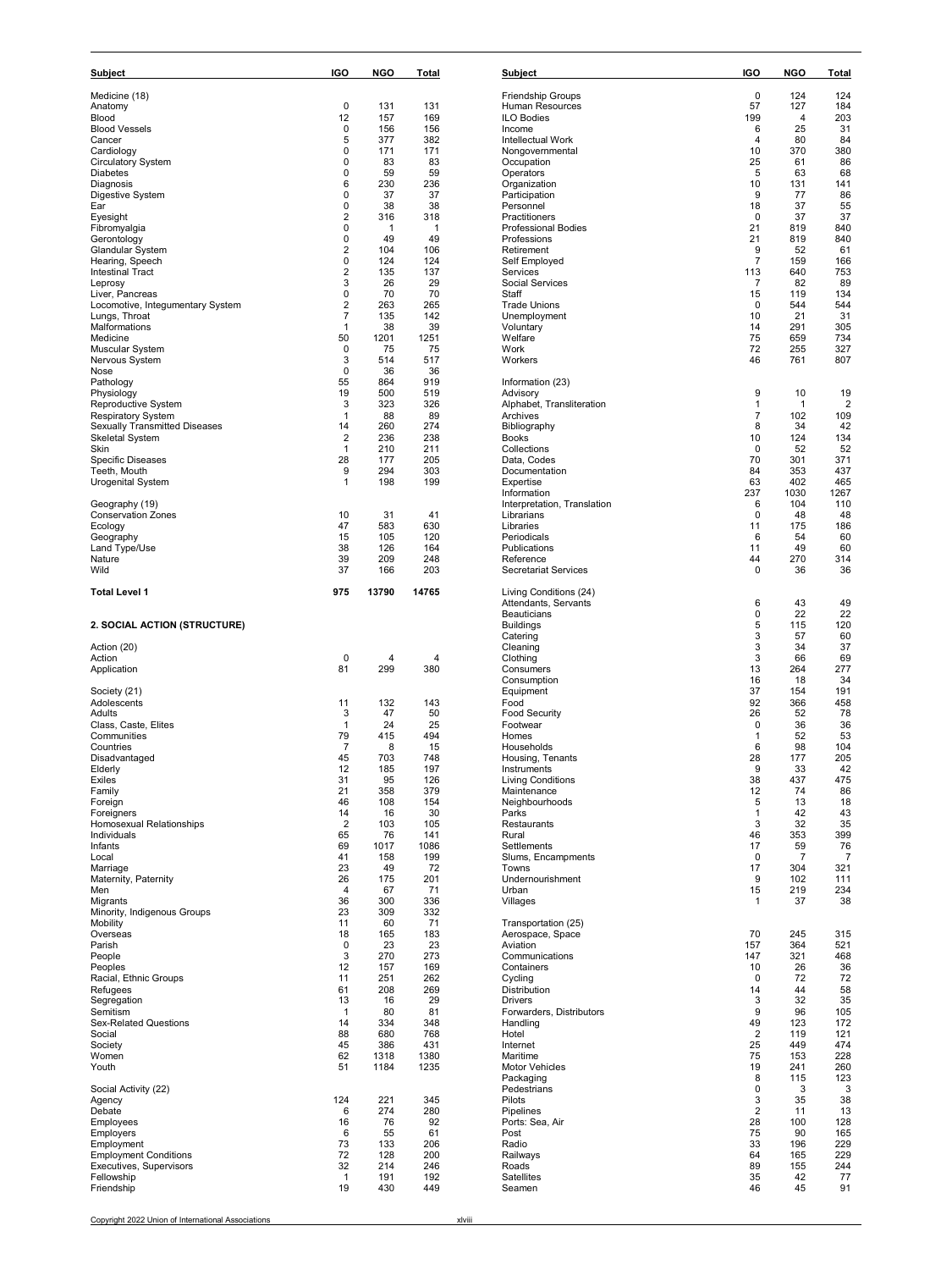| Subject                                  | <b>IGO</b>                       | <b>NGO</b>            | <u>Total</u>         | <b>Subject</b>                               | IGO                              | <b>NGO</b>              | <b>Tota</b> |
|------------------------------------------|----------------------------------|-----------------------|----------------------|----------------------------------------------|----------------------------------|-------------------------|-------------|
| Shipowning                               | 4                                | 25                    | 29                   | <b>Manufacturing Processes</b>               | 22                               | 297                     | 319         |
| Shipping<br>Storage                      | 30<br>10                         | 46<br>44              | 76<br>54             | Meat<br><b>Metal Products</b>                | 10<br>8                          | 36<br>142               | 46<br>150   |
| Telecommunications                       | 99                               | 201                   | 300                  | Mining                                       | 25                               | 89                      | 114         |
| Telegraphs                               | 13                               | 9                     | 22                   | Paints, Varnishes                            | 4                                | 80                      | 84          |
| Telephone, Telex, Telefax<br>Television  | $\overline{4}$<br>25             | 53<br>166             | 57<br>191            | Paper<br>Pipework, Cables                    | 3<br>3                           | 114<br>63               | 117<br>66   |
| Tourism                                  | 57                               | 434                   | 491                  | Plastics                                     | 3                                | 135                     | 138         |
| Traffic                                  | 55                               | 44                    | 99                   | <b>Precision Products</b>                    | 0                                | 43                      | 43          |
| Transportation<br>Travel                 | 58<br>9                          | 100<br>192            | 158<br>201           | Production<br>Products                       | 81<br>32                         | 302<br>156              | 383<br>188  |
| Travellers                               | 35                               | 60                    | 95                   | Reconstruction                               | 13                               | 16                      | 29          |
| Underwater                               | 6                                | 25                    | 31                   | Refrigeration, Heating, Ventilation          | 3                                | 98                      | 101         |
| Vehicles<br>Vessels                      | 17<br>77                         | 54<br>94              | 71<br>171            | Rubber<br>Seaweed Products                   | 8<br>0                           | 34<br>$\overline{2}$    | 42          |
| Waterways                                | 39                               | 31                    | 70                   | Service Sector                               | 2                                | 12                      | 14          |
| Communication (26)                       |                                  |                       |                      | Slaughterhouse Products<br>Textiles, Cordage | 3<br>16                          | 17<br>250               | 20<br>266   |
| Advertising                              | 5                                | 85                    | 90                   | Timber                                       | 12                               | 90                      | 102         |
| Audio, Visual                            | 22                               | 209                   | 231                  | Tobacco                                      | $\overline{2}$                   | 79                      | 81          |
| Broadcasting<br>Censorship               | 23<br>$\overline{4}$             | 99<br>25              | 122<br>29            | Toys<br><b>Trades and Crafts</b>             | 0<br>10                          | 36<br>138               | 36<br>148   |
| Cinema                                   | 12                               | 121                   | 133                  | <b>Utilities</b>                             | 40                               | 204                     | 244         |
| Communication                            | 101                              | 585                   | 686                  | Vegetable/Cereal Products                    | 11                               | 46                      | 57          |
| Communicators<br>Documentary             | $\overline{2}$<br>$\overline{2}$ | 38<br>25              | 40<br>27             | <b>Wood Products</b><br>Wool                 | $\overline{2}$<br>$\overline{2}$ | 66<br>9                 | 68<br>11    |
| Editing                                  | 0                                | 56                    | 56                   |                                              |                                  |                         |             |
| Exchanges                                | 16                               | 355                   | 371                  | Societal Problems (29)                       |                                  |                         |             |
| Exhibitions<br>Film                      | 6<br>11                          | 62<br>182             | 68<br>193            | Abolition<br>Accidents                       | 24<br>40                         | 20<br>91                | 44<br>131   |
| Influencing                              | 1                                | 33                    | 34                   | Addiction, Drug Abuse                        | 18                               | 245                     | 263         |
| Journalism                               | 3                                | 230                   | 233                  | Corrosion                                    | $\mathbf 0$                      | 15                      | 15          |
| Media<br>News                            | 17<br>6                          | 375<br>78             | 392<br>84            | Corruption<br>Crime                          | 21<br>110                        | 34<br>279               | 55<br>389   |
| Newspapers, Newsreels                    | 6                                | 39                    | 45                   | Delay                                        | 0                                | 2                       | 2           |
| Photography                              | 1                                | 80                    | 81                   | Dependence                                   | $\overline{4}$                   | 17                      | 21          |
| Press<br>Printina                        | 3<br>3                           | 212<br>97             | 215<br>100           | Deprivation<br>Destruction                   | 14<br>40                         | 135<br>79               | 149<br>119  |
| Promotion                                | 46                               | 426                   | 472                  | Detention                                    | 13                               | 119                     | 132         |
| <b>Public Opinion</b>                    | $\overline{2}$                   | 35                    | 37                   | Disposables                                  | 0                                | 1                       |             |
| Publishing<br>Unpublished                | 10<br>$\overline{2}$             | 155<br>$\overline{2}$ | 165<br>4             | Disposal of Bodies<br>Distortion             | 7<br>0                           | 19<br>$\mathbf{1}$      | 26          |
|                                          |                                  |                       |                      | Effluent                                     | 17                               | 46                      | 63          |
| Commerce (27)                            |                                  |                       | 189                  | Emergencies                                  | 107                              | 424                     | 531<br>39   |
| Accounting<br>Agencies, Dealers          | 17<br>12                         | 172<br>187            | 199                  | <b>Endangered Species</b><br>Epidemics       | 5<br>17                          | 34<br>115               | 132         |
| Assessment                               | 15                               | 120                   | 135                  | Failure                                      | -1                               | 6                       |             |
| Assurance, Reinsurance                   | 11<br>102                        | 34<br>297             | 45<br>399            | Fire                                         | 3<br>84                          | 97<br>158               | 100         |
| Banking<br><b>Business Enterprises</b>   | 158                              | 1248                  | 1406                 | Hazards<br>Hygiene                           | 43                               | 150                     | 242<br>193  |
| Chambers                                 | $\overline{\mathbf{c}}$          | 133                   | 135                  | Imbalances                                   | 0                                | 10                      | 10          |
| Commerce<br>Commercial Exchange          | 77<br>20                         | 300<br>42             | 377<br>62            | Impediments<br>Inadequacy                    | 3<br>8                           | 9<br>4                  | 12<br>12    |
| <b>Conditions of Trade</b>               | 76                               | 103                   | 179                  | Instability                                  | 0                                | $\overline{\mathbf{c}}$ |             |
| Credit                                   | 31                               | 164                   | 195                  | Irresponsibility                             | 0                                | $\overline{2}$          |             |
| Currency<br>Customs                      | 99<br>103                        | 76<br>35              | 175<br>138           | Isolation<br>Maltreatment                    | 0<br>77                          | 6<br>446                | б<br>523    |
| Finance                                  | 210                              | 583                   | 793                  | Obsolescence                                 | 1                                | 3                       |             |
| Funds                                    | 226                              | 445                   | 671                  | Pests                                        | 11                               | 29                      | 40          |
| Import, Export<br>Insurance              | 79<br>96                         | 80<br>208             | 159<br>304           | Poison<br>Pollution                          | 4<br>127                         | 100<br>170              | 104<br>297  |
| Investment                               | 103                              | 225                   | 328                  | Prevention                                   | 111                              | 297                     | 408         |
| Land Ownership                           | 3                                | 5                     | 8                    | Proliferation                                | 7                                | 14                      | 21          |
| Market<br>Merchandise                    | 70<br>72                         | 267<br>34             | 337<br>106           | Protection<br>Punishment                     | 310<br>36                        | 485<br>58               | 795<br>94   |
| Merchants                                | 22                               | 223                   | 245                  | Racism, xenophobia                           | 8                                | 74                      | 82          |
| Money                                    | 84<br>9                          | 50                    | 134<br>27            | Restrictions                                 | 43                               | 17                      | 60<br>598   |
| Multinationals<br>Property               | 48                               | 18<br>98              | 146                  | Safety<br>Scarcity                           | 113<br>0                         | 485<br>$\mathbf{1}$     |             |
| Purchasing, Supplying                    | 55                               | 182                   | 237                  | Societal Problems                            | $\mathbf 0$                      | 53                      | 53          |
| Savings<br>Taxation                      | $\overline{7}$<br>33             | 28<br>85              | 35<br>118            | Victims<br>Vulnerability                     | 11<br>11                         | 111<br>99               | 122<br>110  |
| Trade                                    | 206                              | 526                   | 732                  | Waste                                        | 31                               | 117                     | 148         |
|                                          |                                  |                       |                      | Wreckage                                     | 3                                | 1                       |             |
| Industry (28)<br>Animal Products         | 6                                | 17                    | 23                   | <b>Total Level 2</b>                         | 9144                             | 48951                   | 58095       |
| <b>Bacterial Products</b>                | 0                                | $\mathbf 1$           | $\mathbf{1}$         |                                              |                                  |                         |             |
| <b>Baked Foodstuffs</b>                  | 1                                | 39                    | 40                   |                                              |                                  |                         |             |
| Beverages<br>Ceramics, Earthenware       | 13<br>1                          | 191<br>96             | 204<br>97            | 3. SOCIAL ACTION (CONTEXT)                   |                                  |                         |             |
| <b>Chemical Products</b>                 | 21                               | 81                    | 102                  | Research, Standards (31)                     |                                  |                         |             |
| Coke                                     | $\mathbf 0$                      | 7                     | 7                    | Awards                                       | 9                                | 56                      | 65          |
| Commodities<br>Condiments, Preserves     | 10<br>20                         | 12<br>63              | 22<br>83             | Cartography<br>Certification                 | 15<br>50                         | 61<br>195               | 76<br>245   |
| Construction                             | 22                               | 374                   | 396                  | Drafting, Graphics                           | 3                                | 54                      | 57          |
| Cosmetics, Soaps, Additives              | 12                               | 109                   | 121                  | Evaluation                                   | 18                               | 66                      | 84          |
| Dairy Products<br><b>Fish Products</b>   | 9<br>4                           | 49<br>19              | 58<br>23             | Examinations<br>Experimental                 | 4<br>10                          | 13<br>101               | 17<br>111   |
| Foodstuffs                               | 8                                | 45                    | 53                   | Exploration                                  | 14                               | 64                      | 78          |
| <b>Fruit Products</b>                    | $\overline{2}$                   | 3                     | 5                    | Inspection, Tests                            | 138                              | 404                     | 542         |
| Glass<br>Human Body Products             | 3<br>3                           | 55<br>1               | 58<br>$\overline{4}$ | Investigations<br>Laboratories               | 21<br>38                         | 132<br>161              | 153<br>199  |
| Industrial Plant                         | 0                                | 4                     | 4                    | Measurement                                  | 42                               | 137                     | 179         |
| <b>Industrial Premises</b>               | 1                                | 5                     | 6                    | Navigation                                   | 48                               | 41                      | 89          |
| Industry<br><b>Invertebrate Products</b> | 194<br>$\overline{2}$            | 1120<br>21            | 1314<br>23           | Nomenclature<br>Observatories                | 14<br>16                         | 51<br>83                | 65<br>99    |
| Iron, Steel                              | 13                               | 89                    | 102                  | Patents, Copyright                           | 66                               | 104                     | 170         |
| Leather, Hides, Fur                      | $\overline{7}$                   | 71                    | 78                   | Qualifications                               | 23                               | 27                      | 50          |
| Machinery<br>Manufacture                 | 10<br>22                         | 128<br>455            | 138<br>477           | <b>Quality Unification</b><br>Recognition    | 115<br>45                        | 235<br>8                | 350<br>53   |
|                                          |                                  |                       |                      |                                              |                                  |                         |             |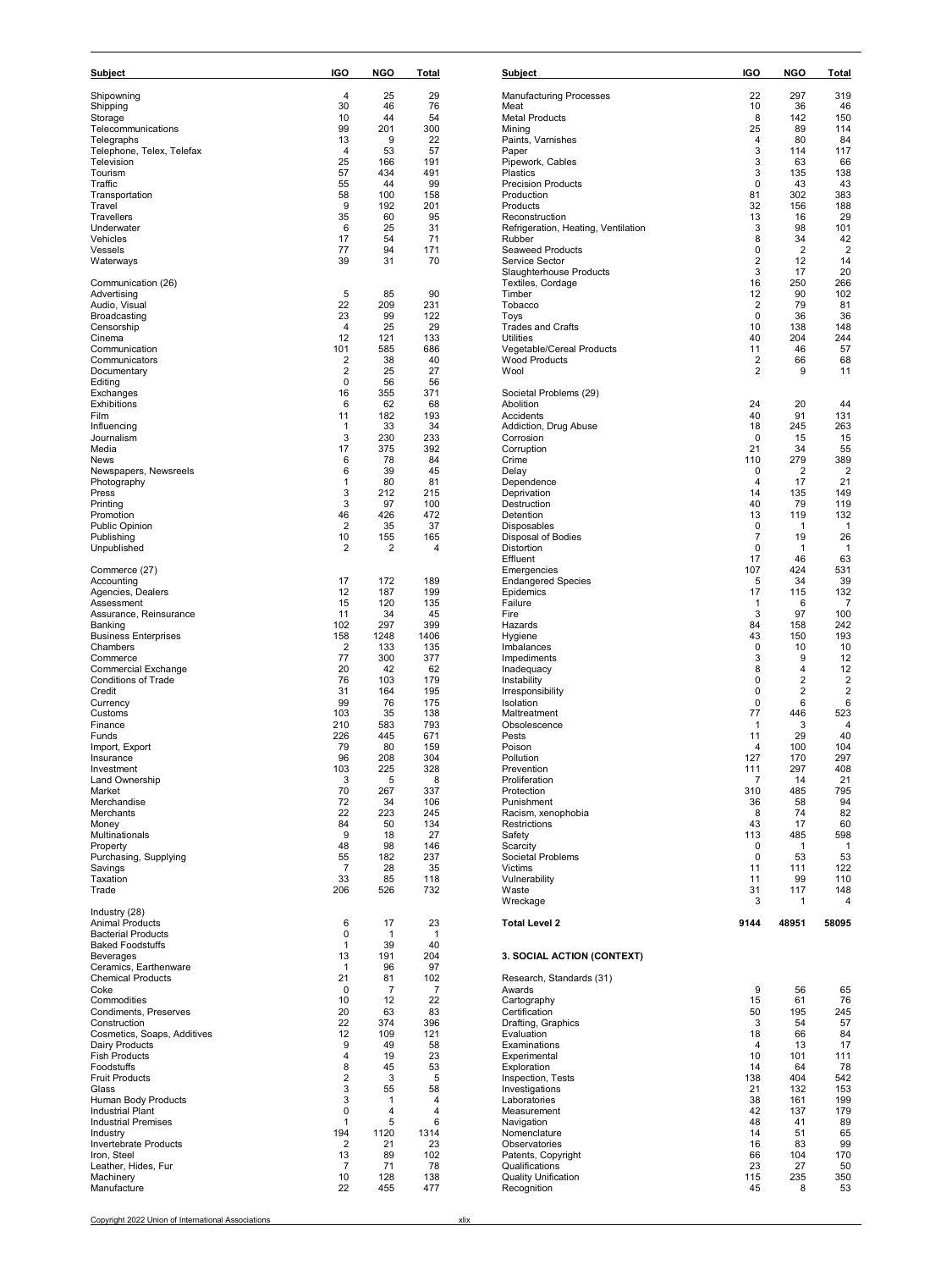| <u>Subject</u>                                 | <u>IGO</u>                           | <u>NGO</u>  | <u>Total</u>   | <u>Subject</u>                                     | IGO                                    | <u>NGO</u>           | <u>Tota</u> |
|------------------------------------------------|--------------------------------------|-------------|----------------|----------------------------------------------------|----------------------------------------|----------------------|-------------|
| Registry                                       | 34                                   | 88          | 122            | Conflict                                           | 38                                     | 160                  | 198         |
| Research                                       | 246                                  | 3301        | 3547           | Defence                                            | 60                                     | 97                   | 157         |
| Signs and Labels                               | 11                                   | 24          | 35             | Espionage, Subversion                              | 42                                     | 60                   | 102         |
| Standards                                      | 54                                   | 229         | 283            | Military                                           | 49                                     | 70                   | 119         |
| Study<br>Surveying                             | 67<br>3                              | 2085<br>39  | 2152<br>42     | <b>Military Forces</b><br><b>NATO Bodies</b>       | 82<br>66                               | 61<br>18             | 143<br>84   |
| Trademarks                                     | 41                                   | 43          | 84             | Police                                             | 42                                     | 92                   | 134         |
|                                                |                                      |             |                | <b>Private Armies</b>                              | $\mathbf 0$                            | $\mathbf{1}$         |             |
| Health (32)                                    |                                      |             |                | Resistance                                         | $\mathbf{1}$                           | 42                   | 43          |
| Anaesthesiology<br><b>Birth Control</b>        | $\mathbf 0$<br>3                     | 56<br>59    | 56<br>62       | Secrecy<br>Veterans                                | 5<br>$\mathbf{1}$                      | 6<br>37              | 11<br>38    |
| Blind, Visually Impaired                       | $\overline{4}$                       | 106         | 110            | War                                                | 48                                     | 174                  | 222         |
| Care                                           | 20                                   | 638         | 658            |                                                    |                                        |                      |             |
| Clinical                                       | $\overline{\mathbf{c}}$              | 199         | 201            | Religion (36)                                      |                                        |                      |             |
| Concern                                        | $\sqrt{2}$                           | 56          | 58             | <b>Bishops</b>                                     | $\mathbf 0$                            | 64                   | 64          |
| Deaf<br>Disabled                               | $\mathbf 0$<br>24                    | 63<br>368   | 63<br>392      | Ceremonial<br>Churches                             | $\mathbf 0$<br>$\mathbf 0$             | 48<br>514            | 48<br>514   |
| Exercise, Rest                                 | $\overline{7}$                       | 15          | 22             | Divination                                         | $\mathbf 0$                            | 36                   | 36          |
| Health                                         | 132                                  | 1265        | 1397           | Ecumenism                                          | 0                                      | 158                  | 158         |
| <b>Health Workers</b>                          | $\mathbf{1}$                         | 24          | 25             | Evangelism                                         | $\mathbf 0$                            | 317                  | 317         |
| Hospitals                                      | 9                                    | 155         | 164            | Laity                                              | 0                                      | 84                   | 84          |
| <b>Medical Supplies</b><br>Mental Health       | 3<br>$\mathbf 0$                     | 17<br>183   | 20<br>183      | Meditation, Contemplation<br>Missions              | $\pmb{0}$<br>8                         | 74<br>886            | 74<br>894   |
| Naturopathy, Holistic Medicine                 | 3                                    | 305         | 308            | Monasteries                                        | 1                                      | 438                  | 439         |
| Nursing                                        | $\overline{4}$                       | 163         | 167            | Non-Religious Orders                               | $\mathbf 0$                            | 41                   | 41          |
| Nutrition                                      | 39                                   | 247         | 286            | Orders, Secular Institutes                         | 1                                      | 99                   | 100         |
| Obstetrics                                     | $\mathbf{1}$                         | 82          | 83             | Orthodox                                           | $\mathbf 0$                            | 42                   | 42          |
| Paediatrics<br>Patients                        | $\pmb{0}$<br>$\overline{\mathbf{c}}$ | 238<br>157  | 238<br>159     | Patriarchate<br>Places of Worship                  | $\mathbf 0$<br>$\overline{\mathbf{c}}$ | 8<br>35              | ε<br>37     |
| Pharmacy                                       | 76                                   | 463         | 539            | <b>Pontifical Bodies</b>                           | $\mathbf 0$                            | 71                   | 71          |
| Physicians                                     | 3                                    | 186         | 189            | Prayer and Worship                                 | $\mathbf 0$                            | 49                   | 49          |
| Psychiatry                                     | $\mathbf 0$                          | 122         | 122            | Priesthood                                         | $\mathbf 0$                            | 121                  | 121         |
| Psychotherapy                                  | $\mathbf 0$                          | 96          | 96<br>234      | Religion                                           | 3<br>$\mathbf 0$                       | 451                  | 454         |
| Rehabilitation<br>Surgery                      | 18<br>4                              | 216<br>661  | 665            | Rituals<br>Scriptures                              | $\mathbf 0$                            | 25<br>228            | 25<br>228   |
| Therapy                                        | $\overline{2}$                       | 397         | 399            | Yoga                                               | $\mathbf 0$                            | 65                   | 65          |
| Treatment                                      | $\overline{4}$                       | 105         | 109            |                                                    |                                        |                      |             |
| Veterinary                                     | 21                                   | 255         | 276            | Nation State (37)                                  |                                        |                      |             |
| <b>WHO Bodies</b>                              | 55                                   | 22          | 77             | Authorities<br>Citizenship                         | 56<br>70                               | 67<br>215            | 123<br>285  |
| Education (33)                                 |                                      |             |                | Civil                                              | 101                                    | 106                  | 207         |
| Academies                                      | 12                                   | 748         | 760            | Diplomacy                                          | 60                                     | 167                  | 227         |
| Colleges                                       | 9                                    | 347         | 356            | Frontiers                                          | 80                                     | 81                   | 161         |
| Distance Education                             | 6<br>195                             | 88          | 94             | Government                                         | 74                                     | 256                  | 330<br>155  |
| Education<br><b>Educational Content</b>        | 20                                   | 2270<br>302 | 2465<br>322    | Intergovernmental<br>Intergovernmental Communities | 144<br>165                             | 11<br>$\overline{2}$ | 167         |
| <b>Educational Level</b>                       | 14                                   | 56          | 70             | Ministers, Deputies                                | 138                                    | 20                   | 158         |
| Educators                                      | 30                                   | 513         | 543            | Municipalities                                     | 23                                     | 171                  | 194         |
| <b>Further Education</b>                       | 26                                   | 154         | 180            | <b>Nation State</b>                                | 216                                    | 147                  | 363         |
| Graduates<br><b>Physical Education</b>         | $\mathbf{1}$<br>6                    | 192<br>35   | 193<br>41      | Officials<br>Parliament                            | 58<br>60                               | 170<br>180           | 228<br>240  |
| Preschooling                                   | $\overline{1}$                       | 16          | 17             | Political                                          | 36                                     | 226                  | 262         |
| Primary Schooling                              | 1                                    | 6           | $\overline{7}$ | <b>Political Parties</b>                           | 8                                      | 162                  | 170         |
| Rectors                                        | 0                                    | 28          | 28             | Politics                                           | 24                                     | 174                  | 198         |
| Schools                                        | 31<br>49                             | 619<br>337  | 650<br>386     | Private<br>Public                                  | 34                                     | 102                  | 136<br>332  |
| Secondary and Higher Education<br>Students     | 11                                   | 445         | 456            | Revolution                                         | 42<br>$\overline{2}$                   | 290<br>32            | 34          |
| Training                                       | 153                                  | 788         | 941            | Sanctions                                          | 14                                     | 24                   | 38          |
| Universities                                   | 47                                   | 964         | 1011           |                                                    |                                        |                      |             |
| <b>Vocational Guidance</b>                     | 26                                   | 65          | 91             | Agriculture (38)                                   |                                        |                      |             |
| Recreation (34)                                |                                      |             |                | Agriculture<br>Animal Feedstuffs                   | 177<br>8                               | 614<br>45            | 791<br>53   |
| Air, Water Sports                              | $\mathbf{1}$                         | 366         | 367            | Animal Husbandry                                   | 21                                     | 80                   | 101         |
| Amateur                                        | 4                                    | УY          | 103            | Aviculture                                         |                                        | 10                   | 11          |
| <b>Animal Pets</b>                             | $\mathbf{1}$                         | 30          | 31             | Breeding                                           | $\overline{c}$                         | 89                   | 91          |
| <b>Animal Sports</b>                           | 5                                    | 130         | 135            | Crops                                              | 17                                     | 87                   | 104         |
| Arts<br>Athletics                              | 28<br>$\pmb{0}$                      | 703<br>193  | 731<br>193     | Cultivation<br>Dairy Farming                       | 6<br>3                                 | 75<br>22             | 81<br>25    |
| <b>Ball Games</b>                              | $\overline{\mathbf{c}}$              | 424         | 426            | <b>FAO Bodies</b>                                  | 132                                    | 13                   | 145         |
| Celebration                                    | $\sqrt{2}$                           | 13          | 15             | Farming                                            | 15                                     | 178                  | 193         |
| <b>Combative Sports</b>                        | 6                                    | 388         | 394            | <b>Fisheries</b>                                   | 140                                    | 151                  | 291         |
| Competitions                                   | 3                                    | 331         | 334            | Forestry                                           | 64                                     | 301                  | 365         |
| Dancing<br><b>Folk Traditions</b>              | $\mathbf{1}$<br>25                   | 110<br>192  | 111<br>217     | Horticulture<br>Invertebrate Culture               | 5<br>$\overline{2}$                    | 69<br>29             | 74<br>31    |
| Gambling                                       | $\mathbf 0$                          | 22          | 22             | Organic Agriculture                                | $\mathbf 0$                            | 26                   | 26          |
| Gastronomy                                     | $\mathbf 0$                          | 32          | 32             | Plantations                                        | 3                                      | 8                    | 11          |
| Handicrafts                                    | 4                                    | 34          | 38             | Viniculture                                        | 3                                      | 16                   | 19          |
| Holidays                                       | 6                                    | 20          | 26             | Whaling                                            | 9                                      | 6                    | 15          |
| <b>Indoor Activities</b><br>Interests          | 0<br>$\overline{7}$                  | 131<br>531  | 131<br>538     | Law (39)                                           |                                        |                      |             |
| <b>Mechanical Sports</b>                       | 0                                    | 55          | 55             | Agreements                                         | 2168                                   | 136                  | 2304        |
| Music                                          | 9                                    | 439         | 448            | Arbitration                                        | 144                                    | 248                  | 392         |
| <b>Musical Instruments</b>                     | 1                                    | 78          | 79             | Constitution                                       | 8                                      | 33                   | 41          |
| Orchestras                                     | 0<br>0                               | 64<br>80    | 64<br>80       | Judiciary<br>Law                                   | 37                                     | 91                   | 128<br>1007 |
| <b>Outdoor Activities</b><br>Painting, Drawing | 4                                    | 34          | 38             | Law Enforcement                                    | 232<br>38                              | 775<br>62            | 100         |
| Performing Arts                                | $\overline{7}$                       | 64          | 71             | Lawyers                                            | $\overline{4}$                         | 261                  | 265         |
| Recreation                                     | 6                                    | 203         | 209            | Legality                                           | 59                                     | 231                  | 290         |
| Sculpture                                      | $\pmb{0}$                            | 13          | 13             | Prohibition                                        | 25                                     | 3                    | 28          |
| Shows                                          | $\overline{2}$                       | 134         | 136            | Regulation                                         | 99                                     | 102                  | 201         |
| Singing<br>Sport                               | $\mathbf{1}$<br>24                   | 79<br>693   | 80<br>717      | Tribunals, Courts                                  | 87                                     | 69                   | 156         |
| Theatre                                        | $\mathbf 0$                          | 151         | 151            | <b>Total Level 3</b>                               | 7849                                   | 40170                | 48019       |
| <b>Winter Sports</b>                           | 0                                    | 57          | 57             |                                                    |                                        |                      |             |
| Writing                                        | $\overline{2}$                       | 317         | 319            |                                                    |                                        |                      |             |
|                                                |                                      |             |                |                                                    |                                        |                      |             |
| Defence (35)<br>Arms                           | 77                                   | 150         | 227            |                                                    |                                        |                      |             |
| Cease-Fire, Surrender                          | 18                                   | 7           | 25             |                                                    |                                        |                      |             |
| Command                                        | 18                                   | 4           | 22             |                                                    |                                        |                      |             |
|                                                |                                      |             |                |                                                    |                                        |                      |             |

l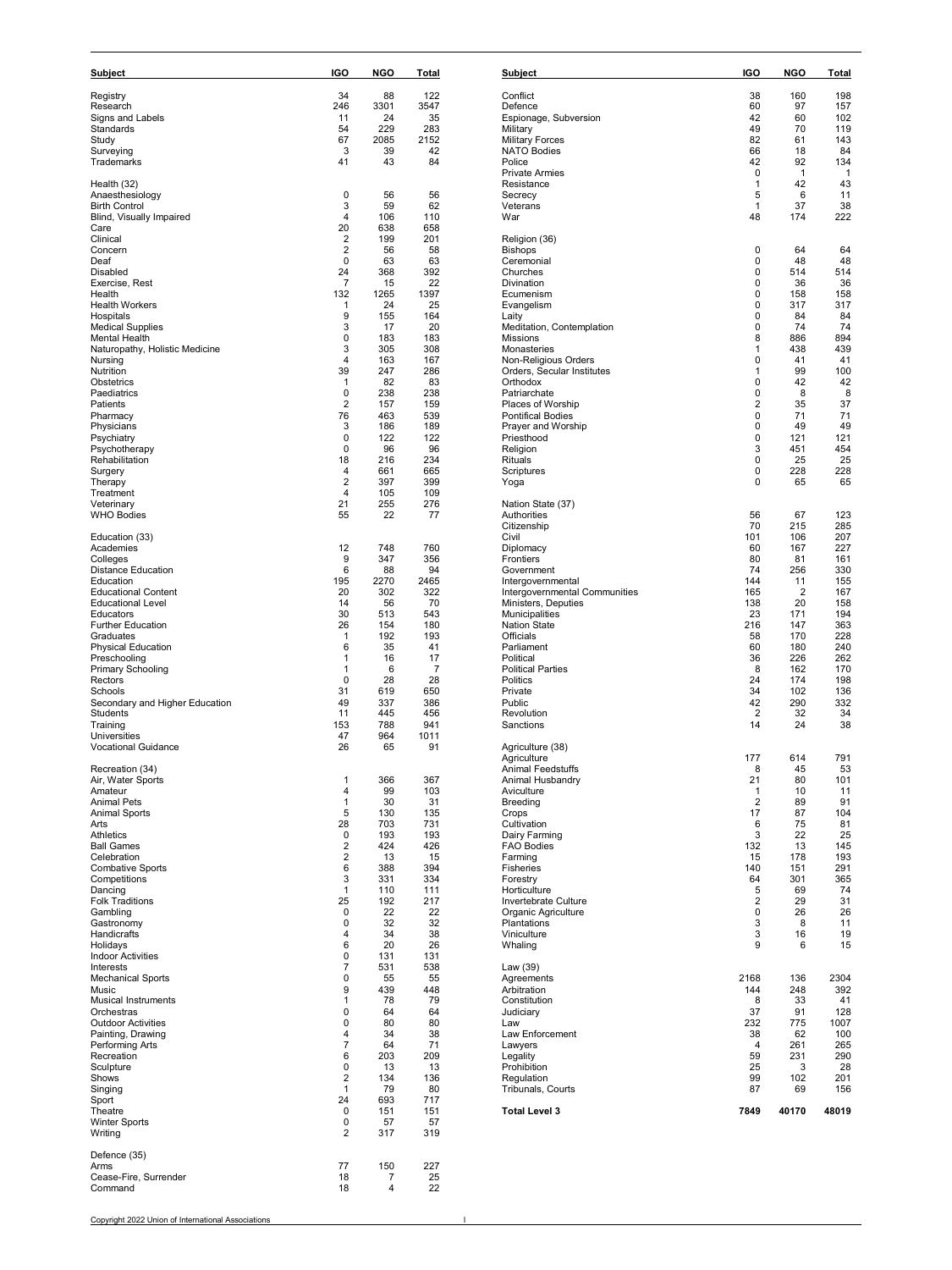| 4. CONCEPT FORMATION (STRUCTURE)<br>Sociology (41)<br>11<br>51<br>62<br>Demography<br>41<br>41<br>Ethnology<br>0<br>31<br>117<br>148<br>Population<br>14<br>312<br>Sociology<br>326<br>Management (42)<br>251<br>Administration<br>89<br>162<br>121<br>947<br>1068<br>Management<br>Planning<br>99<br>189<br>288<br>Classification (43)<br>23<br>Classification<br>139<br>162<br>Informatics<br>82<br>1003<br>1085<br>Ekistics (44)<br>7<br>189<br>196<br>Architecture<br><b>Ekistics</b><br>10<br>56<br>66<br>Control (45)<br>19<br>77<br>Automation<br>96<br>96<br>162<br>Control<br>258<br>48<br>136<br>Cybernetics<br>184<br>16<br>155<br>171<br>Modelling<br>Systems<br>182<br>429<br>611<br>Psychology (46)<br>1<br>97<br>Behaviour<br>98<br>1<br>108<br>109<br>Imagery<br>11<br>472<br>483<br>Psychology<br>0<br>23<br>23<br>Sensory<br>0<br>40<br>40<br><b>Stress</b><br>Economics (47)<br>319<br>593<br>912<br>Economic<br>17<br>375<br>392<br>Economics<br>51<br>Economists<br>1<br>52<br>172<br>27<br>199<br>Economy<br>10<br>37<br>47<br>Productivity<br>Resource Utilization<br>60<br>165<br>225<br>Technology (48)<br>16<br>138<br>154<br>Electricity<br>25<br>287<br>312<br>Electronics<br>Engineering<br>12<br>446<br>458<br>1<br>147<br>148<br>Engineers<br>$\overline{4}$<br>42<br>Metallurgy<br>38<br>129<br>438<br>Technical<br>309<br>3<br>Technicians<br>59<br>62<br>200<br>994<br>1194<br>Technology<br>Environment (49)<br>Environment<br>262<br>1561<br>1823<br>Total Level 4<br>1947<br>10277<br>12224<br>5. CONCEPT FORMATION (CONTEXT)<br>Noosphere (50)<br>Noosphere<br>0<br>1<br>1<br>Science (51)<br>5<br>59<br>64<br>Methodologies<br>181<br>1426<br>Science<br>1607<br>26<br>102<br>128<br>Theoretical<br>Experiential Activity (52)<br>0<br>47<br>47<br><b>Experiential Activity</b><br>History (53)<br>9<br>104<br>113<br>Archaeology<br>0<br>12<br>12<br>Epigraphy<br>Genealogy, Heraldry<br>0<br>38<br>38<br>1<br><b>Historical Periods</b><br>140<br>141<br>21<br>550<br>571<br>History<br>Culture (54)<br>$\mathbf{1}$<br><b>Cultural Activity</b><br>19<br>20<br>145<br>1294<br>1439<br>Culture<br>27<br>Literature<br>298<br>325<br>3<br>168<br>171<br>Museums<br>4<br>18<br>22<br>Musicology<br>0<br>5<br>5<br>Rhetoric<br><b>UNESCO Bodies</b><br>49<br>117<br>68<br>Strategy (55)<br>93<br>195<br>288<br>Coordination<br>1<br>Feasibility<br>0<br>1<br>38<br>254<br>292<br>Strategy<br>Theology (56)<br>0<br>9<br>9<br>Baha'i<br>0<br>51<br>51<br>Baptist<br>0<br>Buddhism, Hinduism<br>118<br>118<br>0<br>460<br>460<br>Catholicism<br>Charismatic Religions<br>0<br>51<br>51<br>1<br>960<br>961 | <u>Subject</u> | <u>IGO</u> | <u>NGO</u> | <u>Total</u> |
|-----------------------------------------------------------------------------------------------------------------------------------------------------------------------------------------------------------------------------------------------------------------------------------------------------------------------------------------------------------------------------------------------------------------------------------------------------------------------------------------------------------------------------------------------------------------------------------------------------------------------------------------------------------------------------------------------------------------------------------------------------------------------------------------------------------------------------------------------------------------------------------------------------------------------------------------------------------------------------------------------------------------------------------------------------------------------------------------------------------------------------------------------------------------------------------------------------------------------------------------------------------------------------------------------------------------------------------------------------------------------------------------------------------------------------------------------------------------------------------------------------------------------------------------------------------------------------------------------------------------------------------------------------------------------------------------------------------------------------------------------------------------------------------------------------------------------------------------------------------------------------------------------------------------------------------------------------------------------------------------------------------------------------------------------------------------------------------------------------------------------------------------------------------------------------------------------------------------------------------------------------------------------------------------------------------------------------------------------------------------------------------------------------------------------------------------------------------------------------------------------------------------------------------------------------------------------------------------------------------------------------------------------|----------------|------------|------------|--------------|
|                                                                                                                                                                                                                                                                                                                                                                                                                                                                                                                                                                                                                                                                                                                                                                                                                                                                                                                                                                                                                                                                                                                                                                                                                                                                                                                                                                                                                                                                                                                                                                                                                                                                                                                                                                                                                                                                                                                                                                                                                                                                                                                                                                                                                                                                                                                                                                                                                                                                                                                                                                                                                                               |                |            |            |              |
|                                                                                                                                                                                                                                                                                                                                                                                                                                                                                                                                                                                                                                                                                                                                                                                                                                                                                                                                                                                                                                                                                                                                                                                                                                                                                                                                                                                                                                                                                                                                                                                                                                                                                                                                                                                                                                                                                                                                                                                                                                                                                                                                                                                                                                                                                                                                                                                                                                                                                                                                                                                                                                               |                |            |            |              |
|                                                                                                                                                                                                                                                                                                                                                                                                                                                                                                                                                                                                                                                                                                                                                                                                                                                                                                                                                                                                                                                                                                                                                                                                                                                                                                                                                                                                                                                                                                                                                                                                                                                                                                                                                                                                                                                                                                                                                                                                                                                                                                                                                                                                                                                                                                                                                                                                                                                                                                                                                                                                                                               |                |            |            |              |
|                                                                                                                                                                                                                                                                                                                                                                                                                                                                                                                                                                                                                                                                                                                                                                                                                                                                                                                                                                                                                                                                                                                                                                                                                                                                                                                                                                                                                                                                                                                                                                                                                                                                                                                                                                                                                                                                                                                                                                                                                                                                                                                                                                                                                                                                                                                                                                                                                                                                                                                                                                                                                                               |                |            |            |              |
|                                                                                                                                                                                                                                                                                                                                                                                                                                                                                                                                                                                                                                                                                                                                                                                                                                                                                                                                                                                                                                                                                                                                                                                                                                                                                                                                                                                                                                                                                                                                                                                                                                                                                                                                                                                                                                                                                                                                                                                                                                                                                                                                                                                                                                                                                                                                                                                                                                                                                                                                                                                                                                               |                |            |            |              |
|                                                                                                                                                                                                                                                                                                                                                                                                                                                                                                                                                                                                                                                                                                                                                                                                                                                                                                                                                                                                                                                                                                                                                                                                                                                                                                                                                                                                                                                                                                                                                                                                                                                                                                                                                                                                                                                                                                                                                                                                                                                                                                                                                                                                                                                                                                                                                                                                                                                                                                                                                                                                                                               |                |            |            |              |
|                                                                                                                                                                                                                                                                                                                                                                                                                                                                                                                                                                                                                                                                                                                                                                                                                                                                                                                                                                                                                                                                                                                                                                                                                                                                                                                                                                                                                                                                                                                                                                                                                                                                                                                                                                                                                                                                                                                                                                                                                                                                                                                                                                                                                                                                                                                                                                                                                                                                                                                                                                                                                                               |                |            |            |              |
|                                                                                                                                                                                                                                                                                                                                                                                                                                                                                                                                                                                                                                                                                                                                                                                                                                                                                                                                                                                                                                                                                                                                                                                                                                                                                                                                                                                                                                                                                                                                                                                                                                                                                                                                                                                                                                                                                                                                                                                                                                                                                                                                                                                                                                                                                                                                                                                                                                                                                                                                                                                                                                               |                |            |            |              |
|                                                                                                                                                                                                                                                                                                                                                                                                                                                                                                                                                                                                                                                                                                                                                                                                                                                                                                                                                                                                                                                                                                                                                                                                                                                                                                                                                                                                                                                                                                                                                                                                                                                                                                                                                                                                                                                                                                                                                                                                                                                                                                                                                                                                                                                                                                                                                                                                                                                                                                                                                                                                                                               |                |            |            |              |
|                                                                                                                                                                                                                                                                                                                                                                                                                                                                                                                                                                                                                                                                                                                                                                                                                                                                                                                                                                                                                                                                                                                                                                                                                                                                                                                                                                                                                                                                                                                                                                                                                                                                                                                                                                                                                                                                                                                                                                                                                                                                                                                                                                                                                                                                                                                                                                                                                                                                                                                                                                                                                                               |                |            |            |              |
|                                                                                                                                                                                                                                                                                                                                                                                                                                                                                                                                                                                                                                                                                                                                                                                                                                                                                                                                                                                                                                                                                                                                                                                                                                                                                                                                                                                                                                                                                                                                                                                                                                                                                                                                                                                                                                                                                                                                                                                                                                                                                                                                                                                                                                                                                                                                                                                                                                                                                                                                                                                                                                               |                |            |            |              |
|                                                                                                                                                                                                                                                                                                                                                                                                                                                                                                                                                                                                                                                                                                                                                                                                                                                                                                                                                                                                                                                                                                                                                                                                                                                                                                                                                                                                                                                                                                                                                                                                                                                                                                                                                                                                                                                                                                                                                                                                                                                                                                                                                                                                                                                                                                                                                                                                                                                                                                                                                                                                                                               |                |            |            |              |
|                                                                                                                                                                                                                                                                                                                                                                                                                                                                                                                                                                                                                                                                                                                                                                                                                                                                                                                                                                                                                                                                                                                                                                                                                                                                                                                                                                                                                                                                                                                                                                                                                                                                                                                                                                                                                                                                                                                                                                                                                                                                                                                                                                                                                                                                                                                                                                                                                                                                                                                                                                                                                                               |                |            |            |              |
|                                                                                                                                                                                                                                                                                                                                                                                                                                                                                                                                                                                                                                                                                                                                                                                                                                                                                                                                                                                                                                                                                                                                                                                                                                                                                                                                                                                                                                                                                                                                                                                                                                                                                                                                                                                                                                                                                                                                                                                                                                                                                                                                                                                                                                                                                                                                                                                                                                                                                                                                                                                                                                               |                |            |            |              |
|                                                                                                                                                                                                                                                                                                                                                                                                                                                                                                                                                                                                                                                                                                                                                                                                                                                                                                                                                                                                                                                                                                                                                                                                                                                                                                                                                                                                                                                                                                                                                                                                                                                                                                                                                                                                                                                                                                                                                                                                                                                                                                                                                                                                                                                                                                                                                                                                                                                                                                                                                                                                                                               |                |            |            |              |
|                                                                                                                                                                                                                                                                                                                                                                                                                                                                                                                                                                                                                                                                                                                                                                                                                                                                                                                                                                                                                                                                                                                                                                                                                                                                                                                                                                                                                                                                                                                                                                                                                                                                                                                                                                                                                                                                                                                                                                                                                                                                                                                                                                                                                                                                                                                                                                                                                                                                                                                                                                                                                                               |                |            |            |              |
|                                                                                                                                                                                                                                                                                                                                                                                                                                                                                                                                                                                                                                                                                                                                                                                                                                                                                                                                                                                                                                                                                                                                                                                                                                                                                                                                                                                                                                                                                                                                                                                                                                                                                                                                                                                                                                                                                                                                                                                                                                                                                                                                                                                                                                                                                                                                                                                                                                                                                                                                                                                                                                               |                |            |            |              |
|                                                                                                                                                                                                                                                                                                                                                                                                                                                                                                                                                                                                                                                                                                                                                                                                                                                                                                                                                                                                                                                                                                                                                                                                                                                                                                                                                                                                                                                                                                                                                                                                                                                                                                                                                                                                                                                                                                                                                                                                                                                                                                                                                                                                                                                                                                                                                                                                                                                                                                                                                                                                                                               |                |            |            |              |
|                                                                                                                                                                                                                                                                                                                                                                                                                                                                                                                                                                                                                                                                                                                                                                                                                                                                                                                                                                                                                                                                                                                                                                                                                                                                                                                                                                                                                                                                                                                                                                                                                                                                                                                                                                                                                                                                                                                                                                                                                                                                                                                                                                                                                                                                                                                                                                                                                                                                                                                                                                                                                                               |                |            |            |              |
|                                                                                                                                                                                                                                                                                                                                                                                                                                                                                                                                                                                                                                                                                                                                                                                                                                                                                                                                                                                                                                                                                                                                                                                                                                                                                                                                                                                                                                                                                                                                                                                                                                                                                                                                                                                                                                                                                                                                                                                                                                                                                                                                                                                                                                                                                                                                                                                                                                                                                                                                                                                                                                               |                |            |            |              |
|                                                                                                                                                                                                                                                                                                                                                                                                                                                                                                                                                                                                                                                                                                                                                                                                                                                                                                                                                                                                                                                                                                                                                                                                                                                                                                                                                                                                                                                                                                                                                                                                                                                                                                                                                                                                                                                                                                                                                                                                                                                                                                                                                                                                                                                                                                                                                                                                                                                                                                                                                                                                                                               |                |            |            |              |
|                                                                                                                                                                                                                                                                                                                                                                                                                                                                                                                                                                                                                                                                                                                                                                                                                                                                                                                                                                                                                                                                                                                                                                                                                                                                                                                                                                                                                                                                                                                                                                                                                                                                                                                                                                                                                                                                                                                                                                                                                                                                                                                                                                                                                                                                                                                                                                                                                                                                                                                                                                                                                                               |                |            |            |              |
|                                                                                                                                                                                                                                                                                                                                                                                                                                                                                                                                                                                                                                                                                                                                                                                                                                                                                                                                                                                                                                                                                                                                                                                                                                                                                                                                                                                                                                                                                                                                                                                                                                                                                                                                                                                                                                                                                                                                                                                                                                                                                                                                                                                                                                                                                                                                                                                                                                                                                                                                                                                                                                               |                |            |            |              |
|                                                                                                                                                                                                                                                                                                                                                                                                                                                                                                                                                                                                                                                                                                                                                                                                                                                                                                                                                                                                                                                                                                                                                                                                                                                                                                                                                                                                                                                                                                                                                                                                                                                                                                                                                                                                                                                                                                                                                                                                                                                                                                                                                                                                                                                                                                                                                                                                                                                                                                                                                                                                                                               |                |            |            |              |
|                                                                                                                                                                                                                                                                                                                                                                                                                                                                                                                                                                                                                                                                                                                                                                                                                                                                                                                                                                                                                                                                                                                                                                                                                                                                                                                                                                                                                                                                                                                                                                                                                                                                                                                                                                                                                                                                                                                                                                                                                                                                                                                                                                                                                                                                                                                                                                                                                                                                                                                                                                                                                                               |                |            |            |              |
|                                                                                                                                                                                                                                                                                                                                                                                                                                                                                                                                                                                                                                                                                                                                                                                                                                                                                                                                                                                                                                                                                                                                                                                                                                                                                                                                                                                                                                                                                                                                                                                                                                                                                                                                                                                                                                                                                                                                                                                                                                                                                                                                                                                                                                                                                                                                                                                                                                                                                                                                                                                                                                               |                |            |            |              |
|                                                                                                                                                                                                                                                                                                                                                                                                                                                                                                                                                                                                                                                                                                                                                                                                                                                                                                                                                                                                                                                                                                                                                                                                                                                                                                                                                                                                                                                                                                                                                                                                                                                                                                                                                                                                                                                                                                                                                                                                                                                                                                                                                                                                                                                                                                                                                                                                                                                                                                                                                                                                                                               |                |            |            |              |
|                                                                                                                                                                                                                                                                                                                                                                                                                                                                                                                                                                                                                                                                                                                                                                                                                                                                                                                                                                                                                                                                                                                                                                                                                                                                                                                                                                                                                                                                                                                                                                                                                                                                                                                                                                                                                                                                                                                                                                                                                                                                                                                                                                                                                                                                                                                                                                                                                                                                                                                                                                                                                                               |                |            |            |              |
|                                                                                                                                                                                                                                                                                                                                                                                                                                                                                                                                                                                                                                                                                                                                                                                                                                                                                                                                                                                                                                                                                                                                                                                                                                                                                                                                                                                                                                                                                                                                                                                                                                                                                                                                                                                                                                                                                                                                                                                                                                                                                                                                                                                                                                                                                                                                                                                                                                                                                                                                                                                                                                               |                |            |            |              |
|                                                                                                                                                                                                                                                                                                                                                                                                                                                                                                                                                                                                                                                                                                                                                                                                                                                                                                                                                                                                                                                                                                                                                                                                                                                                                                                                                                                                                                                                                                                                                                                                                                                                                                                                                                                                                                                                                                                                                                                                                                                                                                                                                                                                                                                                                                                                                                                                                                                                                                                                                                                                                                               |                |            |            |              |
|                                                                                                                                                                                                                                                                                                                                                                                                                                                                                                                                                                                                                                                                                                                                                                                                                                                                                                                                                                                                                                                                                                                                                                                                                                                                                                                                                                                                                                                                                                                                                                                                                                                                                                                                                                                                                                                                                                                                                                                                                                                                                                                                                                                                                                                                                                                                                                                                                                                                                                                                                                                                                                               |                |            |            |              |
|                                                                                                                                                                                                                                                                                                                                                                                                                                                                                                                                                                                                                                                                                                                                                                                                                                                                                                                                                                                                                                                                                                                                                                                                                                                                                                                                                                                                                                                                                                                                                                                                                                                                                                                                                                                                                                                                                                                                                                                                                                                                                                                                                                                                                                                                                                                                                                                                                                                                                                                                                                                                                                               |                |            |            |              |
|                                                                                                                                                                                                                                                                                                                                                                                                                                                                                                                                                                                                                                                                                                                                                                                                                                                                                                                                                                                                                                                                                                                                                                                                                                                                                                                                                                                                                                                                                                                                                                                                                                                                                                                                                                                                                                                                                                                                                                                                                                                                                                                                                                                                                                                                                                                                                                                                                                                                                                                                                                                                                                               |                |            |            |              |
|                                                                                                                                                                                                                                                                                                                                                                                                                                                                                                                                                                                                                                                                                                                                                                                                                                                                                                                                                                                                                                                                                                                                                                                                                                                                                                                                                                                                                                                                                                                                                                                                                                                                                                                                                                                                                                                                                                                                                                                                                                                                                                                                                                                                                                                                                                                                                                                                                                                                                                                                                                                                                                               |                |            |            |              |
|                                                                                                                                                                                                                                                                                                                                                                                                                                                                                                                                                                                                                                                                                                                                                                                                                                                                                                                                                                                                                                                                                                                                                                                                                                                                                                                                                                                                                                                                                                                                                                                                                                                                                                                                                                                                                                                                                                                                                                                                                                                                                                                                                                                                                                                                                                                                                                                                                                                                                                                                                                                                                                               |                |            |            |              |
|                                                                                                                                                                                                                                                                                                                                                                                                                                                                                                                                                                                                                                                                                                                                                                                                                                                                                                                                                                                                                                                                                                                                                                                                                                                                                                                                                                                                                                                                                                                                                                                                                                                                                                                                                                                                                                                                                                                                                                                                                                                                                                                                                                                                                                                                                                                                                                                                                                                                                                                                                                                                                                               |                |            |            |              |
|                                                                                                                                                                                                                                                                                                                                                                                                                                                                                                                                                                                                                                                                                                                                                                                                                                                                                                                                                                                                                                                                                                                                                                                                                                                                                                                                                                                                                                                                                                                                                                                                                                                                                                                                                                                                                                                                                                                                                                                                                                                                                                                                                                                                                                                                                                                                                                                                                                                                                                                                                                                                                                               |                |            |            |              |
|                                                                                                                                                                                                                                                                                                                                                                                                                                                                                                                                                                                                                                                                                                                                                                                                                                                                                                                                                                                                                                                                                                                                                                                                                                                                                                                                                                                                                                                                                                                                                                                                                                                                                                                                                                                                                                                                                                                                                                                                                                                                                                                                                                                                                                                                                                                                                                                                                                                                                                                                                                                                                                               |                |            |            |              |
|                                                                                                                                                                                                                                                                                                                                                                                                                                                                                                                                                                                                                                                                                                                                                                                                                                                                                                                                                                                                                                                                                                                                                                                                                                                                                                                                                                                                                                                                                                                                                                                                                                                                                                                                                                                                                                                                                                                                                                                                                                                                                                                                                                                                                                                                                                                                                                                                                                                                                                                                                                                                                                               |                |            |            |              |
|                                                                                                                                                                                                                                                                                                                                                                                                                                                                                                                                                                                                                                                                                                                                                                                                                                                                                                                                                                                                                                                                                                                                                                                                                                                                                                                                                                                                                                                                                                                                                                                                                                                                                                                                                                                                                                                                                                                                                                                                                                                                                                                                                                                                                                                                                                                                                                                                                                                                                                                                                                                                                                               |                |            |            |              |
|                                                                                                                                                                                                                                                                                                                                                                                                                                                                                                                                                                                                                                                                                                                                                                                                                                                                                                                                                                                                                                                                                                                                                                                                                                                                                                                                                                                                                                                                                                                                                                                                                                                                                                                                                                                                                                                                                                                                                                                                                                                                                                                                                                                                                                                                                                                                                                                                                                                                                                                                                                                                                                               |                |            |            |              |
|                                                                                                                                                                                                                                                                                                                                                                                                                                                                                                                                                                                                                                                                                                                                                                                                                                                                                                                                                                                                                                                                                                                                                                                                                                                                                                                                                                                                                                                                                                                                                                                                                                                                                                                                                                                                                                                                                                                                                                                                                                                                                                                                                                                                                                                                                                                                                                                                                                                                                                                                                                                                                                               |                |            |            |              |
|                                                                                                                                                                                                                                                                                                                                                                                                                                                                                                                                                                                                                                                                                                                                                                                                                                                                                                                                                                                                                                                                                                                                                                                                                                                                                                                                                                                                                                                                                                                                                                                                                                                                                                                                                                                                                                                                                                                                                                                                                                                                                                                                                                                                                                                                                                                                                                                                                                                                                                                                                                                                                                               |                |            |            |              |
|                                                                                                                                                                                                                                                                                                                                                                                                                                                                                                                                                                                                                                                                                                                                                                                                                                                                                                                                                                                                                                                                                                                                                                                                                                                                                                                                                                                                                                                                                                                                                                                                                                                                                                                                                                                                                                                                                                                                                                                                                                                                                                                                                                                                                                                                                                                                                                                                                                                                                                                                                                                                                                               |                |            |            |              |
|                                                                                                                                                                                                                                                                                                                                                                                                                                                                                                                                                                                                                                                                                                                                                                                                                                                                                                                                                                                                                                                                                                                                                                                                                                                                                                                                                                                                                                                                                                                                                                                                                                                                                                                                                                                                                                                                                                                                                                                                                                                                                                                                                                                                                                                                                                                                                                                                                                                                                                                                                                                                                                               |                |            |            |              |
|                                                                                                                                                                                                                                                                                                                                                                                                                                                                                                                                                                                                                                                                                                                                                                                                                                                                                                                                                                                                                                                                                                                                                                                                                                                                                                                                                                                                                                                                                                                                                                                                                                                                                                                                                                                                                                                                                                                                                                                                                                                                                                                                                                                                                                                                                                                                                                                                                                                                                                                                                                                                                                               |                |            |            |              |
|                                                                                                                                                                                                                                                                                                                                                                                                                                                                                                                                                                                                                                                                                                                                                                                                                                                                                                                                                                                                                                                                                                                                                                                                                                                                                                                                                                                                                                                                                                                                                                                                                                                                                                                                                                                                                                                                                                                                                                                                                                                                                                                                                                                                                                                                                                                                                                                                                                                                                                                                                                                                                                               |                |            |            |              |
|                                                                                                                                                                                                                                                                                                                                                                                                                                                                                                                                                                                                                                                                                                                                                                                                                                                                                                                                                                                                                                                                                                                                                                                                                                                                                                                                                                                                                                                                                                                                                                                                                                                                                                                                                                                                                                                                                                                                                                                                                                                                                                                                                                                                                                                                                                                                                                                                                                                                                                                                                                                                                                               |                |            |            |              |
|                                                                                                                                                                                                                                                                                                                                                                                                                                                                                                                                                                                                                                                                                                                                                                                                                                                                                                                                                                                                                                                                                                                                                                                                                                                                                                                                                                                                                                                                                                                                                                                                                                                                                                                                                                                                                                                                                                                                                                                                                                                                                                                                                                                                                                                                                                                                                                                                                                                                                                                                                                                                                                               |                |            |            |              |
|                                                                                                                                                                                                                                                                                                                                                                                                                                                                                                                                                                                                                                                                                                                                                                                                                                                                                                                                                                                                                                                                                                                                                                                                                                                                                                                                                                                                                                                                                                                                                                                                                                                                                                                                                                                                                                                                                                                                                                                                                                                                                                                                                                                                                                                                                                                                                                                                                                                                                                                                                                                                                                               |                |            |            |              |
|                                                                                                                                                                                                                                                                                                                                                                                                                                                                                                                                                                                                                                                                                                                                                                                                                                                                                                                                                                                                                                                                                                                                                                                                                                                                                                                                                                                                                                                                                                                                                                                                                                                                                                                                                                                                                                                                                                                                                                                                                                                                                                                                                                                                                                                                                                                                                                                                                                                                                                                                                                                                                                               |                |            |            |              |
|                                                                                                                                                                                                                                                                                                                                                                                                                                                                                                                                                                                                                                                                                                                                                                                                                                                                                                                                                                                                                                                                                                                                                                                                                                                                                                                                                                                                                                                                                                                                                                                                                                                                                                                                                                                                                                                                                                                                                                                                                                                                                                                                                                                                                                                                                                                                                                                                                                                                                                                                                                                                                                               |                |            |            |              |
|                                                                                                                                                                                                                                                                                                                                                                                                                                                                                                                                                                                                                                                                                                                                                                                                                                                                                                                                                                                                                                                                                                                                                                                                                                                                                                                                                                                                                                                                                                                                                                                                                                                                                                                                                                                                                                                                                                                                                                                                                                                                                                                                                                                                                                                                                                                                                                                                                                                                                                                                                                                                                                               |                |            |            |              |
|                                                                                                                                                                                                                                                                                                                                                                                                                                                                                                                                                                                                                                                                                                                                                                                                                                                                                                                                                                                                                                                                                                                                                                                                                                                                                                                                                                                                                                                                                                                                                                                                                                                                                                                                                                                                                                                                                                                                                                                                                                                                                                                                                                                                                                                                                                                                                                                                                                                                                                                                                                                                                                               |                |            |            |              |
|                                                                                                                                                                                                                                                                                                                                                                                                                                                                                                                                                                                                                                                                                                                                                                                                                                                                                                                                                                                                                                                                                                                                                                                                                                                                                                                                                                                                                                                                                                                                                                                                                                                                                                                                                                                                                                                                                                                                                                                                                                                                                                                                                                                                                                                                                                                                                                                                                                                                                                                                                                                                                                               |                |            |            |              |
|                                                                                                                                                                                                                                                                                                                                                                                                                                                                                                                                                                                                                                                                                                                                                                                                                                                                                                                                                                                                                                                                                                                                                                                                                                                                                                                                                                                                                                                                                                                                                                                                                                                                                                                                                                                                                                                                                                                                                                                                                                                                                                                                                                                                                                                                                                                                                                                                                                                                                                                                                                                                                                               |                |            |            |              |
|                                                                                                                                                                                                                                                                                                                                                                                                                                                                                                                                                                                                                                                                                                                                                                                                                                                                                                                                                                                                                                                                                                                                                                                                                                                                                                                                                                                                                                                                                                                                                                                                                                                                                                                                                                                                                                                                                                                                                                                                                                                                                                                                                                                                                                                                                                                                                                                                                                                                                                                                                                                                                                               |                |            |            |              |
|                                                                                                                                                                                                                                                                                                                                                                                                                                                                                                                                                                                                                                                                                                                                                                                                                                                                                                                                                                                                                                                                                                                                                                                                                                                                                                                                                                                                                                                                                                                                                                                                                                                                                                                                                                                                                                                                                                                                                                                                                                                                                                                                                                                                                                                                                                                                                                                                                                                                                                                                                                                                                                               |                |            |            |              |
|                                                                                                                                                                                                                                                                                                                                                                                                                                                                                                                                                                                                                                                                                                                                                                                                                                                                                                                                                                                                                                                                                                                                                                                                                                                                                                                                                                                                                                                                                                                                                                                                                                                                                                                                                                                                                                                                                                                                                                                                                                                                                                                                                                                                                                                                                                                                                                                                                                                                                                                                                                                                                                               |                |            |            |              |
|                                                                                                                                                                                                                                                                                                                                                                                                                                                                                                                                                                                                                                                                                                                                                                                                                                                                                                                                                                                                                                                                                                                                                                                                                                                                                                                                                                                                                                                                                                                                                                                                                                                                                                                                                                                                                                                                                                                                                                                                                                                                                                                                                                                                                                                                                                                                                                                                                                                                                                                                                                                                                                               |                |            |            |              |
|                                                                                                                                                                                                                                                                                                                                                                                                                                                                                                                                                                                                                                                                                                                                                                                                                                                                                                                                                                                                                                                                                                                                                                                                                                                                                                                                                                                                                                                                                                                                                                                                                                                                                                                                                                                                                                                                                                                                                                                                                                                                                                                                                                                                                                                                                                                                                                                                                                                                                                                                                                                                                                               |                |            |            |              |
|                                                                                                                                                                                                                                                                                                                                                                                                                                                                                                                                                                                                                                                                                                                                                                                                                                                                                                                                                                                                                                                                                                                                                                                                                                                                                                                                                                                                                                                                                                                                                                                                                                                                                                                                                                                                                                                                                                                                                                                                                                                                                                                                                                                                                                                                                                                                                                                                                                                                                                                                                                                                                                               |                |            |            |              |
|                                                                                                                                                                                                                                                                                                                                                                                                                                                                                                                                                                                                                                                                                                                                                                                                                                                                                                                                                                                                                                                                                                                                                                                                                                                                                                                                                                                                                                                                                                                                                                                                                                                                                                                                                                                                                                                                                                                                                                                                                                                                                                                                                                                                                                                                                                                                                                                                                                                                                                                                                                                                                                               |                |            |            |              |
|                                                                                                                                                                                                                                                                                                                                                                                                                                                                                                                                                                                                                                                                                                                                                                                                                                                                                                                                                                                                                                                                                                                                                                                                                                                                                                                                                                                                                                                                                                                                                                                                                                                                                                                                                                                                                                                                                                                                                                                                                                                                                                                                                                                                                                                                                                                                                                                                                                                                                                                                                                                                                                               |                |            |            |              |
|                                                                                                                                                                                                                                                                                                                                                                                                                                                                                                                                                                                                                                                                                                                                                                                                                                                                                                                                                                                                                                                                                                                                                                                                                                                                                                                                                                                                                                                                                                                                                                                                                                                                                                                                                                                                                                                                                                                                                                                                                                                                                                                                                                                                                                                                                                                                                                                                                                                                                                                                                                                                                                               |                |            |            |              |
|                                                                                                                                                                                                                                                                                                                                                                                                                                                                                                                                                                                                                                                                                                                                                                                                                                                                                                                                                                                                                                                                                                                                                                                                                                                                                                                                                                                                                                                                                                                                                                                                                                                                                                                                                                                                                                                                                                                                                                                                                                                                                                                                                                                                                                                                                                                                                                                                                                                                                                                                                                                                                                               | Christianity   |            |            |              |

| <u>Subject</u>                                        | <u>IGO</u> | <u>NGO</u> | <u>Total</u> |
|-------------------------------------------------------|------------|------------|--------------|
| Islam                                                 | 66         | 490        | 556          |
| Judaism                                               | 1          | 278        | 279          |
| Lutheran<br>Methodist                                 | 0<br>0     | 72<br>50   | 72<br>50     |
| Occultism                                             | 0          | 58         | 58           |
| Protestant                                            | 0<br>6     | 246<br>449 | 246<br>455   |
| Religious observance                                  |            |            |              |
| Metapolitics (57)                                     |            |            |              |
| Democracy<br>Metapolitics                             | 28<br>1    | 345<br>70  | 373<br>71    |
| <b>Political Theories</b>                             | 7          | 222        | 229          |
| Agrosciences (58)                                     |            |            |              |
| Agrosciences                                          | 9          | 75         | 84           |
| International Relations (59)                          |            |            |              |
| Disarmament                                           | 30         | 157        | 187          |
| International Relations                               | 24         | 493        | 517          |
| <b>International Studies</b><br>Peace Studies         | 3<br>3     | 264<br>179 | 267<br>182   |
| Peacekeeping                                          | 75         | 265        | 340          |
| Planetary Initiatives<br>Regional Affairs             | 8<br>6     | 271<br>960 | 279<br>966   |
| <b>United Nations</b>                                 | 479        | 186        | 665          |
| <b>World Order</b>                                    | 6          | 40         | 46           |
| Total Level 5                                         | 1357       | 11617      | 12974        |
|                                                       |            |            |              |
| <b>6. INNOVATIVE CHANGE (STRUCTURE)</b>               |            |            |              |
| Development (60)                                      |            |            |              |
| Aid<br>Assistance                                     | 36<br>95   | 406<br>219 | 442<br>314   |
| Development                                           | 553        | 2813       | 3366         |
| Empowerment                                           | 3          | 68         | 71           |
| Help<br>Potential                                     | 1<br>1     | 120<br>11  | 121<br>12    |
| Progress                                              | 9          | 92         | 101          |
| Reform                                                | 30         | 111        | 141          |
| Sustainable Development                               | 166        | 1116       | 1282         |
| Policy (61)                                           |            |            |              |
| Future<br>Policy                                      | 19<br>99   | 244<br>612 | 263<br>711   |
|                                                       |            |            |              |
| Languages (63)                                        | 2          | 39         | 41           |
| Artificial Intelligence<br><b>Classical Languages</b> | 0          | 41         | 41           |
| English                                               | 2          | 40         | 42           |
| Esperanto<br>French                                   | 0<br>2     | 146<br>105 | 146<br>107   |
| Germanic Languages                                    | 0          | 8          | 8            |
| Italian                                               | 0<br>46    | 6<br>687   | 6<br>733     |
| Language Speaking<br>Languages                        | 28         | 365        | 393          |
| Linguistics                                           | 11         | 231        | 242          |
| Romance Languages<br>Slavic Languages                 | 1<br>6     | 16<br>72   | 17<br>78     |
| Spanish                                               | 3          | 37         | 40           |
|                                                       |            |            |              |
| Design (64)<br>Design                                 | 17         | 185        | 202          |
| Fashion                                               | 0          | 27         | 27           |
| Patterns                                              | 1          | 25         | 26           |
| Interdisciplinarity (65)                              |            |            |              |
| Interdisciplinarity                                   | 6          | 163        | 169          |
| Individuation (66)                                    |            |            |              |
| Individuation                                         | 10         | 111        | 121          |
| Parapsychology<br>Psychoanalysis                      | 0<br>0     | 43<br>75   | 43<br>75     |
| Symbols, Myths                                        | 2          | 39         | 41           |
| Value Redistribution (67)                             |            |            |              |
| Cooperative                                           | 49         | 345        | 394          |
| Value Redistribution                                  | 10         | 52         | 62           |
| Invention (68)                                        |            |            |              |
| Invention                                             | 14         | 26         | 40           |
| Conservation (69)                                     |            |            |              |
| Conservation                                          | 145        | 539        | 684          |
| Restoration                                           | 12         | 81         | 93           |
| <b>Total Level 6</b>                                  | 1379       | 9316       | 10695        |
| 7. INNOVATIVE CHANGE (CONTEXT)                        |            |            |              |
|                                                       |            |            |              |
|                                                       |            |            |              |
| Innovative change (70)                                | 3          | 126        | 129          |
| Alternatives<br>Appropriateness                       | 8          | 43         | 51           |
| Change                                                | 33         | 257        | 290          |
| Innovation<br>Logic                                   | 30<br>2    | 237<br>43  | 267<br>45    |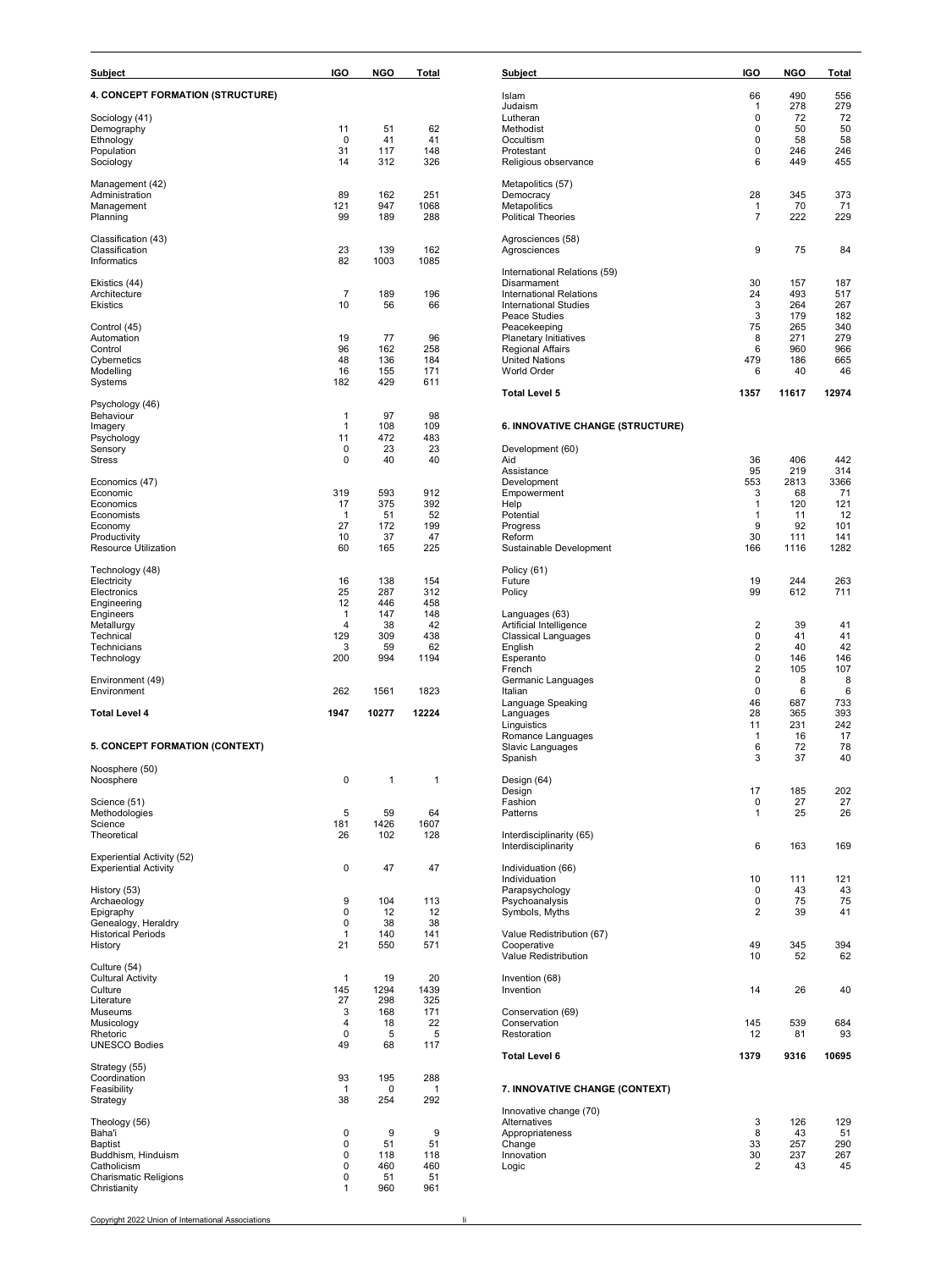| <u>Subject</u>                                           | IGO                     | <u>NGO</u> | <u>Total</u> |
|----------------------------------------------------------|-------------------------|------------|--------------|
| Emotional fulfilment (72)<br><b>Emotional Fulfilment</b> | 1                       | 87         | 88           |
| Philosophy (73)                                          |                         |            |              |
| Knowledge                                                | 13                      | 129        | 142          |
| Philosophy                                               | 0                       | 387        | 387          |
| Thought                                                  | 0                       | 76         | 76           |
| Aesthetics (74)                                          |                         |            |              |
| Aesthetics                                               | 1                       | 108        | 109          |
| Civilization                                             | 7<br>59                 | 80<br>264  | 87           |
| Heritage<br>Monuments                                    | 18                      | 129        | 323<br>147   |
|                                                          |                         |            |              |
| Security (75)<br>Security                                | 91                      | 319        | 410          |
| Morals (76)                                              |                         |            |              |
| Faith                                                    | 1                       | 126        | 127          |
| Morals                                                   | 11                      | 275        | 286          |
| Mysticism                                                | 0                       | 26         | 26           |
| Community (77)<br>Community                              | 6                       | 149        | 155          |
|                                                          |                         |            |              |
| Co-evolution (78)<br>Coexistence                         | 0                       | 13         | 13           |
| Peace (79)                                               |                         |            |              |
| Discrimination                                           | 16                      | 68         | 84           |
| Equality                                                 | 28                      | 151        | 179          |
| Human Rights Organizations                               | 96                      | 721        | 817          |
| Humanitarian                                             | 71                      | 827        | 898<br>163   |
| Humanity<br>Justice                                      | 18<br>48                | 145<br>431 | 479          |
| Neutrality                                               | 10                      | 7          | 17           |
| Peace                                                    | 64                      | 1304       | 1368         |
| Responsibility                                           | 78                      | 196        | 274          |
| Rights                                                   | 176                     | 1309       | 1485         |
|                                                          |                         |            |              |
| Total Level 7                                            | 889                     | 8033       | 8922         |
| 8. EXPERIENTIAL (VALUES)                                 |                         |            |              |
|                                                          |                         |            |              |
| Principles (80)<br>Principles                            | 18                      | 28         | 46           |
| Values                                                   | 3                       | 96         | 99           |
|                                                          |                         |            |              |
| Purpose (81)                                             |                         | 164        |              |
| Purpose                                                  | 28                      |            | 192          |
| Solidarity (82)                                          |                         |            |              |
| Cooperation                                              | 441                     | 1123       | 1564         |
| Solidarity                                               | 68                      | 722        | 790          |
| Idealism (83)                                            |                         |            |              |
| Idealism                                                 | 25                      | 301        | 326          |
| Ideologies                                               | 17                      | 190        | 207          |
| Secularism                                               | 0                       | 4          | 4            |
|                                                          |                         |            |              |
| Harmony (84)<br>Diversity                                | 37                      | 198        | 235          |
| Harmony                                                  | 28                      | 62         | 90           |
|                                                          |                         |            |              |
| Integration (85)                                         |                         |            |              |
| Courage<br>Integration                                   | 1<br>88                 | 14<br>201  | 15<br>289    |
|                                                          |                         |            |              |
| Meaning (86)                                             |                         |            |              |
| Meaning                                                  | 4                       | 38         | 42           |
|                                                          |                         |            |              |
| Sharing (87)<br>Sharing                                  | 8                       | 48         | 56           |
|                                                          |                         |            |              |
| Resourcefulness (88)                                     |                         |            |              |
| Resourcefulness                                          | 4                       | 22         | 26           |
| Equanimity (89)                                          |                         |            |              |
| Equanimity                                               | $\overline{\mathbf{c}}$ | 46         | 48           |

| Subject                                                         | <b>IGO</b>           | <b>NGO</b> | <b>Total</b> |
|-----------------------------------------------------------------|----------------------|------------|--------------|
| <b>9. MODES OF AWARENESS</b>                                    |                      |            |              |
| Consciousness (90)<br>Consciousness                             | $\overline{2}$       | 134        | 136          |
| Authenticity (91)<br>Authenticity<br>Leadership                 | 17<br>12             | 77<br>224  | 94<br>236    |
| Love (92)<br>Love                                               | 3                    | 129        | 132          |
| Comprehension (93)<br>Comprehension                             | 6                    | 199        | 205          |
| Creative expression (94)<br>Creative expression<br>Spirituality | 6<br>U               | 112<br>210 | 118<br>210   |
| Vigilance (95)<br>Unity<br>Vigilance                            | 10<br>$\overline{2}$ | 87<br>44   | 97<br>46     |
| Transcendence (96)<br>Transcendence                             | 1                    | 33         | 34           |
| Freedom (97)<br>Freedom                                         | 51                   | 422        | 473          |
| Perserverance (98)<br>Perserverance                             | 4                    | 27         | 31           |
| Oneness (99)<br>Oneness                                         | 1                    | 22         | 23           |
| <b>Total Level 9</b>                                            | 115                  | 1720       | 1835         |
| <b>GRAND TOTAL</b>                                              | 26178                | 155096     | 181274       |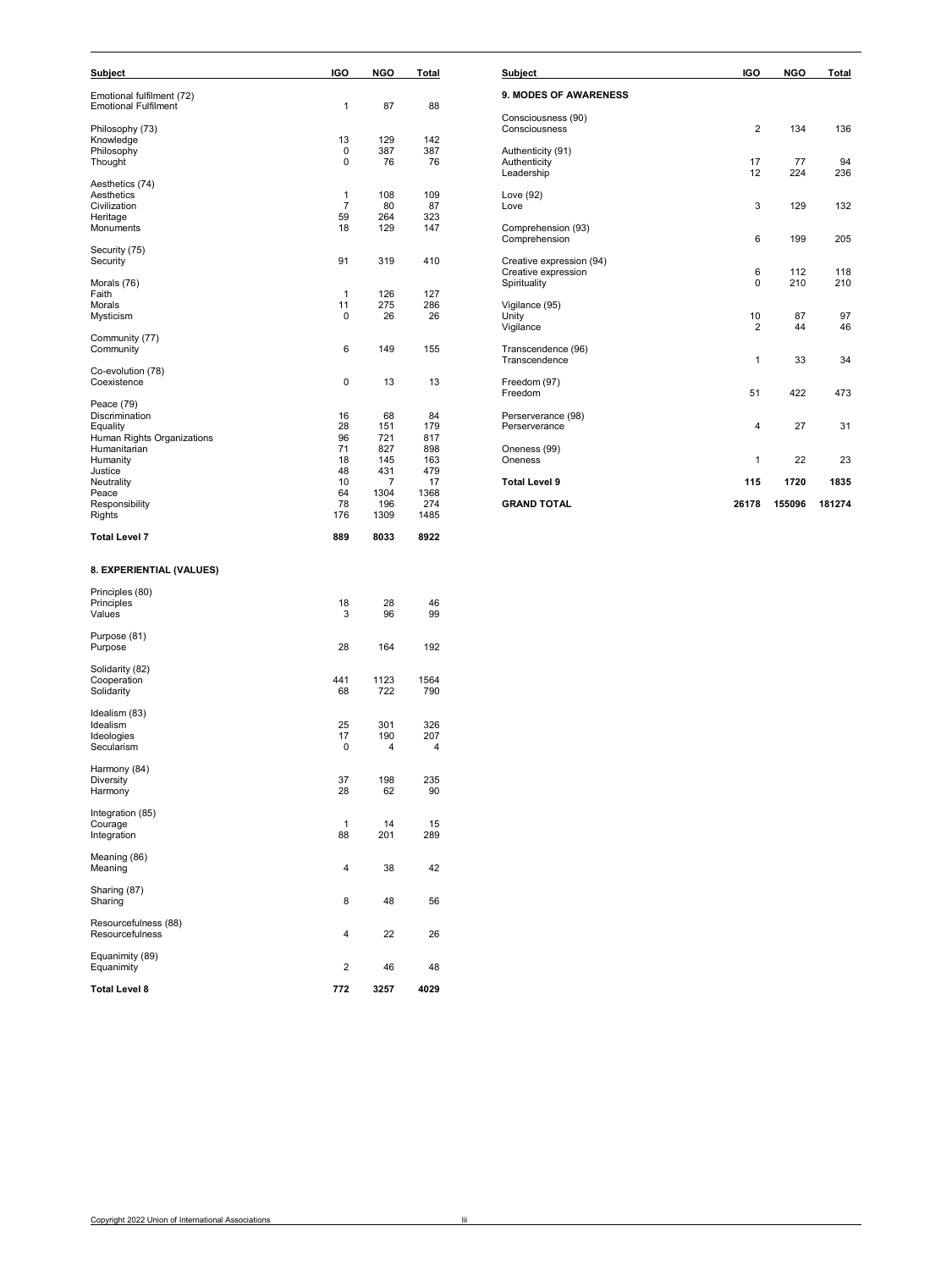### **Coverage**

The Yearbook attempts to cover all "international organizations", according to a broad range of criteria. It therefore includes many bodies that may be perceived, according to narrower definitions, as not being fully international or as not being of sufficient significance to merit inclusion. Such bodies are nevertheless included, so as to enable users to make their own evaluation in the light of their own criteria. For some users, these bodies may even be of greater interest.

The editors are sensitive to the existence of forms of social organization that may substitute for the creation of a more formal conventional organization. A conference series with no continuing committee is one example. Such "organizations" are generally included in one of the Special Types (see the Appendix "Types of Organization).

The definition of profit-making, and the extent to which any non-profit organization may incidentally or deliberately make a profit as defined by particular tax regimes, cannot be unambiguously resolved. This grey area has been treated in a variety of ways with the sensitivity it merits. The editors are attentive to the nonprofit objectives of an organization registered under forprofit legal status. Especially problematic are the professional and trade organizations whose existence is in part justified, in their members' eyes, by the extent to which they defend or improve the members' income.

The editors acknowledge that some types of organization may be totally absent or under-reported within the database, for example virtual organizations associated with the internet (including those of otherwise conventional structure, but also "usenets", web discussion groups, "listserv" communities etc.), criminal networks, cartels and price-fixing rings, mercenarygroups, spy and undercover organizations, terrorist organizations, secret societies, religious sects, family and fraternity groups, bodies with no formal structure or fixed address or associations essentially constituted by a journal subscribership.

The editors have always given priority to bodies that are not focused on, or deriving from, a particular country. This may be construed as under-reporting of certain forms of aid, missionary activity, language and cultural activities, etc.

The editors have traditionally stressed the importance of involvement of three countries on a more-or-less equal footing, to the exclusion of bilateral international bodies and those in which a particular country is dominant. Indications of "internationality" are distribution of board members, location of meetings, rotation of secretariat, source of finance in addition to membership and other such relevant information.

Although in many ways under-reported, and not included in the categories of conventional international bodies, some level of recognition is given to these organization forms in the types clustered under "Other International Bodies" and "Special Types".

The central concern of the Yearbook has always been that of maintaining comprehensive coverage of international bodies that correspond to its criteria of Types A to D (see the Appendix: Types of organization). The coverage of types E to G is not comprehensive for the following reasons:

- Type E: commissions of international bodies. Only those cited by other bodies, or which appear to have some degree of independent "outer-directed" action are included. A deliberate search for them is not usually made. Less independent bodies are classified as Type K; the least independent are cited only in the "mother" organization's entry.
- Type F: new forms of organization, organizational experiments and organizational substitutes. Forms most frequently arising in recent years have been networks and, currently, bodies existing only on internet. The emergence of such "bodies" is a constant and useful challenge to any selection criteria. Type F has also been used as a transitional category: it previously contained religious orders (now Type R), and meeting series (now Type S). It currently holds many financing and funding organizations and others with a self-styled structure.
- Type G: national bodies perceived as "internationally active" by international organizations. Clearly it is difficult to define the limits in such a case. In practice, only those which appear international (due to their name or preoccupations), or which are cited with other international bodies, are included. A deliberate search for them is not made.

### **Change in editorial policy and practice**

While every effort is made to maintain continuity of types of organization, over the period of production of the Yearbook series some new types have been added to the classification system in order to complete the coverage and evolution of the range of organizational forms. This is relevant to understanding the international community of organizations. The editors usually prefer to add a new type to the classification system, rather than modify the definitions of pre-existing types, in order to minimize disruption to the core statistical series.

New types of international organization are usually one of two forms: new kinds of organization (networks, virtual organizations, etc.) which have no implications for historical statistics; or an acknowledgement of previously neglected types with a long historical record (e.g. religious orders).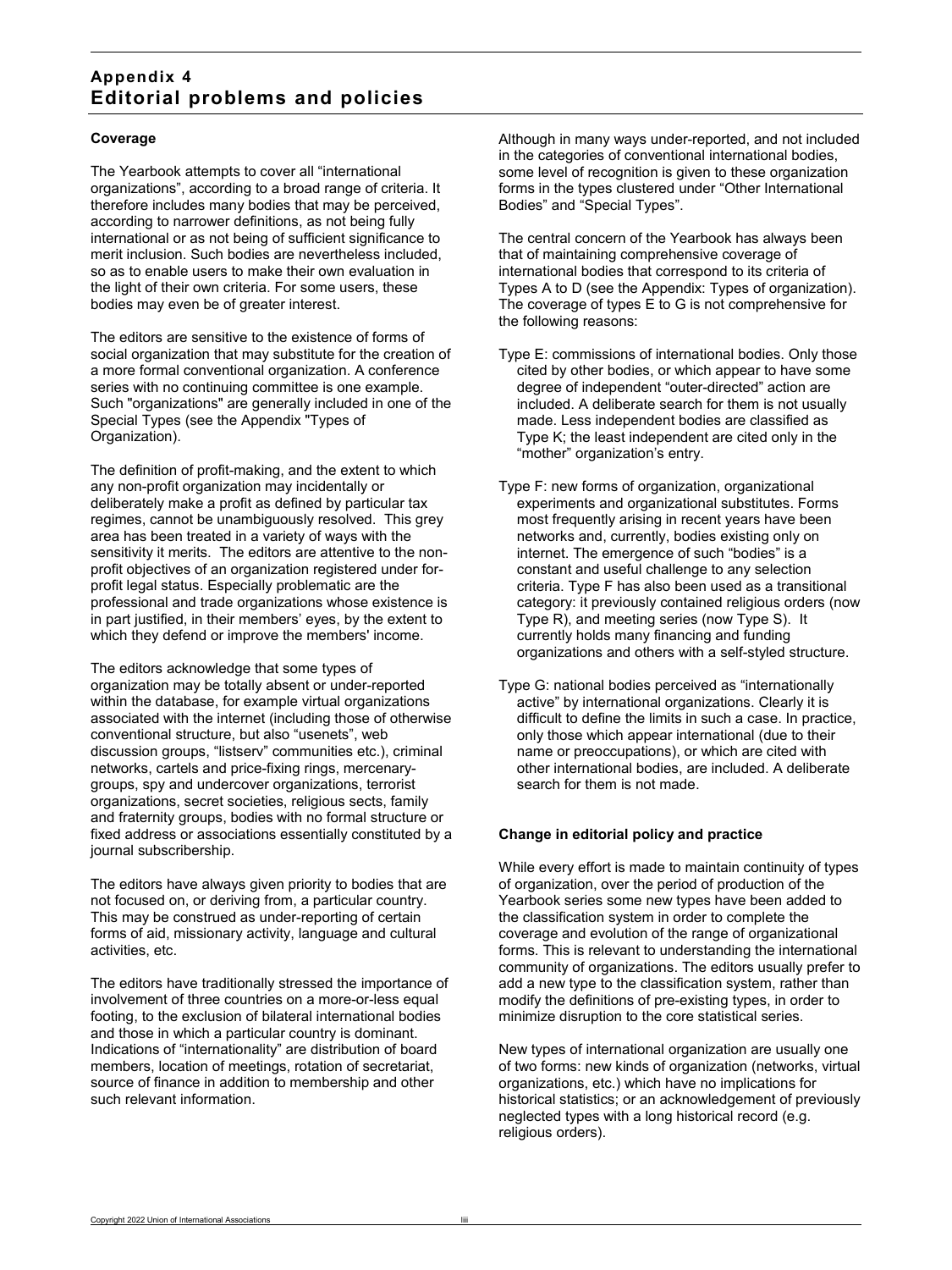### **Sources**

The descriptions of organizations in this Yearbook are based on information received from a variety of sources. Priority is normally given to information received from the organizations themselves. Questionnaires are sent out between May of any given year and February of the following year (the reporting year). The replies received may neglect to mention significant events (e.g. relocation of the secretariat) that will take place later in the reporting year. Such gaps in information will be corrected only in the following reporting year.

Every effort is made by the editors to check this primary source information against other sources (periodicals, official documents, media, etc.). Equally, and especially when no primary source information is received, the profile of the organization may be updated by consulting secondary sources (print media, websites, documents of collaborating organizations, etc.). This information is submitted to the organizations concerned for verification in the following reporting year.

Organizations may over time change their purpose or characteristics. Some changes will have an effect on classification and on statistical reporting. The editors therefore use information from a variety of sources to present the most appropriate static picture of what is essentially a dynamic situation.

# **Reliability of sources**

Because an organization's view of itself has been given priority, and because secondary sources are not always available or reliable, the editors cannot take responsibility for any resulting inaccuracies in the information presented. The editors apologize for any inconvenience this might cause the user.

The information received, even if from a primary source, does not always originate from the person most competent to provide it. From year to year, different people, of different competence or experience within an organization, may be responsible for replying to Yearbook questionnaires. They may be inadequately informed of the complexities of their organization, or unwilling to take responsibility for more than generalities, or lacking the authority or confidence to give information on an evolving, politically sensitive structure. As a result, the information received may be of inconsistent quality.

Organizations in a process of restructuring may be reluctant to provide information or announce anticipated changes. Organizations that have a radical change of policy may evidence some embarrassment at the reality of their own history and may seek to modify this information. Some organizations, or some people within organizations, will deliberately deliver false information. Some organizations report incompletely and/or infrequently because of lack of administrative resources and/or motivation.

It may take a second reporting year, or more, to remedy misleading reporting. A more detailed update of inadequate information initially obtained may necessitate a reclassification of organizational type, thus affecting statistical reporting.

### **Information collection**

The number and variety of organizations in this Yearbook are sufficient indication of the information collection problem. Documenting many organizations is difficult for reasons such as the following.

- Regional proliferation and functional specialization is such that, frequently, organizational "neighbours" do not know of each other's existence.
- The "creation" of an organization is often the subject of widely-reported resolutions of an international conference, but such resolutions are not always acted upon very effectively – the intent being of greater significance (or practicability) than later implementation.
- Many organizations are ephemeral creations or are only "activated" for infrequent meetings, events or projects.
- A significant number of bodies have secretariats rotated among annually elected officers, making continuing contact somewhat problematic.
- The differing (mis)translations of the name of a body (further complicated by name changes) make it difficult to determine whether one or more bodies exist.

Many bodies are reluctant to publicise their activities.

- Many active "international" bodies do not perceive themselves as "international" or as sufficiently formalized to be mentioned in the same context those that are legally established.
- Information on the existence, or change in status, of an organization may take time to filter through communication networks and be registered by the editors.
- Organizations may not respond to questionnaires, or may omit significant information from their replies, in which case outdated information from previous periods will be treated as current.
- Information on the creation, existence or formal dissolution of an organization may only be received after the current reporting year, thus affecting reporting by year.

In such a dynamic environment, the time required for information collection may even be greater than the effective life of organization.

# **Dating information**

Organizations may form gradually. A formal organization that evolves from a network or series of meetings may not have a clear date of foundation. There may be several dates that could be considered as the date of founding (*e.g.* first statutes, first officers, first address, first members). Representatives of the organization may have differing views on when the organization started. Similarly the dissolution of an organization may be progressive, rather than formally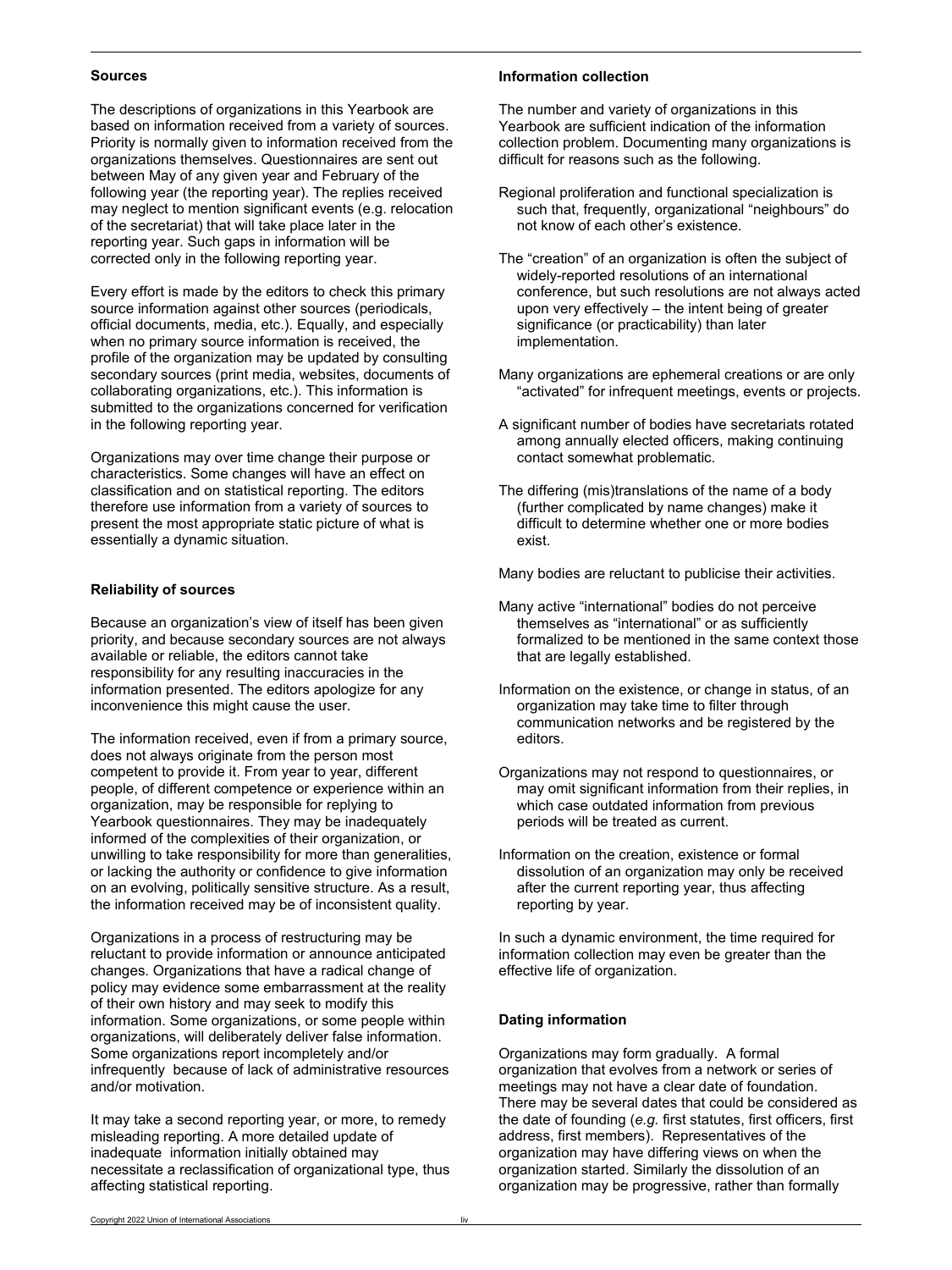indicated at a particular date. It is therefore not always evident, even with hindsight, in which reporting year its dissolution should be correctly indicated.

# **Description length**

How much space can be devoted to a particular organization? As a general guide, more information is desirable for organizations in Type B than in Type C; an absolute minimum is the rule for most of those in Type G. However, large, active or structurally complex organizations of any type generally warrant longer descriptions, while relatively inactive or simple bodies merit less space, especially when the aims are evident from the title. This obviously gives rise to difficulties due to the tendency of organizations to inflate their importance according to normal public relations practice. In the case of exaggerated claims, however, when they are briefly stated they can effectively be used to define the organization. This is not the case when organizations claim large membership in many countries. Some supporting evidence is therefore sought although there is a limit to what can be usefully demanded. Normally, however, exaggerated claims are easy to detect and can be handled by limiting the amount of information given and allocating the organization to the appropriate type.

Since it is difficult to obtain information from organizations that do not wish to supply it, some elements of a description may remain incomplete (e.g. budget and staff). The organization may even request that information, such as the country list of membership, should be suppressed because of its political or other significance.

When no information is available, the problem is one of how long to allow entries to remain un-updated before considering the organization inactive. Generally, there is a delay of several years before it is assumed that the body is no longer functioning.

### **Censorship**

Users should be aware that the editors are subject to pressure from some international bodies to suppress certain categories of information. Reasons given include: (a) the body does not belong with "international organizations", possibly because it is an informal network (personal not public) or because it is in some way transcendental to the mundane organization of the international community (as is the case of certain religious bodies); (b) the body is of "no possible interest" to anyone else (as is the case of some staff associations of major intergovernmental organizations); (c) mention of the body, or of its normal relationships, attracts unwelcome attention (as in the case of some military bodies in countries where terrorism is a problem); (d) mention of membership of the body may subject members to victimization (as is the case of trade unions with members in countries with severe human rights problems); (e) organizations wish to avoid unsolicited mail (especially "junk mail"). In most cases, the editors resist these pressures; in some cases, the entry is reworded to respect the concern of the body in question. No entries have been eliminated as a result of such pressure.

### **Evaluation**

It has never been the intention of the editors to evaluate the significance of the organizations described or to provide interpretation of the information supplied by an organization. The guiding principle has been to portray the organization as it sees itself usually in words from its own documents, as far as this is possible. The editors cannot verify the claims made in documents received.

The final evaluation of the information presented here must be left to the users of this volume. Users may be assisted in this assessment by whether a full description is included, by the amount of information it has been considered useful to include in the description, by the last date on which information has been received, and by the organization type. See the Appendices "Contents of organization descriptions" and "Types of organization" for further information.

Some organizations included are perceived as highly suspect by other bodies, whether because of dubious academic standing, questionable values, or as a threat to public order. The editors do not act on such judgements, which may be contradicted by others. However, in the case of the very small minority of bodies that seek to mislead through false claims, to defraud or to engage in covert operations, the editors endeavour to juxtapose items of information that draw attention to the questionable aspects of these organizations. The final assessment is left to the user.

# **Error control policy**

It would be unrealistic to expect a Yearbook of this size to be error free. There are various kinds of possible error.

- Errors in information supplied: As noted above, the entries attempt to describe the organizations as they wish themselves to be perceived. Whilst it is possible to detect exaggeration in some claims, it is not always possible to detect errors in information such as budgets, date of foundation, etc.
- Errors due to out-of-date information: Portions of organization descriptions can quickly become out-ofdate (especially when the secretariat address rotates among members). Every effort is made to include the most recent information and to date entries accordingly.
- Errors in editorial treatment: Since the editorial treatment of an organization may involve weighing alternative possibilities in documents from different sources, this can result in errors of judgement, which can only be corrected when the organization next receives its entry for updating or other information is received from other sources.
- Errors in keyboarding/proof-reading: Whilst every effort is made to reduce the number of such errors, it is not cost-effective to do this beyond a certain point when there is a print deadline to be met.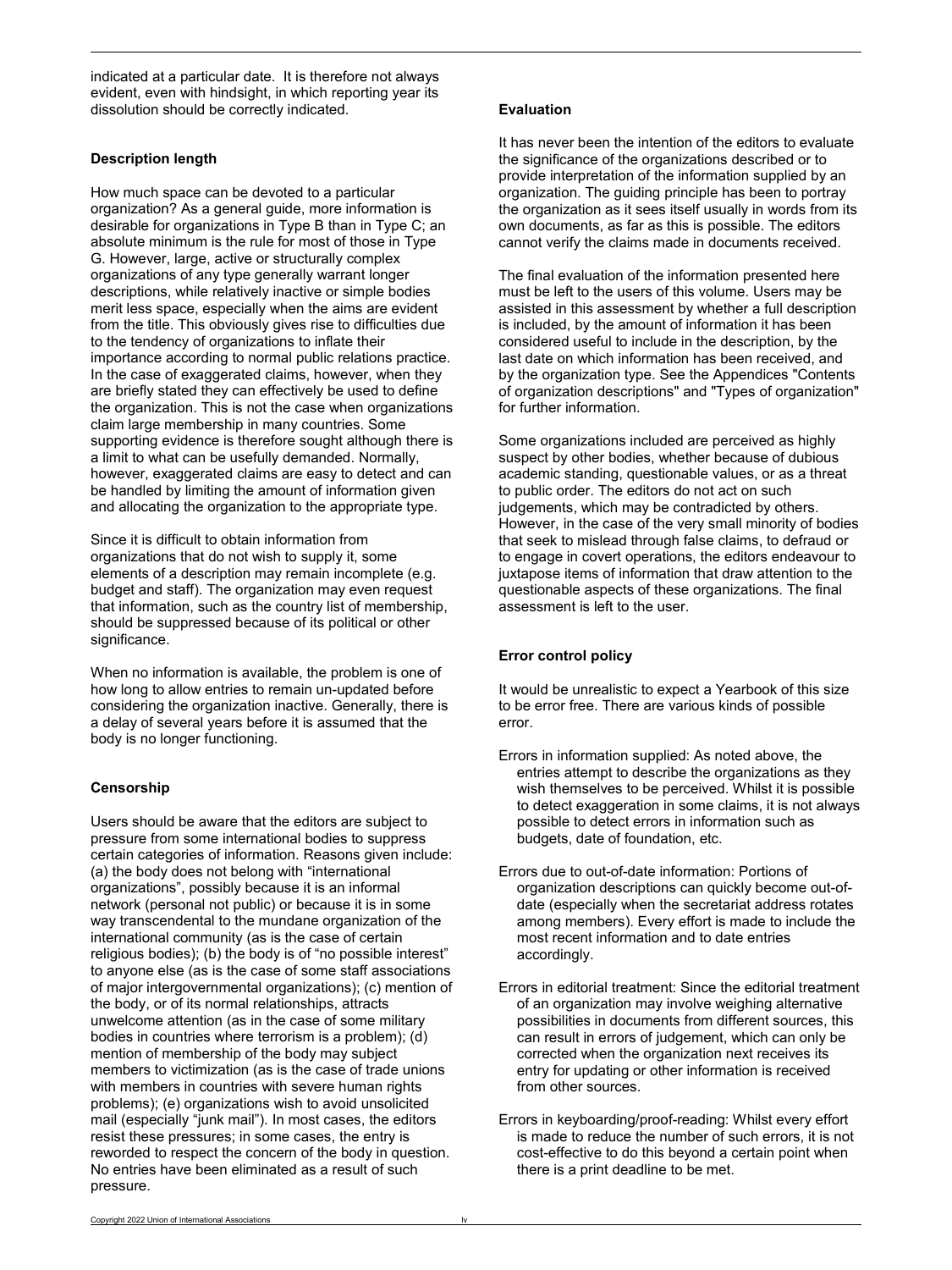Duplicate entries: Tracing organizations whose names may be (mis)reported in a variety of languages can result in duplicates being detected too late to be eliminated.

### **Country names**

It is not the intention of the editors to take a position with regard to the political or diplomatic implications of geographical names or continental groupings used in this Yearbook.

The names of countries used may not be the complete official names of those countries. The geographical names used are chosen for the sake of brevity and common usage.

Wherever possible, the country (or territory) name preferred by the organization concerned is used, providing this is possible within the limits of standardization required for mailing or statistical purposes.

It is important to note that some organizations insist on the inclusion of territories on the same basis as countries, or on the inclusion of geographical areas that are not recognized – whether under the specified name or indeed as a definable area at all – by other organizations.

Giving precedence as much as possible to the organization's preferences may lead to what appears to be duplication, as one geographical area may, according to some parties, have more than one possible name.

Some geographical names used in this publication may not, strictly speaking, even refer to geographical areas. An example is groups "in exile", namely a group identifying itself by the name of a sovereign State but not actually present in that State.

Political changes over the years may lead to some questions in an organization's description. Briefly: countries referred to in an organization's description retain their old form when referring to a date prior to the change. For example, towns referred to in events prior to 1991 still retain their country as German DR (Democratic Republic) or Germany FR (Federal Republic), while subsequent dates refer simply to Germany.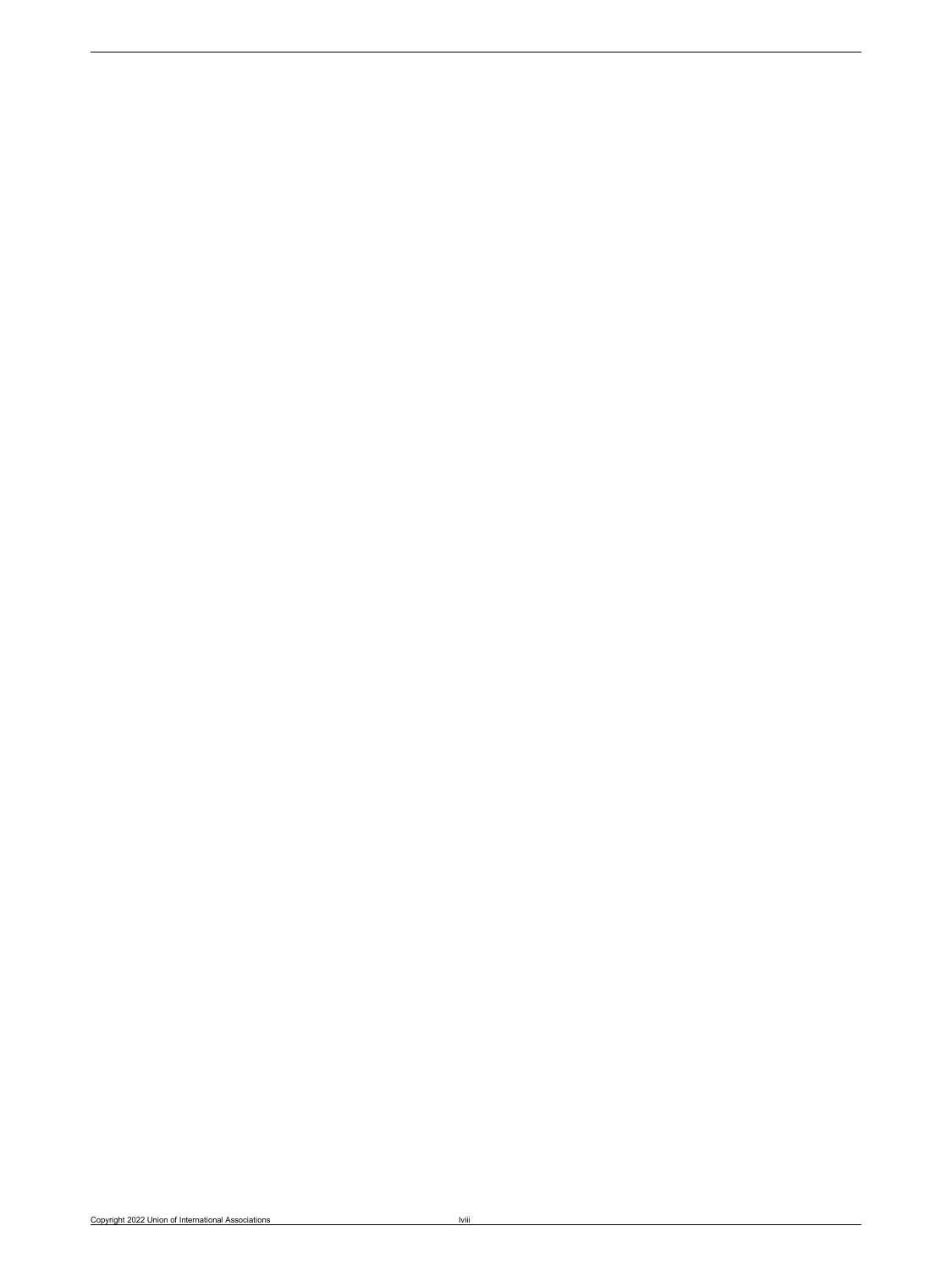The Union of International Associations (UIA) is a nonprofit, independent, apolitical, and non-governmental institution in the service of international associations.

Since its foundation in 1907 the UIA has focused on documenting the nature and evolution of international civil society: international non-governmental organizations (NGO) and inter-governmental organizations (IGO).

The approach is scientific, the result is quality. The information presented by the UIA is structured, comprehensive and concise. A standard framework makes comparison possible.

### **The Founders**

The UIA was founded in 1907 by two Belgians, Henri La Fontaine and Paul Otlet.

*The peoples are not awake...[There are dangers] which will render a world organization impossible. I foresee the renewal of...the secret bargaining behind closed doors. Peoples will be as before, the sheep sent to the slaughterhouses or to the meadows as it pleases the shepherds. International institutions ought to be, as the national ones in democratic countries, established by the peoples and for the peoples.* – Henri La Fontaine

La Fontaine was an international lawyer, professor of international law, and a member of the Belgian Senate for 36 years. He was a socialist, a renowned bibliographer, and a devoted internationalist. In 1913 he won the Nobel Peace Prize.

Paul Otlet was a lawyer, bibliographer, political activist and a Utopian with an internationalist agenda. His seminal work in documentation included the creation of

the Universal Decimal Classification system.

Otlet envisioned an I*nternational Network for Universal Documentation*: a moving desk in the shape of a wheel, powered by a network of spokes beneath a series of moving surfaces. This machine would allow users to search, read and write to a database stored on millions of 3X5 index cards. Otlet imagined users accessing this database from great distances by means of an "electric telescope" connected through a telephone line, retrieving

*Everything in the universe, and everything of man, would be registered at a distance as it was produced. In this way a moving image of the world will be established, a true mirror of his memory. From a distance, everyone will be able to read text, enlarged and limited to the desired subject, projected on an individual screen. In this way, everyone from his armchair will be able to contemplate creation, as a whole or in certain of its parts.* - Paul Otlet

an image to be projected remotely on a flat screen. In his time, this idea of networked documents was still so novel

that no one had a word to describe these relationships, until he invented one: "links".

Together La Fontaine and Otlet established the International Institute of Bibliography (later the International Federation for Information and Documentation - FID) and the Répertoire Bibliographique Universel, a master bibliography of the world's accumulated knowledge.

### **Early years**

In the early years of the 20<sup>th</sup> century La Fontaine and Otlet turned their efforts to the emerging civil society transnational associations. They wanted to "assess and describe the degree of internationalism prevailing throughout the world". (It is worth noting that the word "internationalism" did not exist before the early 20<sup>th</sup> century.) They wanted to bring together all international associations in a concerted effort. There were, at the time, about 350 such civil society bodies, two-thirds of them headquartered in Brussels.

Through their efforts, the *Central Office of International* 

*It is through increasingly close contacts between nations, the pooling of their experience and achievements, that internationalism will achieve its greatness and strength. Thus, from all the reconciled, united national civilizations, a universal civilization will gradually develop. The effort must first be directed towards the development of the International Associations as these constitute the social structure which best responds to the organizational needs of the universal society. To accomplish these tasks, a central body is necessary. This body is the Union of International Associations…* – Report of the  $2<sup>nd</sup>$  World Congress of International

Associations, Ghent, 1913

*Associations* was founded in 1907 in Brussels. At the First World Congress of International Organizations in 1910 in Brussels, the participating civil society bodies formally agreed to transform the *Central Office* into the *Union of International Associations*.

The UIA's work contributed to the creation of the League of Nations and the International Institute of Intellectual Cooperation (the predecessor of UNESCO). During the 1920s, the UIA created an International University, the first of its kind.

Since 1951 the UIA has been officially recognized by the United Nations system as an research institute whose programmes focus on facilitating the work of the community of international associations.

The UIA is the world's oldest, largest and most comprehensive source of information on global civil society. To this day, it carries out the sophisticated and visionary concepts of its founders. In developing beyond its initial bibliographical and organizational focus, the UIA seeks ways to recognize, honour and represent the full spectrum of human initiatives and preoccupations.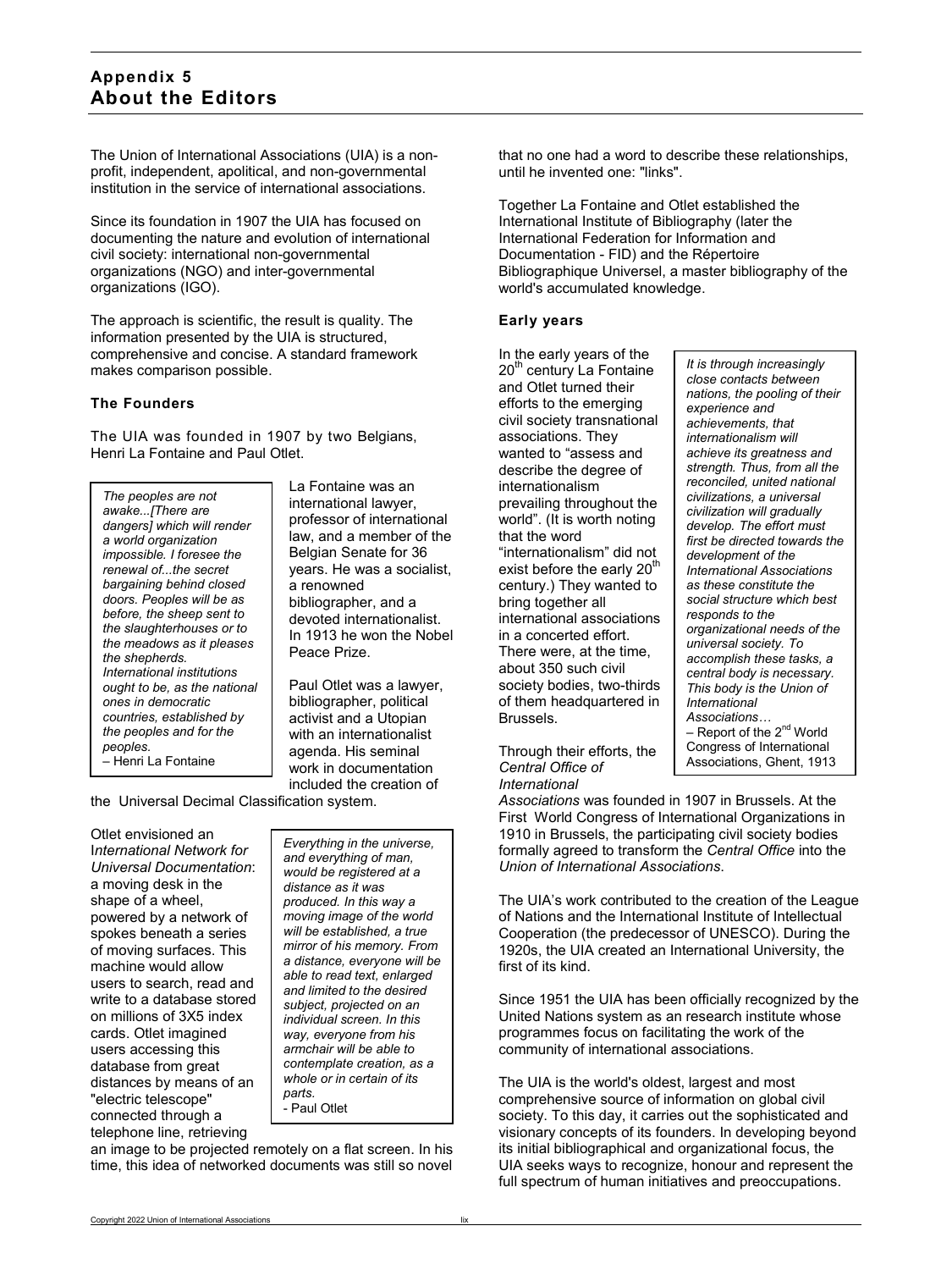### **Location**

The UIA was founded in Brussels and is still headquartered in that city. It contributed to the adoption by the Belgian government, in 1919, of a legally recognized status for international non-governmental organizations, and is itself registered as such.

### **Structure**

The UIA consists of its full members, a secretariat, and a host of partners (associate members, corresponding and collaborating organizations). The General Assembly of Active Members elects a Council of 15 to 21 members. The Council appoints a Bureau to oversee the work of the Secretariat.

Active Members are individuals who have demonstrated sustained activity in international organizations. They come from every continent and include association executives, international civil servants, and academics.

Organizations or individuals wishing to associate themselves with the UIA's work may become Associate Members. Associate Members include a wide range of organizations, foundations, government agencies and commercial enterprises, and are entitled to preferential use of UIA services.

The UIA is entirely self-financed through the sale of publications and services. The annual budget is approximately €550,000.

### **Collaboration with other organizations**

The UIA has Consultative Relations with UNESCO, UN/ECOSOC, and ILO. It collaborates with the Council of Europe and the European Commission.

A special ECOSOC resolution of 1950 establishes cooperation between the United Nations and the UIA for the preparation of the *Yearbook of International Organizations*.

The UIA is in regular contact with the 30,000 international non-governmental organizations included in the Yearbook. Its annual mailing is marked by a response rate of about 30 per cent.

*The UIA's aims as stated in its statutes are to:*

- *Facilitate the evolution of the world-wide network of nonprofit organizations.*
- *Promote understanding of how such bodies represent valid interests in every field of human activity – scientific, religious, artistic, educational, trade, labour.*
- *Collect and disseminate information on these bodies and their interrelationships.*
- *Present such information in experimental ways, as a catalyst for the emergence of innovative bodies.*
- *Promote research on the legal, administrative and other problems common to these bodies.*

### **Purpose**

The UIA aims to promote and facilitate the work of international associations. It seeks to achieve these goals primarily in three ways:

### **1. By documenting global civil society activity.**

The UIA's associations database – the basis of the *Yearbook of International Organizations* both online and in print – attempts to cover all "international organizations", according to a broad range of criteria. It therefore includes many bodies that may be perceived as not being fully international, or as not being organizations as such, or as not being of sufficient significance to merit inclusion. Such bodies are nevertheless included, so as to enable users to make their own evaluation in the light of their own criteria. In preparing and updating the organization profiles, the UIA gives priority to information received from the organizations themselves, then checks this information against other sources (periodicals, official documents, media, etc.) to present a reliable picture of a dynamic situation. The information presented by the UIA is structured, comprehensive and concise. A standard framework makes comparison possible.

# **2. By publishing research reports**

The UIA's associations database – the basis of the *Yearbook of International Organizations* both online and in print – is continuously updated and includes descriptions of some 70,000 international organizations – NGOs and IGOs – active in all fields of human endeavour, in all corners of the world, and throughout centuries of history.

Its meetings database – the basis of the *International Congress Calendar* both online and in print – currently includes half a million international meetings of these bodies, from 1850 to far into the future. The organization profiles and meetings profiles are complemented by bibliographies, biographies, statistical reports, and descriptions of problems perceived and strategies adopted by international associations as well as the values and approaches that animate them. Over 500,000 hyperlinks facilitate navigation through this data. The UIA also produces customized reports on demand for a variety of governmental, non-governmental, and commercial bodies.

# **3. By providing training and networking opportunities for international association staff.**

Since 2006 the UIA hosts an annual Associations Round Table, bringing together representatives of international associations to learn practical skills and share experience. For more information, visit https://uia.org/roundtable.

### **Contact us**

Union of International Associations (UIA) Rue Washington 40, B-1050 Brussels, Belgium Tel: (32 2) 640 18 08 E-mail: uia@uia.org Website: https://uia.org/